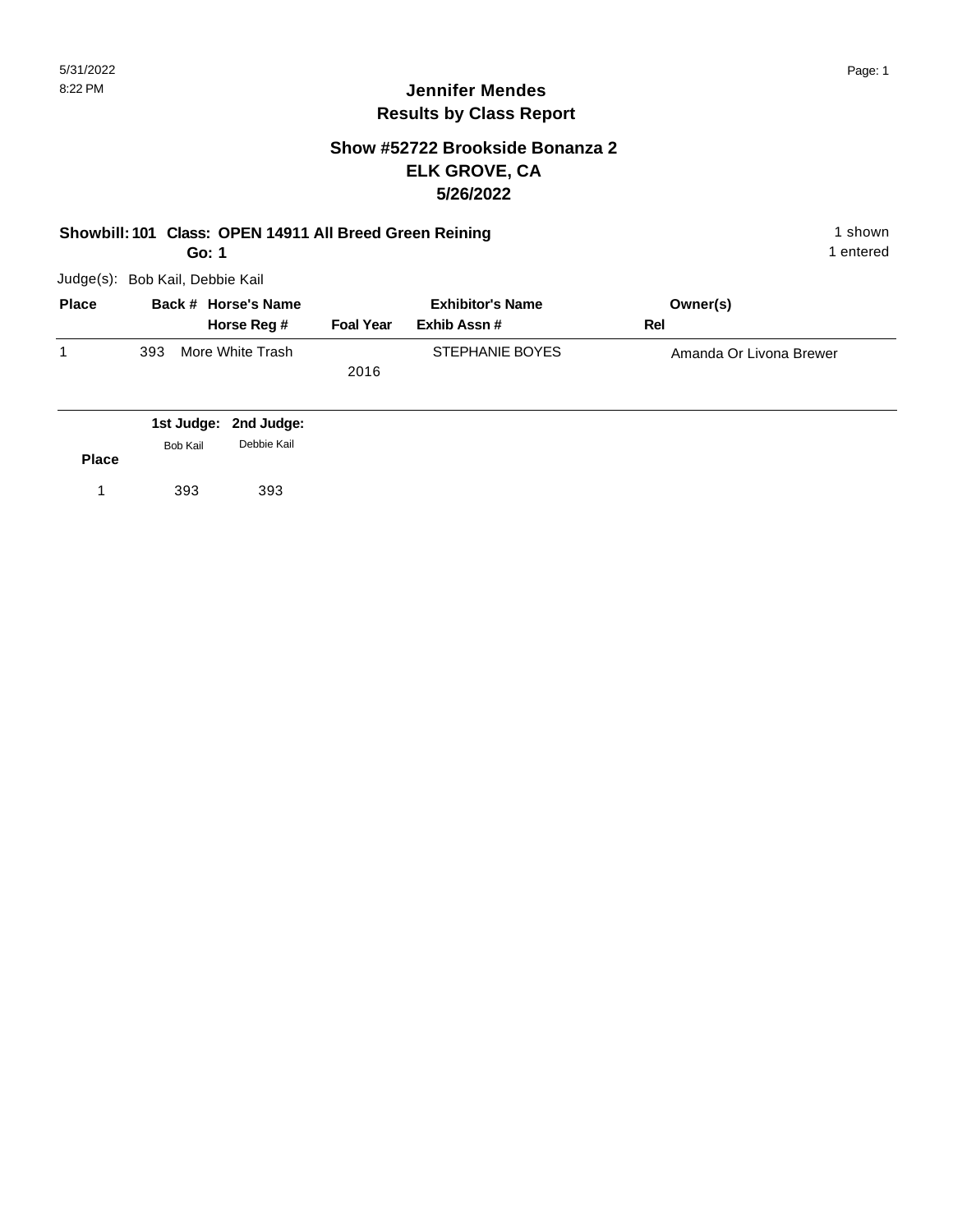### **Show #52722 Brookside Bonanza 2 ELK GROVE, CA 5/26/2022**

| Showbill: 102 Class: OPEN 1031 ALL BREED OPEN REINING<br>Go: 1 |                                 |                       |                         |             |          |  |  |
|----------------------------------------------------------------|---------------------------------|-----------------------|-------------------------|-------------|----------|--|--|
|                                                                | Judge(s): Bob Kail, Debbie Kail |                       |                         |             |          |  |  |
| <b>Place</b>                                                   |                                 | Back # Horse's Name   | <b>Exhibitor's Name</b> |             | Owner(s) |  |  |
|                                                                |                                 | Horse Reg #           | <b>Foal Year</b>        | Exhib Assn# | Rel      |  |  |
|                                                                |                                 | 1st Judge: 2nd Judge: |                         |             |          |  |  |
| <b>Place</b>                                                   | Bob Kail                        | Debbie Kail           |                         |             |          |  |  |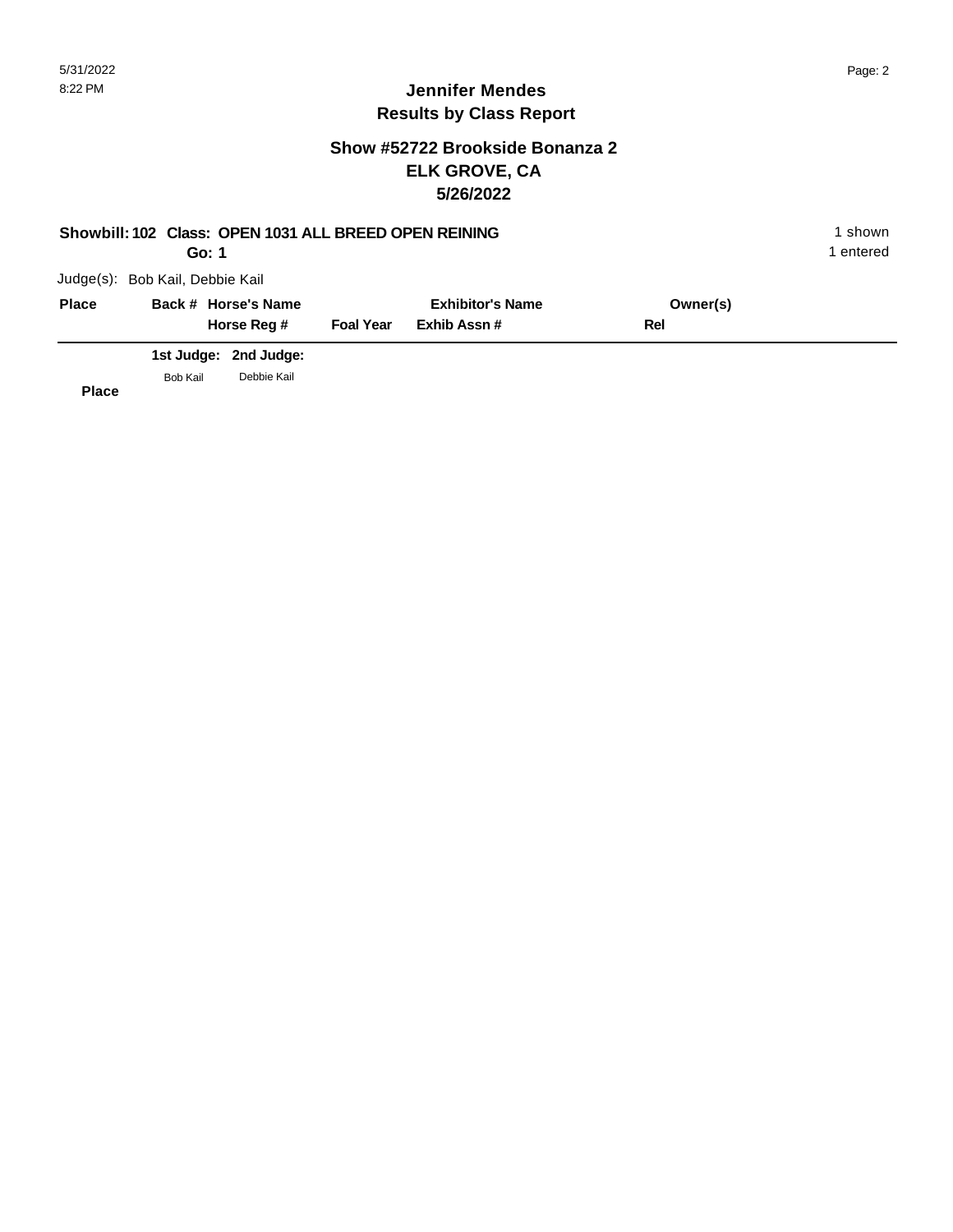#### **Show #52722 Brookside Bonanza 2 ELK GROVE, CA 5/26/2022**

#### **Showbill: 103 Class: AQHA 134004 L1 Reining 2 shown 2 shown 2 shown**

**Go: 1**

Judge(s): Bob Kail, Debbie Kail

| <b>Place</b> | Back # Horse's Name |                                    | <b>Exhibitor's Name</b> |                                  | Owner(s)                |  |
|--------------|---------------------|------------------------------------|-------------------------|----------------------------------|-------------------------|--|
|              |                     | Horse Reg #                        | <b>Foal Year</b>        | Exhib Assn #                     | Rel                     |  |
|              | 393                 | More White Trash<br>AQHA - 5783071 | 2016                    | STEPHANIE BOYES<br>AQHA - 682731 | Amanda Or Livona Brewer |  |

|              |          | 1st Judge: 2nd Judge: |  |
|--------------|----------|-----------------------|--|
|              | Bob Kail | Debbie Kail           |  |
| <b>Place</b> |          |                       |  |
|              | 393      | 393                   |  |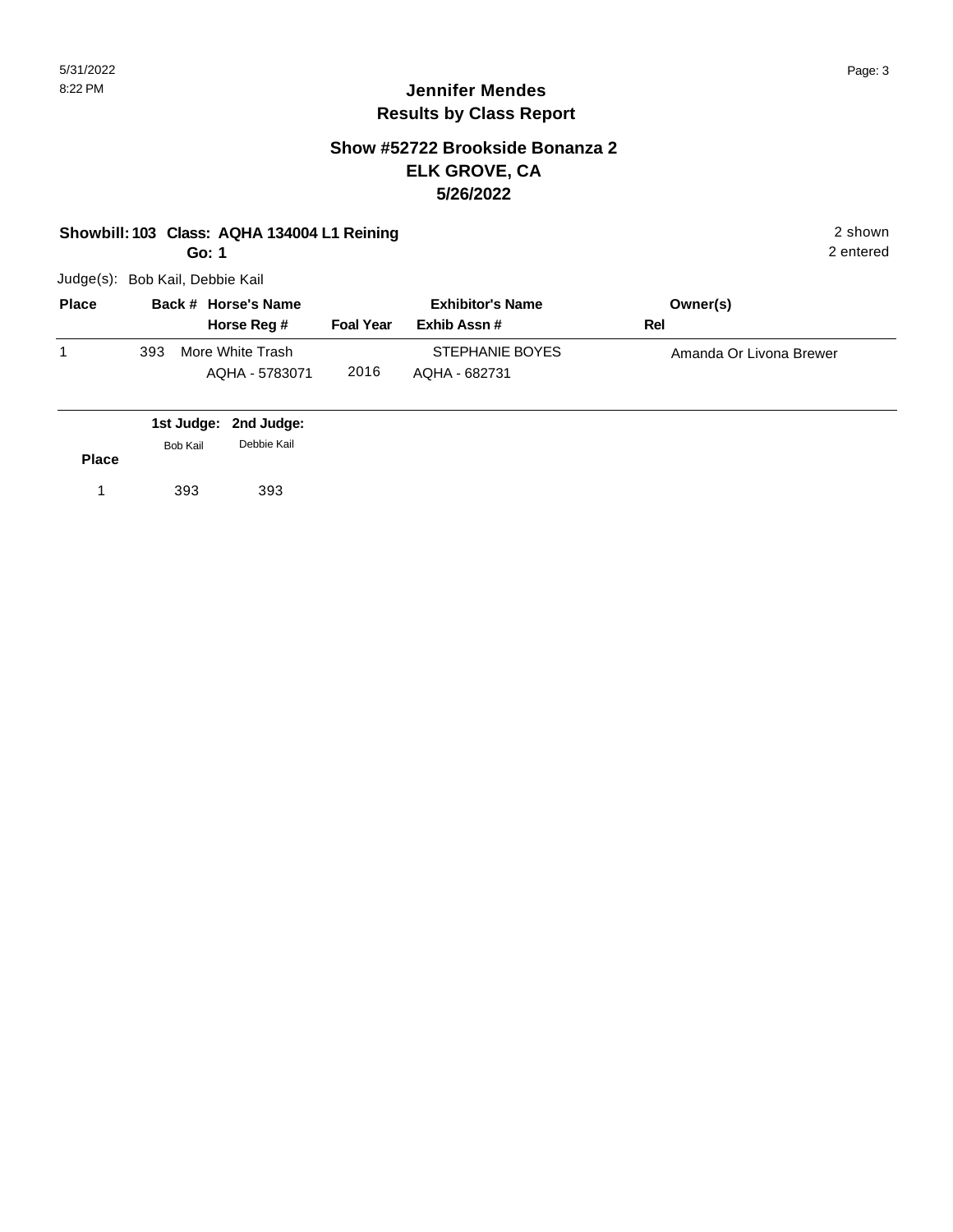### **Show #52722 Brookside Bonanza 2 ELK GROVE, CA 5/26/2022**

| Showbill: 108 Class: OPEN 1046 ALL BREED AMATEUR REINING<br>Go: 1 |                                 |                       |                  |                                        |          |  |  |
|-------------------------------------------------------------------|---------------------------------|-----------------------|------------------|----------------------------------------|----------|--|--|
|                                                                   | Judge(s): Bob Kail, Debbie Kail |                       |                  |                                        |          |  |  |
| <b>Place</b>                                                      |                                 | Back # Horse's Name   |                  | <b>Exhibitor's Name</b><br>Exhib Assn# | Owner(s) |  |  |
|                                                                   |                                 | Horse Reg #           | <b>Foal Year</b> |                                        | Rel      |  |  |
|                                                                   |                                 | 1st Judge: 2nd Judge: |                  |                                        |          |  |  |
| <b>Place</b>                                                      | Bob Kail                        | Debbie Kail           |                  |                                        |          |  |  |

b.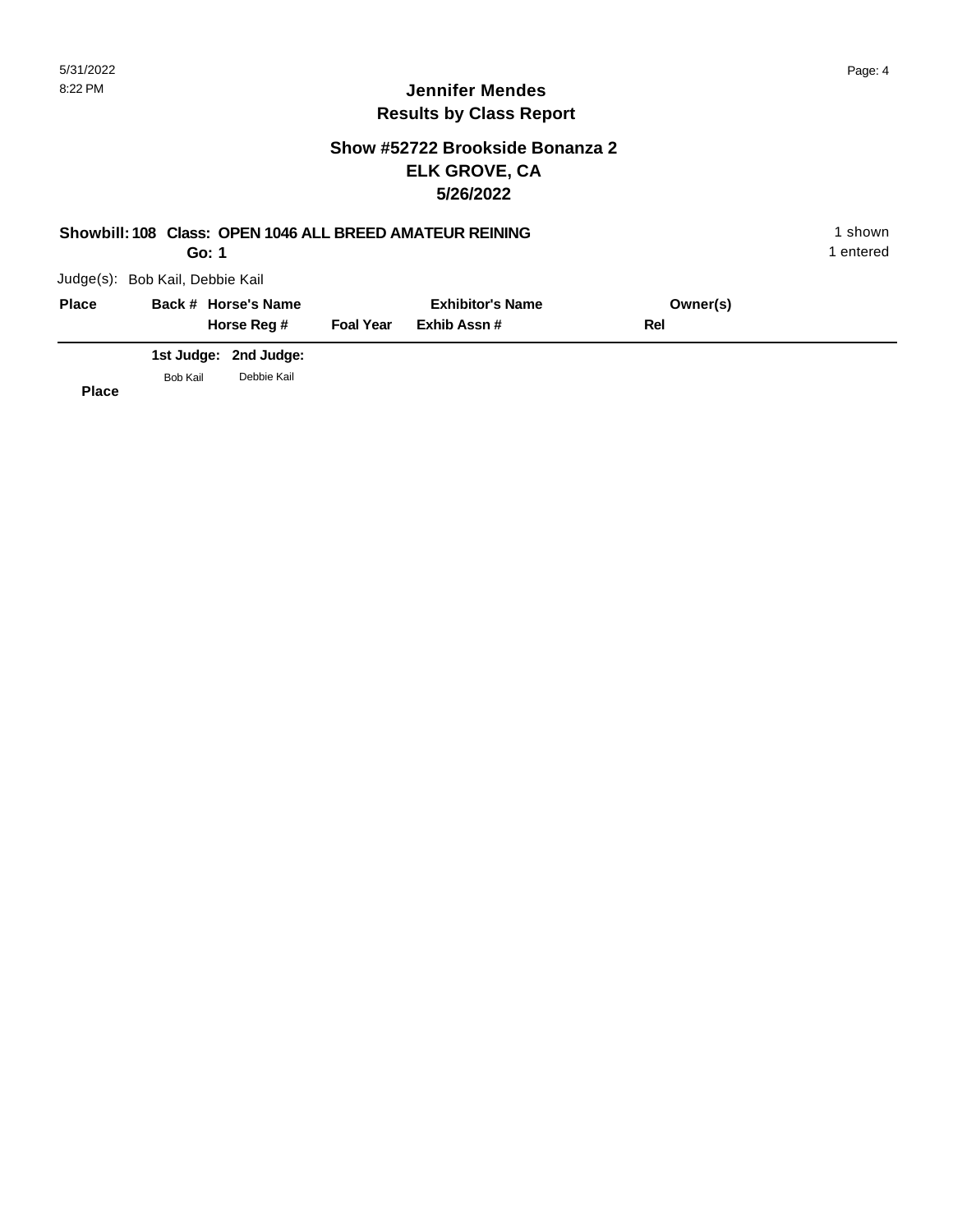### **Show #52722 Brookside Bonanza 2 ELK GROVE, CA 5/26/2022**

|              | Showbill: 113 Class: OPEN 113000 All Breed Ranch Riding L1 Youth/Am<br>1 entered<br>Go: 1 |                                      |                  |                                        |                     |  |  |  |  |
|--------------|-------------------------------------------------------------------------------------------|--------------------------------------|------------------|----------------------------------------|---------------------|--|--|--|--|
|              | Judge(s): Bob Kail, Debbie Kail                                                           |                                      |                  |                                        |                     |  |  |  |  |
| <b>Place</b> |                                                                                           | Back # Horse's Name<br>Horse Reg #   | <b>Foal Year</b> | <b>Exhibitor's Name</b><br>Exhib Assn# | Owner(s)<br>Rel     |  |  |  |  |
| 1            | Wimpys Little Gunner<br>389                                                               |                                      |                  | Frank Munzinger                        | Stephanie Munzinger |  |  |  |  |
| <b>Place</b> | Bob Kail                                                                                  | 1st Judge: 2nd Judge:<br>Debbie Kail |                  |                                        |                     |  |  |  |  |
| 1            | 389                                                                                       | 389                                  |                  |                                        |                     |  |  |  |  |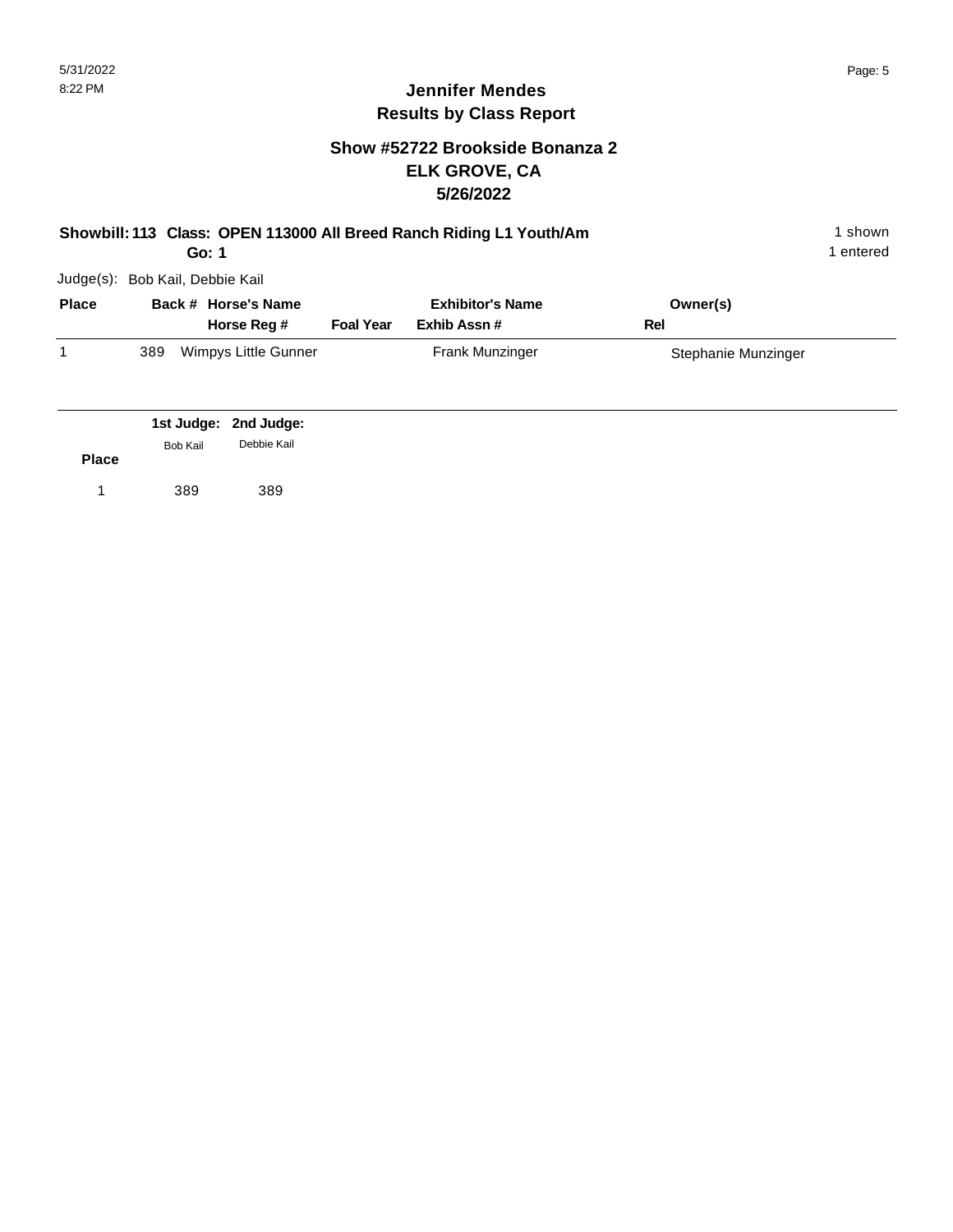#### **Show #52722 Brookside Bonanza 2 ELK GROVE, CA 5/26/2022**

# **Showbill: 114 Class: OPEN 15811 All Breed Ranch Riding Youth** 1 Shown 1 shown

**Go: 1**

Judge(s): Bob Kail, Debbie Kail

| <b>Place</b> | Back # Horse's Name         |                  | <b>Exhibitor's Name</b> | Owner(s)    |  |
|--------------|-----------------------------|------------------|-------------------------|-------------|--|
|              | Horse Reg #                 | <b>Foal Year</b> | Exhib Assn #            | Rel         |  |
|              | <b>Gunners Cielo</b><br>352 |                  | Madison Stephenson      | Dawn Bodell |  |
|              |                             | 2014             |                         |             |  |
|              |                             |                  |                         |             |  |

|              | Bob Kail | 1st Judge: 2nd Judge:<br>Debbie Kail |
|--------------|----------|--------------------------------------|
| <b>Place</b> |          |                                      |
|              | 352      | 352                                  |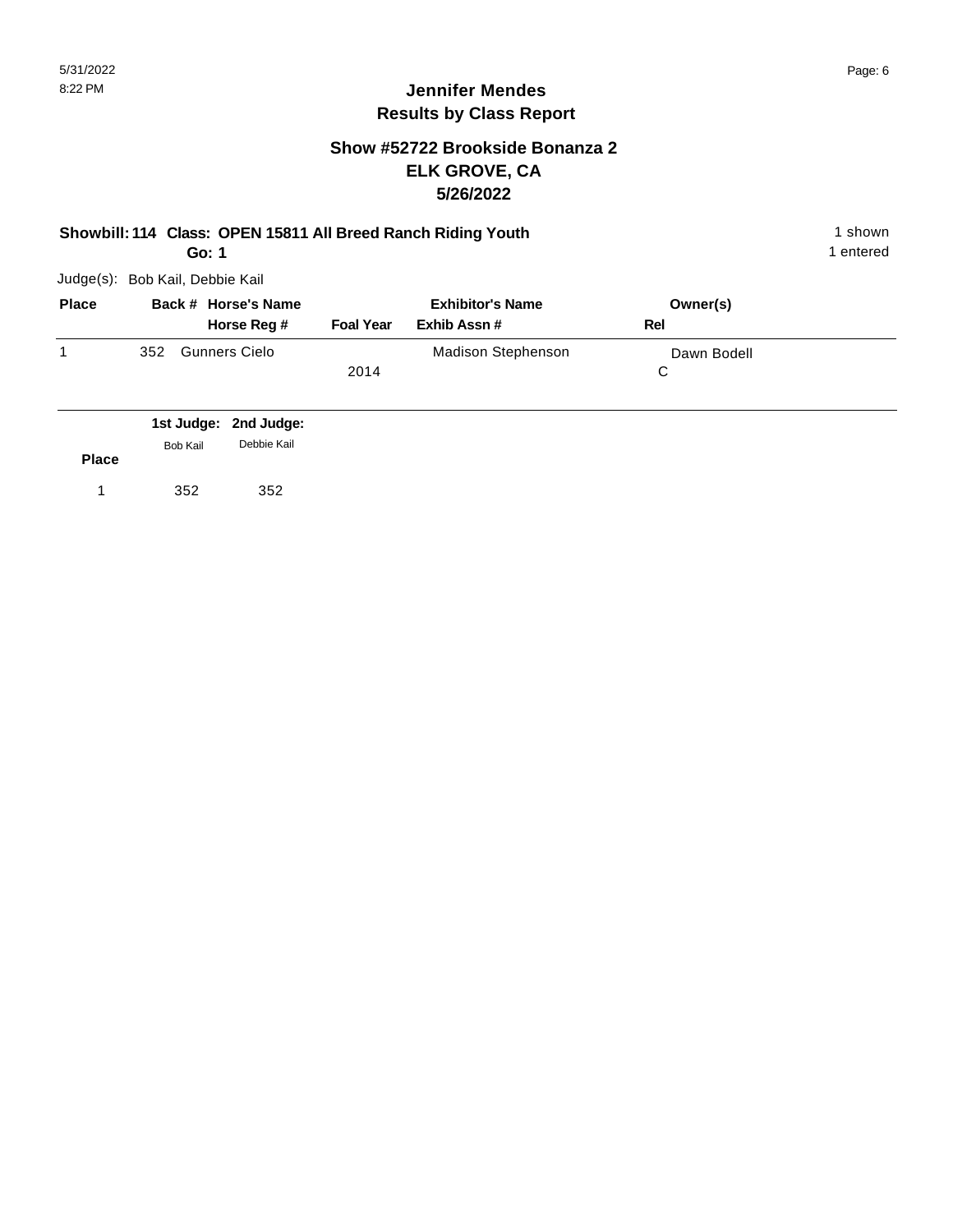### **Show #52722 Brookside Bonanza 2 ELK GROVE, CA 5/26/2022**

**Showbill: 115 Class: OPEN 15911 All Breed Ranch Riding Amateur** 5 shown

**Go: 1**

| <b>Place</b> |     | Back # Horse's Name      |                  | <b>Exhibitor's Name</b> | Owner(s)                   |
|--------------|-----|--------------------------|------------------|-------------------------|----------------------------|
|              |     | Horse Reg #              | <b>Foal Year</b> | Exhib Assn#             | Rel                        |
| 1            | 392 | <b>STYLISH INFERNO</b>   | 2017             | AMANDA BREWER           | AMANDA AND LIVONA BREWER   |
| 2            | 391 | Jerry It                 |                  | <b>Colleen Morris</b>   | <b>Colleen Morris</b><br>Ζ |
| 2            | 670 | Lil Cash For Cookies     | 2017             | Dawn Wynne              | Dawn Wynne<br>Z            |
| 4            | 303 | A Whole Lot Of Hollywood |                  | JoAnn Campas            | JoAnn Campas<br>Ζ          |
| 4            | 389 | Wimpys Little Gunner     |                  | Frank Munzinger         | Stephanie Munzinger        |

|              |          | 1st Judge: 2nd Judge: |
|--------------|----------|-----------------------|
|              | Bob Kail | Debbie Kail           |
| <b>Place</b> |          |                       |
| 1            | 392      | 392                   |
| 2            | 670      | 391                   |
| 3            | 391      | 670                   |
| 4            | 303      | 389                   |
| 5            | 389      | 303                   |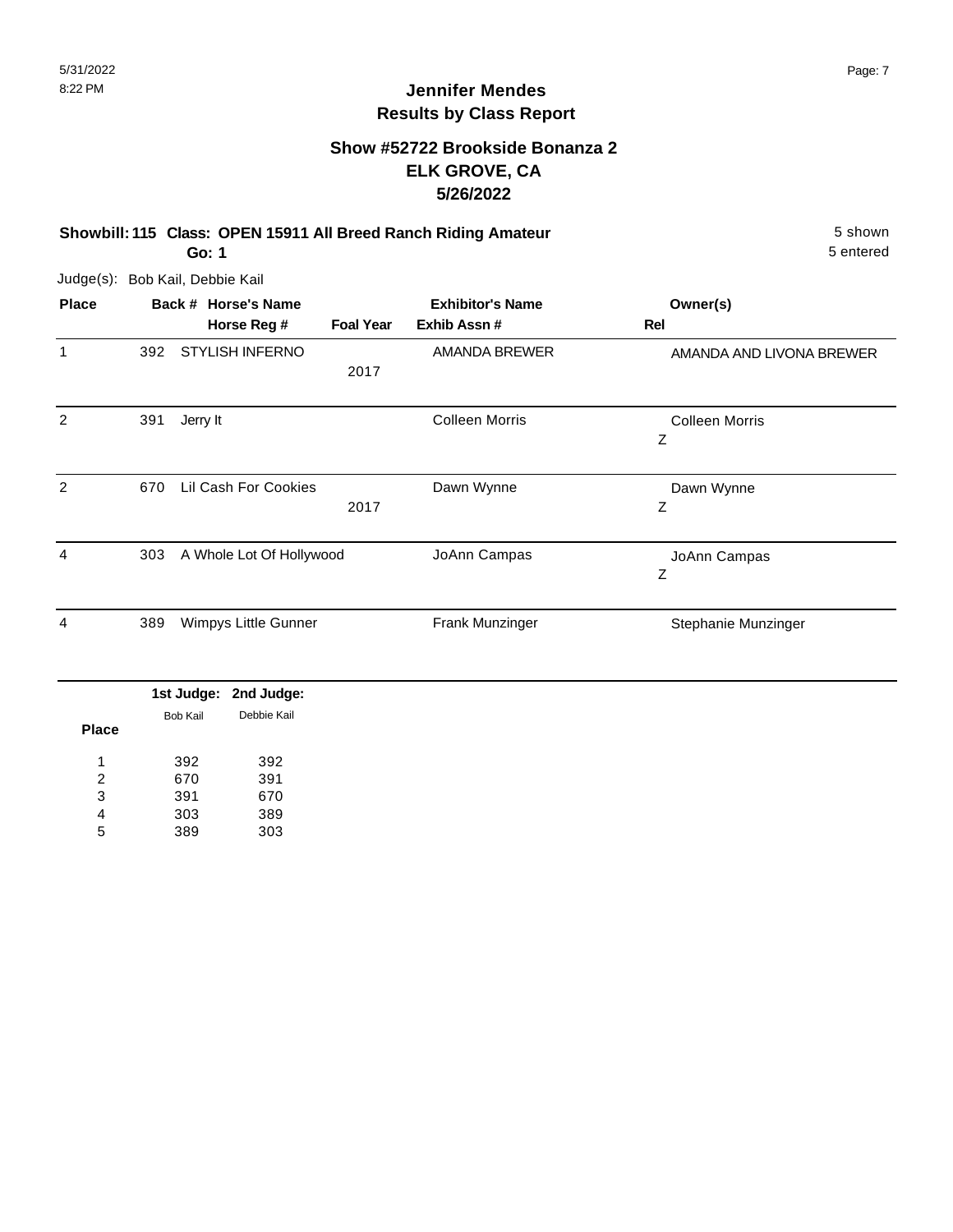### **Show #52722 Brookside Bonanza 2 ELK GROVE, CA 5/26/2022**

**Showbill: 116 Class: OPEN 160111 All Breed Ranch Riding L1 Open** 11 Shown 11 shown **Go: 1**

11 entered

| <b>Place</b>   | Back # Horse's Name |                           | <b>Exhibitor's Name</b> |                             | Owner(s)                               |  |
|----------------|---------------------|---------------------------|-------------------------|-----------------------------|----------------------------------------|--|
|                |                     | Horse Reg #               | <b>Foal Year</b>        | Exhib Assn #                | Rel                                    |  |
| $\mathbf{1}$   | 699                 | Spook Stylishly           |                         | John Irish                  | Lisa Hernandez                         |  |
| $\overline{2}$ | 386                 | <b>Shewiz Electric</b>    |                         | <b>Christine L Demetrak</b> | Michael Silva                          |  |
| $\overline{2}$ | 689                 | Alpha Gun Shiner          | 2015                    | STEPHANIE BOYES             | STEPHANIE BOYES<br>$\mathsf Z$         |  |
| $\overline{4}$ | 691                 | <b>Metallic Smart Kat</b> | 2015                    | Justin Dean Wheeler         | Jake Cagle<br>O                        |  |
| 5              | 670                 | Lil Cash For Cookies      | 2017                    | Dawn Wynne                  | Dawn Wynne<br>$\mathsf Z$              |  |
| 5              | 692                 | Smart Boons Party Girl    |                         | Justin Dean Wheeler         | Jake Cagle                             |  |
| $\overline{7}$ | 398                 | Fayebulous                | 2018                    | Michelle Hofmeister         | Debbi Moriarty                         |  |
| 8              | 653                 | <b>Brown All Over</b>     | 2016                    | <b>Claire March</b>         | Claire March<br>Z Lincoln, CA          |  |
| 8              | 698                 | Miss Hickory Shines       |                         | <b>Bernardo Carillo</b>     | <b>Barbie Stanley</b><br>Elk Grove, CA |  |

|          | 1st Judge: 2nd Judge: |
|----------|-----------------------|
| Bob Kail | Debbie Kail           |
|          |                       |
| 689      | 699                   |
| 699      | 386                   |
| 386      | 691                   |
| 691      | 689                   |
| 670      | 692                   |
| 692      | 670                   |
| 398      | 653                   |
| 698      | 398                   |
|          |                       |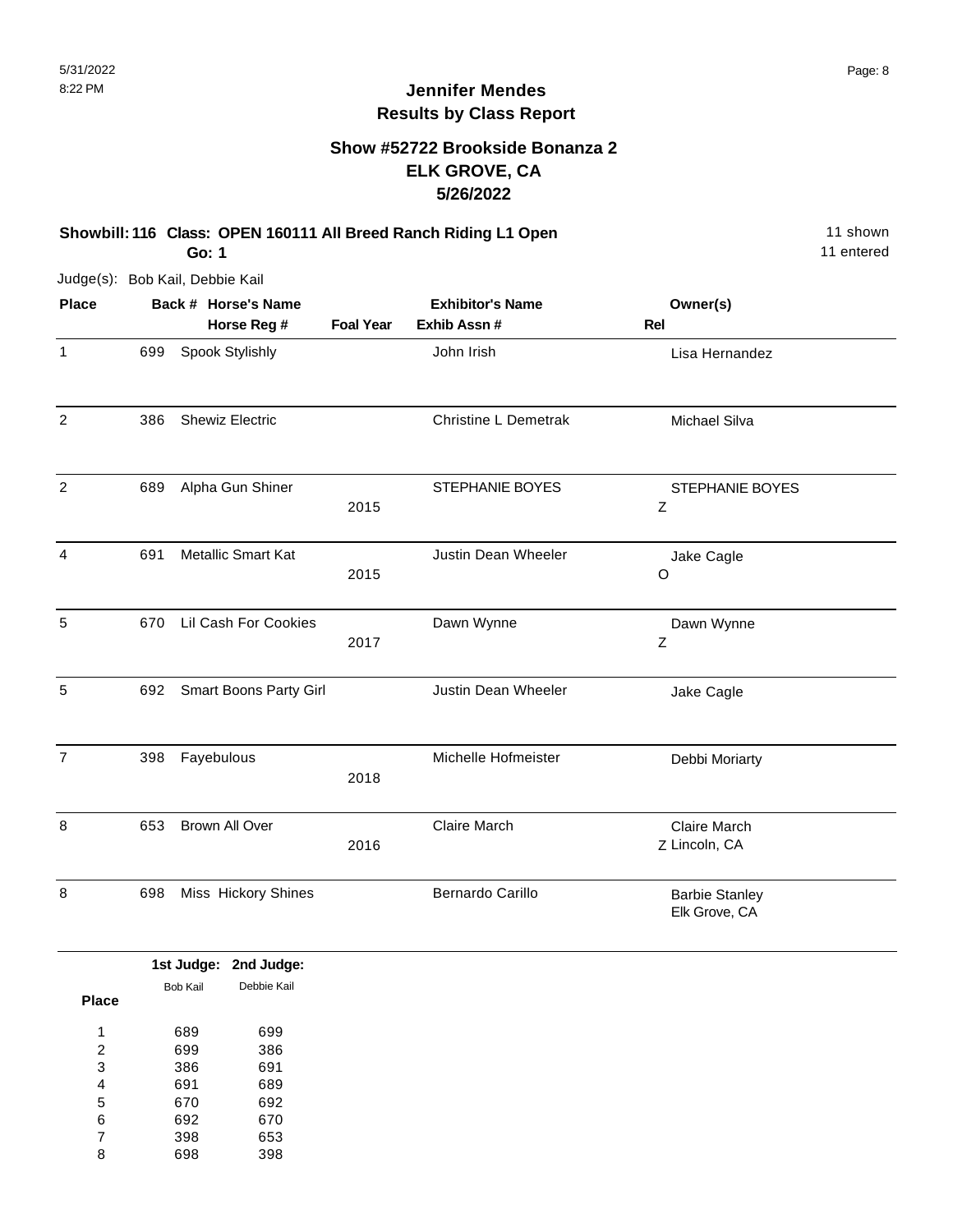#### **Show #52722 Brookside Bonanza 2 ELK GROVE, CA 5/26/2022**

9 694 698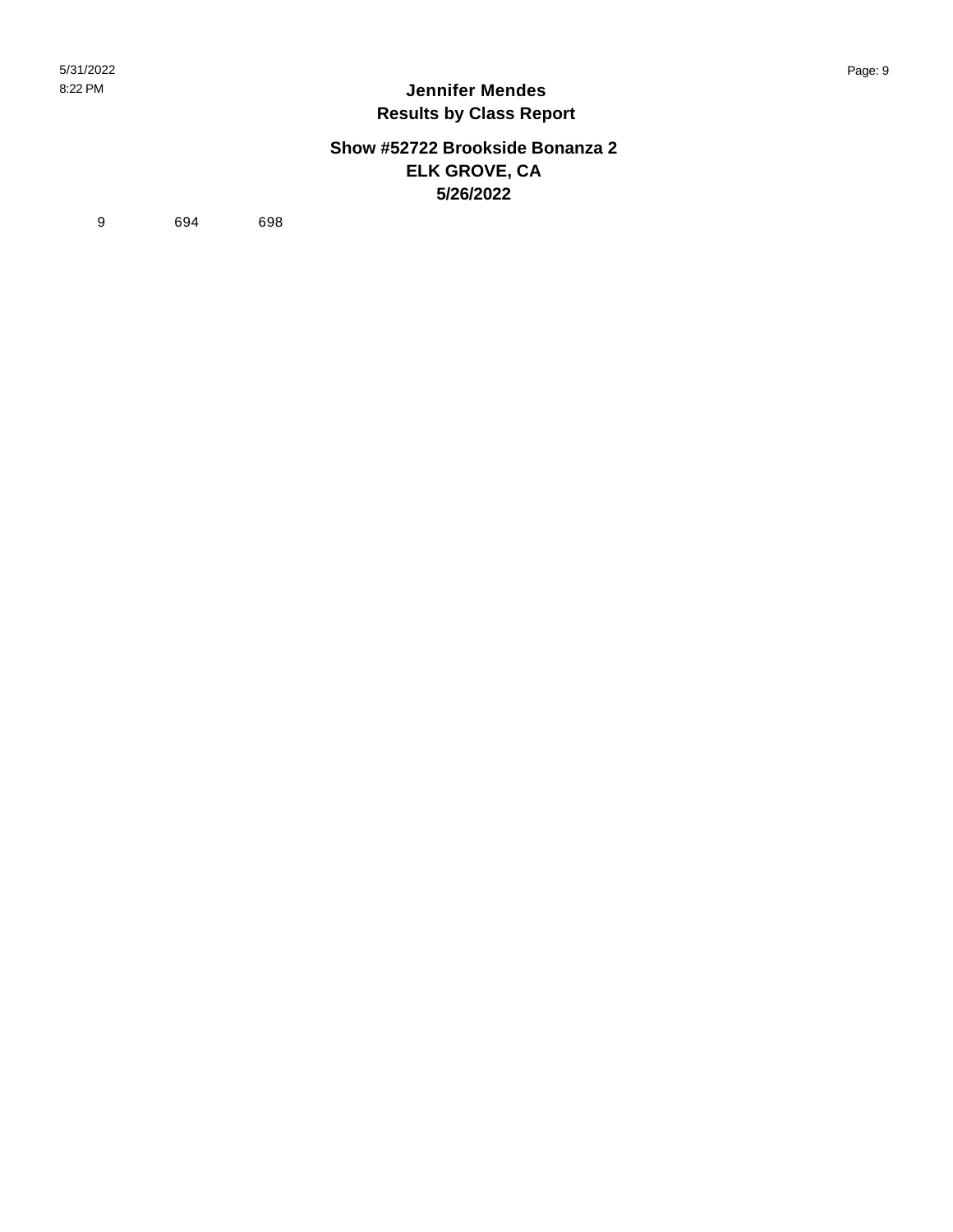4 entered

### **Jennifer Mendes Results by Class Report**

#### **Show #52722 Brookside Bonanza 2 ELK GROVE, CA 5/26/2022**

#### **Showbill: 117 Class: OPEN 1025 ALL BREED OPEN RANCH RIDING** 4 shown

**Go: 1**

Judge(s): Bob Kail, Debbie Kail

353

2

353

| <b>Place</b> |     |                 | Back # Horse's Name   |                  | <b>Exhibitor's Name</b> | Owner(s)    |  |
|--------------|-----|-----------------|-----------------------|------------------|-------------------------|-------------|--|
|              |     |                 | Horse Reg #           | <b>Foal Year</b> | Exhib Assn#             | Rel         |  |
| 1            | 670 |                 | Lil Cash For Cookies  |                  | Dawn Wynne              | Dawn Wynne  |  |
|              |     |                 |                       | 2017             |                         | Z           |  |
| 2            | 353 |                 | Dont Mess Whiz Me     |                  | John Irish              | Dawn Bodell |  |
|              |     |                 |                       | 2015             |                         |             |  |
|              |     |                 | 1st Judge: 2nd Judge: |                  |                         |             |  |
| <b>Place</b> |     | <b>Bob Kail</b> | Debbie Kail           |                  |                         |             |  |
|              |     | 670             | 670                   |                  |                         |             |  |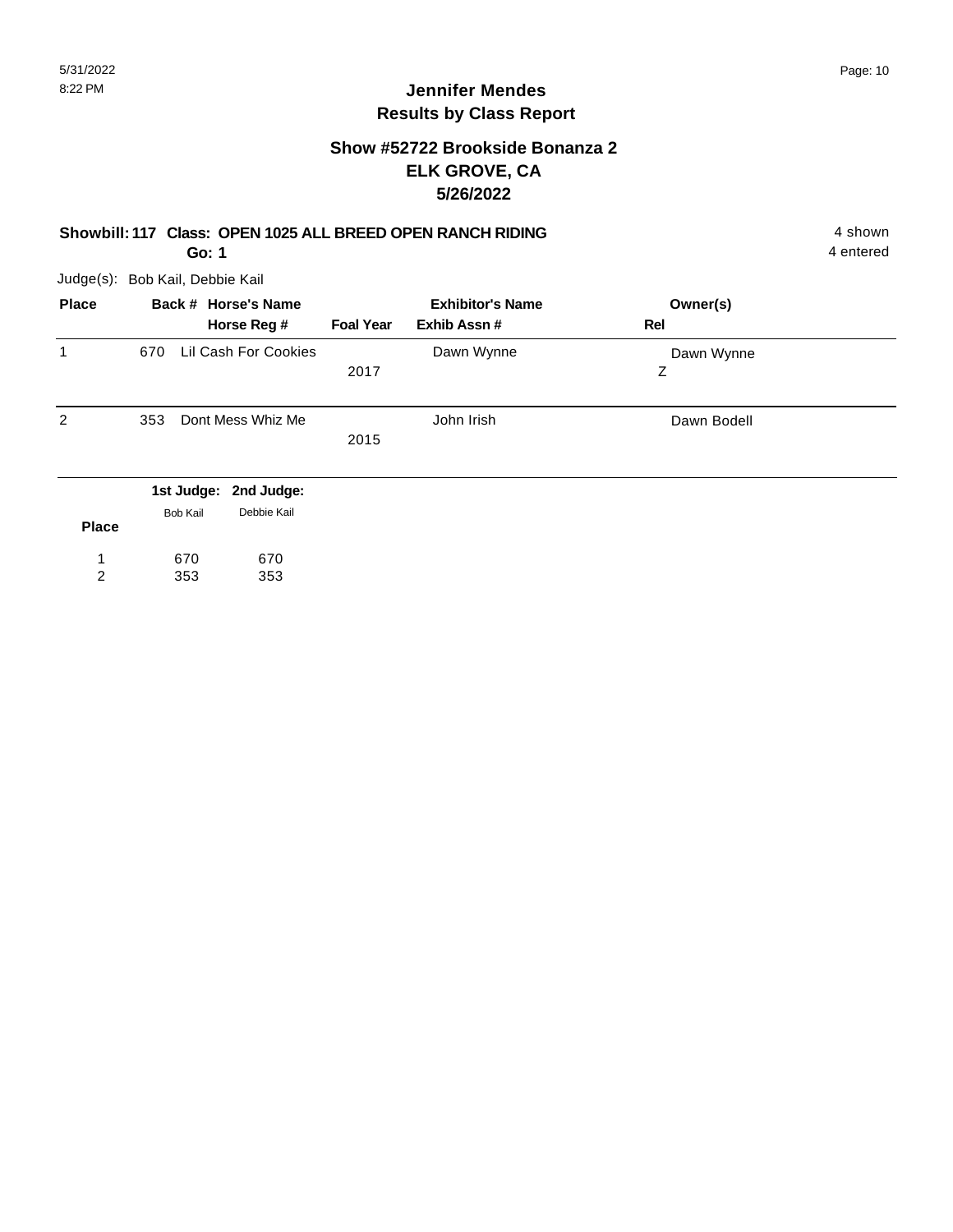2 entered

## **Jennifer Mendes Results by Class Report**

#### **Show #52722 Brookside Bonanza 2 ELK GROVE, CA 5/26/2022**

### **Showbill: 118 Class: AQHA 443002 L1 Youth Ranch Riding** 2 shown

**Go: 1**

| <b>Place</b> |     |                        | Back # Horse's Name                    |                  | <b>Exhibitor's Name</b>                     |     | Owner(s)    |  |
|--------------|-----|------------------------|----------------------------------------|------------------|---------------------------------------------|-----|-------------|--|
|              |     |                        | Horse Reg #                            | <b>Foal Year</b> | Exhib Assn#                                 | Rel |             |  |
| 1            | 352 |                        | <b>Gunners Cielo</b><br>AQHA - 5652722 | 2014             | <b>Madison Stephenson</b><br>AQHA - 4369768 | С   | Dawn Bodell |  |
| 2            | 696 |                        | Tugarosa Chex<br>AQHA - 5150210        |                  | Eva Irish                                   | Ζ   | Eva Irish   |  |
| <b>Place</b> |     | 1st Judge:<br>Bob Kail | 2nd Judge:<br>Debbie Kail              |                  |                                             |     |             |  |

| 352 | 352 |
|-----|-----|
| 696 | 696 |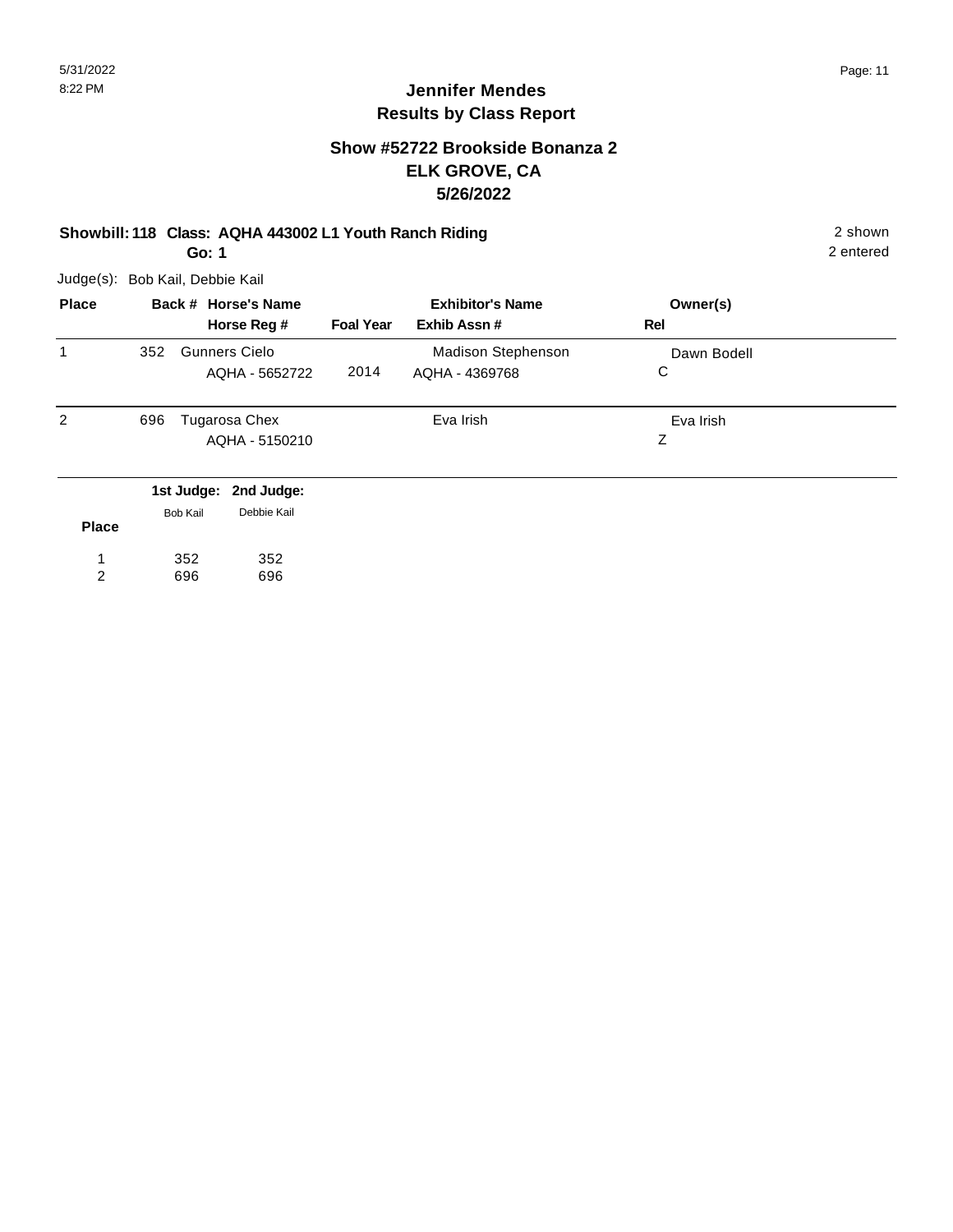### **Show #52722 Brookside Bonanza 2 ELK GROVE, CA 5/26/2022**

#### **Showbill: 119 Class: AQHA 243002 L1 Amt Ranch Riding 3 shown 9 shown 9 shown**

9 entered

**Go: 1**

| <b>Place</b>   |     | Back # Horse's Name                        |                  | <b>Exhibitor's Name</b>        | Owner(s)                            |
|----------------|-----|--------------------------------------------|------------------|--------------------------------|-------------------------------------|
|                |     | Horse Reg #                                | <b>Foal Year</b> | Exhib Assn #                   | <b>Rel</b>                          |
| $\mathbf{1}$   | 307 | Boom Box Dancer                            |                  | Kimbal Griffith                | Kimbal Griffith<br>Z                |
| $\overline{c}$ | 388 | Aces High Whiz<br>AQHA - 5288262           |                  | Stephanie Munzinger            | Stephanie Munzinger<br>Ζ            |
| 3              | 394 | Mr Marie Leveau<br>AQHA - 5753342          |                  | Stephanie Munzinger            | Stephanie Munzinger<br>Z            |
| 4              | 693 | Just Plain Shiny                           |                  | Lori Price                     | Lori Price<br>Z                     |
| 5              | 335 | Fuel Needs Cash                            |                  | <b>Kate Phariss</b>            | <b>Kate Phariss</b><br>Ζ            |
| 6              | 303 | A Whole Lot Of Hollywood<br>AQHA - 5735478 |                  | JoAnn Campas<br>AQHA - 5735478 | JoAnn Campas<br>Ζ<br>AQHA - 5735478 |
| $\overline{7}$ | 353 | Dont Mess Whiz Me<br>AQHA - 5681091        | 2015             | Dawn Bodell                    | Dawn Bodell<br>Ζ                    |
| 8              | 309 | Invited Bythe Cowboy<br>AQHA - 5548628     |                  | Craig J Roper                  | Craig J Roper<br>Z                  |
| 8              | 386 | <b>Shewiz Electric</b><br>AQHA - 5396222   |                  | Michael Silva                  | Michael Silva<br>Ζ                  |

|              |          | 1st Judge: 2nd Judge: |
|--------------|----------|-----------------------|
|              | Bob Kail | Debbie Kail           |
| <b>Place</b> |          |                       |
| 1            | 307      | 307                   |
| 2            | 388      | 388                   |
| 3            | 394      | 394                   |
| 4            | 693      | 693                   |
| 5            | 335      | 353                   |
| 6            | 303      | 335                   |
| 7            | 386      | 303                   |
|              |          |                       |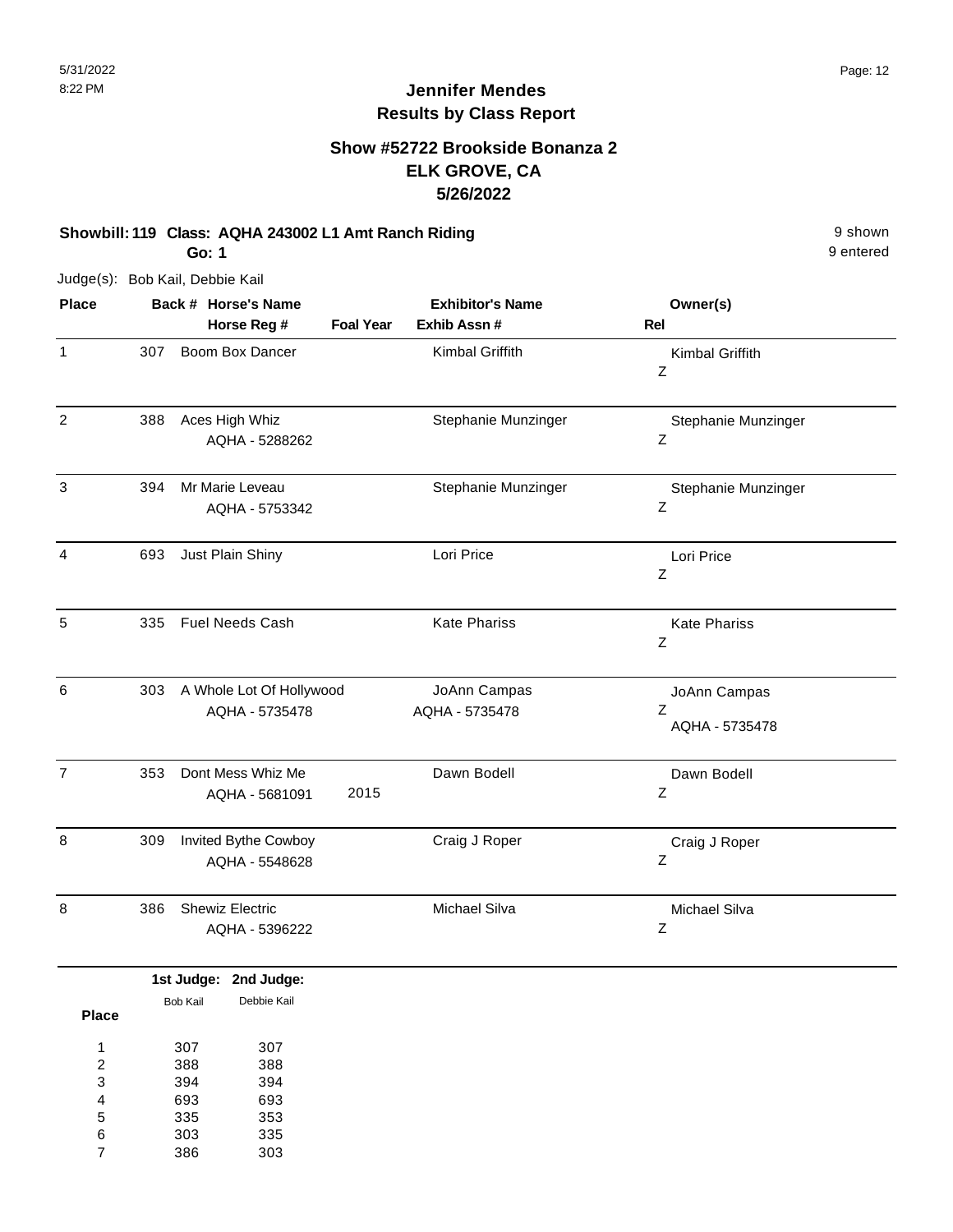#### **Show #52722 Brookside Bonanza 2 ELK GROVE, CA 5/26/2022**

| 8 | 309 | 309 |
|---|-----|-----|
| 9 | 353 | 386 |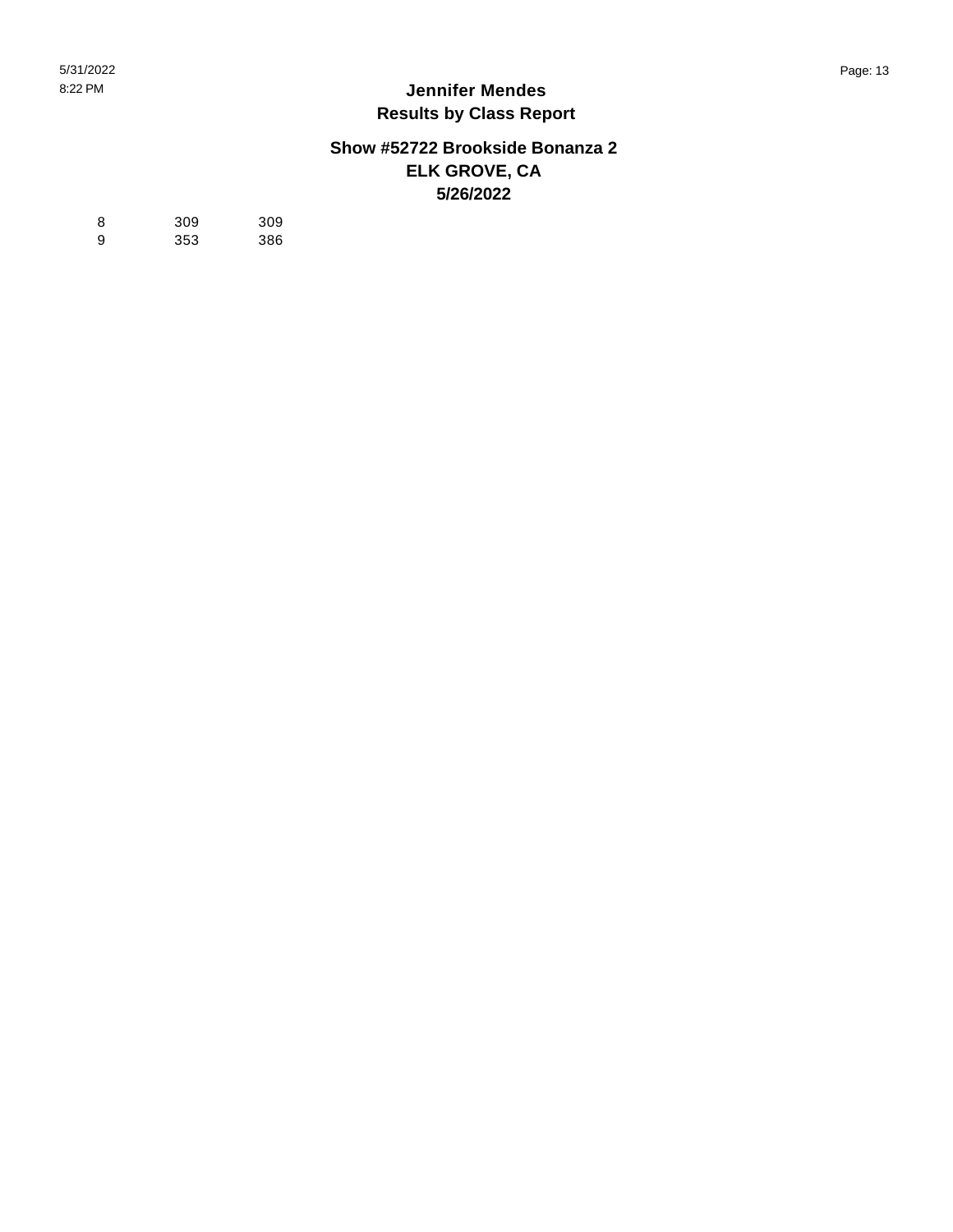#### **Show #52722 Brookside Bonanza 2 ELK GROVE, CA 5/26/2022**

#### **Showbill: 120 Class: AQHA 443000 Youth Ranch Riding 3 shown 3 shown** 3 shown

3 entered

**Go: 1**

| <b>Place</b>   |     |                 | Back # Horse's Name  |                  | <b>Exhibitor's Name</b>  | Owner(s)    |  |
|----------------|-----|-----------------|----------------------|------------------|--------------------------|-------------|--|
|                |     |                 | Horse Reg #          | <b>Foal Year</b> | Exhib Assn#              | Rel         |  |
| 1              | 353 |                 | Dont Mess Whiz Me    |                  | <b>Madison Stevenson</b> | Dawn Bodell |  |
|                |     |                 | AQHA - 5681091       | 2015             |                          |             |  |
| 2              | 696 |                 | Tugarosa Chex        |                  | Eva Irish                | Eva Irish   |  |
|                |     |                 | AQHA - 5150210       |                  |                          | Ζ           |  |
| 3              | 352 |                 | <b>Gunners Cielo</b> |                  | Madison Stephenson       | Dawn Bodell |  |
|                |     |                 | AQHA - 5652722       | 2014             | AQHA - 4369768           | С           |  |
|                |     | 1st Judge:      | 2nd Judge:           |                  |                          |             |  |
| <b>Place</b>   |     | <b>Bob Kail</b> | Debbie Kail          |                  |                          |             |  |
| 1              |     | 353             | 353                  |                  |                          |             |  |
| $\overline{c}$ |     | 696             | 696                  |                  |                          |             |  |
| 3              |     | 352             | 352                  |                  |                          |             |  |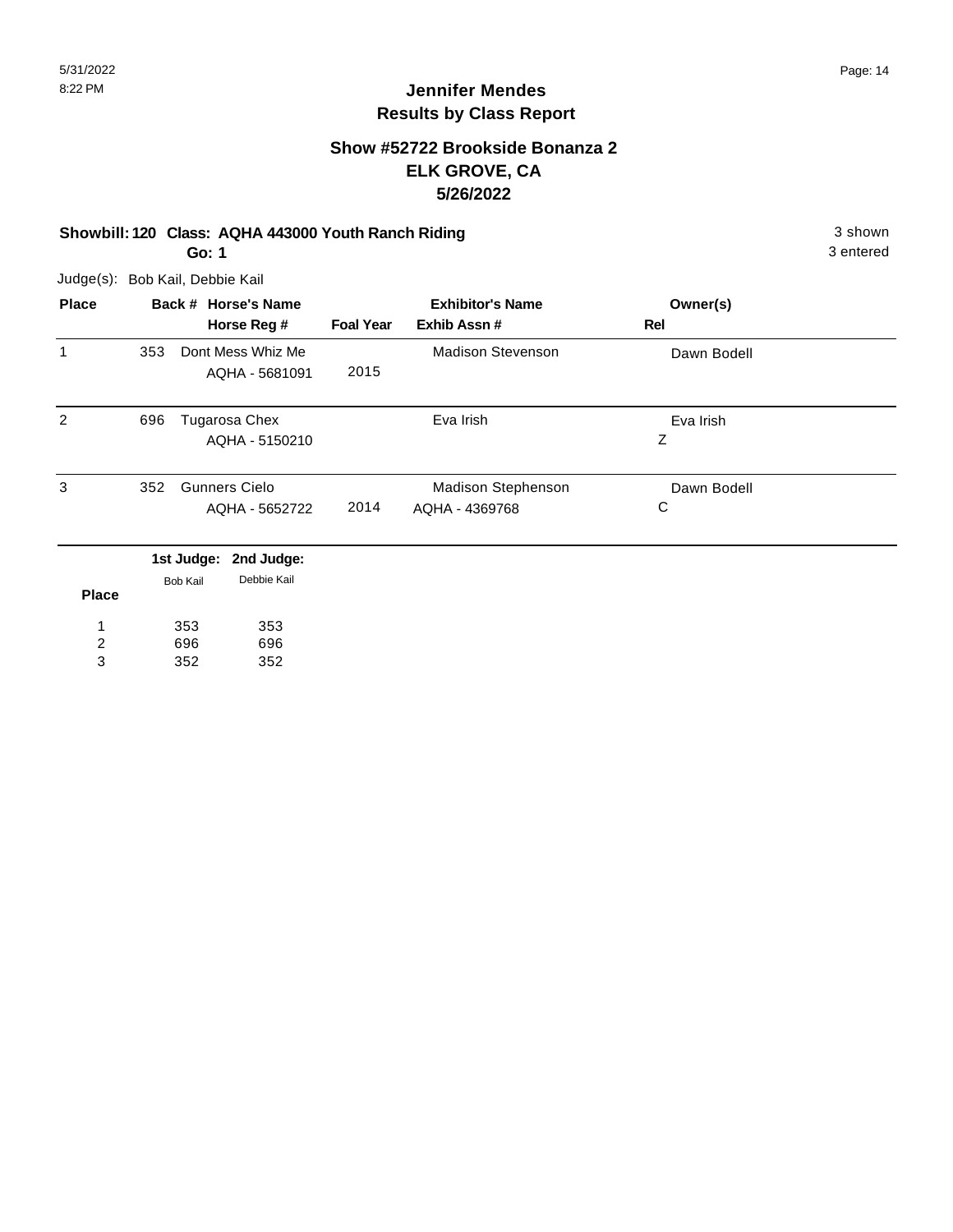#### **Show #52722 Brookside Bonanza 2 ELK GROVE, CA 5/26/2022**

#### **Showbill: 121 Class: AQHA 243000 Amt Ranch Riding** 11 Shown 11 shown **Go: 1**

11 entered

| <b>Place</b>   |     | Back # Horse's Name                      |                  | <b>Exhibitor's Name</b>                      | Owner(s)                                          |
|----------------|-----|------------------------------------------|------------------|----------------------------------------------|---------------------------------------------------|
|                |     | Horse Reg #                              | <b>Foal Year</b> | Exhib Assn #                                 | <b>Rel</b>                                        |
| $\mathbf{1}$   | 355 | The Mob Squad<br>AQHA - 5962045          | 2019             | Maria Irish                                  | John And Maria Irish                              |
| $\mathbf{1}$   | 696 | Tugarosa Chex<br>AQHA - 5150210          |                  | Maria Irish                                  | Eva Irish                                         |
| $\mathbf{3}$   | 330 | Sol de Conquistador<br>AQHA - 5142645    | 2008             | Stephanie Reynolds-Anderson<br>AQHA - 117079 | Stephanie Reynolds-Anderson<br>Z<br>AQHA - 117079 |
| 3              | 670 | Lil Cash For Cookies<br>AQHA - 5854079   | 2017             | Dawn Wynne                                   | Dawn Wynne<br>Z                                   |
| 5              | 392 | <b>STYLISH INFERNO</b><br>AQHA - 5863555 | 2017             | <b>AMANDA BREWER</b><br>AQHA - 2874487       | AMANDA AND LIVONA BREWER<br>AQHA - 3666492        |
| 6              | 353 | Dont Mess Whiz Me<br>AQHA - 5681091      | 2015             | Dawn Bodell                                  | Dawn Bodell<br>Ζ                                  |
| $\overline{7}$ | 388 | Aces High Whiz<br>AQHA - 5288262         |                  | Stephanie Munzinger                          | Stephanie Munzinger<br>Ζ                          |
| 8              | 309 | Invited Bythe Cowboy<br>AQHA - 5548628   |                  | Craig J Roper                                | Craig J Roper<br>Z                                |
| 8              | 693 | Just Plain Shiny                         |                  | Lori Price                                   | Lori Price<br>Ζ                                   |

|              |          | 1st Judge: 2nd Judge: |
|--------------|----------|-----------------------|
|              | Bob Kail | Debbie Kail           |
| <b>Place</b> |          |                       |
| 4            | 696      | 355                   |
| 2            | 355      | 696                   |
| 3            | 330      | 670                   |
| 4            | 670      | 330                   |
| 5            | 392      | 353                   |
| 6            | 388      | 392                   |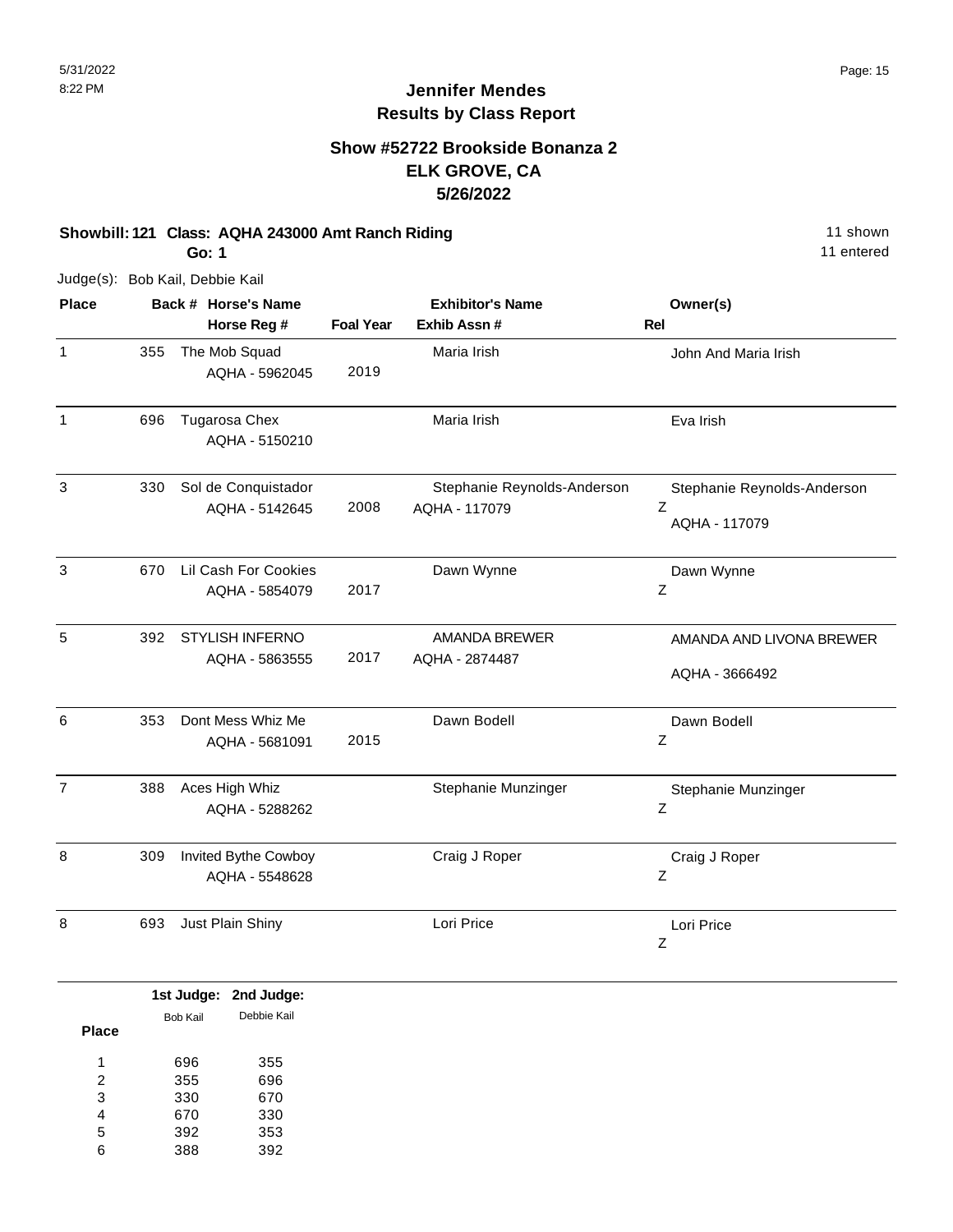#### **Show #52722 Brookside Bonanza 2 ELK GROVE, CA 5/26/2022**

| 7 | 353 | 388 |
|---|-----|-----|
| 8 | 309 | 693 |
| 9 | 693 | 309 |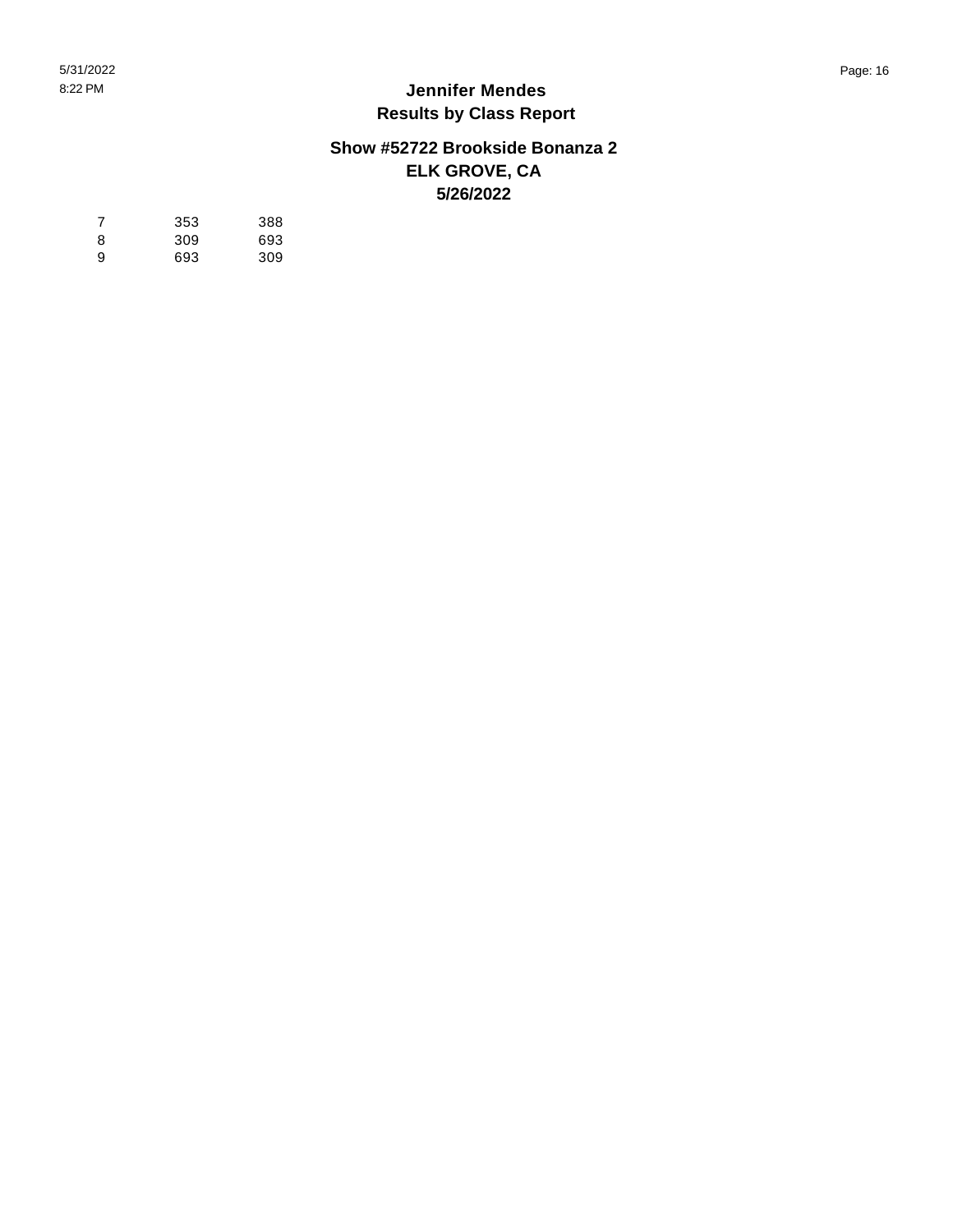14 entered

# **Jennifer Mendes Results by Class Report**

### **Show #52722 Brookside Bonanza 2 ELK GROVE, CA 5/26/2022**

## **Showbill: 122 Class: AQHA 143000 Ranch Riding** 14 Shown 14 shown

**Go: 1**

| <b>Place</b>   |     | Back # Horse's Name<br>Horse Reg #            | <b>Foal Year</b> | <b>Exhibitor's Name</b><br>Exhib Assn #      | Owner(s)<br><b>Rel</b>                       |
|----------------|-----|-----------------------------------------------|------------------|----------------------------------------------|----------------------------------------------|
| $\mathbf{1}$   | 670 | Lil Cash For Cookies<br>AQHA - 5854079        | 2017             | John Irish<br>AQHA - 2048956                 | Dawn Wynne                                   |
| $\mathbf{1}$   | 699 | Spook Stylishly<br>AQHA - 5898106             |                  | John Irish<br>AQHA - 2048956                 | Lisa Hernandez                               |
| 3              | 694 | <b>Rf Gunners Commander</b><br>AQHA - 5891325 |                  | John Irish<br>AQHA - 2048956                 | Jessica Smith                                |
| 4              | 689 | Alpha Gun Shiner<br>AQHA - 5763016            | 2015             | <b>STEPHANIE BOYES</b><br>AQHA - 682731      | <b>STEPHANIE BOYES</b><br>Z<br>AQHA - 682731 |
| 5              | 302 | <b>Dillon Starlight</b><br>AQHA - 5266964     |                  | Rachel Fingerle<br>AQHA - 968529             | Rachel Fingerle<br>Z<br>AQHA - 968529        |
| 6              | 392 | <b>STYLISH INFERNO</b><br>AQHA - 5863555      | 2017             | STEPHANIE BOYES<br>AQHA - 682731             | AMANDA AND LIVONA BREWER<br>AQHA - 3666492   |
| $\overline{7}$ | 691 | <b>Metallic Smart Kat</b><br>AQHA - 575497    | 2015             | Justin Dean Wheeler<br>AQHA - 2375592        | Jake Cagle<br>O                              |
| 8              | 692 | Smart Boons Party Girl                        |                  | <b>Justin Dean Wheeler</b><br>AQHA - 2375592 | Jake Cagle                                   |
| 9              | 355 | The Mob Squad<br>AQHA - 5962045               | 2019             | Maria Irish                                  | John And Maria Irish                         |

|              |          | 1st Judge: 2nd Judge: |
|--------------|----------|-----------------------|
|              | Bob Kail | Debbie Kail           |
| <b>Place</b> |          |                       |
|              | 699      | 670                   |
| 2            | 670      | 699                   |
| 3            | 689      | 694                   |
| 4            | 694      | 302                   |
| 5            | 302      | 689                   |
| 6            | 392      | 691                   |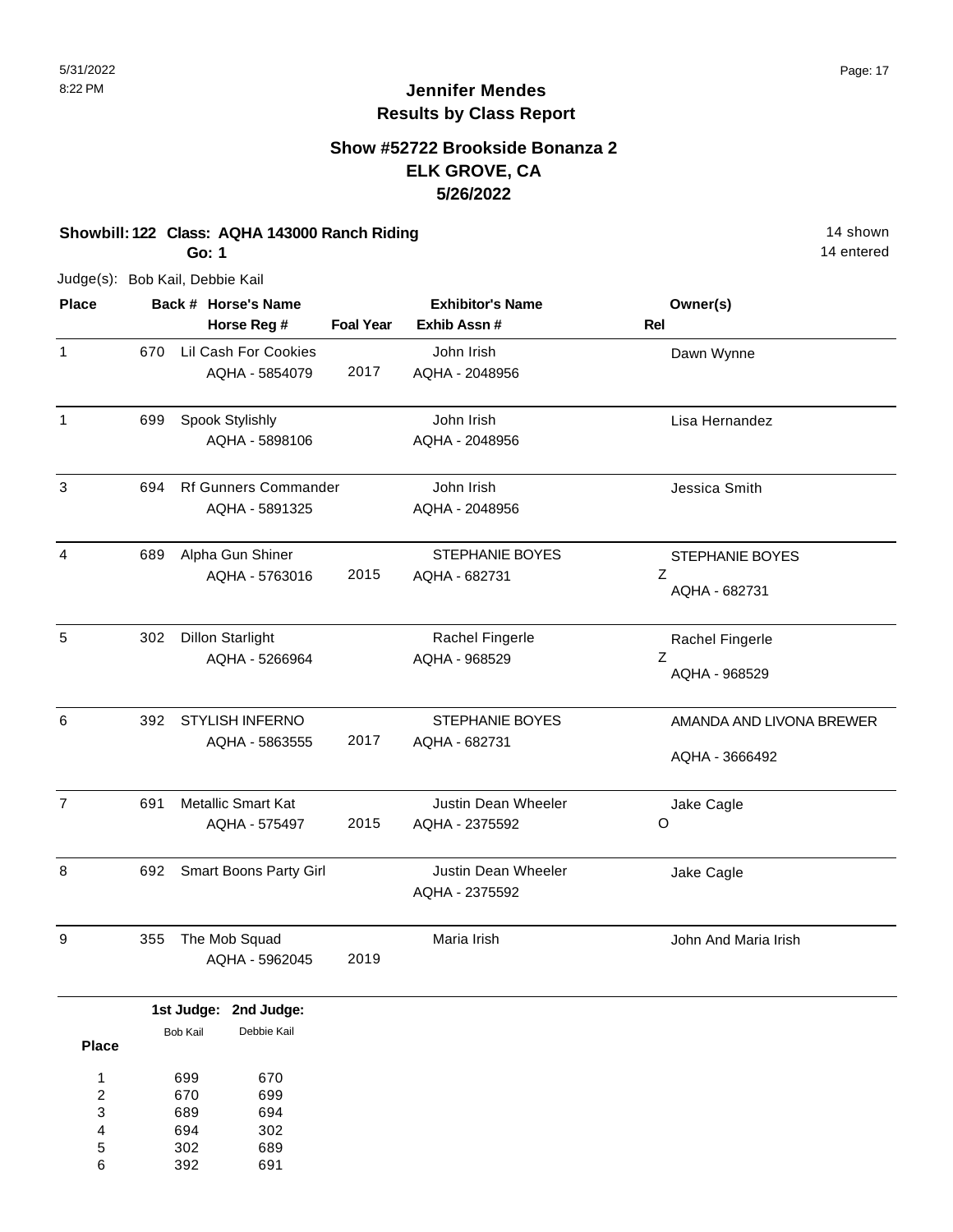#### **Show #52722 Brookside Bonanza 2 ELK GROVE, CA 5/26/2022**

| -7 | 692 | 392 |
|----|-----|-----|
| 8  | 691 | 692 |
| 9  | 355 | 355 |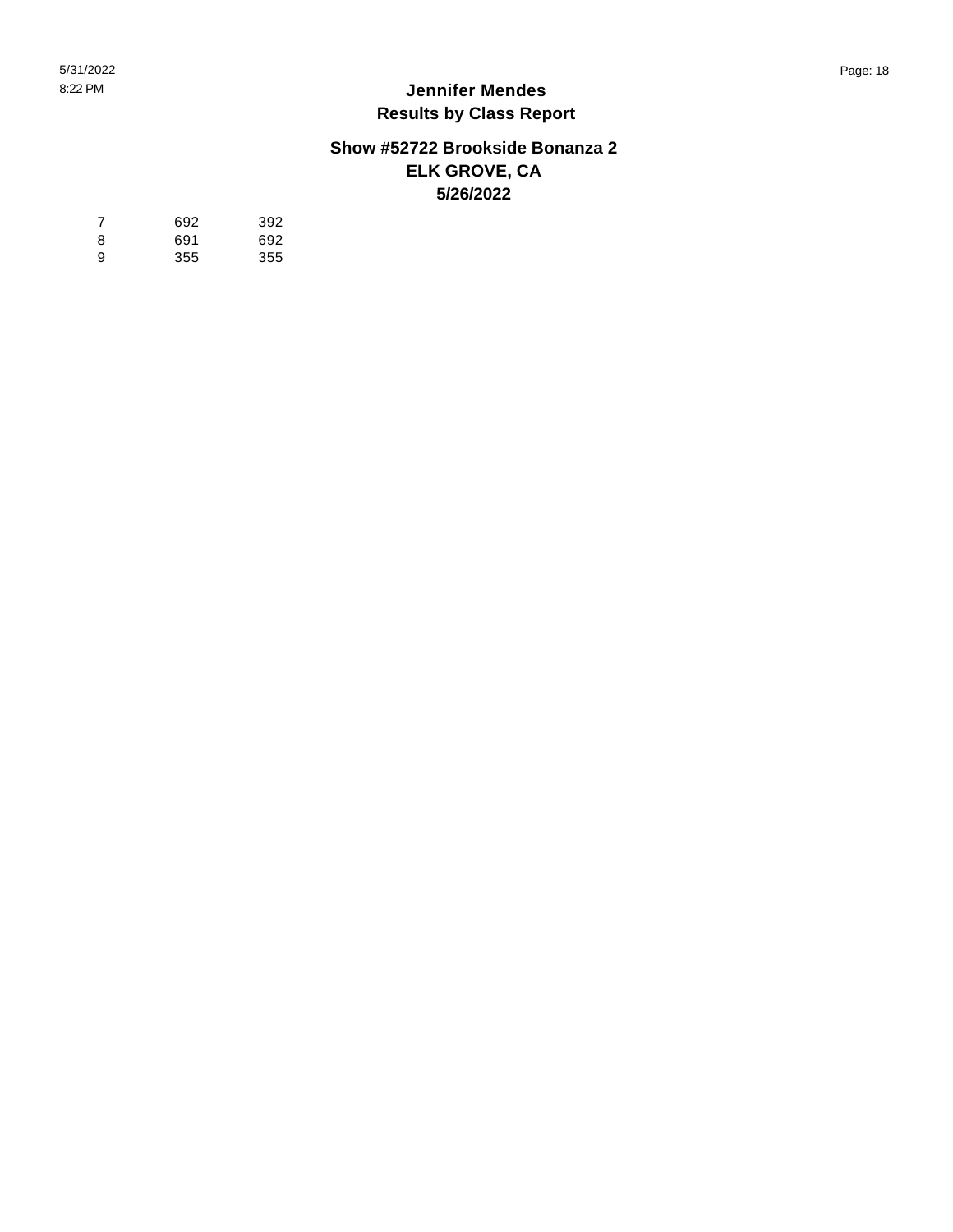### **Show #52722 Brookside Bonanza 2 ELK GROVE, CA 5/26/2022**

## **Showbill: 125 Class: AQHA 136004 L1 Western Riding 3 shown 3 shown** 3 shown

**Go: 1**

Judge(s): Bob Kail, Debbie Kail

| <b>Place</b> |     | Back # Horse's Name                                 | <b>Exhibitor's Name</b> |                                        | Owner(s)                                                |
|--------------|-----|-----------------------------------------------------|-------------------------|----------------------------------------|---------------------------------------------------------|
|              |     | Horse Reg #                                         | <b>Foal Year</b>        | Exhib Assn#                            | Rel                                                     |
| 1            | 351 | Barlnk Page Who<br>AQHA - 5269172                   | 2010                    | <b>Shannon Tomes</b><br>AQHA - 4441925 | <b>Shannon Tomes</b><br>Z Medford, OR<br>AQHA - 4441925 |
| 2            | 312 | Only Blue At Night<br>AQHA - 5780380                | 2016                    | Nicole Marie Misner<br>AQHA - 659008   | Nicole Marie Misner<br>Ζ<br>AQHA - 659008               |
|              |     | 1st Judge:<br>2nd Judge:<br>Debbie Kail<br>Bob Kail |                         |                                        |                                                         |

| <b>Place</b> | <b>DUD NAIL</b> | ווגיו טועטש |
|--------------|-----------------|-------------|
|              | 351             | 351         |
|              | 312             | 312         |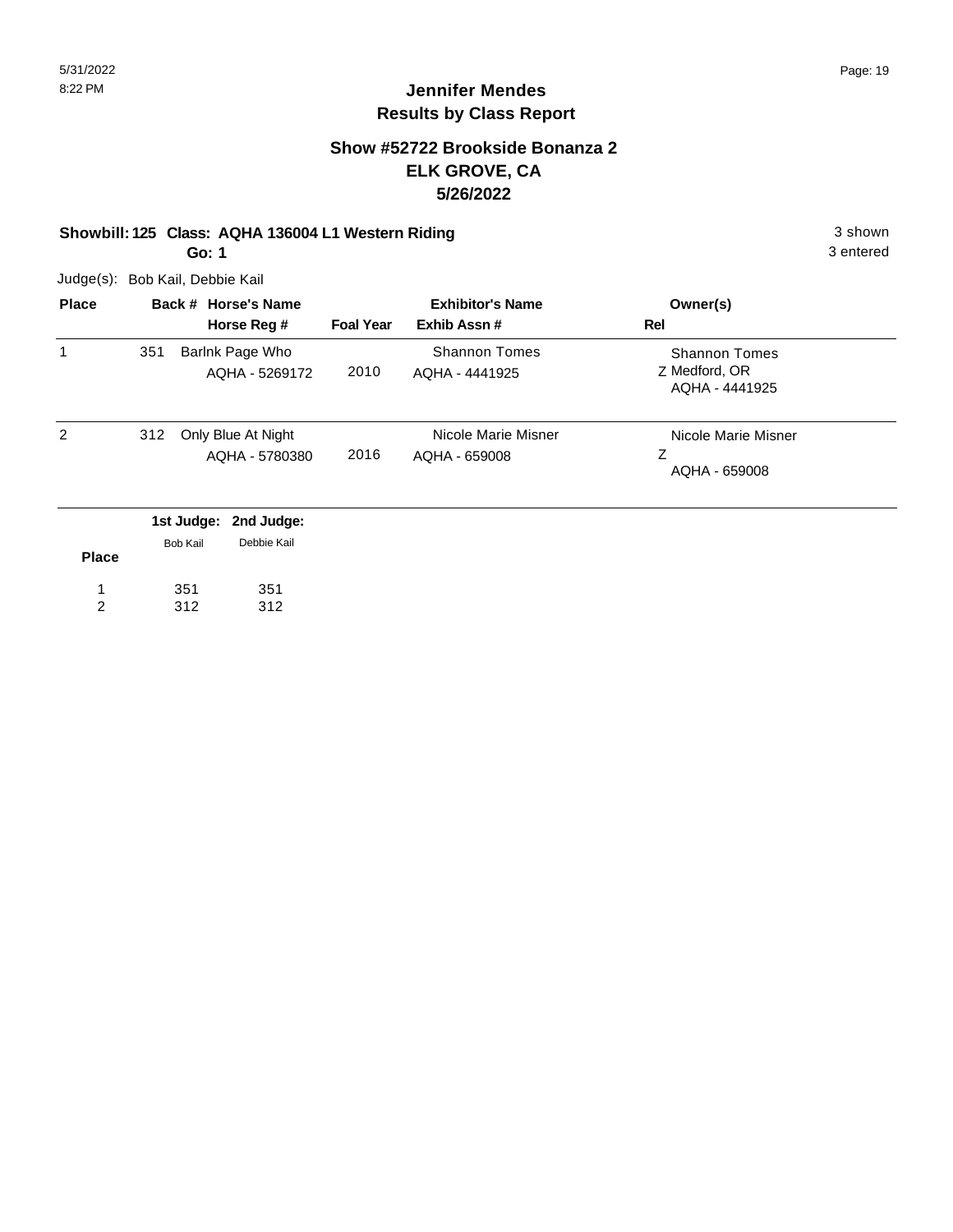#### **Show #52722 Brookside Bonanza 2 ELK GROVE, CA 5/26/2022**

## **Showbill: 127 Class: AQHA 236002 L1 Amt Western Riding** 2 shown

**Go: 1**

Judge(s): Bob Kail, Debbie Kail

| <b>Place</b> |     | Back # Horse's Name     | <b>Exhibitor's Name</b> |                     | Owner(s)             |
|--------------|-----|-------------------------|-------------------------|---------------------|----------------------|
|              |     | Horse Reg #             | <b>Foal Year</b>        | Exhib Assn#         | Rel                  |
| 1            | 338 | Imaginary Dimension     |                         | Janet Price         | Stan And Janet Price |
|              |     | AQHA - 4027799          | 2001                    | AQHA - 480432       | AQHA - 3035576       |
| 2            | 312 | Only Blue At Night      |                         | Nicole Marie Misner | Nicole Marie Misner  |
|              |     | AQHA - 5780380          | 2016                    | AQHA - 659008       | Ζ<br>AQHA - 659008   |
|              |     | 1st Judge: 2nd Judge:   |                         |                     |                      |
|              |     | Debbie Kail<br>Rob Kail |                         |                     |                      |

| <b>Place</b> | <b>Bob Kail</b> | Debbie Kail |  |
|--------------|-----------------|-------------|--|
|              | 338             | 338         |  |
|              | 312             | 312         |  |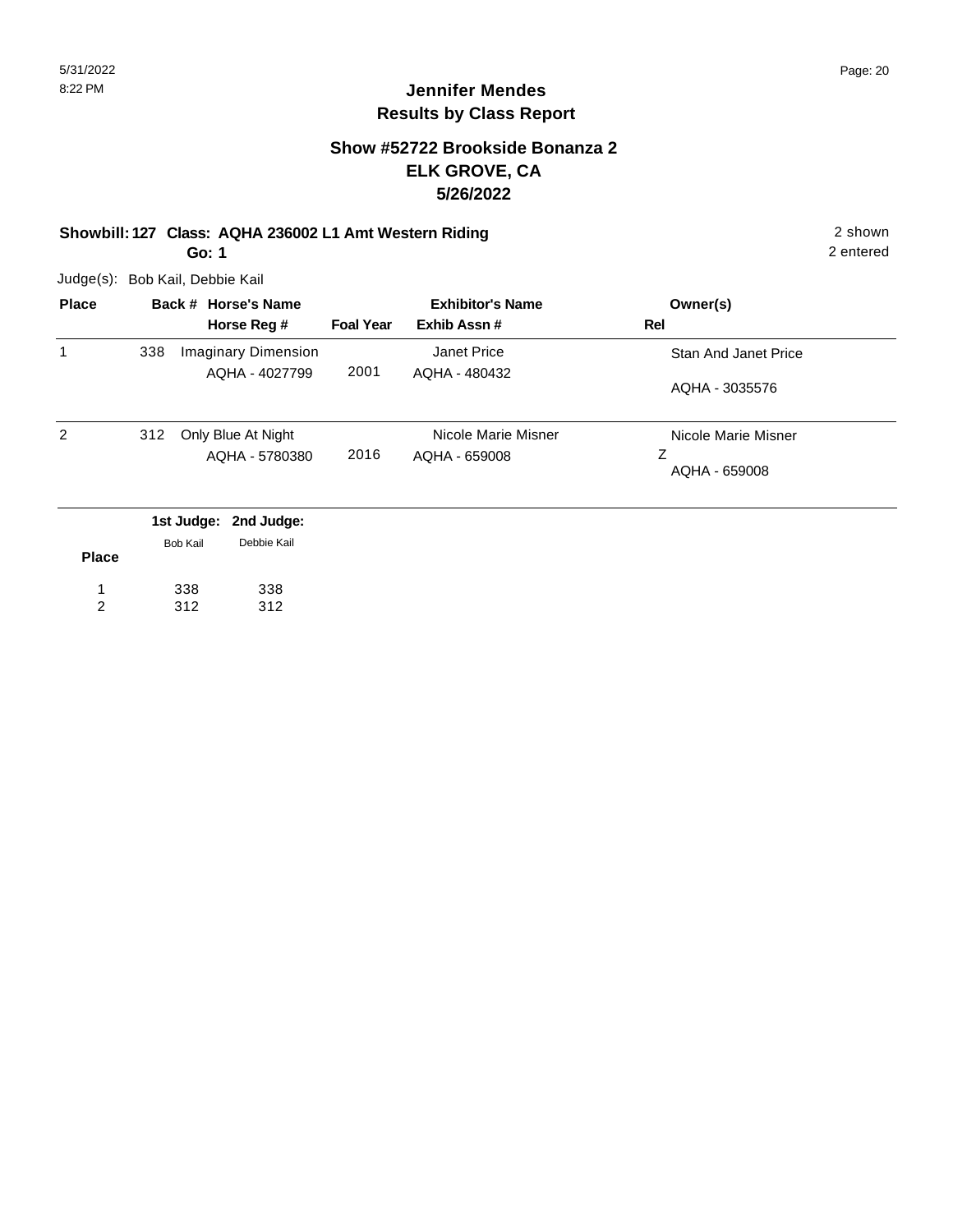#### **Show #52722 Brookside Bonanza 2 ELK GROVE, CA 5/26/2022**

#### **Showbill: 128 Class: AQHA 136100 Junior Western Riding 1 shown 1 shown**

**Go: 1**

Judge(s): Bob Kail, Debbie Kail

| <b>Place</b> |     | Back # Horse's Name               |                  | <b>Exhibitor's Name</b>                  | Owner(s)       |  |
|--------------|-----|-----------------------------------|------------------|------------------------------------------|----------------|--|
|              |     | Horse Reg #                       | <b>Foal Year</b> | Exhib Assn#                              | Rel            |  |
|              | 372 | Vs Sweet N Slow<br>AQHA - 5825891 | 2017             | Mrs Jennifer L Wheeler<br>AQHA - 3059113 | Emma Wickham   |  |
|              |     |                                   |                  |                                          | AQHA - 4312371 |  |

|              |          | 1st Judge: 2nd Judge: |  |
|--------------|----------|-----------------------|--|
| <b>Place</b> | Bob Kail | Debbie Kail           |  |
|              | 372      | 372                   |  |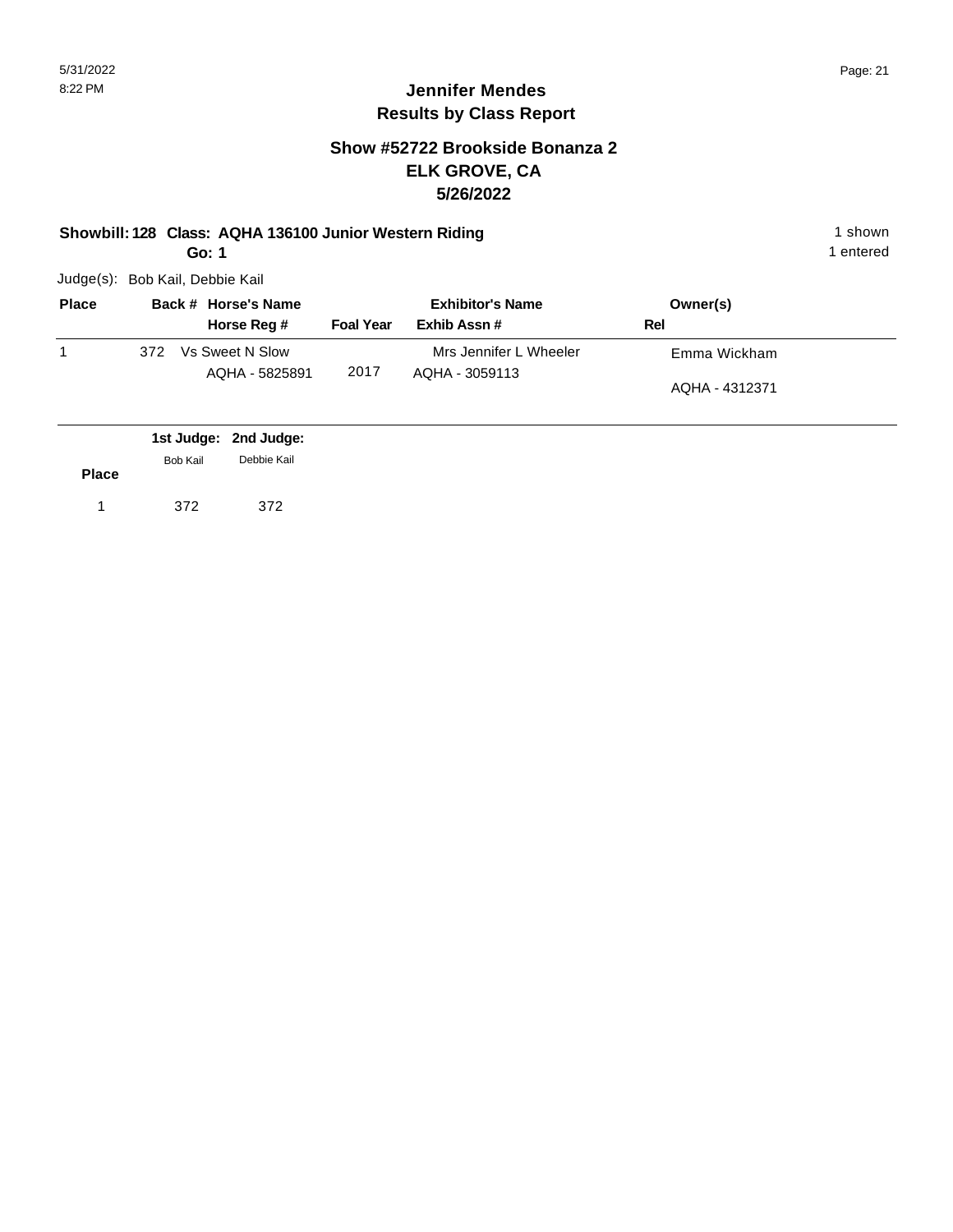1 entered

## **Jennifer Mendes Results by Class Report**

### **Show #52722 Brookside Bonanza 2 ELK GROVE, CA 5/26/2022**

#### **Showbill: 130 Class: AQHA 236000 Amt Western Riding 1 shown 1 shown 1 shown**

**Go: 1**

| <b>Place</b> |     | Back # Horse's Name               |                  | <b>Exhibitor's Name</b>                | Owner(s)                                                |
|--------------|-----|-----------------------------------|------------------|----------------------------------------|---------------------------------------------------------|
|              |     | Horse Reg #                       | <b>Foal Year</b> | Exhib Assn#                            | Rel                                                     |
|              | 351 | Barlnk Page Who<br>AQHA - 5269172 | 2010             | <b>Shannon Tomes</b><br>AOHA - 4441925 | <b>Shannon Tomes</b><br>Z Medford, OR<br>AQHA - 4441925 |

|              |                 | 1st Judge: 2nd Judge: |
|--------------|-----------------|-----------------------|
|              | <b>Bob Kail</b> | Debbie Kail           |
| <b>Place</b> |                 |                       |
|              | 351             | 351                   |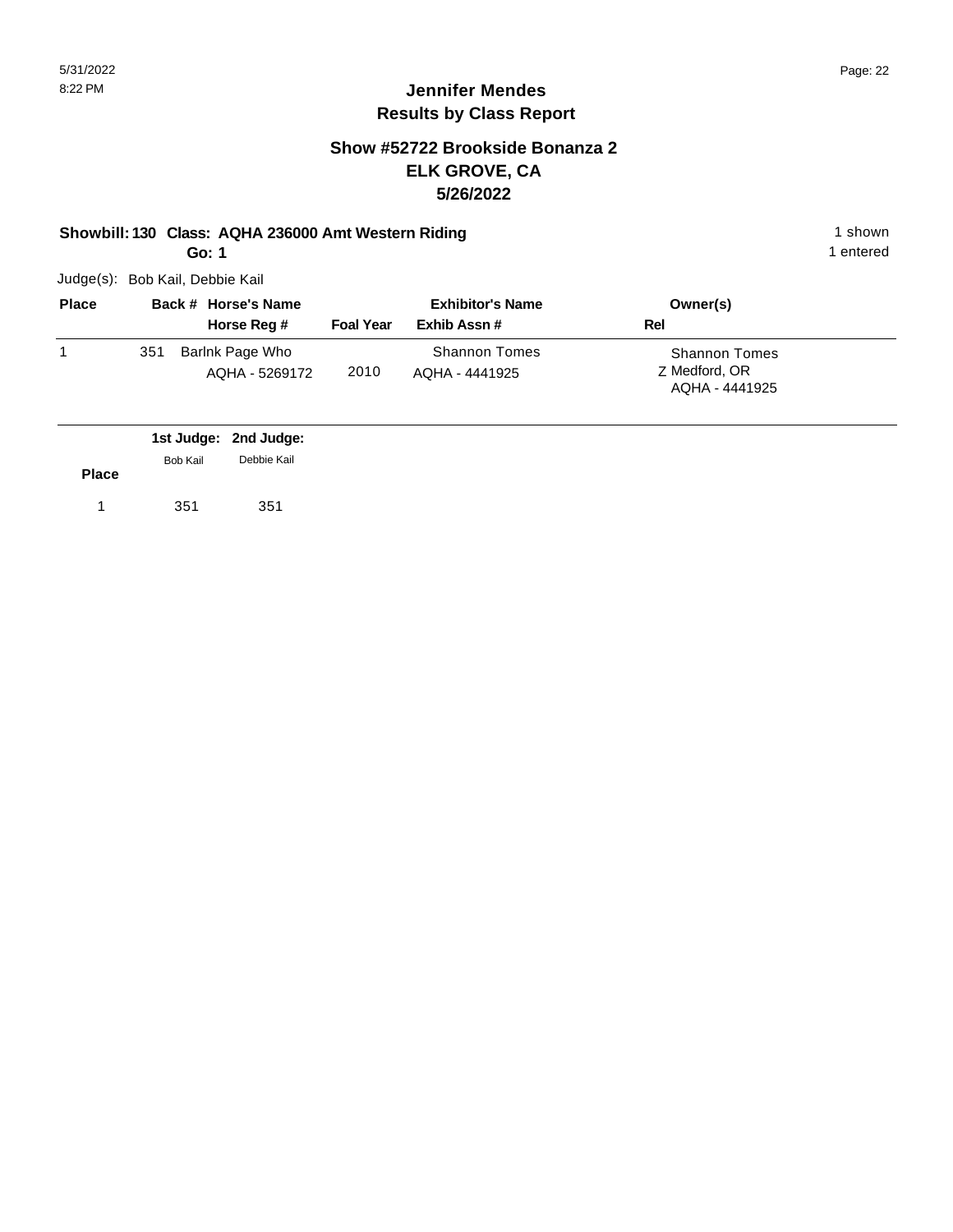### **Show #52722 Brookside Bonanza 2 ELK GROVE, CA 5/26/2022**

#### **Showbill: 132 Class: AQHA 136200 Senior Western Riding 1 shown 1 shown**

**Go: 1**

Judge(s): Bob Kail, Debbie Kail

|     | Horse Reg #        | <b>Foal Year</b> | Exhib Assn#    | Rel             |
|-----|--------------------|------------------|----------------|-----------------|
| 685 | Heza Macs All Star |                  | David Busick   | Angela Marshall |
|     | AQHA - 4928225     |                  | AQHA - 1433646 |                 |

|              |          | 1st Judge: 2nd Judge: |
|--------------|----------|-----------------------|
| <b>Place</b> | Bob Kail | Debbie Kail           |
|              |          |                       |
| 1            | 685      | 685                   |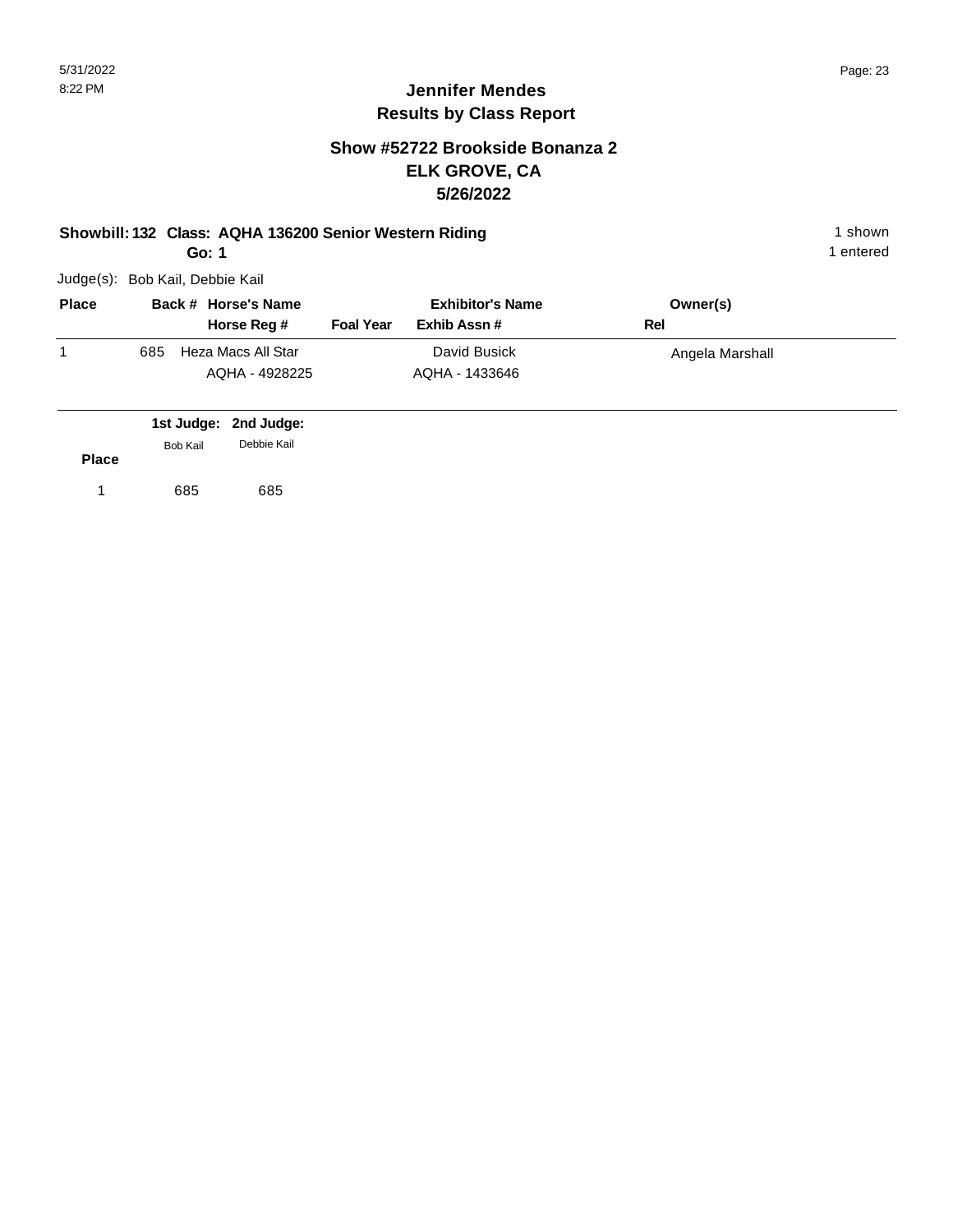#### **Show #52722 Brookside Bonanza 2 ELK GROVE, CA 5/26/2022**

#### **Showbill: 135 Class: OPEN 26611 All Breed HUS W/T Youth/AM** 3 shown 3 shown **Go: 1**

Judge(s): Bob Kail, Debbie Kail

| <b>Place</b> | Back # Horse's Name |                 |                           | <b>Exhibitor's Name</b> |                        | Owner(s)                    |
|--------------|---------------------|-----------------|---------------------------|-------------------------|------------------------|-----------------------------|
|              |                     |                 | Horse Reg #               | <b>Foal Year</b>        | Exhib Assn#            | Rel                         |
| 1            | 675                 |                 | Lazy In My Levis          | 2013                    | Kayla Larkin           | Kayla Larkin<br>Z Galt, CA  |
| 2            | 323                 |                 | Lazy Krymsun Luvah        | 2018                    | Kelly Rhodes           | Kelly Rhodes<br>Z           |
| 3            | 674                 |                 | RR I Told You So          | 2011                    | Jennifer Ann Pasquetti | Jennifer Ann Pasquetti<br>Z |
|              |                     | 1st Judge:      | 2nd Judge:<br>Debbie Kail |                         |                        |                             |
| <b>Place</b> |                     | <b>Bob Kail</b> |                           |                         |                        |                             |
| 1            |                     | 675             | 675                       |                         |                        |                             |

323 323

674 674 3

2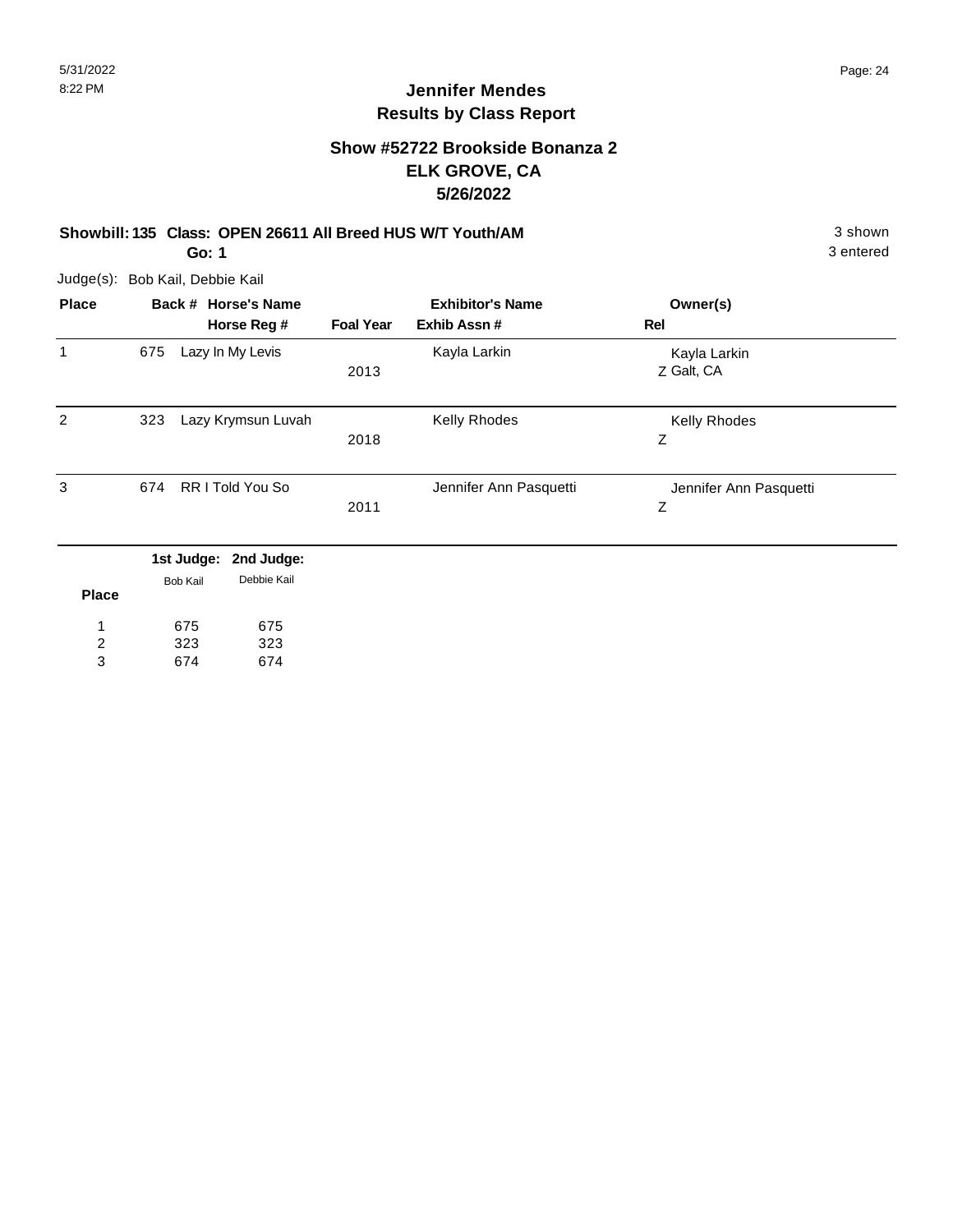### **Show #52722 Brookside Bonanza 2 ELK GROVE, CA 5/26/2022**

#### **Showbill: 136 Class: OPEN 6561 ALL BREED Hunter Under Saddle W/T All Ages** 2 shown

2 entered

Judge(s): Bob Kail, Debbie Kail

**Go: 1**

| <b>Place</b> |                 | Back # Horse's Name<br>Horse Reg # | <b>Foal Year</b> | <b>Exhibitor's Name</b><br>Exhib Assn# | Owner(s)<br>Rel            |
|--------------|-----------------|------------------------------------|------------------|----------------------------------------|----------------------------|
| 1            | 675             | Lazy In My Levis                   | 2013             | Kayla Larkin                           | Kayla Larkin<br>Z Galt, CA |
| 2            | 674             | RR I Told You So                   | 2011             | Jacqueline Landeene                    | Jennifer Ann Pasquetti     |
|              | 1st Judge:      | 2nd Judge:                         |                  |                                        |                            |
| <b>Place</b> | <b>Bob Kail</b> | Debbie Kail                        |                  |                                        |                            |
| 1<br>2       | 675<br>674      | 675<br>674                         |                  |                                        |                            |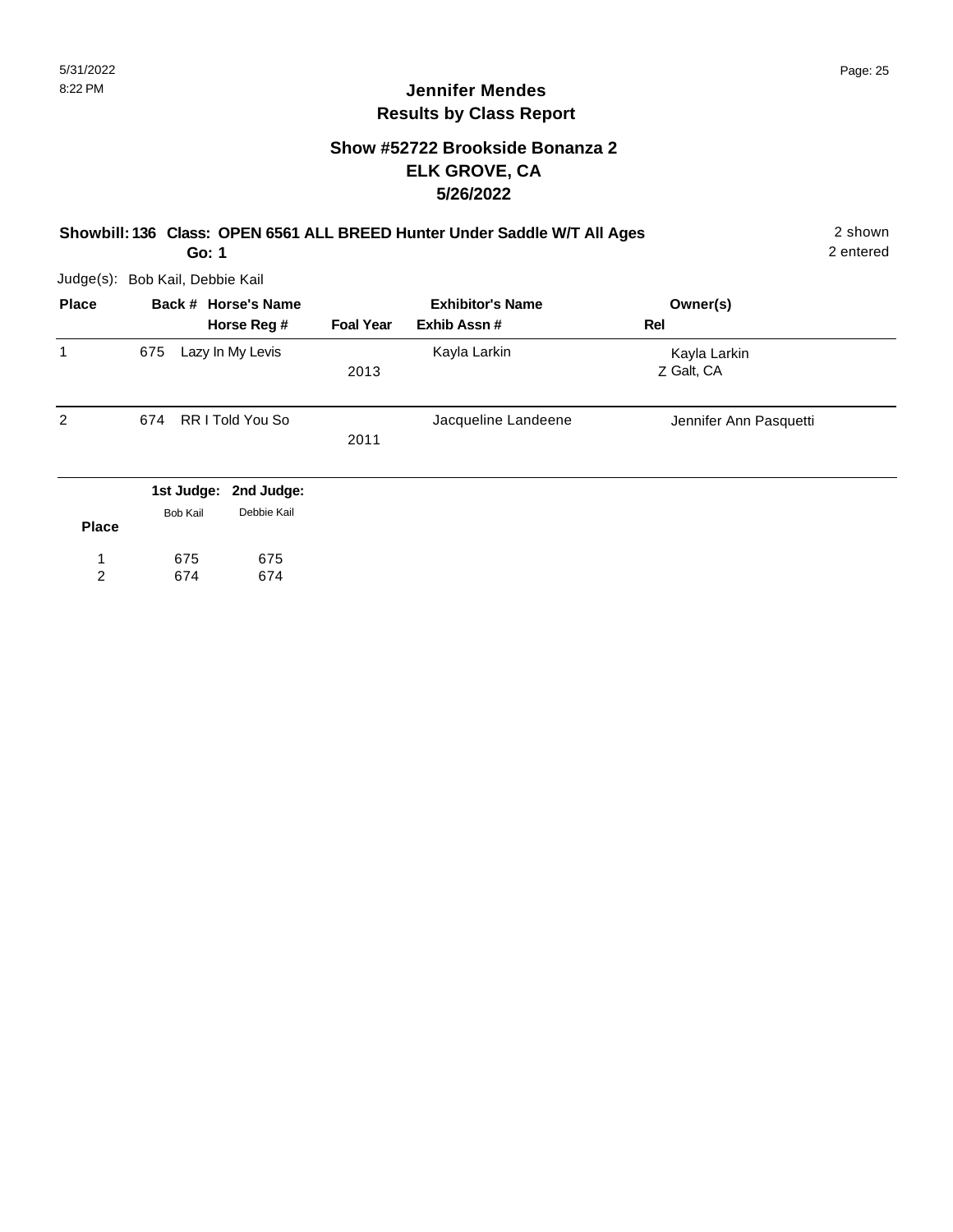#### **Show #52722 Brookside Bonanza 2 ELK GROVE, CA 5/26/2022**

**Showbill: 138 Class: AQHA 244102 L1 Amt Walk Trot Hunter Under Saddle** 1 shown **Go: 1**

|  | Judge(s): Bob Kail, Debbie Kail |
|--|---------------------------------|

| <b>Place</b> |     | Back # Horse's Name                | <b>Exhibitor's Name</b> |                                          | Owner(s)                                 |
|--------------|-----|------------------------------------|-------------------------|------------------------------------------|------------------------------------------|
|              |     | Horse Reg #                        | <b>Foal Year</b>        | Exhib Assn#                              | Rel                                      |
|              | 674 | RR I Told You So<br>AQHA - 5371079 | 2011                    | Jennifer Ann Pasquetti<br>AQHA - 4113604 | Jennifer Ann Pasquetti<br>AQHA - 4113604 |

|              |                 | 1st Judge: 2nd Judge: |
|--------------|-----------------|-----------------------|
| <b>Place</b> | <b>Bob Kail</b> | Debbie Kail           |
|              | 674             | 674                   |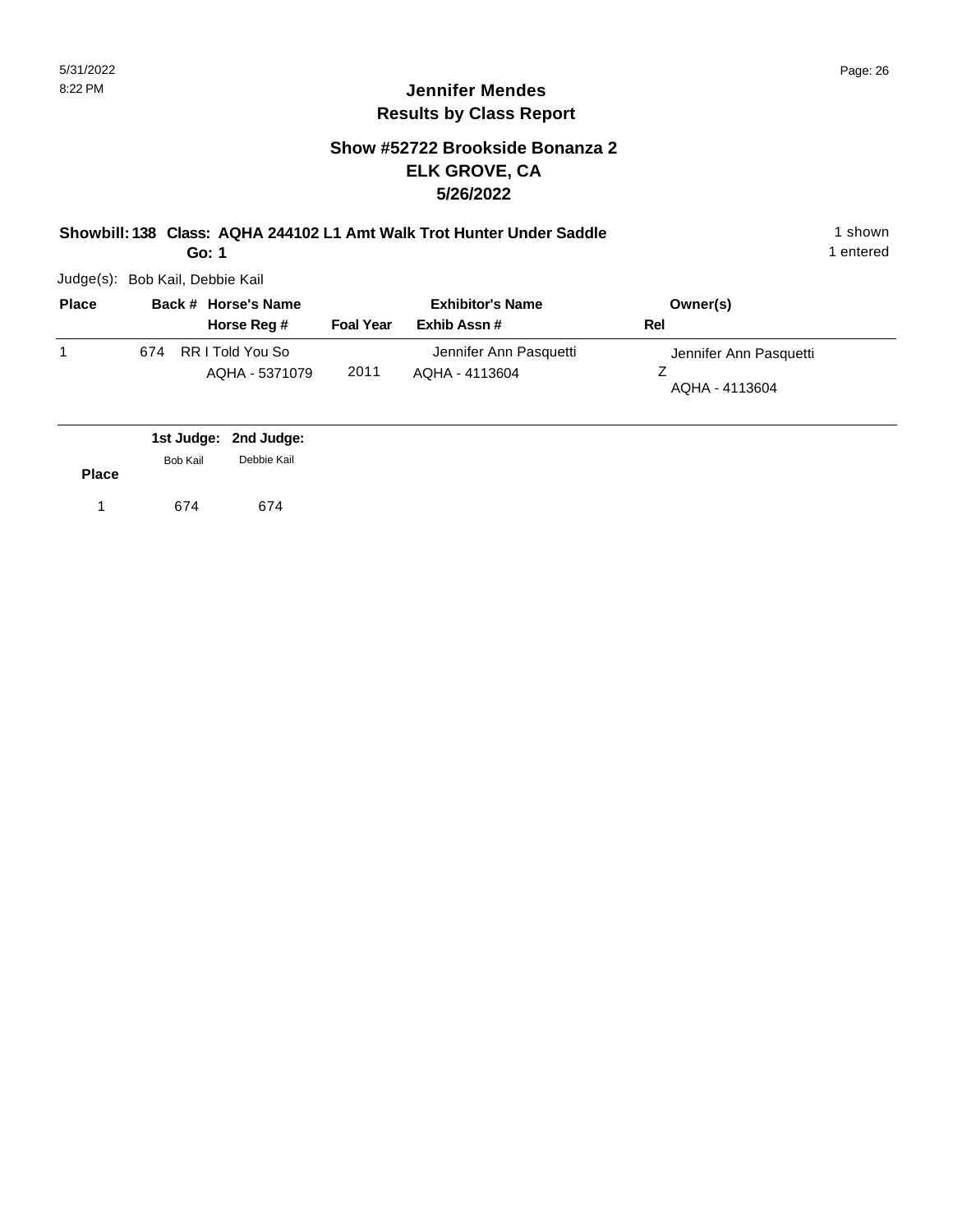#### **Show #52722 Brookside Bonanza 2 ELK GROVE, CA 5/26/2022**

#### **Showbill: 145 Class: OPEN 27111 All Breed HUS Youth/Am** 2 shown

675 316 2 entered

**Go: 1**

Judge(s): Bob Kail, Debbie Kail

675 316

1 2

|     |             |                                                                                     | <b>Exhibitor's Name</b> | Owner(s)                   |  |
|-----|-------------|-------------------------------------------------------------------------------------|-------------------------|----------------------------|--|
|     | Horse Reg # | <b>Foal Year</b>                                                                    | Exhib Assn#             | Rel                        |  |
| 675 |             | 2013                                                                                | Kayla Larkin            | Kayla Larkin<br>Z Galt, CA |  |
| 316 |             | 2017                                                                                | Mrs Jennifer L Wheeler  | <b>Shelly Morita</b>       |  |
|     | Debbie Kail |                                                                                     |                         |                            |  |
|     |             | Back # Horse's Name<br>Lazy In My Levis<br>1st Judge: 2nd Judge:<br><b>Bob Kail</b> | HUBBOUT A GOOD ONE      |                            |  |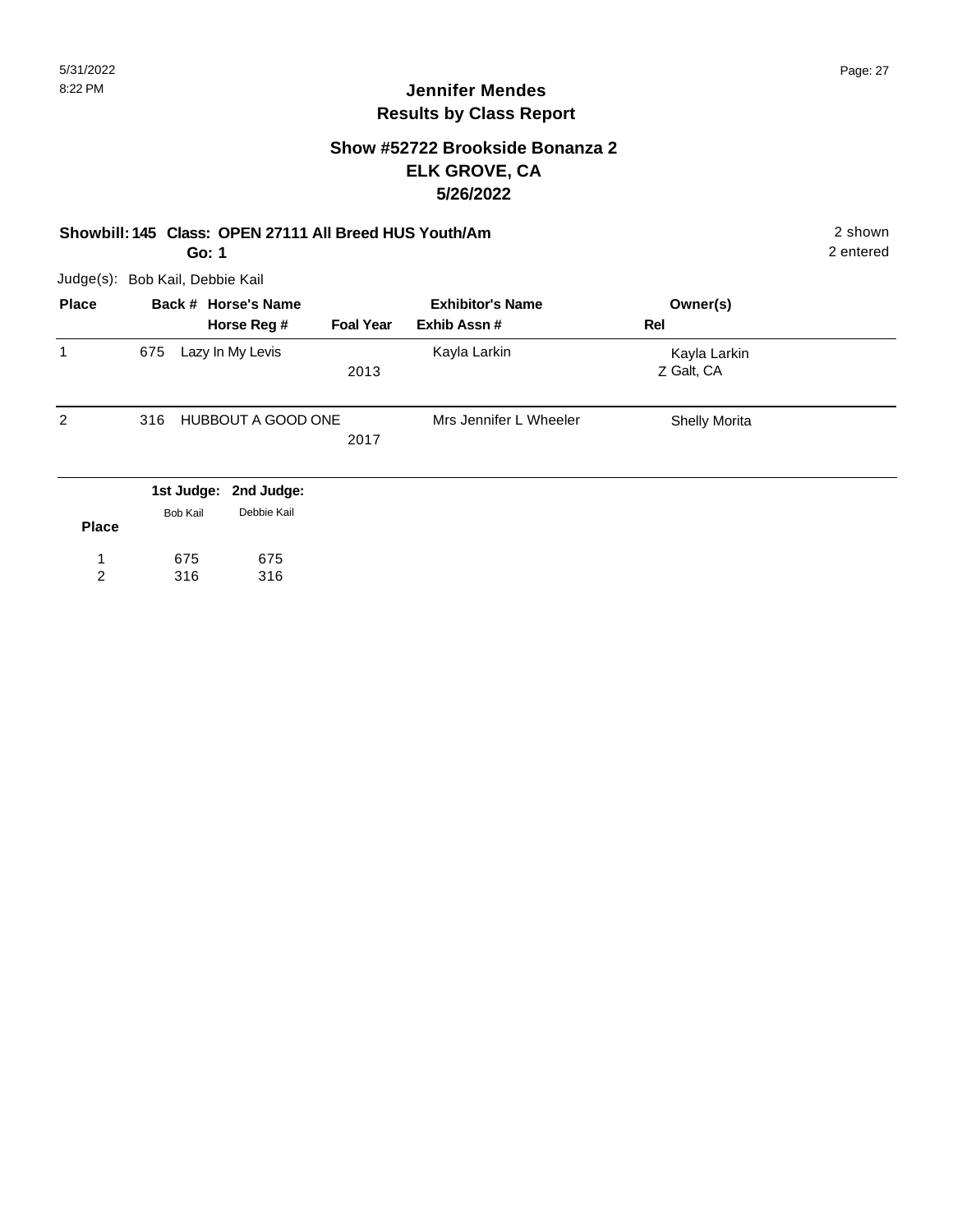### **Show #52722 Brookside Bonanza 2 ELK GROVE, CA 5/26/2022**

**Showbill: 150 Class: AQHA 244002 L1 Amt Hunter Under Saddle** 2 shown **Go: 1**

Judge(s): Bob Kail, Debbie Kail

| <b>Place</b> |     | Back # Horse's Name                | <b>Exhibitor's Name</b> |                                |                  | Owner(s)                                     |
|--------------|-----|------------------------------------|-------------------------|--------------------------------|------------------|----------------------------------------------|
|              |     | Horse Reg #                        | <b>Foal Year</b>        | Exhib Assn#                    | <b>Birthdate</b> | Rel                                          |
|              | 675 | Lazy In My Levis<br>AQHA - 5555208 | 2013                    | Kayla Larkin<br>AQHA - 4260324 |                  | Kayla Larkin<br>Z Galt, CA<br>AQHA - 4260324 |

|              |                 | 1st Judge: 2nd Judge: |
|--------------|-----------------|-----------------------|
|              | <b>Bob Kail</b> | Debbie Kail           |
| <b>Place</b> |                 |                       |
|              | 675             | 675                   |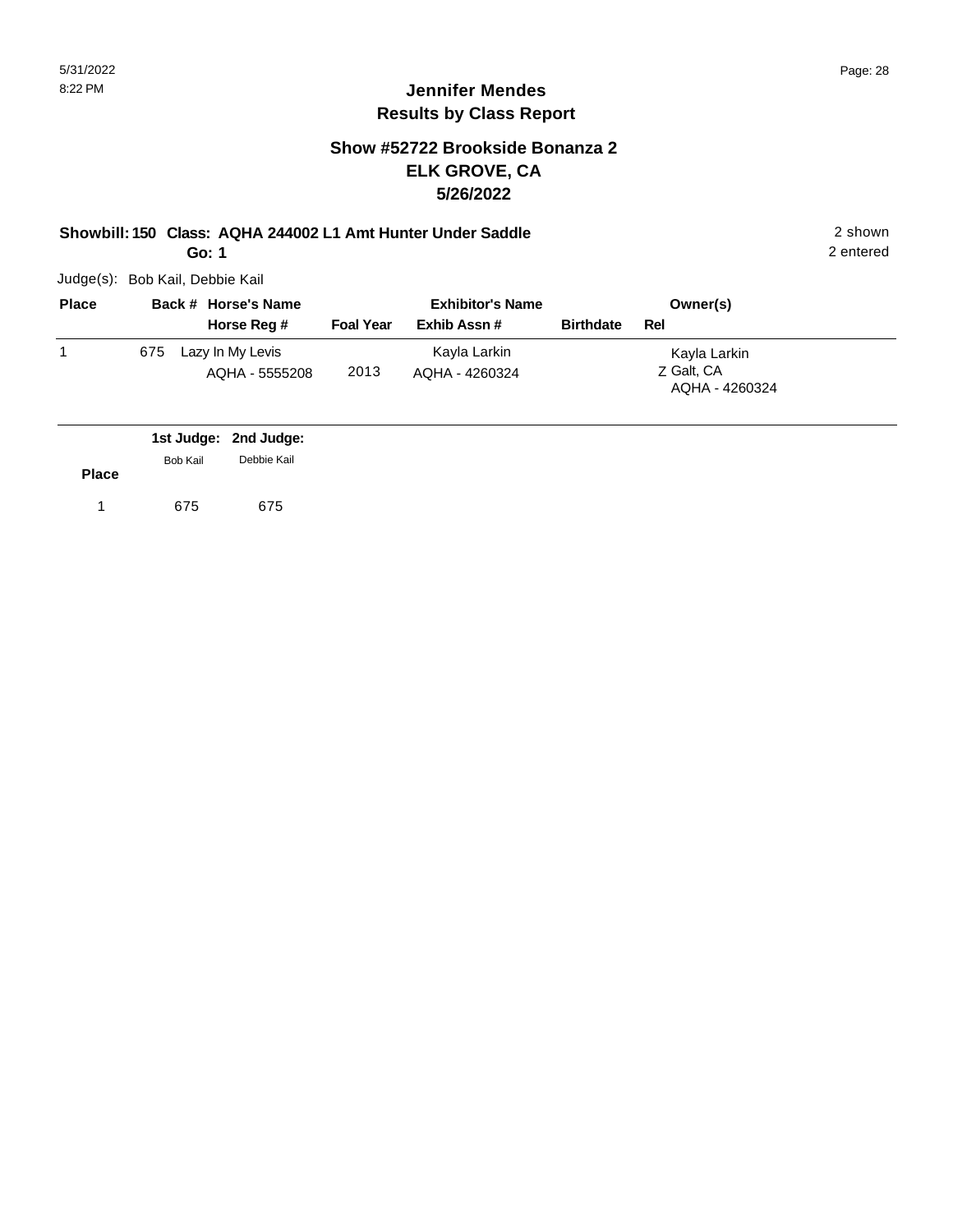### **Show #52722 Brookside Bonanza 2 ELK GROVE, CA 5/26/2022**

#### **Showbill: 151 Class: AQHA 144004 L1 Hunter Under Saddle** 4 shown **Go: 1**

Judge(s): Bob Kail, Debbie Kail

| <b>Place</b> |                                  | Back # Horse's Name |                  | <b>Exhibitor's Name</b> | Owner(s)               |                              |
|--------------|----------------------------------|---------------------|------------------|-------------------------|------------------------|------------------------------|
|              |                                  | Horse Reg #         | <b>Foal Year</b> | Exhib Assn#             | <b>Birthdate</b>       | Rel                          |
| 1            | 675                              | Lazy In My Levis    |                  | Kayla Larkin            |                        | Kayla Larkin                 |
|              |                                  | AQHA - 5555208      | 2013             | AQHA - 4260324          |                        | Z Galt, CA<br>AQHA - 4260324 |
| 2            | 397                              | Were Talking Easy   |                  | Michelle Hofmeister     |                        | Debbi Moriarty               |
|              |                                  | AQHA - 5421006      | 2011             | AQHA - 1504123          |                        | AQHA - 738952                |
| 3            | 316<br><b>HUBBOUT A GOOD ONE</b> |                     |                  |                         | Mrs Jennifer L Wheeler | <b>Shelly Morita</b>         |
|              |                                  | AQHA - 5819832      | 2017             | AQHA - 3059113          |                        | AQHA - 2533743               |
| 4            | 674                              | RR I Told You So    |                  | Jennifer Ann Pasquetti  |                        | Jennifer Ann Pasquetti       |
|              |                                  | AQHA - 5371079      | 2011             | AQHA - 4113604          |                        | Ζ<br>AQHA - 4113604          |

**Place** 675 397 316 674 675 397 316 674 1 2 3 4 Bob Kail Debbie Kail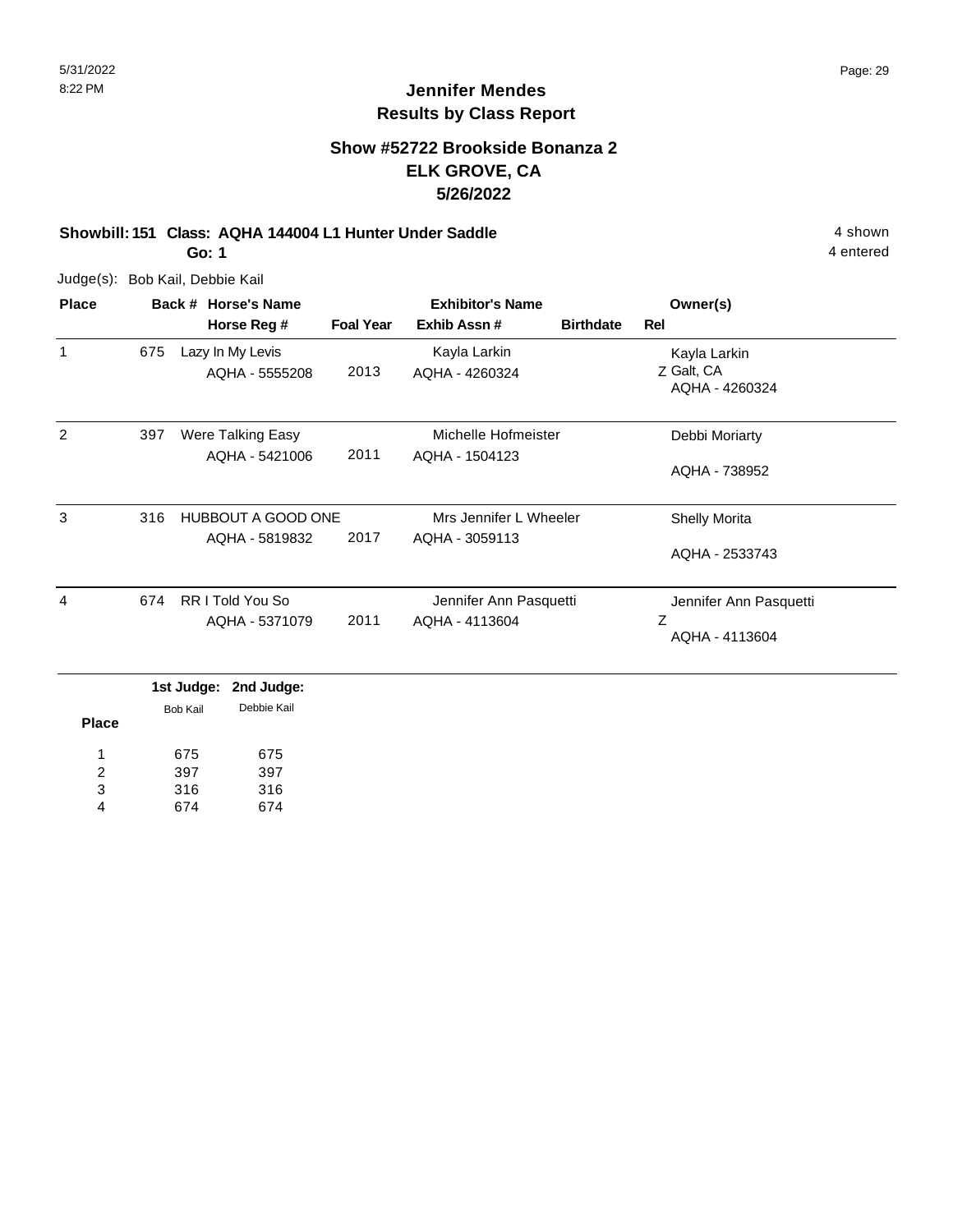#### **Show #52722 Brookside Bonanza 2 ELK GROVE, CA 5/26/2022**

**Showbill: 153 Class: AQHA 444000 Youth Hunter Under Saddle** 1 shown **Go: 1**

Judge(s): Bob Kail, Debbie Kail

| <b>Place</b> |     | Back # Horse's Name               | <b>Exhibitor's Name</b> |                                |                  | Owner(s)            |
|--------------|-----|-----------------------------------|-------------------------|--------------------------------|------------------|---------------------|
|              |     | Horse Reg #                       | <b>Foal Year</b>        | Exhib Assn#                    | <b>Birthdate</b> | Rel                 |
|              | 671 | Hoo Dat Sleepin<br>AQHA - 5837083 | 2016                    | Kaylee Heron<br>AQHA - 4064623 |                  | Shawn & Staci Cupps |
|              |     |                                   |                         |                                |                  | AQHA - 4463572      |
|              |     |                                   |                         |                                |                  |                     |

|              |          | 1st Judge: 2nd Judge: |  |
|--------------|----------|-----------------------|--|
|              | Bob Kail | Debbie Kail           |  |
| <b>Place</b> |          |                       |  |
|              | 671      | 671                   |  |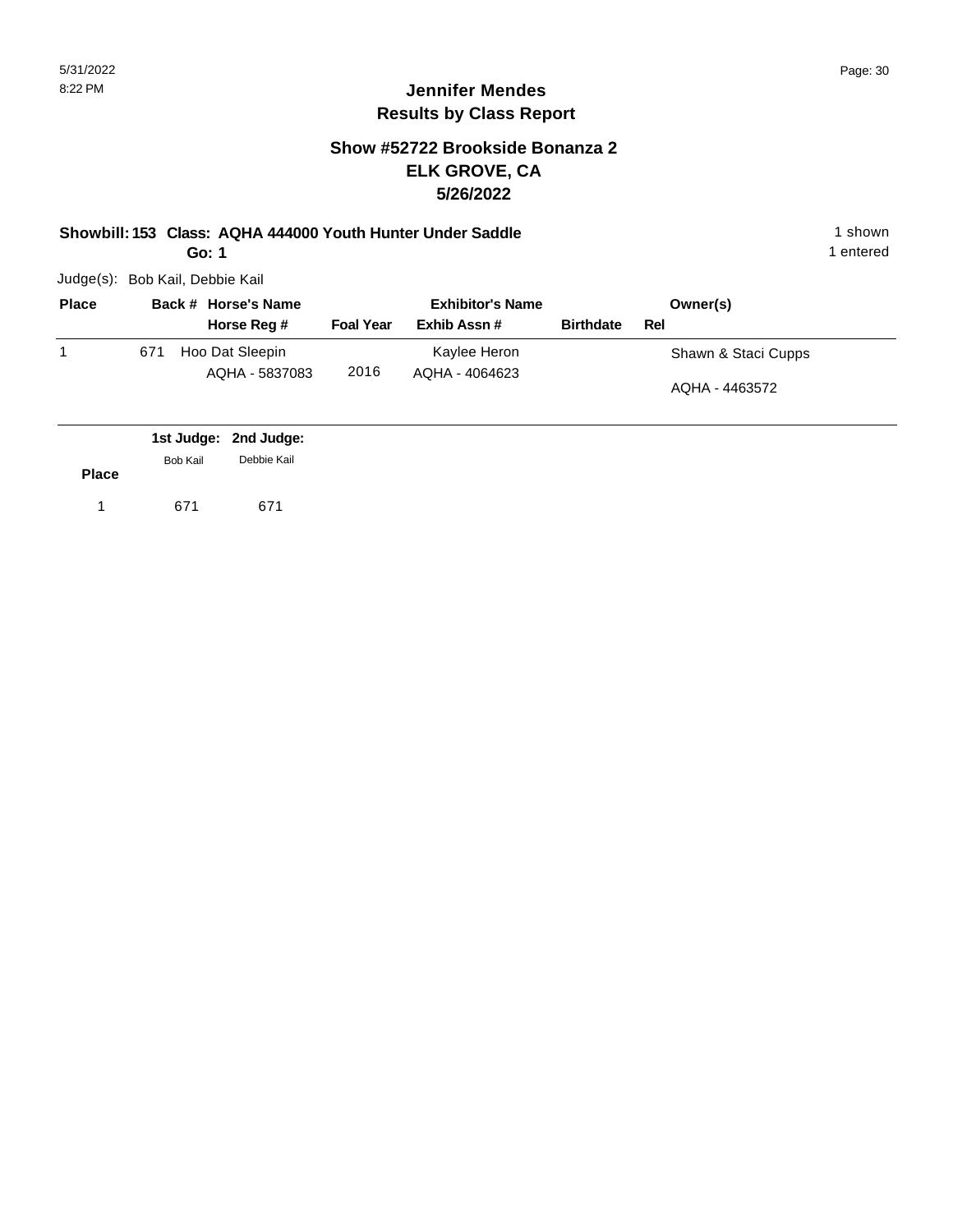#### **Show #52722 Brookside Bonanza 2 ELK GROVE, CA 5/26/2022**

**Showbill: 160 Class: AQHA 452002 L1 Youth Hunt Seat Equitation** 2 shown **Go: 1**

Judge(s): Bob Kail, Debbie Kail

301 671

1 2 301 671

| <b>Place</b> |     | Back # Horse's Name                              |                  | <b>Exhibitor's Name</b> | Owner(s)            |
|--------------|-----|--------------------------------------------------|------------------|-------------------------|---------------------|
|              |     | Horse Reg #                                      | <b>Foal Year</b> | Exhib Assn#             | Rel                 |
| 1            | 301 | <b>Invite The Best</b>                           |                  | Delaney Lee             | Cathy Lee           |
|              |     | AQHA - 5691732                                   | 2015             | AQHA - 4391704          | C<br>AQHA - 4299494 |
| 2            | 671 | Hoo Dat Sleepin                                  |                  | Kaylee Heron            | Shawn & Staci Cupps |
|              |     | AQHA - 5837083                                   | 2016             | AQHA - 4064623          | AQHA - 4463572      |
|              |     | 1st Judge: 2nd Judge:<br>Debbie Kail<br>Bob Kail |                  |                         |                     |
| <b>Place</b> |     |                                                  |                  |                         |                     |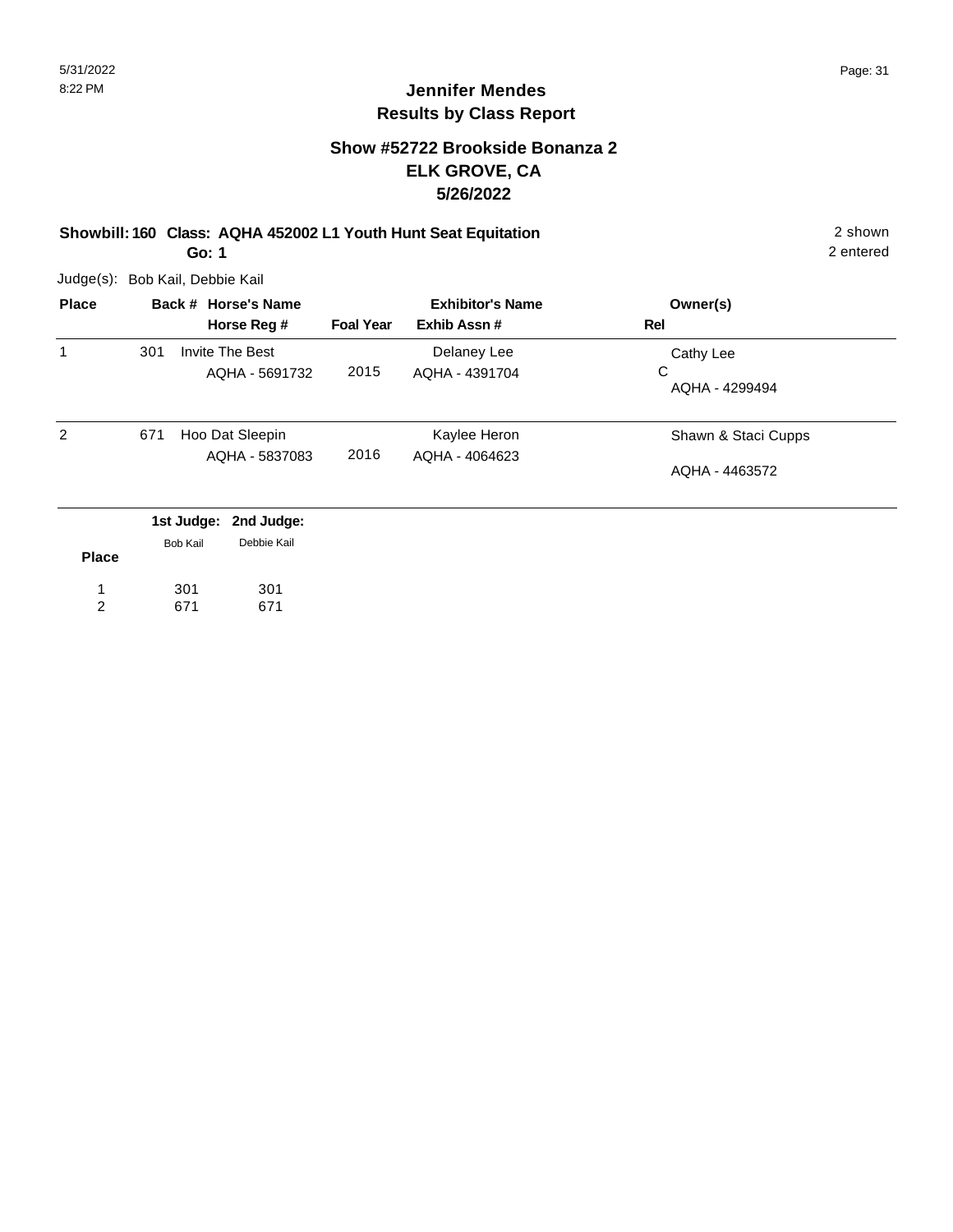#### **Show #52722 Brookside Bonanza 2 ELK GROVE, CA 5/26/2022**

## **Showbill: 162 Class: AQHA 252002 L1 Amt Hunt Seat Equitation** 1 shown

**Go: 1**

Judge(s): Bob Kail, Debbie Kail

| <b>Place</b> | Back # Horse's Name |                                    | <b>Exhibitor's Name</b> |                                      | Owner(s)                             |
|--------------|---------------------|------------------------------------|-------------------------|--------------------------------------|--------------------------------------|
|              |                     | Horse Reg #                        | <b>Foal Year</b>        | Exhib Assn#                          | Rel                                  |
|              | 390                 | Gotta Get Gatspy<br>AQHA - 5730530 |                         | Dr Brianna Vosters<br>AQHA - 2332794 | Dr Brianna Vosters<br>AQHA - 2332794 |

|              |                 | 1st Judge: 2nd Judge: |
|--------------|-----------------|-----------------------|
|              | <b>Bob Kail</b> | Debbie Kail           |
| <b>Place</b> |                 |                       |
|              | 390             | 390                   |
|              |                 |                       |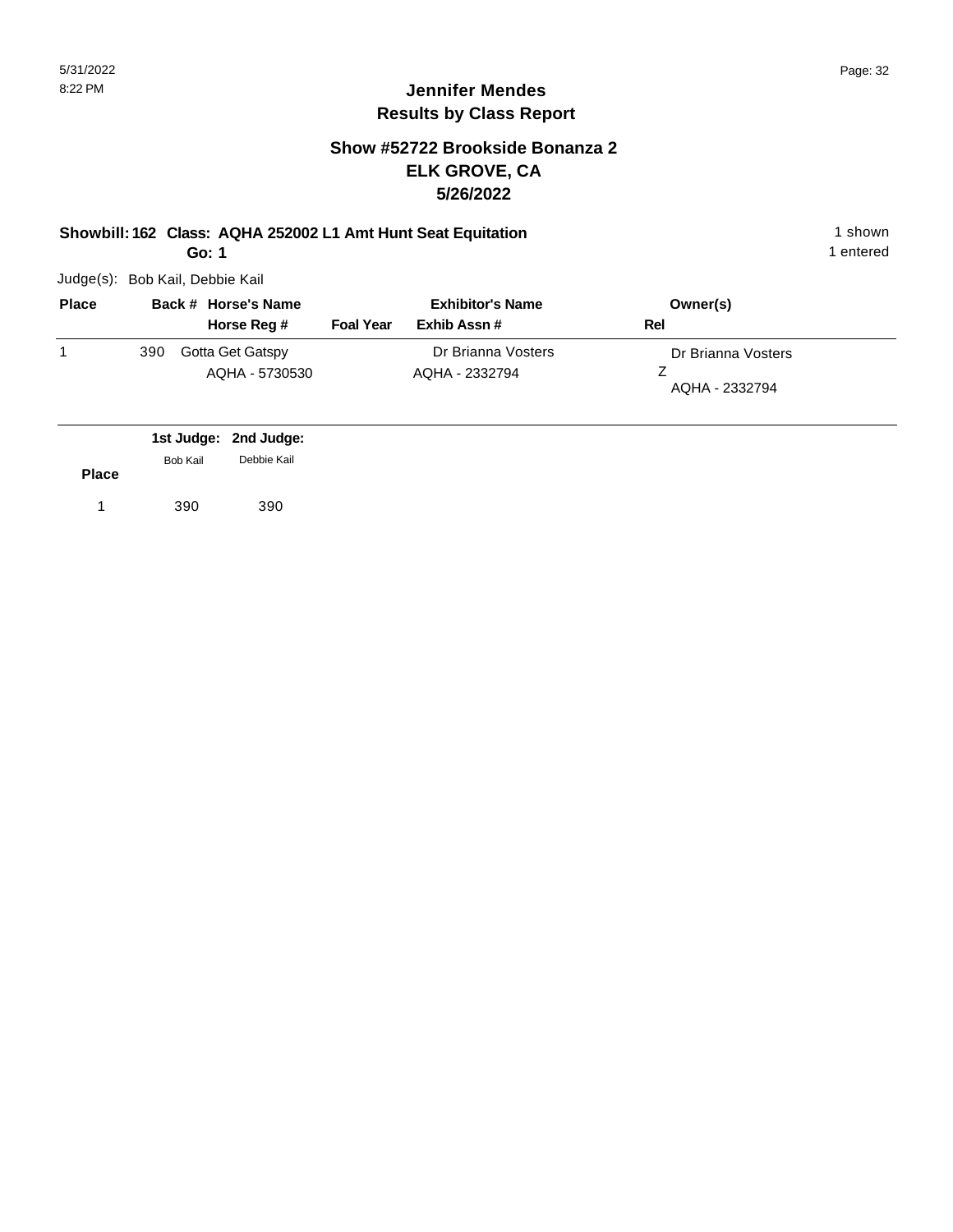#### **Show #52722 Brookside Bonanza 2 ELK GROVE, CA 5/26/2022**

#### **Showbill: 163 Class: AQHA 452000 Youth Hunt Seat Equitation** 1 shown **Go: 1**

Judge(s): Bob Kail, Debbie Kail

| <b>Place</b> |     | Back # Horse's Name               |                  | <b>Exhibitor's Name</b>       | Owner(s)                         |
|--------------|-----|-----------------------------------|------------------|-------------------------------|----------------------------------|
|              |     | Horse Reg #                       | <b>Foal Year</b> | Exhib Assn#                   | Rel                              |
|              | 301 | Invite The Best<br>AQHA - 5691732 | 2015             | Delaney Lee<br>AQHA - 4391704 | Cathy Lee<br>C<br>AQHA - 4299494 |

|              |                 | 1st Judge: 2nd Judge: |
|--------------|-----------------|-----------------------|
|              | <b>Bob Kail</b> | Debbie Kail           |
| <b>Place</b> |                 |                       |
|              | 301             | 301                   |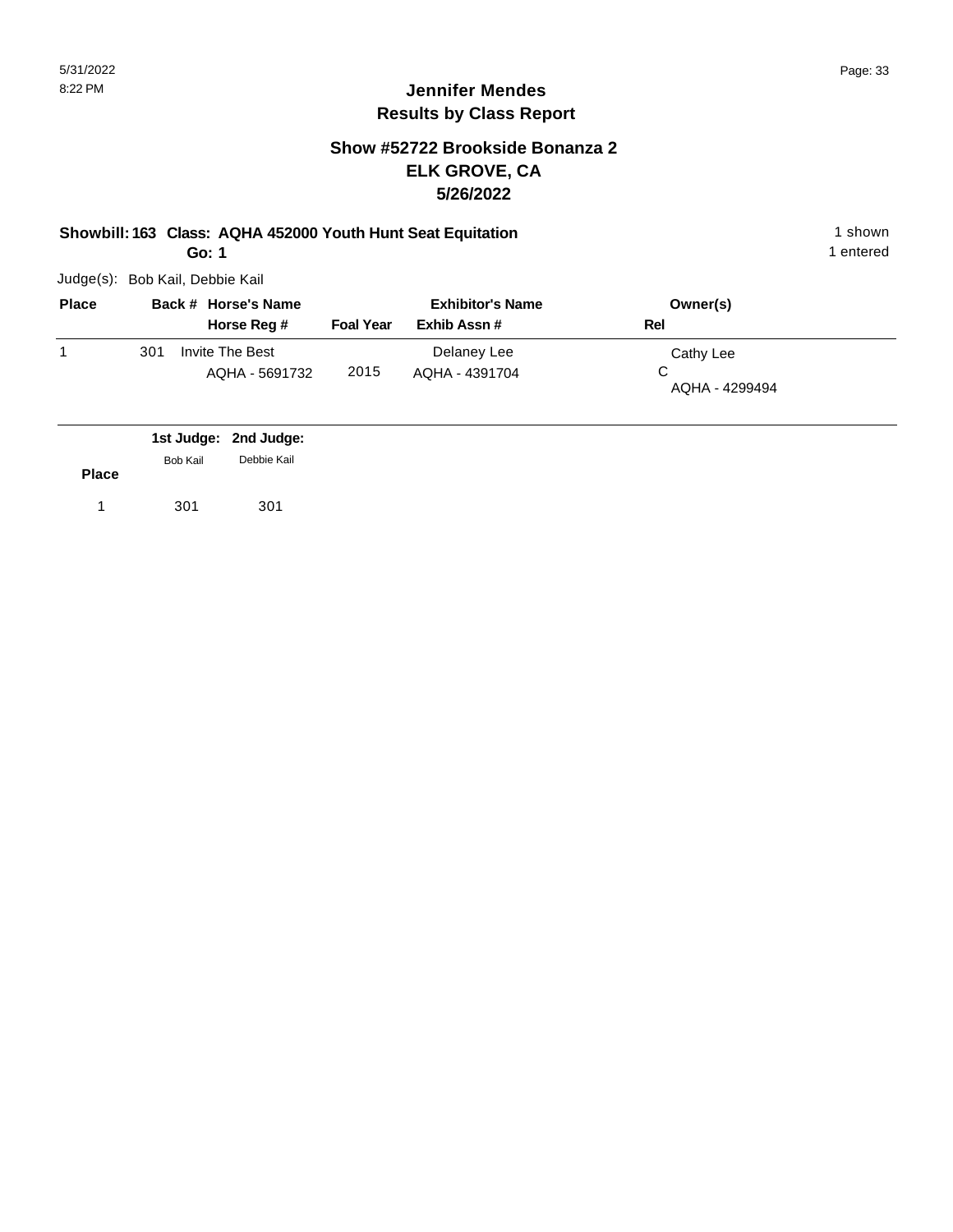#### **Show #52722 Brookside Bonanza 2 ELK GROVE, CA 5/26/2022**

#### **Showbill: 164 Class: AQHA 252000 Amt Hunt Seat Equitation** 1 shown

**Go: 1**

Judge(s): Bob Kail, Debbie Kail

| <b>Place</b> | Back # Horse's Name |                                    | <b>Exhibitor's Name</b> |                                      | Owner(s)                             |
|--------------|---------------------|------------------------------------|-------------------------|--------------------------------------|--------------------------------------|
|              |                     | Horse Reg #                        | <b>Foal Year</b>        | Exhib Assn#                          | Rel                                  |
|              | 390                 | Gotta Get Gatspy<br>AQHA - 5730530 |                         | Dr Brianna Vosters<br>AQHA - 2332794 | Dr Brianna Vosters<br>AQHA - 2332794 |

|              |                 | 1st Judge: 2nd Judge:<br>Debbie Kail |
|--------------|-----------------|--------------------------------------|
| <b>Place</b> | <b>Bob Kail</b> |                                      |
|              | 390             | 390                                  |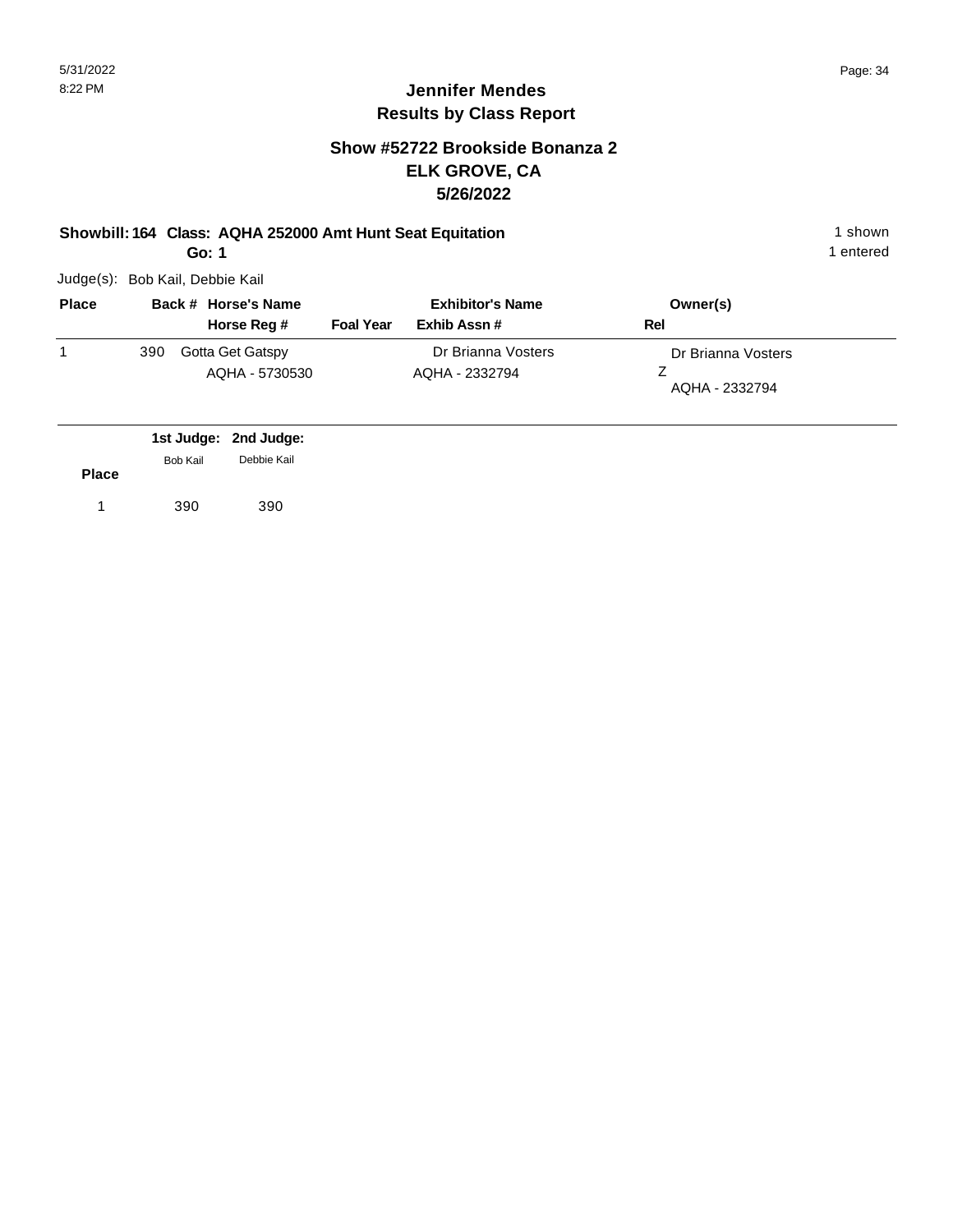#### **Show #52722 Brookside Bonanza 2 ELK GROVE, CA 5/26/2022**

#### **Showbill: 211 Class: OPEN 2011 All Breed Showmanship 11&u** 2 shown **Go: 1**

Judge(s): Bob Kail, Debbie Kail

686

2

686

**Back # Horse's Name Place Owner(s) Horse Reg # Exhib Assn # Foal Year Rel Exhibitor's Name** 1 Z Emma Wickham 2017 372 Vs Sweet N Slow Emma Wickham 2 686 Katie Kruse **Manual Audrey Myers** Audrey Myers **Constant Sydney Myers** 2013 Audrey Myers **2nd Judge: 1st Judge: Place** 372 372 1 Bob Kail Debbie Kail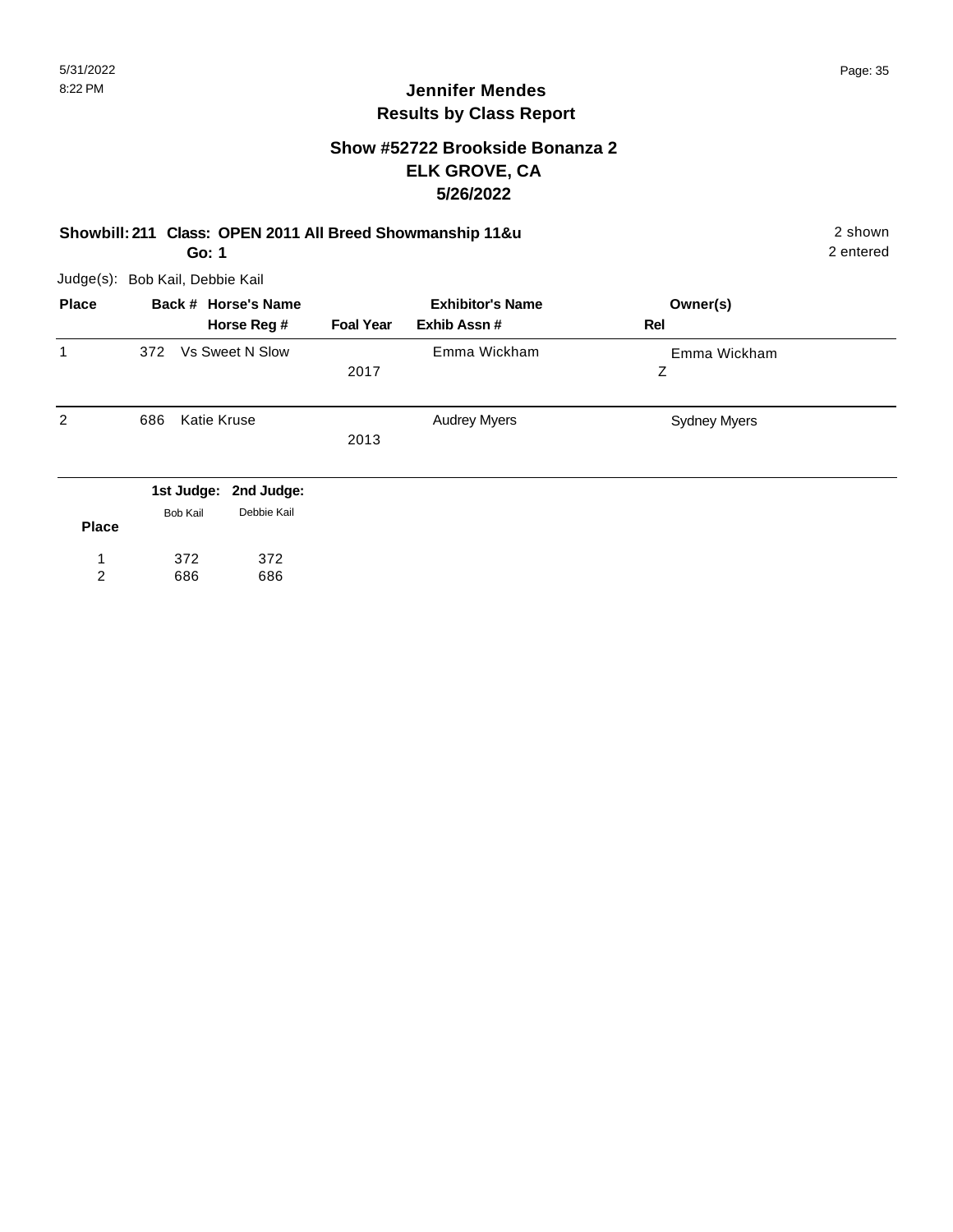#### **Show #52722 Brookside Bonanza 2 ELK GROVE, CA 5/26/2022**

**Showbill: 212 Class: OPEN 202111 All Breed Showmanship L1 Youth/Am** 12 Shown

**Go: 1**

Judge(s): Bob Kail, Debbie Kail

**Back # Horse's Name Place Owner(s) Horse Reg # Exhib Assn # Foal Year Rel Exhibitor's Name** 1 688 Lazee Lucy **1 Brinley R** Evans 2014 Jean Cooper 1 Z Erin Kingsland 2009 700 Hes Diesel Only **State Control of State Control** Jorge Garza 3 Z Carol C Atkin 2017 695 Lazy Dayz R Best Carol C Atkin 4 Z Gibson Reid 2016 349 Gotta Get Impulsive Gibson Reid 5 Z 339 Midaswellplaytowin Brooke Munson Brooke Munson 5 Z 368 The Good Ride Tabitha Hansen Tabitha Hansen Tabitha Hansen Tabitha Hansen 7 Whitney Romanoff 348 Asset Subsidy Jennifer Sirkus 2008 Alamo, CA 7 Z Sydney Myers 2013 686 Katie Kruse Sydney Myers 9 Z Kelly Rhodes 2018 323 Lazy Krymsun Luvah Kelly Rhodes 9 Z 384 Certain Rumors Melissa Sanders Melissa Sanders

|              |          | 1st Judge: 2nd Judge: |
|--------------|----------|-----------------------|
|              | Bob Kail | Debbie Kail           |
| <b>Place</b> |          |                       |
| 1            | 700      | 688                   |
| 2            | 688      | 700                   |
| 3            | 349      | 695                   |
|              | 695      | 339                   |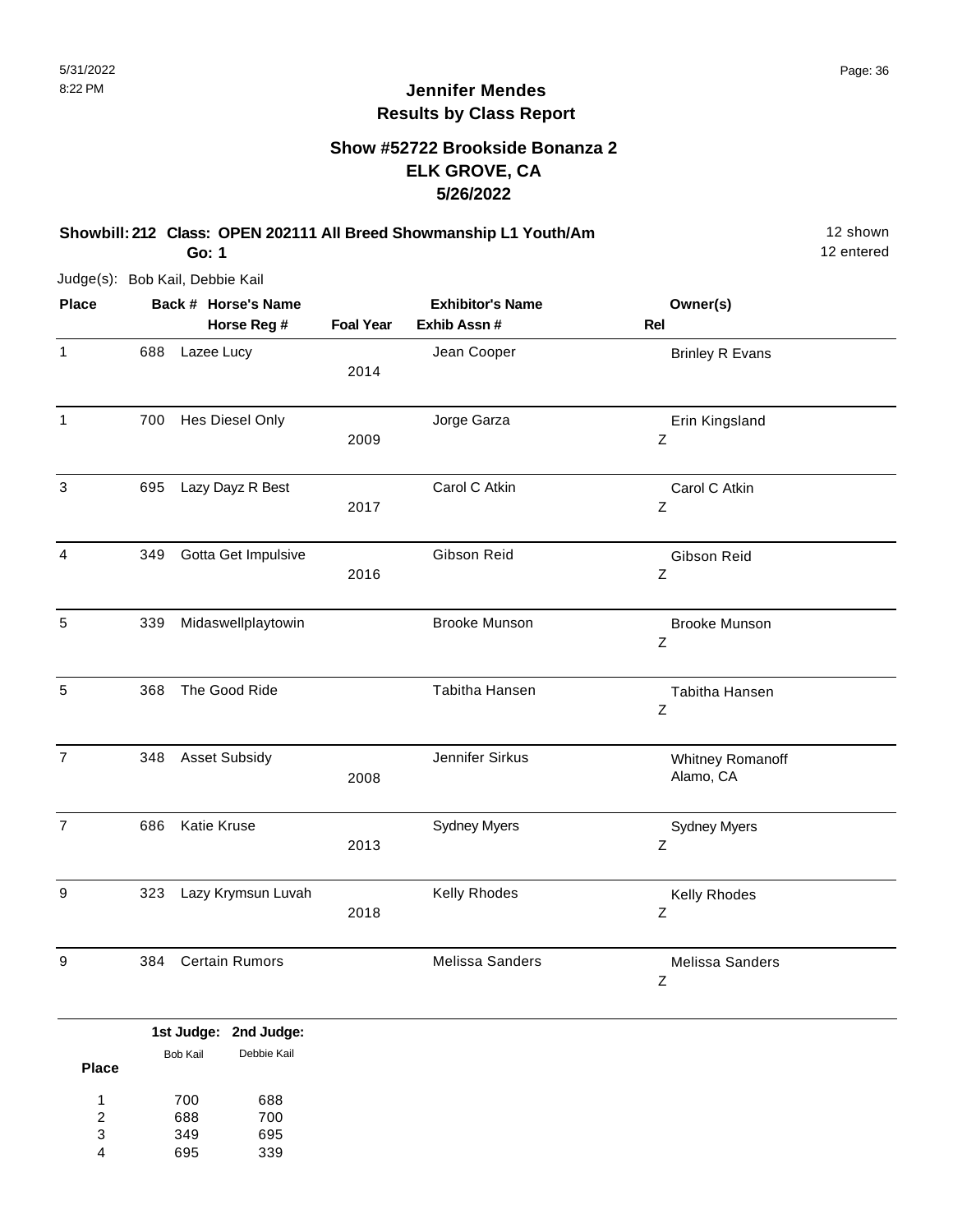#### **Show #52722 Brookside Bonanza 2 ELK GROVE, CA 5/26/2022**

| 5 | 368 | 368 |
|---|-----|-----|
| 6 | 339 | 349 |
| 7 | 686 | 348 |
| 8 | 348 | 686 |
| 9 | 323 | 384 |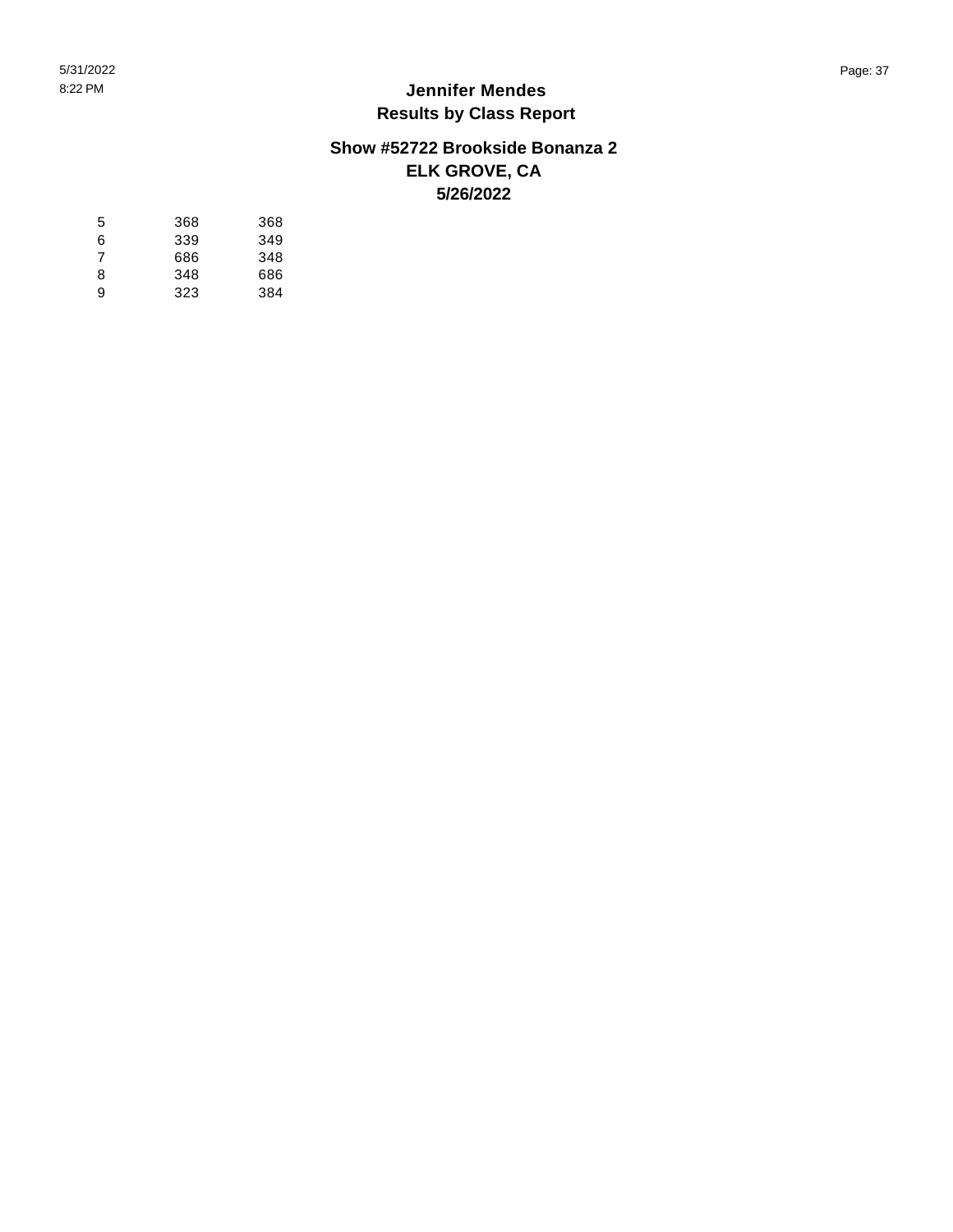#### **Show #52722 Brookside Bonanza 2 ELK GROVE, CA 5/26/2022**

**Showbill: 213 Class: OPEN 203111 All Breed Showmanship Youth/Am** 9 shown

**Go: 1**

Judge(s): Bob Kail, Debbie Kail

| <b>Place</b>   | Back # Horse's Name |                       |                  | <b>Exhibitor's Name</b> | Owner(s)                     |  |
|----------------|---------------------|-----------------------|------------------|-------------------------|------------------------------|--|
|                |                     | Horse Reg #           | <b>Foal Year</b> | Exhib Assn #            | <b>Rel</b>                   |  |
| $\mathbf{1}$   | 688                 | Lazee Lucy            | 2014             | Jean Cooper             | <b>Brinley R Evans</b>       |  |
| $\overline{2}$ | 384                 | <b>Certain Rumors</b> |                  | <b>Melissa Sanders</b>  | Melissa Sanders<br>Ζ         |  |
| $\overline{2}$ | 700                 | Hes Diesel Only       | 2009             | Jorge Garza             | Erin Kingsland<br>Ζ          |  |
| 4              | 339                 | Midaswellplaytowin    |                  | <b>Brooke Munson</b>    | <b>Brooke Munson</b><br>Z    |  |
| 5              | 349                 | Gotta Get Impulsive   | 2016             | Gibson Reid             | Gibson Reid<br>Z             |  |
| 5              | 695                 | Lazy Dayz R Best      | 2017             | Carol C Atkin           | Carol C Atkin<br>$\mathsf Z$ |  |
| $\overline{7}$ | 368                 | The Good Ride         |                  | Tabitha Hansen          | Tabitha Hansen<br>Ζ          |  |
| 8              | 323                 | Lazy Krymsun Luvah    | 2018             | Kelly Rhodes            | Kelly Rhodes<br>Z            |  |
| 8              | 683                 | Poco Docs Fast Cash   |                  | Melanie Williams        | Melanie Williams<br>Ζ        |  |

|              |          | 1st Judge: 2nd Judge: |  |
|--------------|----------|-----------------------|--|
|              | Bob Kail | Debbie Kail           |  |
| <b>Place</b> |          |                       |  |
| 1            | 688      | 688                   |  |
|              |          |                       |  |
| 2            | 384      | 700                   |  |
| 3            | 700      | 384                   |  |
| 4            | 339      | 349                   |  |
| 5            | 368      | 695                   |  |
| 6            | 695      | 339                   |  |
| 7            | 349      | 368                   |  |
| 8            | 323      | 683                   |  |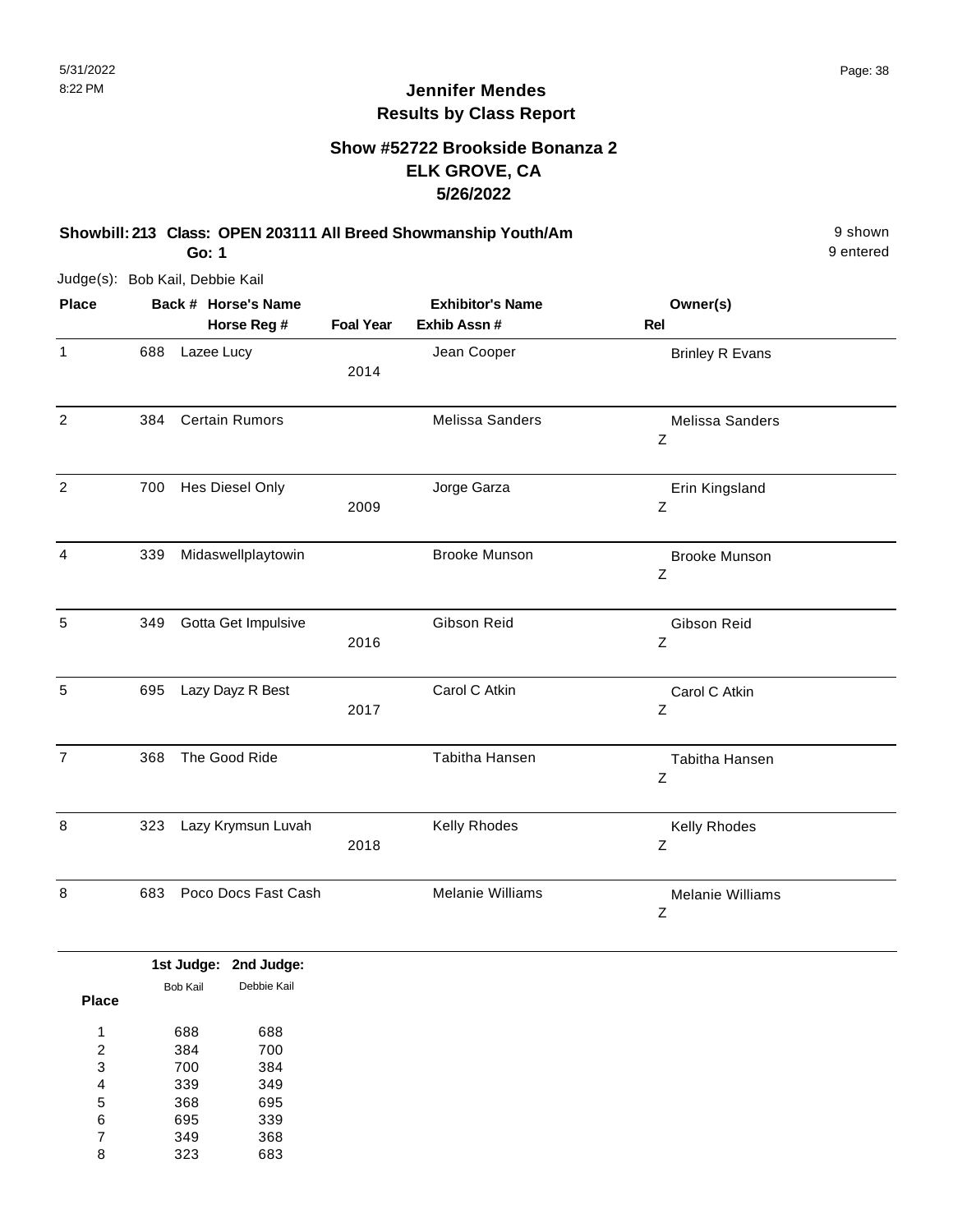#### **Show #52722 Brookside Bonanza 2 ELK GROVE, CA 5/26/2022**

9 683 323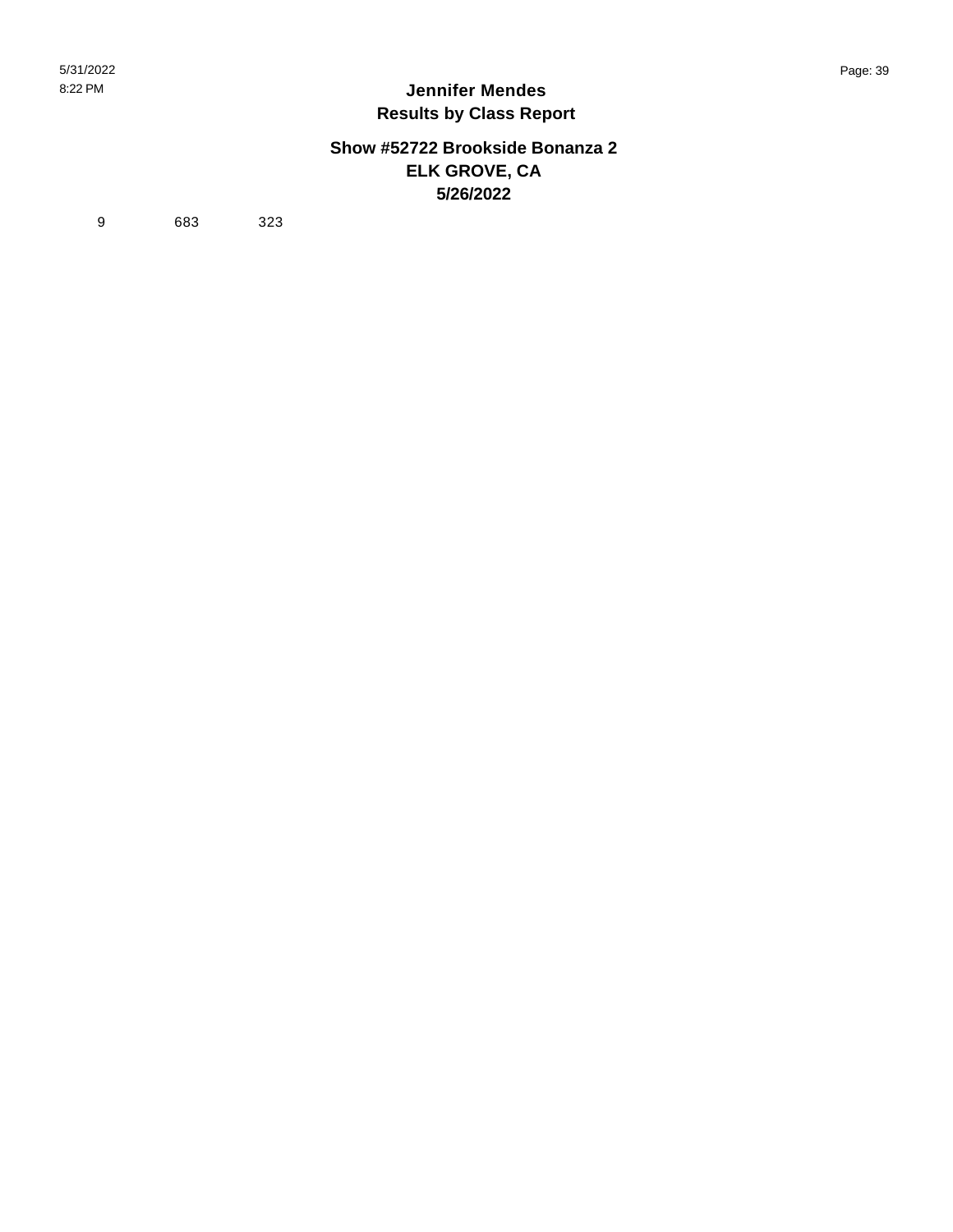#### **Show #52722 Brookside Bonanza 2 ELK GROVE, CA 5/26/2022**

**Showbill: 215 Class: AQHA 412002 L1 Youth Showmanship at Halter** 2 shown **Go: 1**

Judge(s): Bob Kail, Debbie Kail

| <b>Place</b> |     | Back # Horse's Name                              |                  | <b>Exhibitor's Name</b>               |                  | Owner(s)                              |
|--------------|-----|--------------------------------------------------|------------------|---------------------------------------|------------------|---------------------------------------|
|              |     | Horse Reg #                                      | <b>Foal Year</b> | Exhib Assn#                           | <b>Birthdate</b> | Rel                                   |
|              | 368 | The Good Ride<br>AQHA - 5488641                  |                  | Tabitha Hansen<br>AQHA - 4296978      |                  | Tabitha Hansen<br>Ζ<br>AQHA - 4296978 |
| 2            | 686 | <b>Katie Kruse</b><br>AQHA - 5559637             | 2013             | <b>Sydney Myers</b><br>AQHA - 4410987 |                  | Sydney Myers<br>AQHA - 4410987        |
|              |     | 1st Judge: 2nd Judge:<br>Dobbio Kail<br>Dob Koil |                  |                                       |                  |                                       |

| <b>Place</b> | <b>Bob Kail</b> | Debbie Kail |
|--------------|-----------------|-------------|
| 1            | 368             | 368         |
|              | 686             | 686         |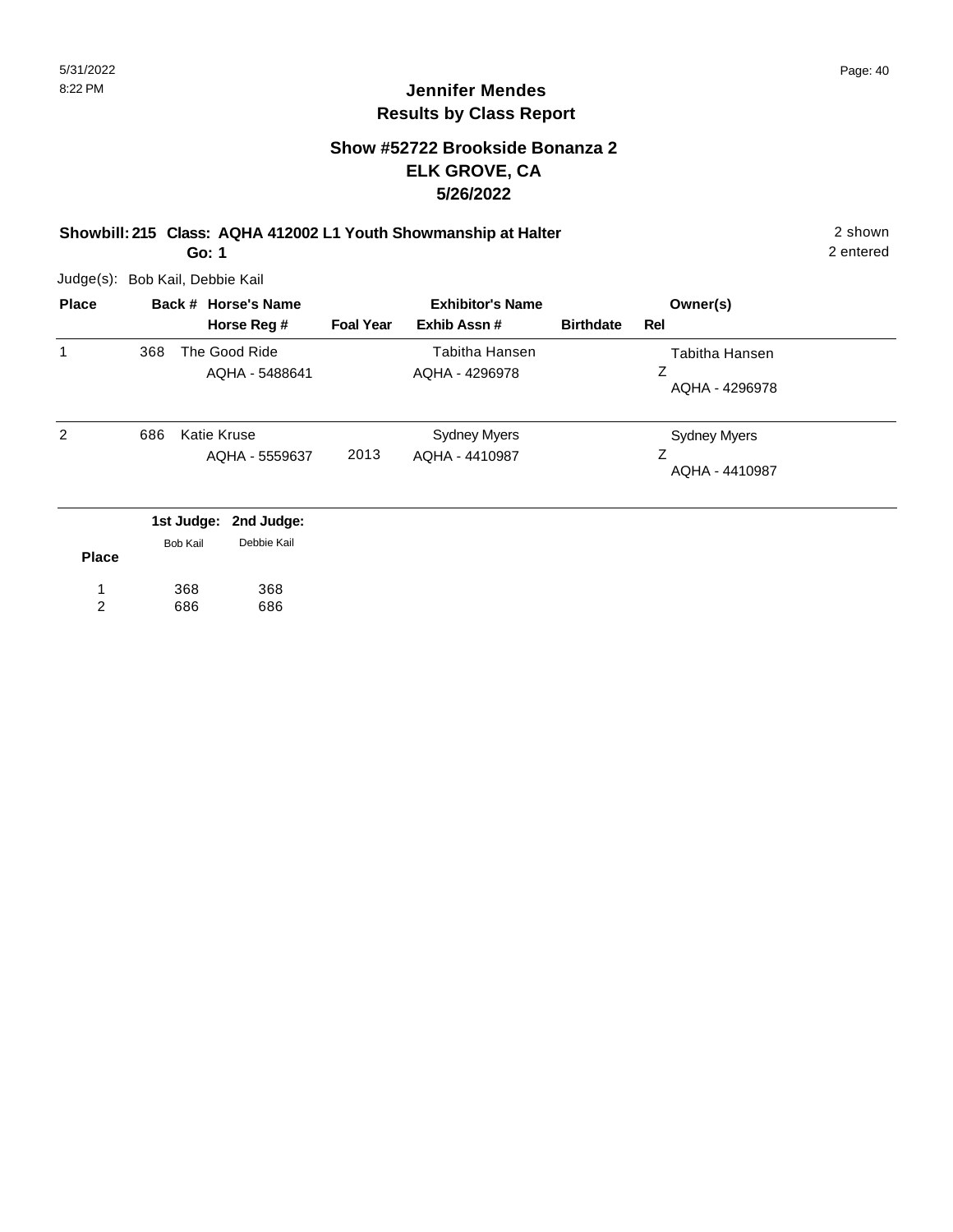#### **Show #52722 Brookside Bonanza 2 ELK GROVE, CA 5/26/2022**

**Showbill: 218 Class: AQHA 212002 L1 Amt Showmanship at Halter** 3 shown

**Go: 1**

Judge(s): Bob Kail, Debbie Kail

| <b>Place</b>   | Back # Horse's Name |                 |                       | <b>Exhibitor's Name</b> |                        | Owner(s)               |  |
|----------------|---------------------|-----------------|-----------------------|-------------------------|------------------------|------------------------|--|
|                |                     |                 | Horse Reg #           | <b>Foal Year</b>        | Exhib Assn#            | Rel                    |  |
| 1              | 390                 |                 | Gotta Get Gatspy      |                         | Dr Brianna Vosters     | Dr Brianna Vosters     |  |
|                |                     |                 | AQHA - 5730530        |                         | AQHA - 2332794         | Z<br>AQHA - 2332794    |  |
| 2              | 348                 |                 | <b>Asset Subsidy</b>  |                         | Jennifer Sirkus        | Whitney Romanoff       |  |
|                |                     |                 | AQHA - 4274575        | 2008                    | AQHA - 2903384         | Alamo, CA              |  |
|                |                     |                 |                       |                         |                        | AQHA - 4274575         |  |
| 2              | 384                 |                 | <b>Certain Rumors</b> |                         | <b>Melissa Sanders</b> | <b>Melissa Sanders</b> |  |
|                | AQHA - 5074992      |                 |                       |                         | Z                      |                        |  |
|                |                     | 1st Judge:      | 2nd Judge:            |                         |                        |                        |  |
| <b>Place</b>   |                     | <b>Bob Kail</b> | Debbie Kail           |                         |                        |                        |  |
|                |                     |                 |                       |                         |                        |                        |  |
|                |                     | 390             | 390                   |                         |                        |                        |  |
| $\overline{c}$ |                     | 348             | 384                   |                         |                        |                        |  |
| 3              |                     | 384             | 348                   |                         |                        |                        |  |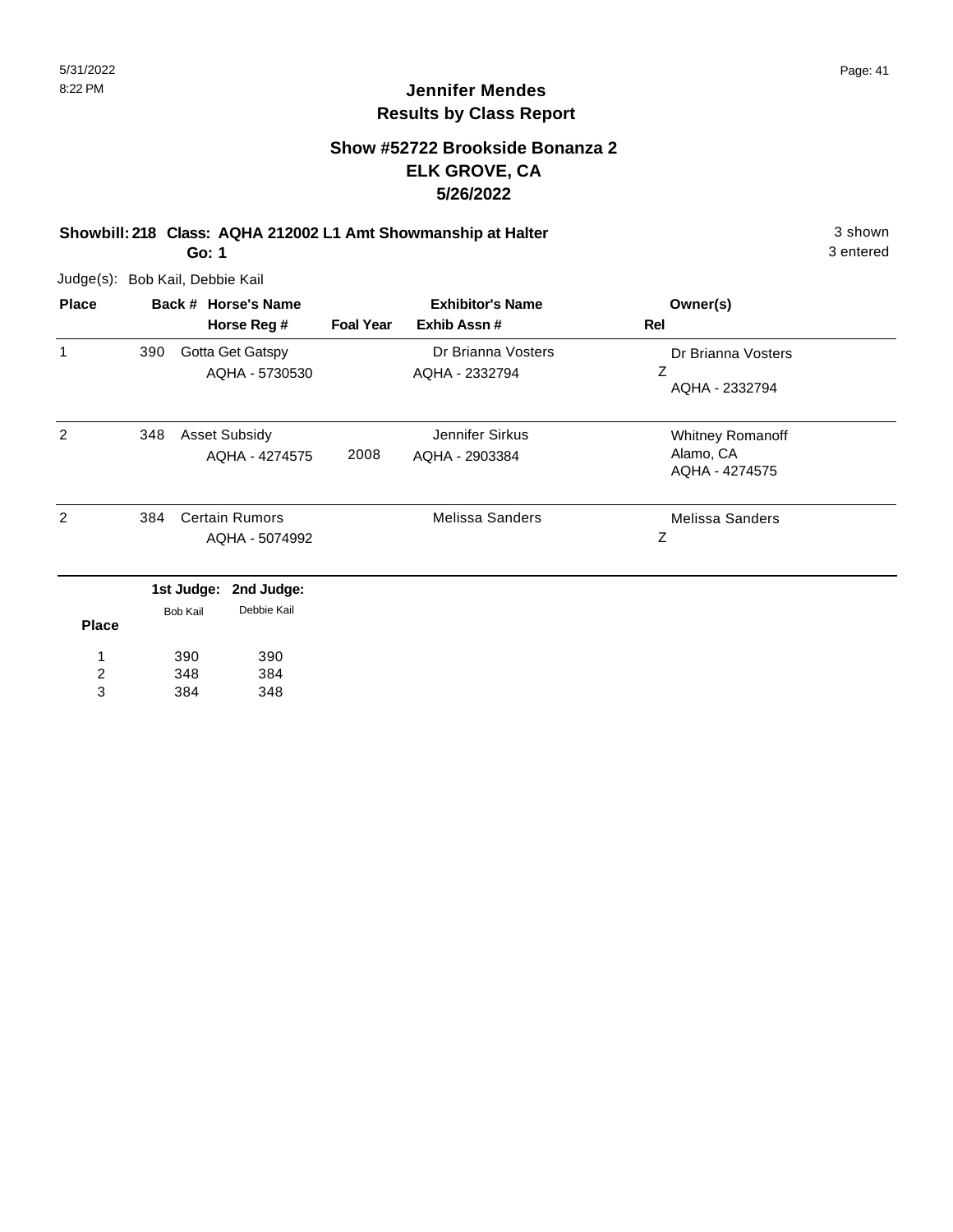#### **Show #52722 Brookside Bonanza 2 ELK GROVE, CA 5/26/2022**

# **Showbill: 219 Class: AQHA 212000 Amt Showmanship at Halter** 2 shown

**Go: 1**

Judge(s): Bob Kail, Debbie Kail

| <b>Place</b> |     | Back # Horse's Name                              |                  | <b>Exhibitor's Name</b>              | Owner(s)                                         |
|--------------|-----|--------------------------------------------------|------------------|--------------------------------------|--------------------------------------------------|
|              |     | Horse Reg #                                      | <b>Foal Year</b> | Exhib Assn#                          | <b>Rel</b>                                       |
|              | 390 | Gotta Get Gatspy<br>AQHA - 5730530               |                  | Dr Brianna Vosters<br>AQHA - 2332794 | Dr Brianna Vosters<br>Ζ<br>AQHA - 2332794        |
| 2            | 664 | Sportin A Rolex<br>AQHA - 5749637                | 2015             | Carolyn Quigley<br>AQHA - 2025127    | Carolyn Quigley<br>Z Tracy, CA<br>AQHA - 2025127 |
|              |     | 1st Judge: 2nd Judge:<br>Debbie Kail<br>Bob Kail |                  |                                      |                                                  |

**Place** 390 664 390 664 1 2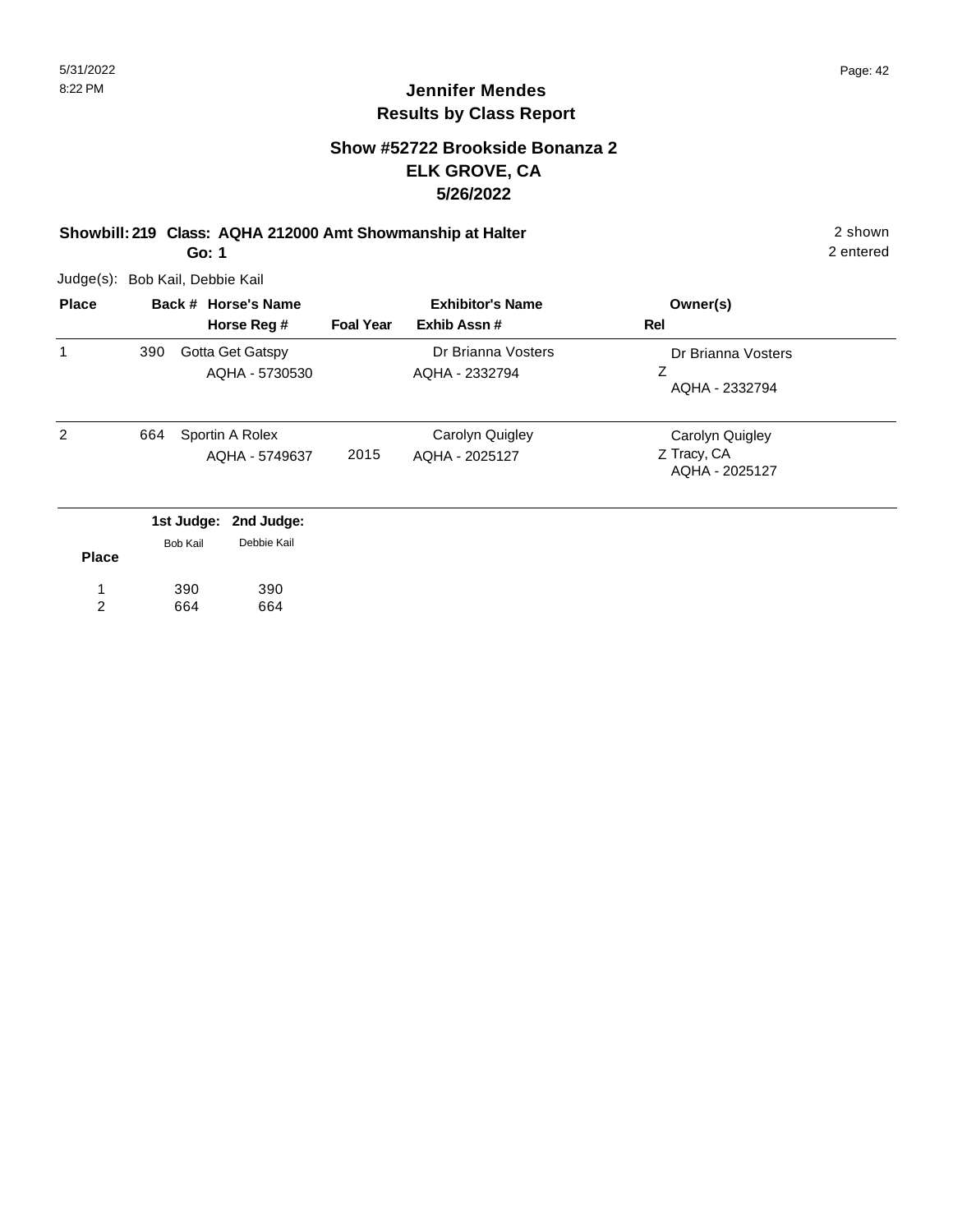#### **Show #52722 Brookside Bonanza 2 ELK GROVE, CA 5/26/2022**

**Showbill: 221 Class: AQHA 277000 Amt Performance Halter Geldings** 1 shown

**Go: 1**

Judge(s): Bob Kail, Debbie Kail

| <b>Place</b> |     | Back # Horse's Name                  |                  | <b>Exhibitor's Name</b>            | Owner(s)                           |  |
|--------------|-----|--------------------------------------|------------------|------------------------------------|------------------------------------|--|
|              |     | Horse Reg #                          | <b>Foal Year</b> | Exhib Assn#                        | Rel                                |  |
|              | 324 | Willybemyvalentine<br>AQHA - 5728954 | 2016             | Michelle Stewart<br>AQHA - 1074102 | Michelle Stewart<br>AQHA - 1074102 |  |

|              |          | 1st Judge: 2nd Judge: |
|--------------|----------|-----------------------|
|              | Bob Kail | Debbie Kail           |
| <b>Place</b> |          |                       |
|              | 324      | 324                   |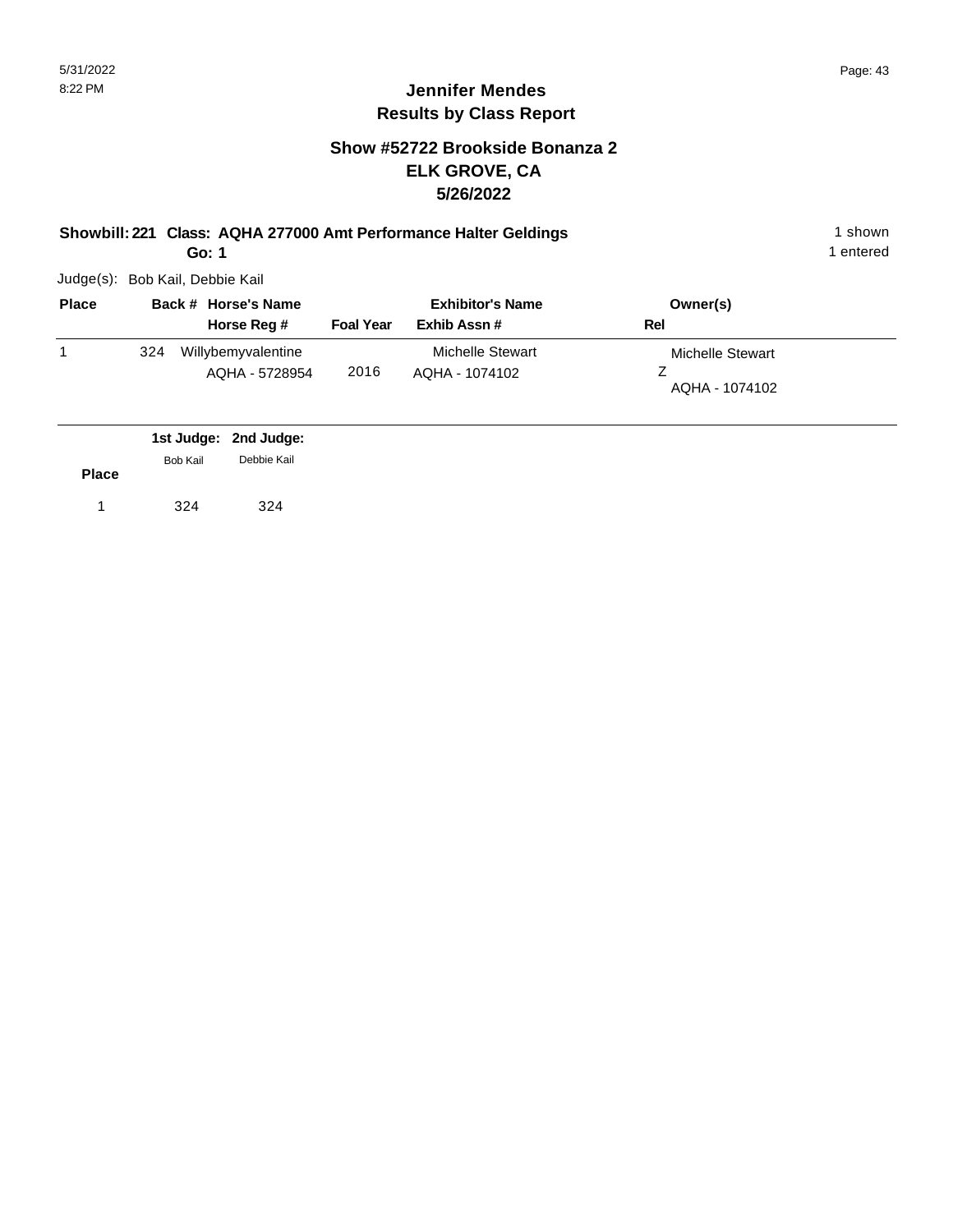#### **Show #52722 Brookside Bonanza 2 ELK GROVE, CA 5/26/2022**

**Showbill: 223 Class: AQHA 177000 Performance Halter Geldings** 1 shown **Go: 1**

Judge(s): Bob Kail, Debbie Kail

| <b>Place</b> |     | Back # Horse's Name                  | <b>Exhibitor's Name</b> |                                  | Owner(s)         |
|--------------|-----|--------------------------------------|-------------------------|----------------------------------|------------------|
|              |     | Horse Reg #                          | <b>Foal Year</b>        | Exhib Assn#                      | Rel              |
|              | 324 | Willybemyvalentine<br>AQHA - 5728954 | 2016                    | Michael E Hoyt<br>AQHA - 1316935 | Michelle Stewart |
|              |     |                                      |                         |                                  | AQHA - 1074102   |
|              |     |                                      |                         |                                  |                  |

|              |          | 1st Judge: 2nd Judge: |  |
|--------------|----------|-----------------------|--|
|              | Bob Kail | Debbie Kail           |  |
| <b>Place</b> |          |                       |  |
| 1            | 324      | 324                   |  |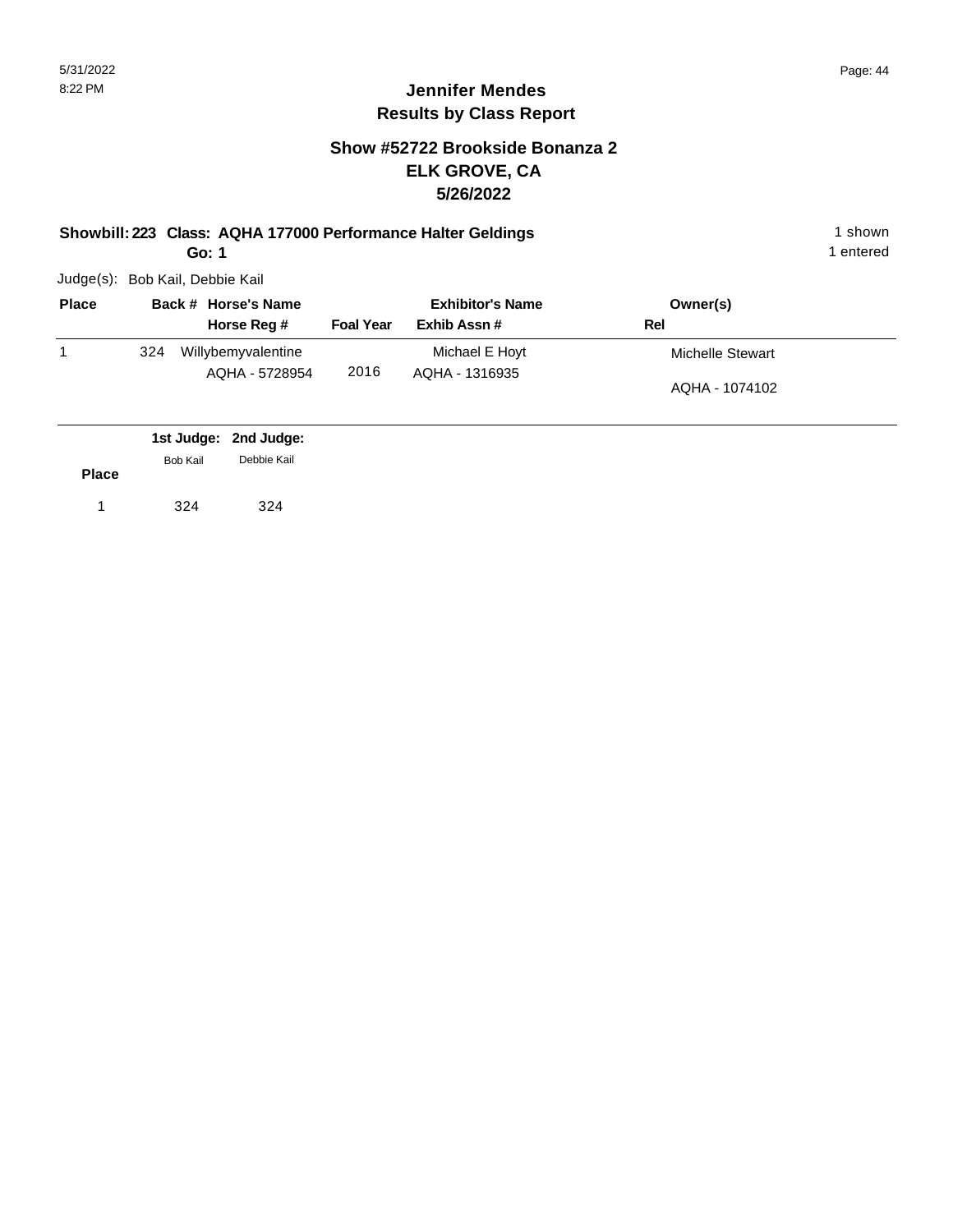#### **Show #52722 Brookside Bonanza 2 ELK GROVE, CA 5/26/2022**

**Showbill: 224 Class: AQHA 275000 Amt Performance Halter Mares** 2 shown

**Go: 1**

Judge(s): Bob Kail, Debbie Kail

| <b>Place</b>   | Back # Horse's Name |                 |                       | <b>Exhibitor's Name</b> |               | Owner(s)      |  |
|----------------|---------------------|-----------------|-----------------------|-------------------------|---------------|---------------|--|
|                |                     |                 | Horse Reg #           | <b>Foal Year</b>        | Exhib Assn#   | Rel           |  |
| 1              | 670                 |                 | Lil Cash For Cookies  |                         | Dawn Wynne    | Dawn Wynne    |  |
|                |                     |                 | AQHA - 5854079        | 2017                    |               | Z             |  |
| $\overline{2}$ | 309                 |                 | Invited Bythe Cowboy  |                         | Craig J Roper | Craig J Roper |  |
|                |                     |                 | AQHA - 5548628        |                         |               | Ζ             |  |
|                |                     |                 | 1st Judge: 2nd Judge: |                         |               |               |  |
| <b>Place</b>   |                     | <b>Bob Kail</b> | Debbie Kail           |                         |               |               |  |
|                |                     | 670             | 670                   |                         |               |               |  |

670 309 309 1 2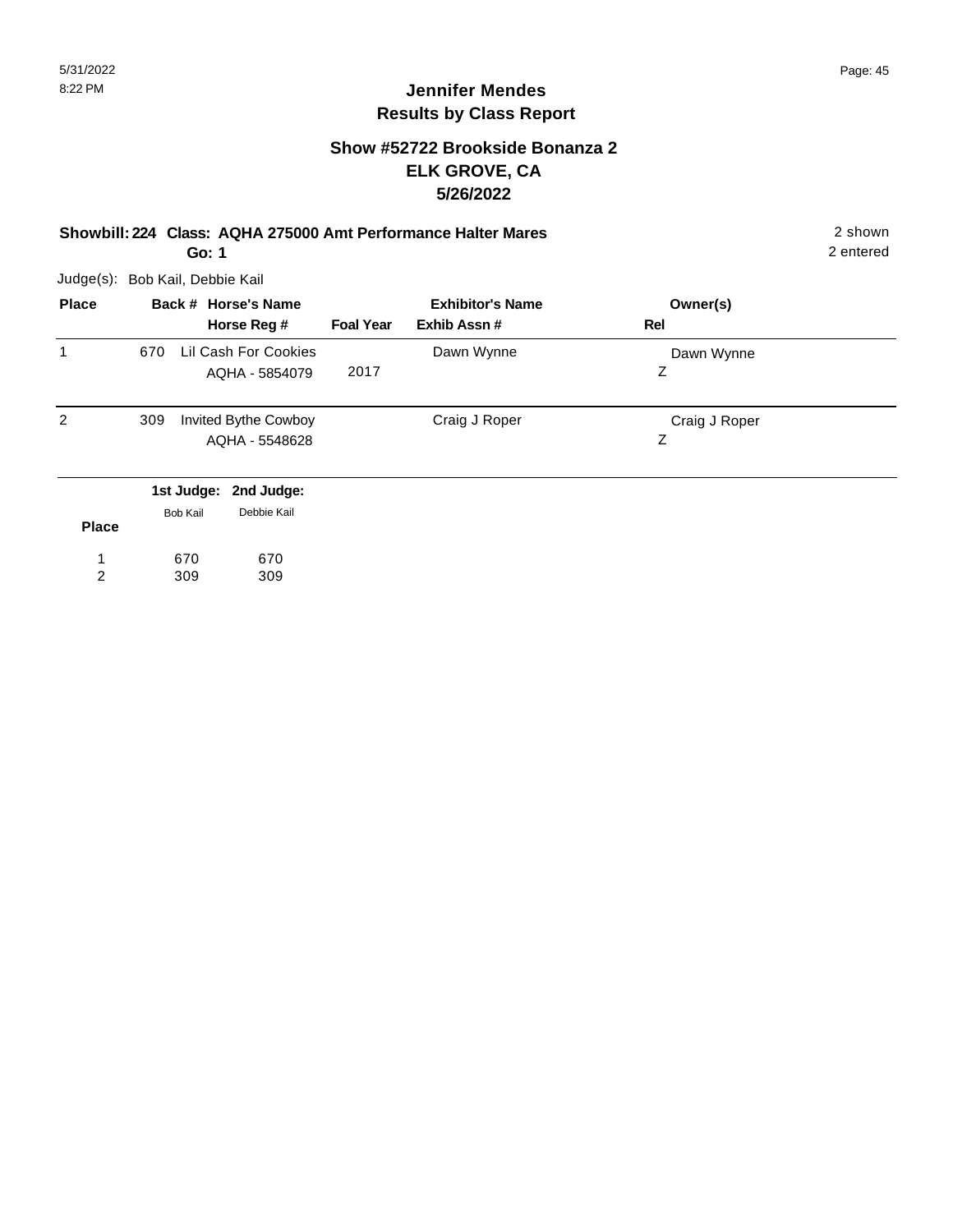#### **Show #52722 Brookside Bonanza 2 ELK GROVE, CA 5/26/2022**

**Showbill: 225 Class: AQHA 475000 Youth Performance Halter Mares** 1 **Shown** 1 shown

**Go: 1**

Judge(s): Bob Kail, Debbie Kail

| <b>Place</b> |     | Back # Horse's Name           | <b>Exhibitor's Name</b> |                                | Owner(s)                       |  |
|--------------|-----|-------------------------------|-------------------------|--------------------------------|--------------------------------|--|
|              |     | Horse Reg #                   | <b>Foal Year</b>        | Exhib Assn#                    | Rel                            |  |
|              | 686 | Katie Kruse<br>AQHA - 5559637 | 2013                    | Sydney Myers<br>AQHA - 4410987 | Sydney Myers<br>AQHA - 4410987 |  |

|              |                 | 1st Judge: 2nd Judge: |
|--------------|-----------------|-----------------------|
|              | <b>Bob Kail</b> | Debbie Kail           |
| <b>Place</b> |                 |                       |
|              | 686             | 686                   |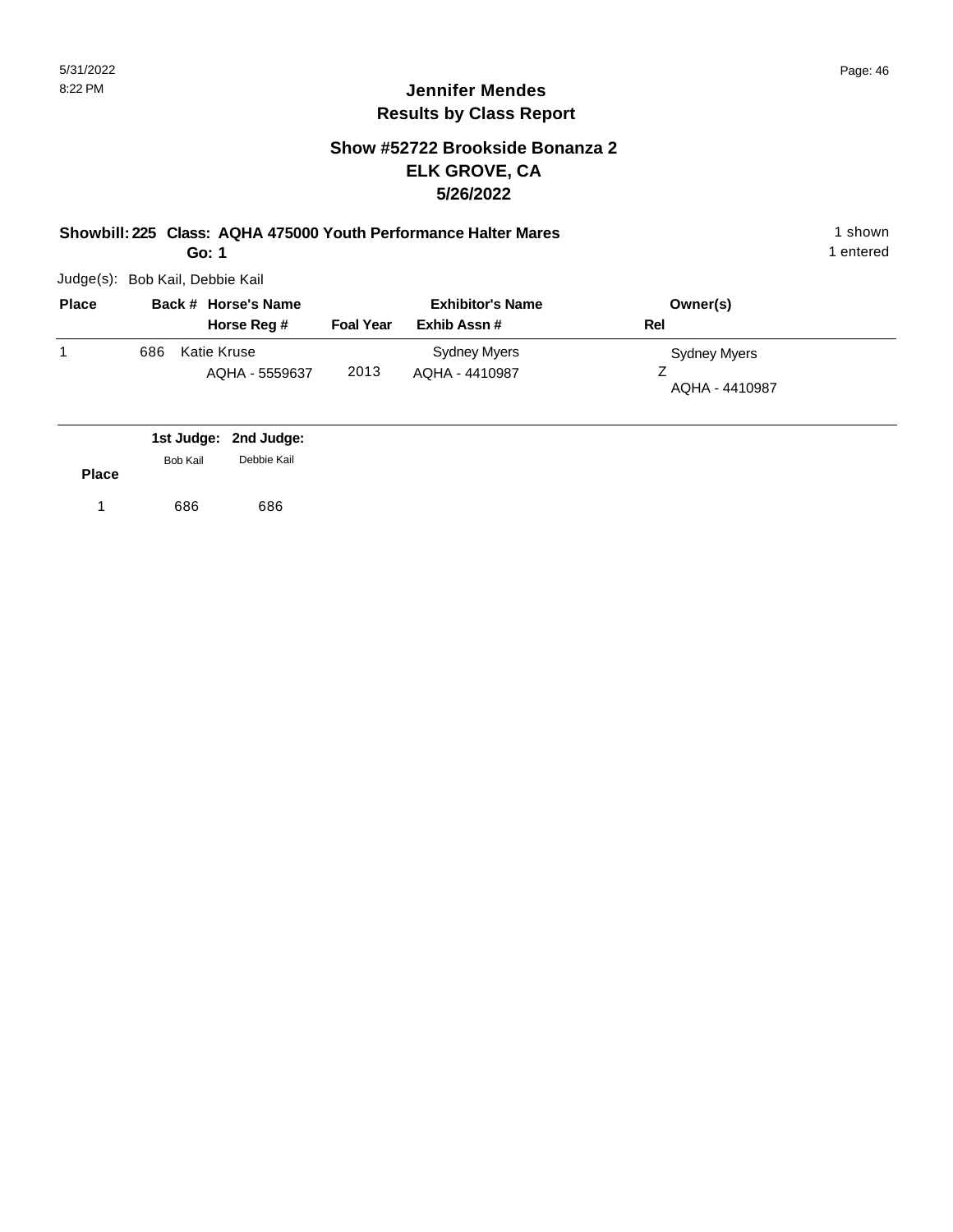#### **Show #52722 Brookside Bonanza 2 ELK GROVE, CA 5/26/2022**

**Showbill: 226 Class: AQHA 175000 Performance Halter Mares** 2 shown **Go: 1**

Judge(s): Bob Kail, Debbie Kail

| <b>Place</b> |     | Back # Horse's Name                              |                  | <b>Exhibitor's Name</b>          | Owner(s)            |
|--------------|-----|--------------------------------------------------|------------------|----------------------------------|---------------------|
|              |     | Horse Reg #                                      | <b>Foal Year</b> | Exhib Assn#                      | Rel                 |
| 1            | 327 | Some Like It Lazy<br>AQHA - 5861947              |                  | Michael E Hoyt<br>AQHA - 1316935 | Stephanie Wilkening |
| 2            | 670 | Lil Cash For Cookies<br>AQHA - 5854079           | 2017             | Dawn Wynne                       | Dawn Wynne<br>Ζ     |
| <b>Place</b> |     | 1st Judge: 2nd Judge:<br>Debbie Kail<br>Bob Kail |                  |                                  |                     |

| י ישרי |     |     |
|--------|-----|-----|
|        | 327 | 327 |
| 2      | 670 | 670 |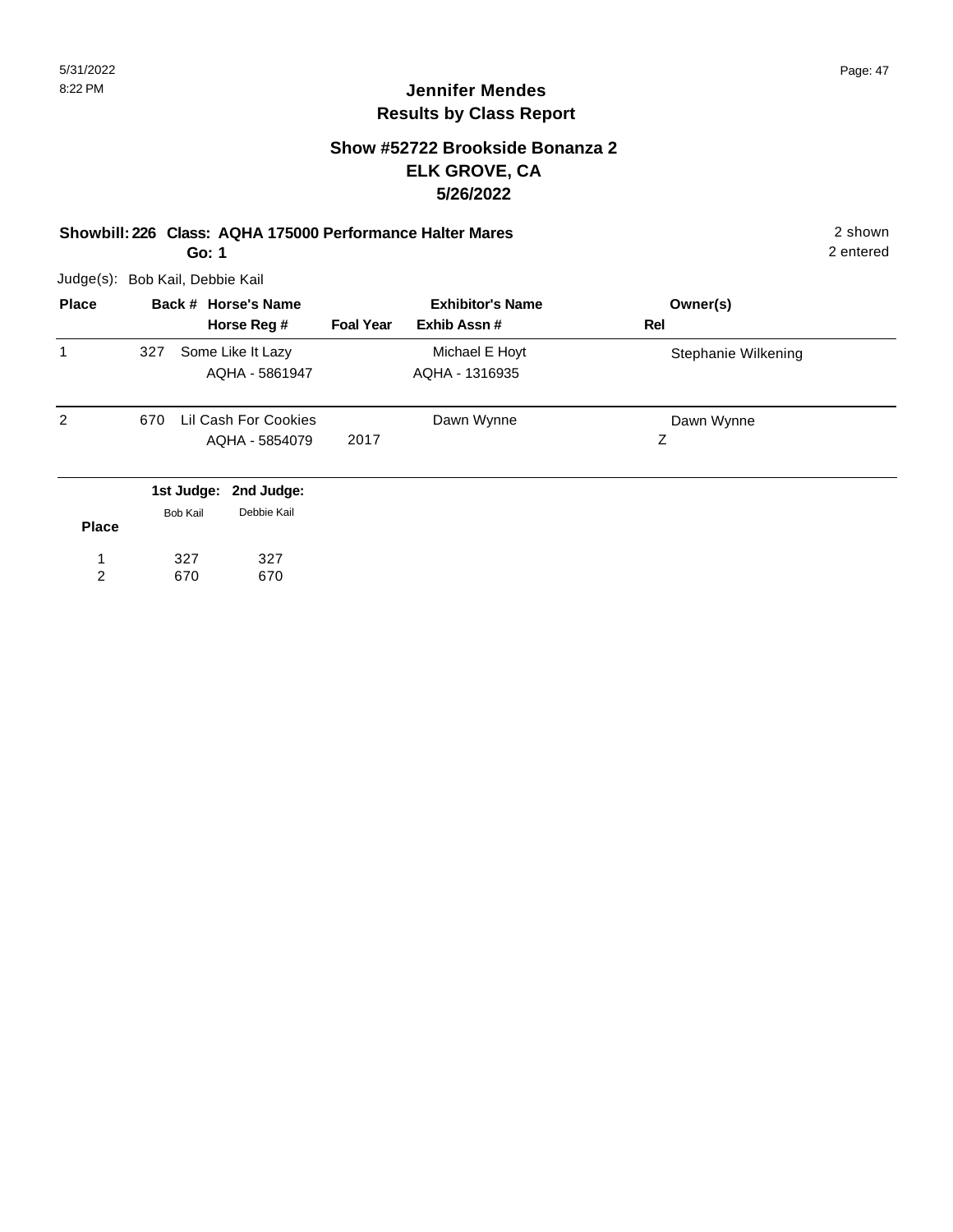#### **Jennifer Mendes Results by Class Report**

#### **Show #52722 Brookside Bonanza 2 ELK GROVE, CA 5/26/2022**

#### **Showbill: 231 Class: AQHA 205600 Amt Three Yr Old Mares** 1 Shown 1 shown

**Go: 1**

| <b>Place</b> |     | Back # Horse's Name | <b>Exhibitor's Name</b> |                      | Owner(s)                           |
|--------------|-----|---------------------|-------------------------|----------------------|------------------------------------|
|              |     | Horse Reg #         | <b>Foal Year</b>        | Exhib Assn#          | Rel                                |
|              | 345 | Cinderelli          |                         | <b>JEAN ETTINGER</b> | <b>JEAN ETTINGER</b>               |
|              |     | AQHA - 5931309      | 2019                    | AOHA - 2912139       | Z Sacramento, CA<br>AQHA - 2912139 |

|              |          | 1st Judge: 2nd Judge: |
|--------------|----------|-----------------------|
|              | Bob Kail | Debbie Kail           |
| <b>Place</b> |          |                       |
|              | 345      | 345                   |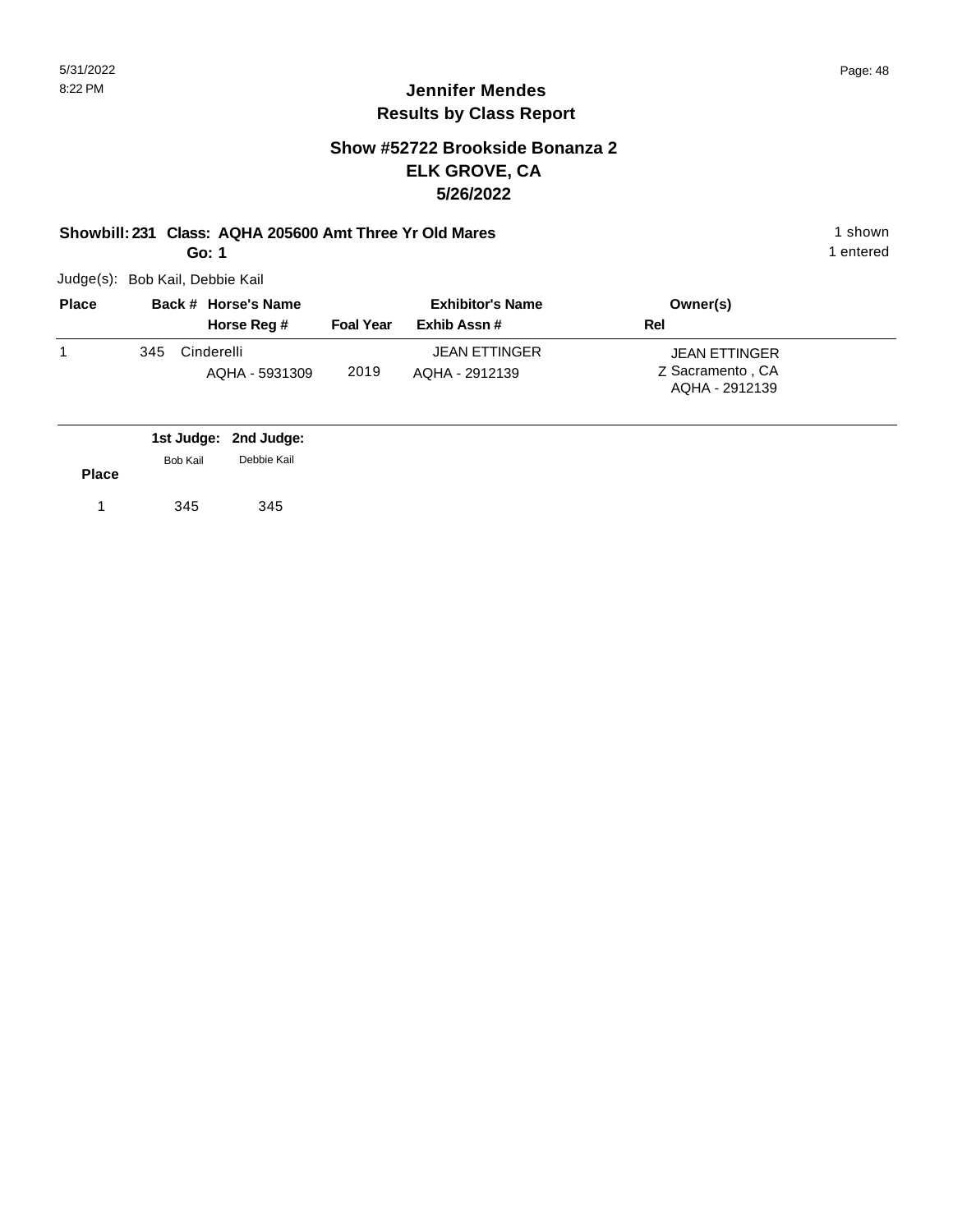#### **Show #52722 Brookside Bonanza 2 ELK GROVE, CA 5/26/2022**

#### **Showbill: 232 Class: AQHA 205700 Amt Aged Mares** 3 shown

**Go: 1**

Judge(s): Bob Kail, Debbie Kail

344 695

2 3

344 695

| <b>Place</b> | Back # Horse's Name |                                     |                  | <b>Exhibitor's Name</b>        | Owner(s)                                    |
|--------------|---------------------|-------------------------------------|------------------|--------------------------------|---------------------------------------------|
|              |                     | Horse Reg #                         | <b>Foal Year</b> | Exhib Assn#                    | Rel                                         |
| 1            | 659                 | Phantasy Island                     |                  | <b>Kathy Pettit</b>            | <b>Kathy Pettit</b>                         |
|              |                     | AQHA - 5902076                      | 2018             | AQHA - 679457                  | Ζ<br>AQHA - 679457                          |
| 2            | 344                 | Shez The Cute One<br>AQHA - 5939324 | 2017             | Sean Mannion<br>AQHA - 4389102 | Daniel Thomas Mannion<br>C<br>AQHA - 779000 |
| 3            | 695                 | Lazy Dayz R Best                    |                  | Carol C Atkin                  | Carol C Atkin                               |
|              |                     | AQHA - 5772050                      | 2017             | AQHA - 4452468                 | Z<br>AQHA - 4452468                         |
|              |                     | 1st Judge:<br>2nd Judge:            |                  |                                |                                             |
| <b>Place</b> |                     | Debbie Kail<br><b>Bob Kail</b>      |                  |                                |                                             |
|              |                     | 659<br>659                          |                  |                                |                                             |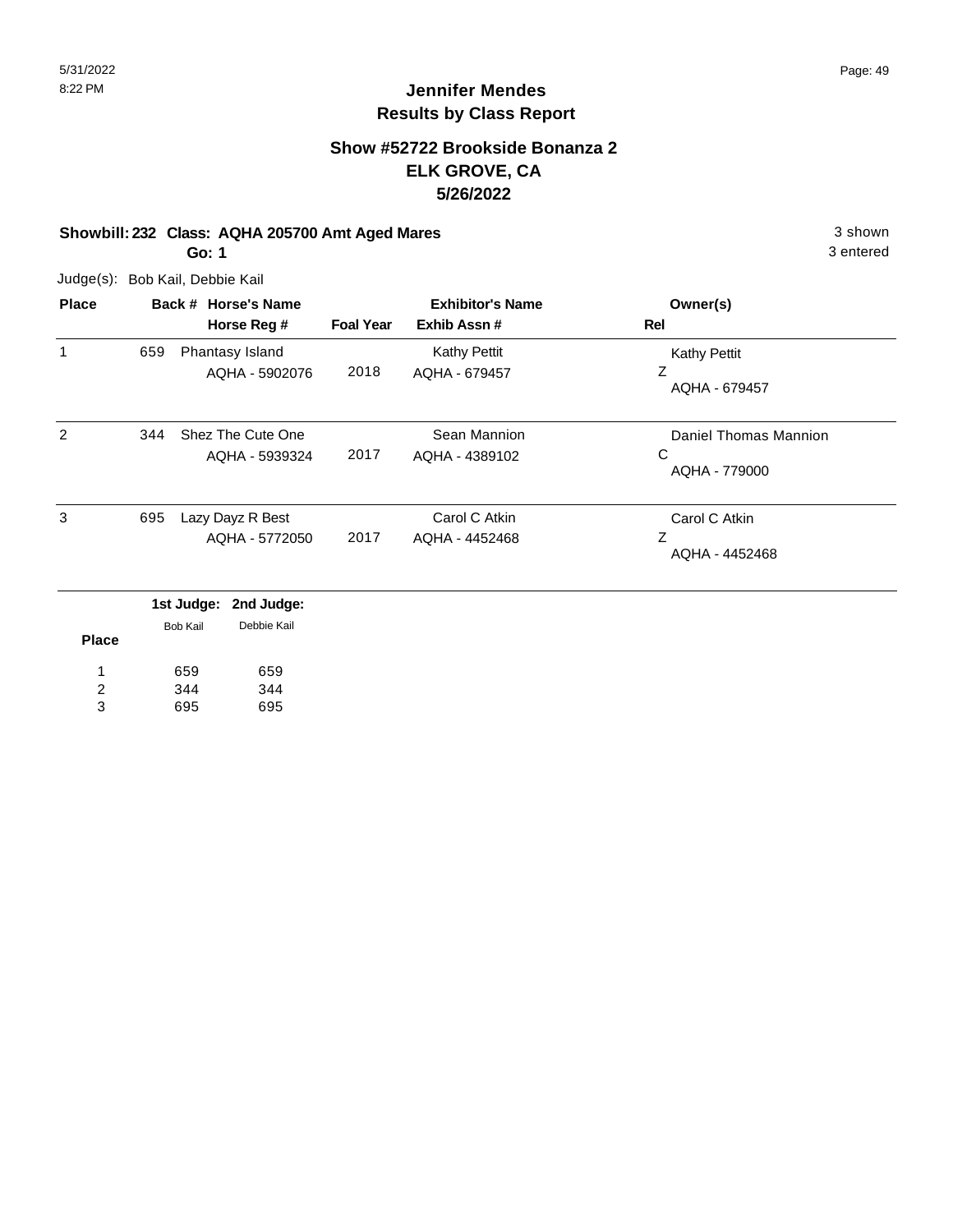#### **Show #52722 Brookside Bonanza 2 ELK GROVE, CA 5/26/2022**

#### **Showbill: 234 Class: AQHA 207500 Amt Two Yr Old Geldings** 1 Shown 1 shown

**Go: 1**

Judge(s): Bob Kail, Debbie Kail

| <b>Place</b> |     | Back # Horse's Name | <b>Exhibitor's Name</b> |              | Owner(s)     |  |
|--------------|-----|---------------------|-------------------------|--------------|--------------|--|
|              |     | Horse Reg #         | <b>Foal Year</b>        | Exhib Assn # | Rel          |  |
|              | 387 | Oh What A Machine   |                         | Suzanne Wood | Suzanne Wood |  |
|              |     | AQHA - 6005436      |                         |              |              |  |

|              |          | 1st Judge: 2nd Judge: |  |
|--------------|----------|-----------------------|--|
|              | Bob Kail | Debbie Kail           |  |
| <b>Place</b> |          |                       |  |
|              | 387      | 387                   |  |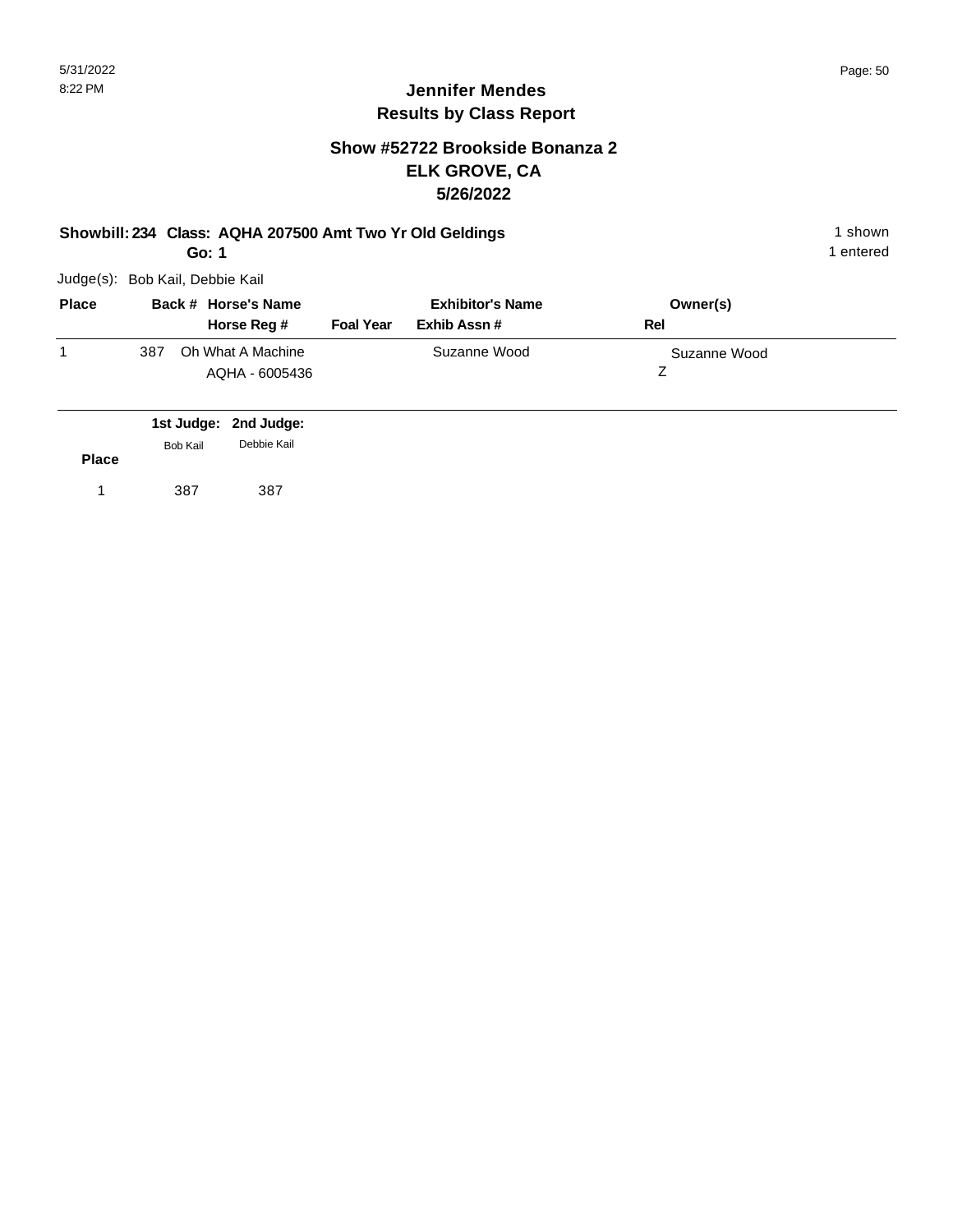#### **Show #52722 Brookside Bonanza 2 ELK GROVE, CA 5/26/2022**

#### **Showbill: 237 Class: AQHA 203100 Amt Yearling Stallions** 1 Shown 1 shown

**Go: 1**

Judge(s): Bob Kail, Debbie Kail

| <b>Place</b> |     | Back # Horse's Name         | <b>Exhibitor's Name</b> |                                | Owner(s)              |
|--------------|-----|-----------------------------|-------------------------|--------------------------------|-----------------------|
|              |     | Horse Reg #                 | <b>Foal Year</b>        | Exhib Assn #                   | Rel                   |
|              | 362 | Virtuosos<br>AQHA - 6126748 | 2021                    | Cheri Gayton<br>AQHA - 1502465 | Tom &/or Cheri Gayton |

|              |          | 1st Judge: 2nd Judge: |  |
|--------------|----------|-----------------------|--|
|              | Bob Kail | Debbie Kail           |  |
| <b>Place</b> |          |                       |  |
|              | 362      | 362                   |  |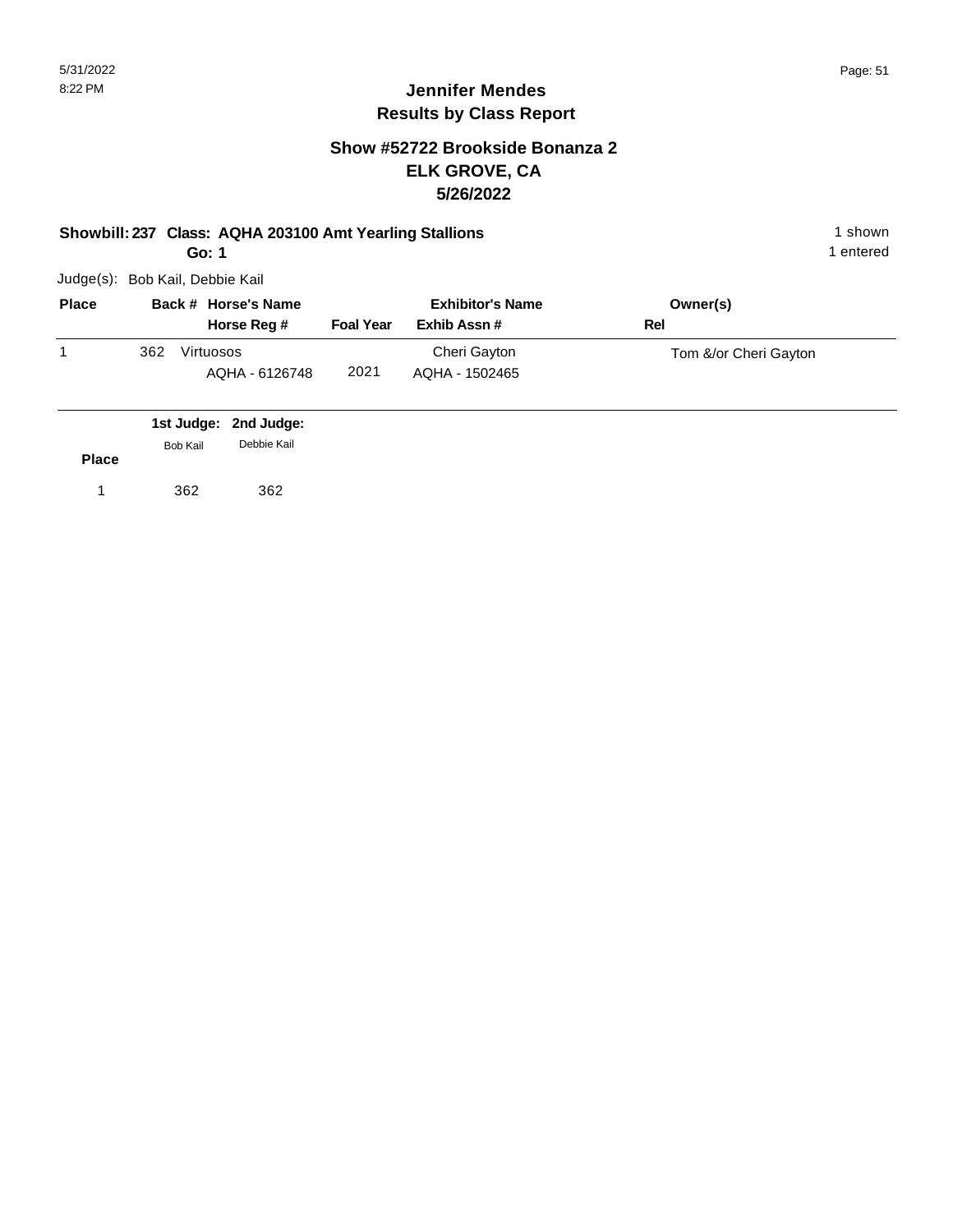#### **Show #52722 Brookside Bonanza 2 ELK GROVE, CA 5/26/2022**

# **Showbill: 239 Class: AQHA 203300 Amt Three Yr Old Stallions** 1 shown

**Go: 1**

Judge(s): Bob Kail, Debbie Kail

| <b>Place</b> |     | Back # Horse's Name                    | <b>Exhibitor's Name</b> |                                | Owner(s)                             |
|--------------|-----|----------------------------------------|-------------------------|--------------------------------|--------------------------------------|
|              |     | Horse Reg #                            | <b>Foal Year</b>        | Exhib Assn#                    | Rel                                  |
|              | 363 | Victorious Touchdown<br>AQHA - 6003193 | 2019                    | Cheri Gayton<br>AQHA - 1502465 | TOM & CHERI GAYTON<br>AQHA - 1124639 |

|              |          | 1st Judge: 2nd Judge: |
|--------------|----------|-----------------------|
|              | Bob Kail | Debbie Kail           |
| <b>Place</b> |          |                       |
|              | 363      | 363                   |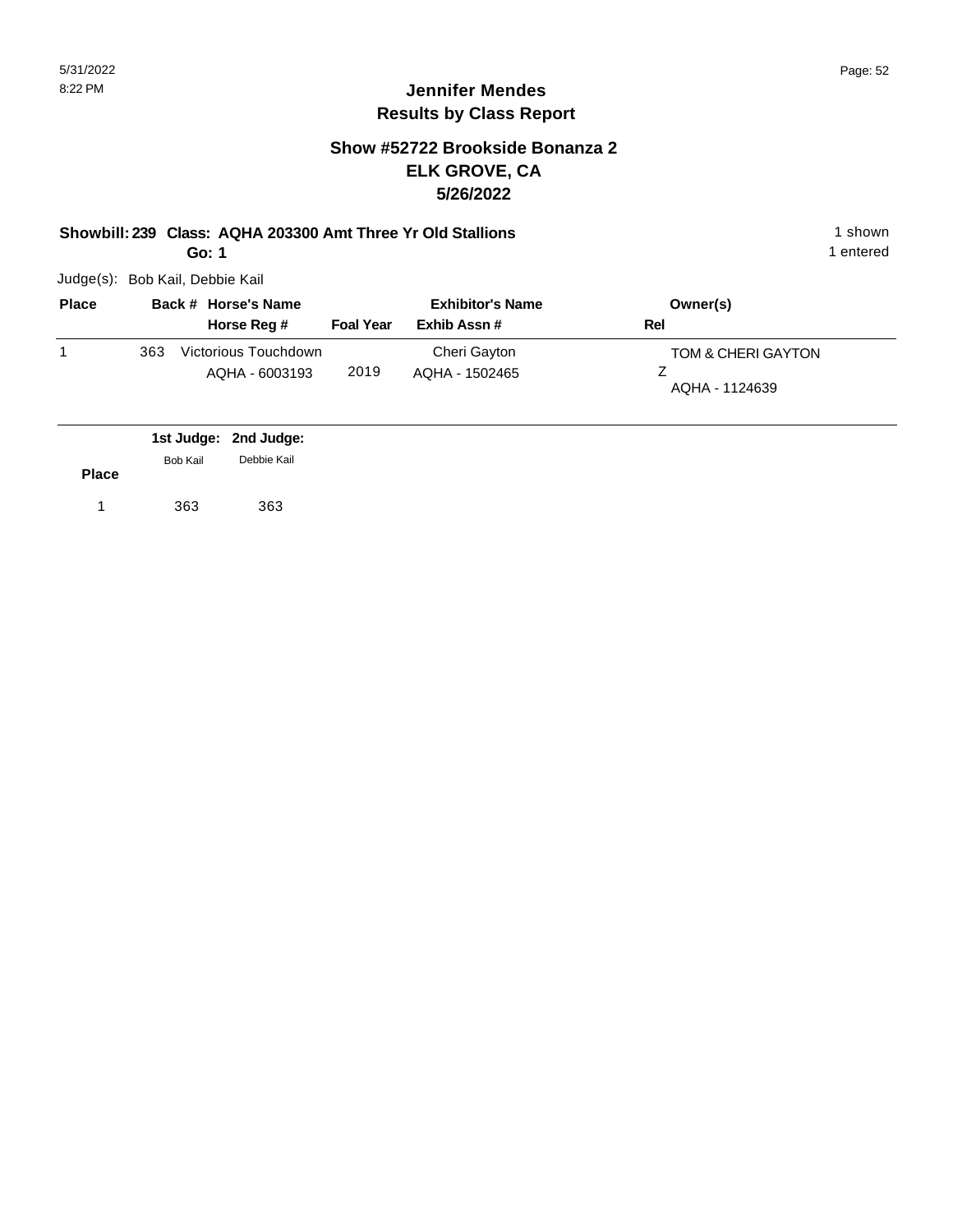#### **Show #52722 Brookside Bonanza 2 ELK GROVE, CA 5/26/2022**

#### **Showbill: 240 Class: AQHA 203400 Amt Aged Stallions** 1 shown 1 shown

**Go: 1**

Judge(s): Bob Kail, Debbie Kail

| <b>Place</b> | Back # Horse's Name |                                       | <b>Exhibitor's Name</b> |                                | Owner(s)              |
|--------------|---------------------|---------------------------------------|-------------------------|--------------------------------|-----------------------|
|              |                     | Horse Reg #                           | <b>Foal Year</b>        | Exhib Assn #                   | Rel                   |
|              | 361                 | Kay Cees Jet Settin<br>AQHA - 4318920 | 2002                    | Cheri Gayton<br>AQHA - 1502465 | Tom &/or Cheri Gayton |

|              |          | 1st Judge: 2nd Judge: |  |
|--------------|----------|-----------------------|--|
|              | Bob Kail | Debbie Kail           |  |
| <b>Place</b> |          |                       |  |
| 1            | 361      | 361                   |  |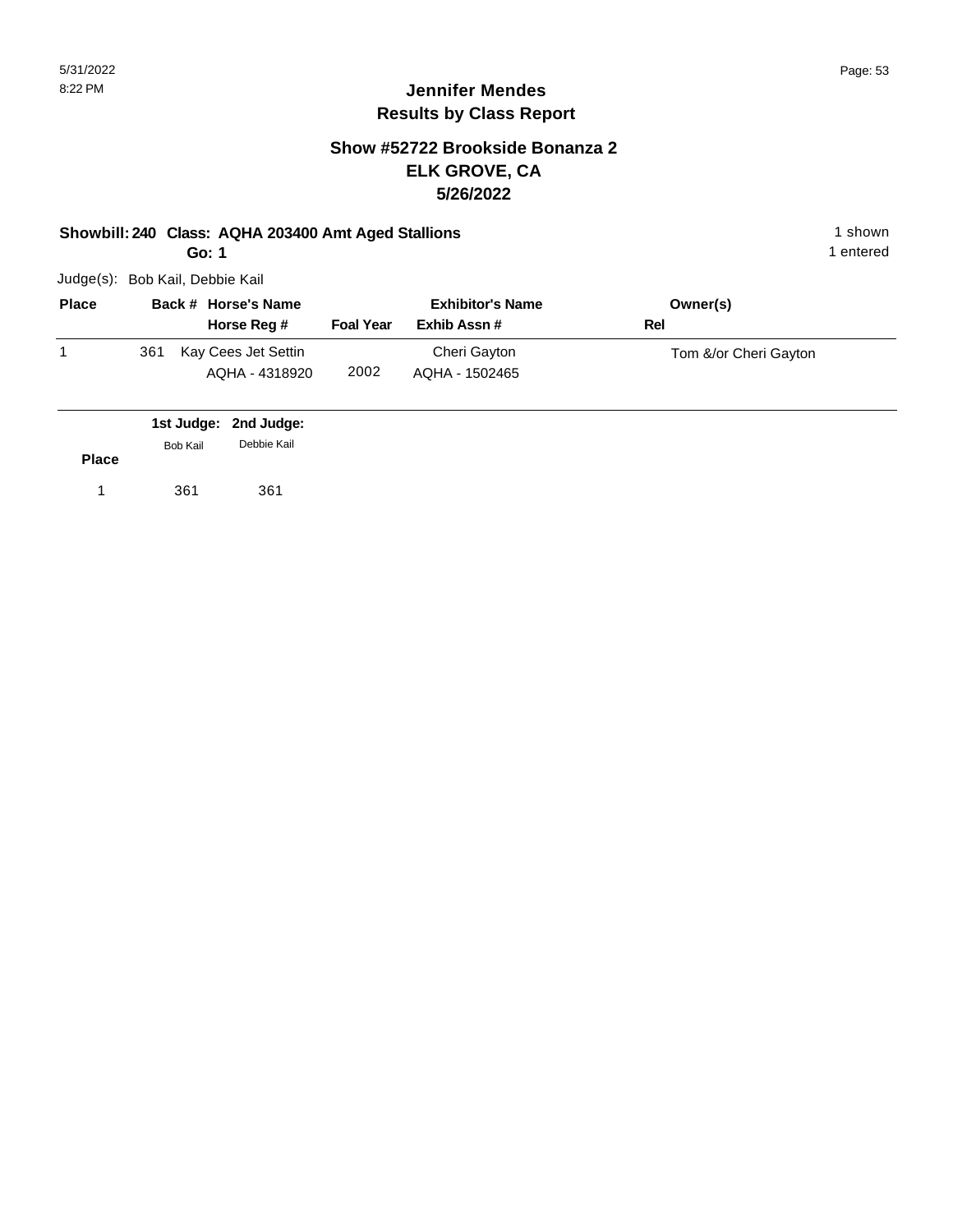#### **Jennifer Mendes Results by Class Report**

#### **Show #52722 Brookside Bonanza 2 ELK GROVE, CA 5/26/2022**

#### **Showbill: 251 Class: AQHA 105600 Three Yr Old Mares** 1 **Shown** 1 shown

**Go: 1**

| <b>Place</b> |     | Back # Horse's Name          | <b>Exhibitor's Name</b> |                                        | Owner(s)                                                 |  |
|--------------|-----|------------------------------|-------------------------|----------------------------------------|----------------------------------------------------------|--|
|              |     | Horse Reg #                  | <b>Foal Year</b>        | Exhib Assn #                           | Rel                                                      |  |
|              | 345 | Cinderelli<br>AQHA - 5931309 | 2019                    | Daniel Thomas Mannion<br>AOHA - 779000 | <b>JEAN ETTINGER</b><br>Sacramento, CA<br>AQHA - 2912139 |  |

|              |                 | 1st Judge: 2nd Judge: |
|--------------|-----------------|-----------------------|
|              | <b>Bob Kail</b> | Debbie Kail           |
| <b>Place</b> |                 |                       |
|              | 345             | 345                   |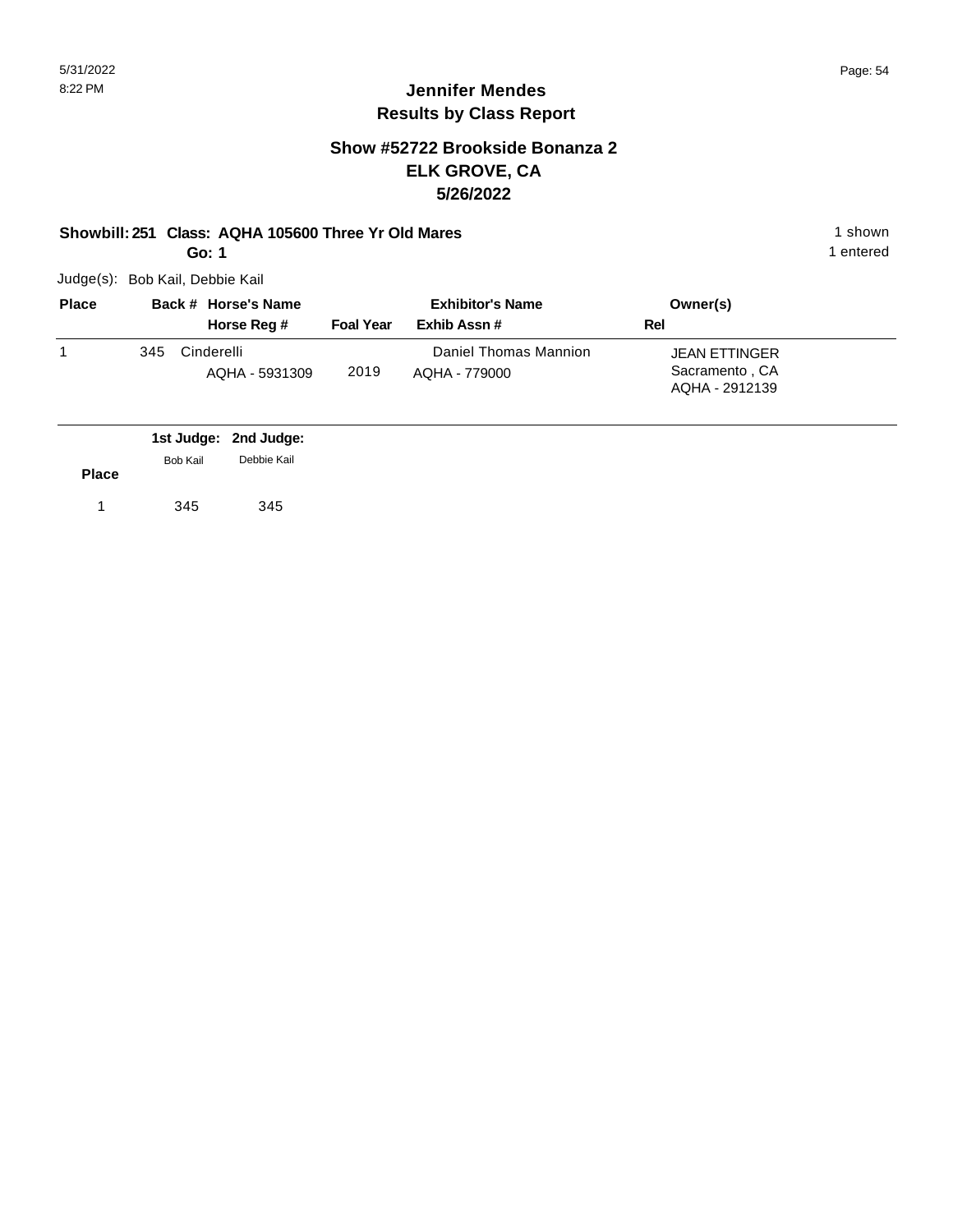# **Jennifer Mendes Results by Class Report**

#### **Show #52722 Brookside Bonanza 2 ELK GROVE, CA 5/26/2022**

#### **Showbill: 252 Class: AQHA 105700 Aged Mares** 3 shown

**Go: 1**

| <b>Place</b>   |     |                 | Back # Horse's Name      |                  | <b>Exhibitor's Name</b> | Owner(s)              |
|----------------|-----|-----------------|--------------------------|------------------|-------------------------|-----------------------|
|                |     |                 | Horse Reg #              | <b>Foal Year</b> | Exhib Assn #            | Rel                   |
| $\mathbf{1}$   | 659 |                 | Phantasy Island          |                  | <b>Kathy Pettit</b>     | <b>Kathy Pettit</b>   |
|                |     |                 | AQHA - 5902076           | 2018             | AQHA - 679457           | Z<br>AQHA - 679457    |
| 2              | 344 |                 | Shez The Cute One        |                  | Sean Mannion            | Daniel Thomas Mannion |
|                |     |                 | AQHA - 5939324           | 2017             | AQHA - 4389102          | C                     |
|                |     |                 |                          |                  |                         | AQHA - 779000         |
| 3              | 328 |                 | <b>Righteously Sweet</b> |                  | Michael E Hoyt          | Megan Harrison        |
|                |     |                 | AQHA - 5865934           |                  | AQHA - 1316935          |                       |
|                |     | 1st Judge:      | 2nd Judge:               |                  |                         |                       |
| <b>Place</b>   |     | <b>Bob Kail</b> | Debbie Kail              |                  |                         |                       |
| 1              |     | 659             | 659                      |                  |                         |                       |
| $\overline{c}$ |     | 344             | 344                      |                  |                         |                       |
| 3              |     | 328             | 328                      |                  |                         |                       |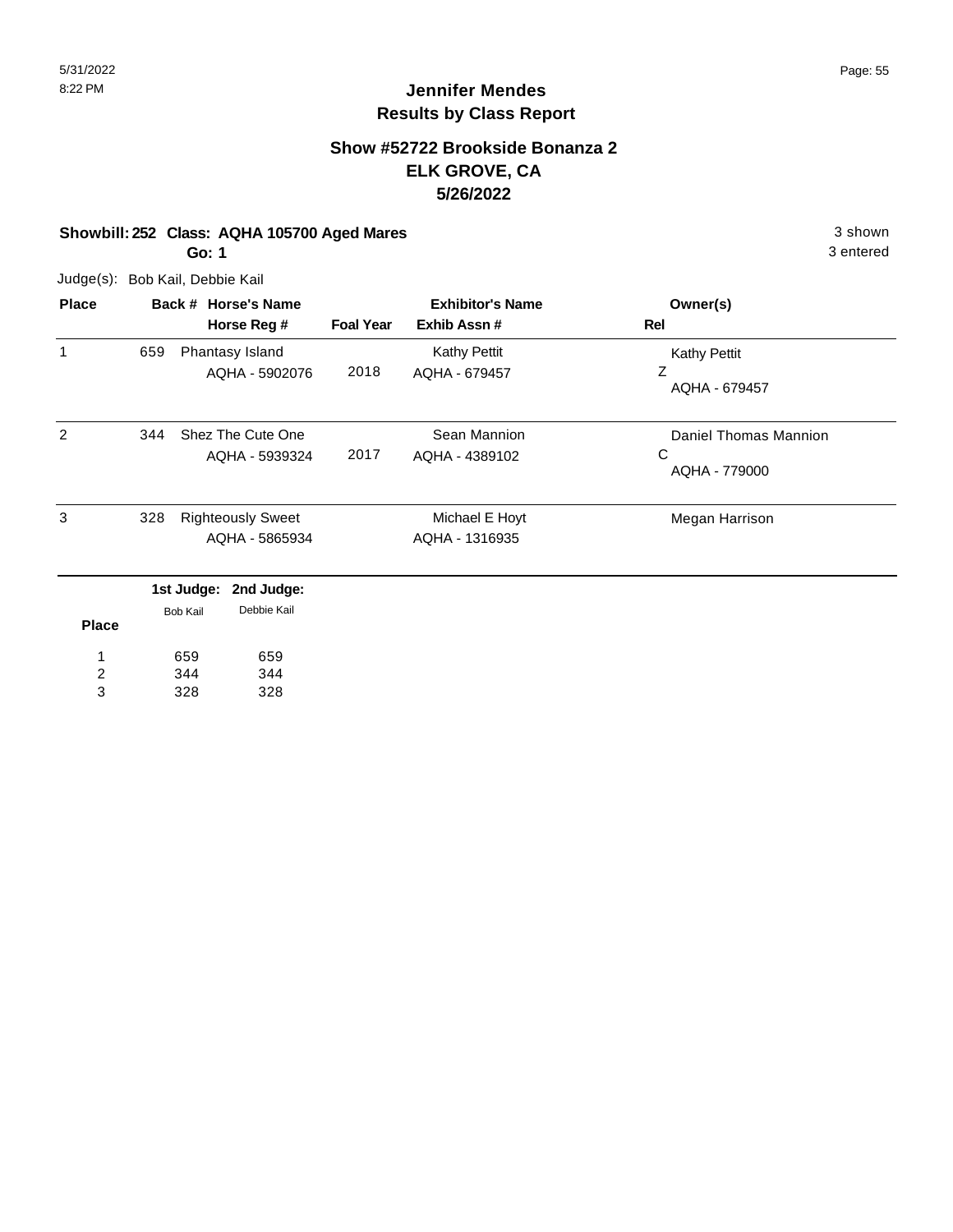#### **Jennifer Mendes Results by Class Report**

#### **Show #52722 Brookside Bonanza 2 ELK GROVE, CA 5/26/2022**

#### **Showbill: 257 Class: AQHA 103100 Yearling Stallions** 1 Shown 1 shown

**Go: 1**

| <b>Place</b> |     | Back # Horse's Name         | <b>Exhibitor's Name</b> |                                         | Owner(s)              |
|--------------|-----|-----------------------------|-------------------------|-----------------------------------------|-----------------------|
|              |     | Horse Reg #                 | <b>Foal Year</b>        | Exhib Assn #                            | Rel                   |
|              | 362 | Virtuosos<br>AQHA - 6126748 | 2021                    | ALEJANDRO RAMOS LOPEZ<br>AQHA - 3650669 | Tom &/or Cheri Gayton |

|              |          | 1st Judge: 2nd Judge: |  |
|--------------|----------|-----------------------|--|
| <b>Place</b> | Bob Kail | Debbie Kail           |  |
|              | 362      | 362                   |  |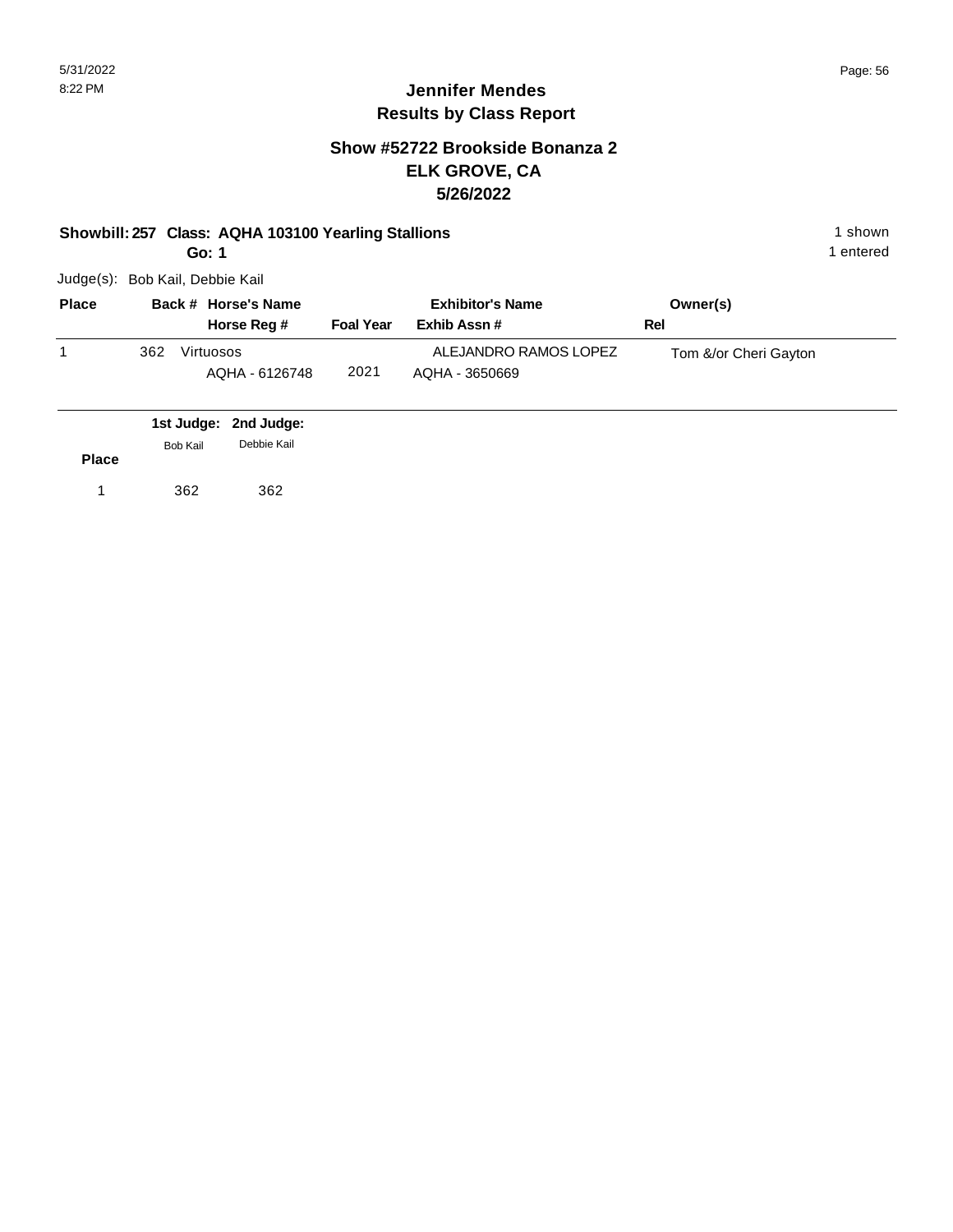#### **Show #52722 Brookside Bonanza 2 ELK GROVE, CA 5/26/2022**

#### **Showbill: 259 Class: AQHA 103300 Three Yr Old Stallions** 1 Shown 1 shown

**Go: 1**

Judge(s): Bob Kail, Debbie Kail

| <b>Place</b> |     | Back # Horse's Name                    |                  | <b>Exhibitor's Name</b>                 | Owner(s)                             |
|--------------|-----|----------------------------------------|------------------|-----------------------------------------|--------------------------------------|
|              |     | Horse Reg #                            | <b>Foal Year</b> | Exhib Assn #                            | Rel                                  |
|              | 363 | Victorious Touchdown<br>AQHA - 6003193 | 2019             | ALEJANDRO RAMOS LOPEZ<br>AQHA - 3650669 | TOM & CHERI GAYTON<br>AQHA - 1124639 |

|              |          | 1st Judge: 2nd Judge: |  |
|--------------|----------|-----------------------|--|
|              | Bob Kail | Debbie Kail           |  |
| <b>Place</b> |          |                       |  |
| 1            | 363      | 363                   |  |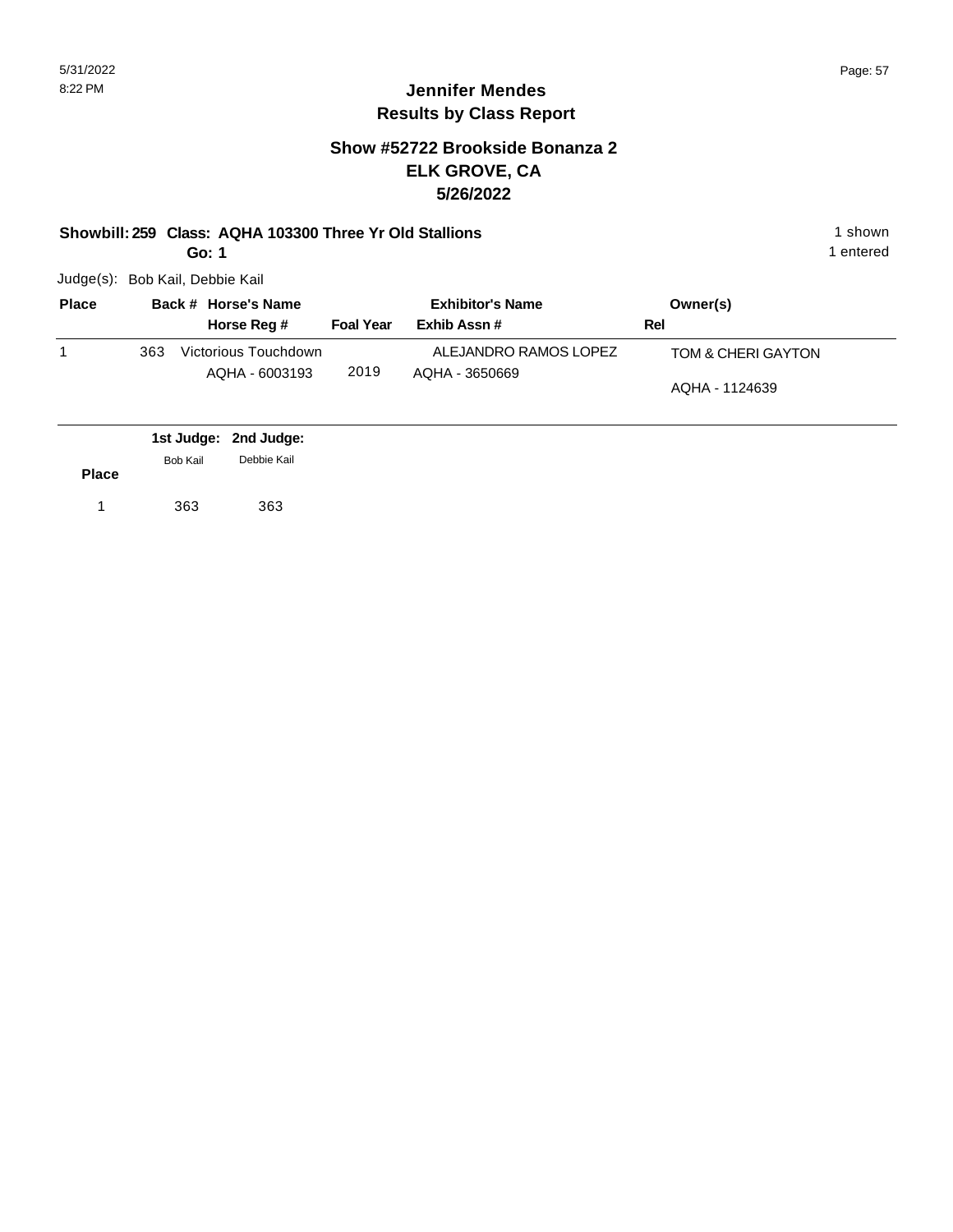## **Jennifer Mendes Results by Class Report**

#### **Show #52722 Brookside Bonanza 2 ELK GROVE, CA 5/26/2022**

#### **Showbill: 260 Class: AQHA 103400 Aged Stallions** 1 shown 1 shown

**Go: 1**

| <b>Place</b> | Back # Horse's Name                          | <b>Exhibitor's Name</b> |                                         | Owner(s)              |
|--------------|----------------------------------------------|-------------------------|-----------------------------------------|-----------------------|
|              | Horse Reg #                                  | <b>Foal Year</b>        | Exhib Assn #                            | Rel                   |
|              | Kay Cees Jet Settin<br>361<br>AQHA - 4318920 | 2002                    | ALEJANDRO RAMOS LOPEZ<br>AQHA - 3650669 | Tom &/or Cheri Gayton |

|              |          | 1st Judge: 2nd Judge: |  |
|--------------|----------|-----------------------|--|
|              | Bob Kail | Debbie Kail           |  |
| <b>Place</b> |          |                       |  |
|              | 361      | 361                   |  |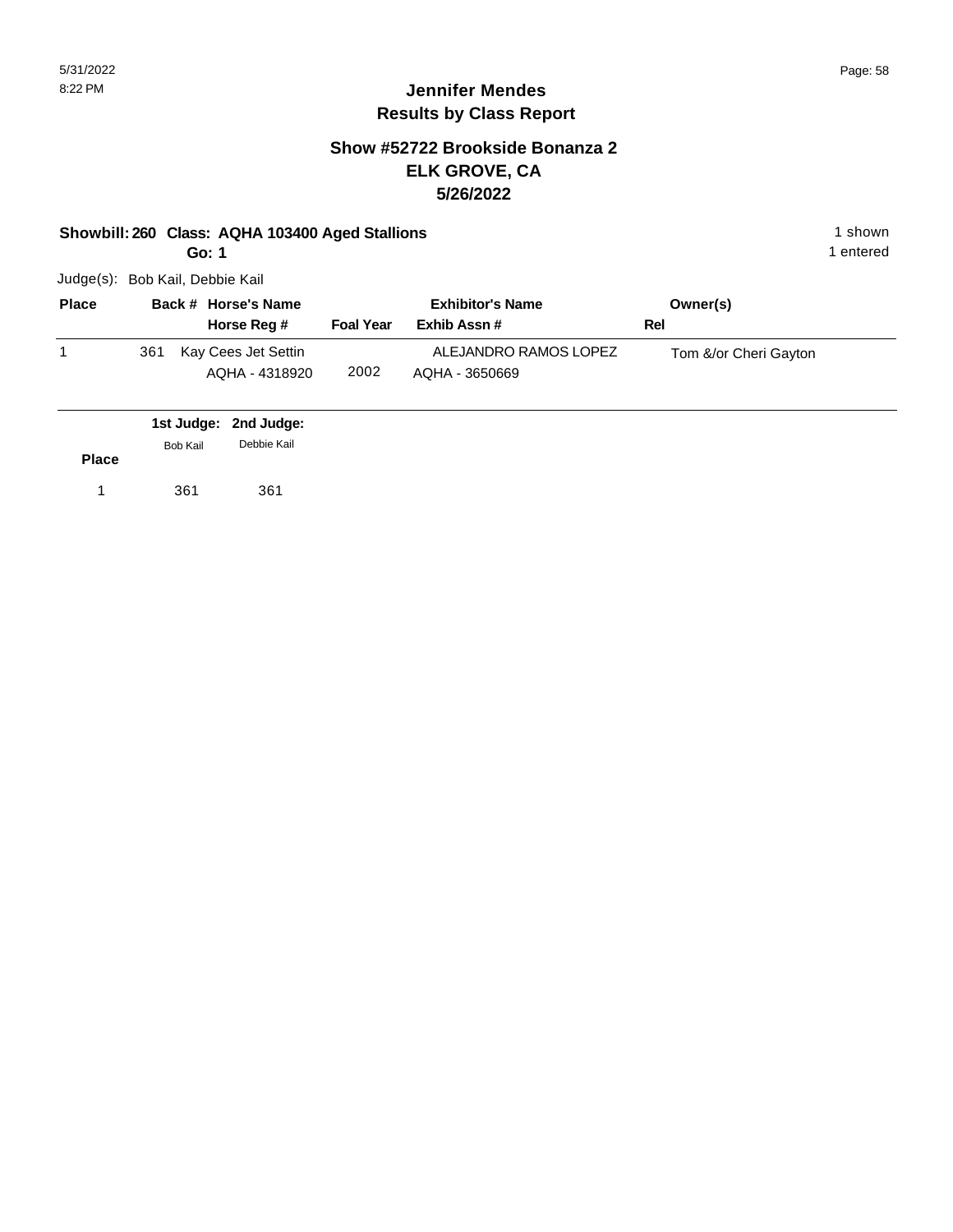#### **Show #52722 Brookside Bonanza 2 ELK GROVE, CA 5/26/2022**

|  |  | Showbill: 262 Class: OPEN 262000 All Breed Western Pleasure 11& U W/T | 1 shown |
|--|--|-----------------------------------------------------------------------|---------|
|--|--|-----------------------------------------------------------------------|---------|

1 entered

| Judge(s): Bob Kail, Debbie Kail |  |
|---------------------------------|--|
|                                 |  |

**Go: 1**

| <b>Place</b> | Back # Horse's Name    |                  | <b>Exhibitor's Name</b> | Owner(s)     |  |
|--------------|------------------------|------------------|-------------------------|--------------|--|
|              | Horse Reg #            | <b>Foal Year</b> | Exhib Assn #            | Rel          |  |
|              | Vs Sweet N Slow<br>372 |                  | Emma Wickham            | Emma Wickham |  |
|              |                        | 2017             |                         |              |  |
|              |                        |                  |                         |              |  |

|              |                 | 1st Judge: 2nd Judge: |
|--------------|-----------------|-----------------------|
| <b>Place</b> | <b>Bob Kail</b> | Debbie Kail           |
|              | 372             | 372                   |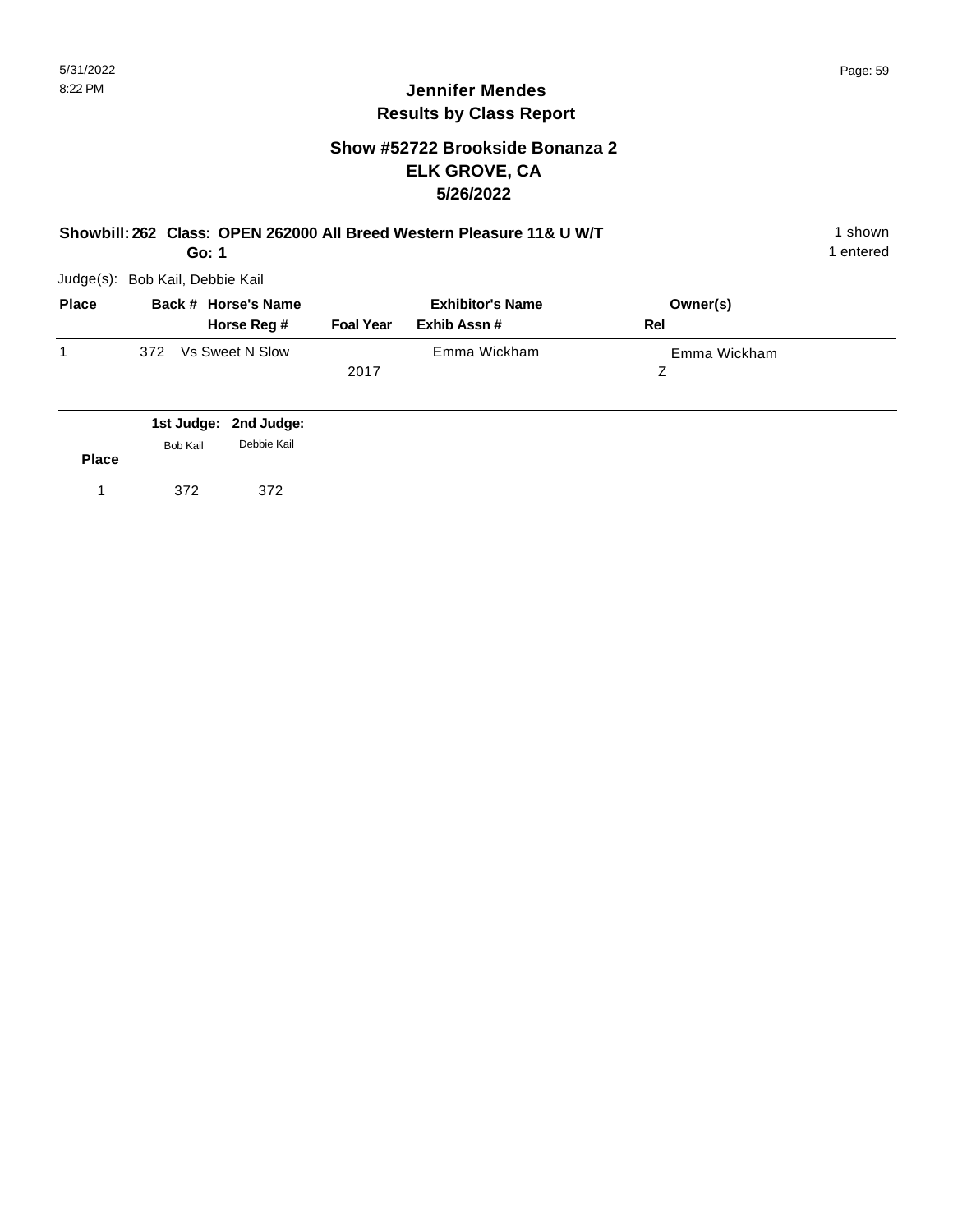#### **Show #52722 Brookside Bonanza 2 ELK GROVE, CA 5/26/2022**

**Showbill: 263 Class: OPEN 263000 All Breed Wes Pleasure L1 W/T Youth Am** 20 Shown

20 entered

Judge(s): Bob Kail, Debbie Kail

**Go: 1**

| <b>Place</b>     |     | Back # Horse's Name      |                  | <b>Exhibitor's Name</b> | Owner(s)                            |
|------------------|-----|--------------------------|------------------|-------------------------|-------------------------------------|
|                  |     | Horse Reg #              | <b>Foal Year</b> | Exhib Assn #            | Rel                                 |
| 1                | 687 | <b>Burning Moonlight</b> | 2012             | Jordyn P Kahler         | Jean Cooper                         |
| $\overline{2}$   | 324 | Willybemyvalentine       | 2016             | Michelle Stewart        | Michelle Stewart<br>Z               |
| $\overline{c}$   | 674 | RR I Told You So         | 2011             | Jennifer Ann Pasquetti  | Jennifer Ann Pasquetti<br>Z         |
| 4                | 658 | Moonlite Becomes Me      |                  | AMBER HASKETT           | Samantha Toles-Rodriguez            |
| 5                | 323 | Lazy Krymsun Luvah       | 2018             | Kelly Rhodes            | Kelly Rhodes<br>Z                   |
| 5                | 381 | A Gentlemens Invite      | 2009             | Jane Lee                | Jane Lee<br>Z Medford, OR           |
| $\overline{7}$   | 684 | Goldie Can Lope          | 2015             | Ava Lucille Kincade     | Dana Azevedo<br>American Canyon, CA |
| $\overline{7}$   | 686 | Katie Kruse              | 2013             | <b>Sydney Myers</b>     | <b>Sydney Myers</b><br>Ζ            |
| 9                | 301 | Invite The Best          | 2015             | Delaney Lee             | Cathy Lee<br>$\mathsf C$            |
| $\boldsymbol{9}$ | 359 | Kruzin In The Rain       | 2017             | Samantha Kay Fox        | Dana Bookwalter                     |
| 9                | 688 | Lazee Lucy               | 2014             | Jean Cooper             | <b>Brinley R Evans</b>              |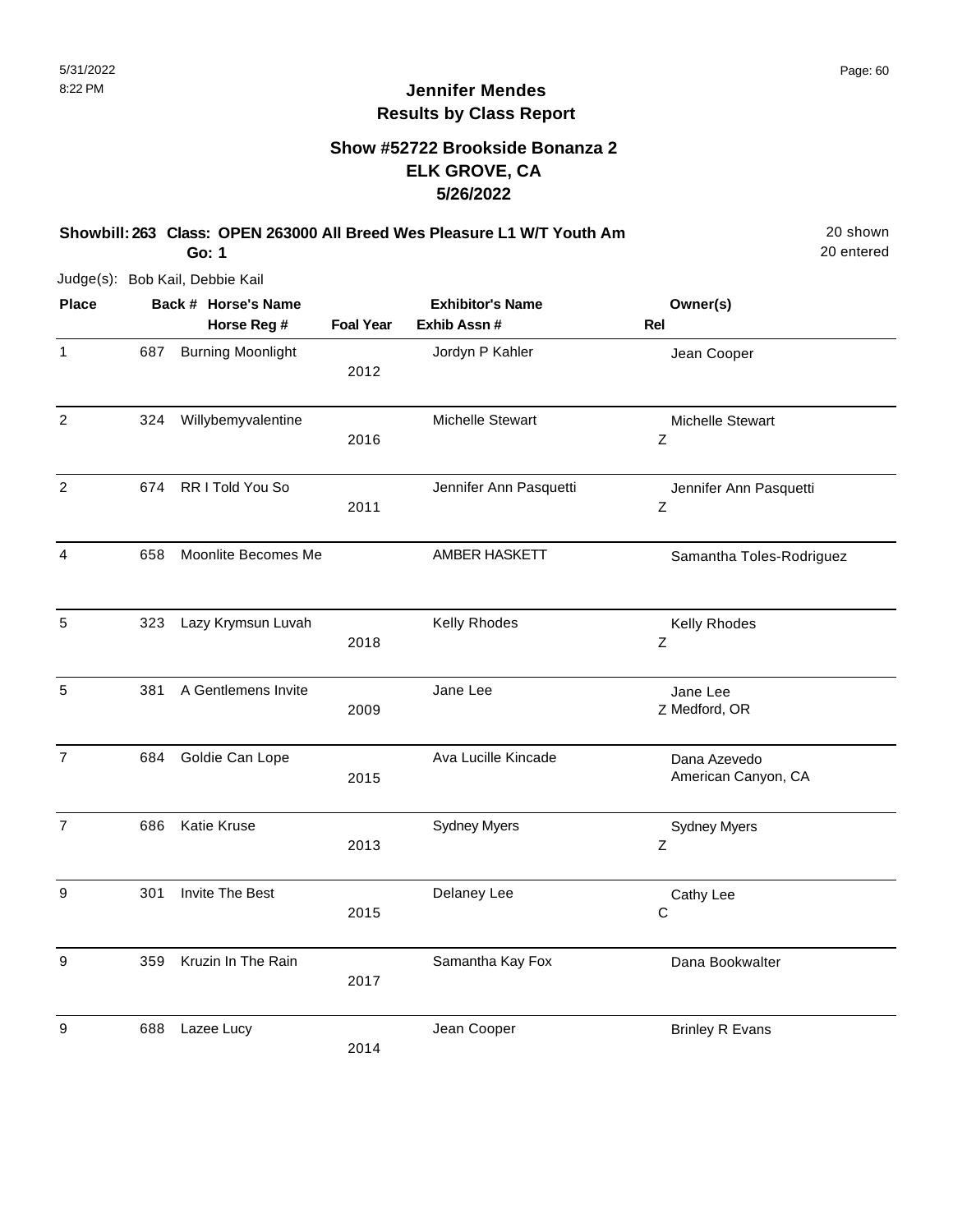#### **Show #52722 Brookside Bonanza 2 ELK GROVE, CA 5/26/2022**

|              |          | 1st Judge: 2nd Judge: |
|--------------|----------|-----------------------|
|              | Bob Kail | Debbie Kail           |
| <b>Place</b> |          |                       |
|              | 687      | 687                   |
| 2            | 674      | 324                   |
| 3            | 324      | 674                   |
| 4            | 658      | 658                   |
| 5            | 323      | 381                   |
| 6            | 684      | 686                   |
| ⇁            | 688      | 359                   |
| 8            | 662      | 301                   |
| 9            | 301      | 339                   |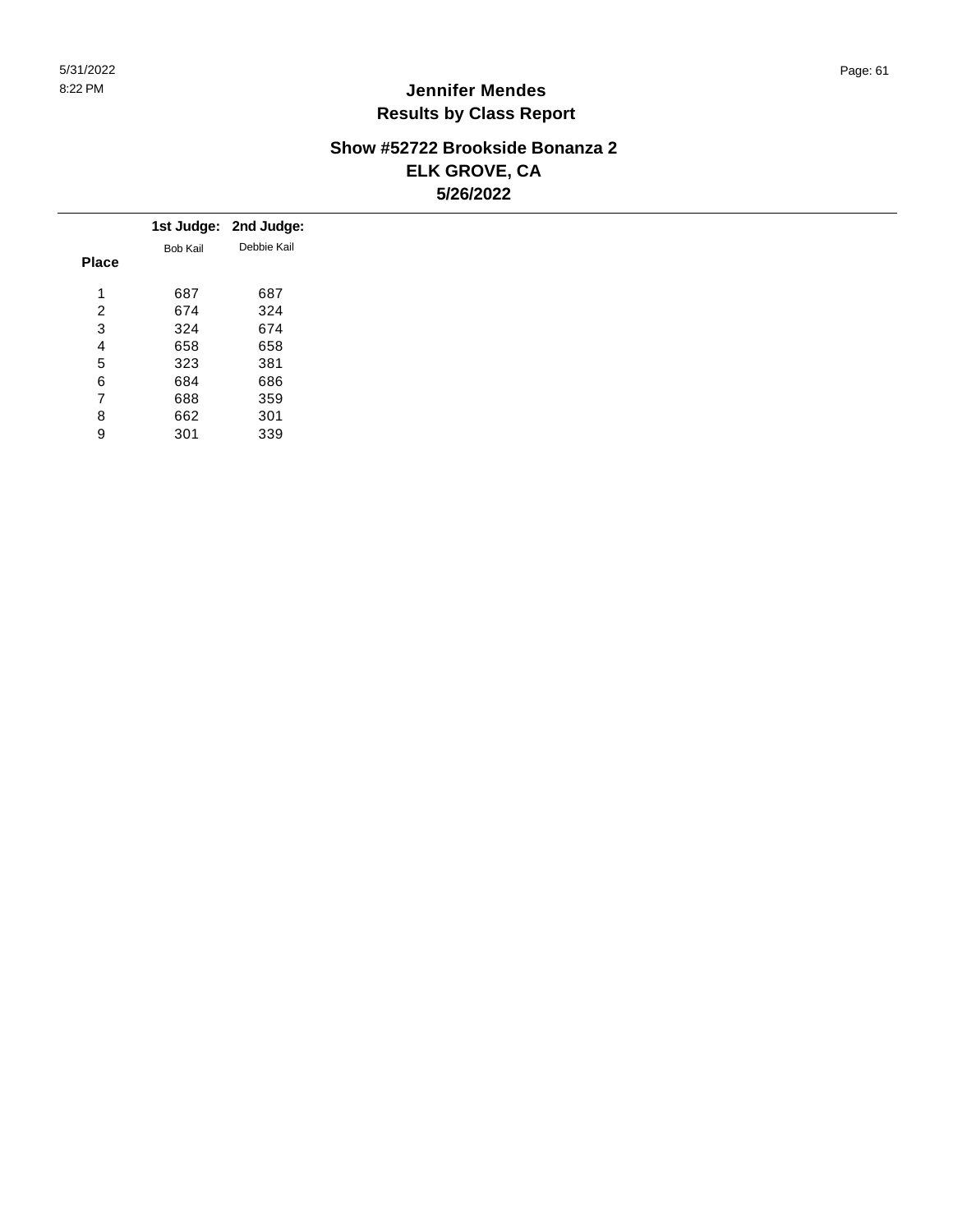#### **Show #52722 Brookside Bonanza 2 ELK GROVE, CA 5/26/2022**

**Showbill: 264 Class: OPEN 264000 All Breed Western Pleasure Youth/Am WT** 13 Shown

13 entered

Judge(s): Bob Kail, Debbie Kail

**Go: 1**

| <b>Place</b>   |     | Back # Horse's Name<br>Horse Reg # | <b>Foal Year</b> | <b>Exhibitor's Name</b><br>Exhib Assn # | Owner(s)<br>Rel             |
|----------------|-----|------------------------------------|------------------|-----------------------------------------|-----------------------------|
| $\mathbf{1}$   | 687 | <b>Burning Moonlight</b>           | 2012             | Jordyn P Kahler                         | Jean Cooper                 |
| $\overline{2}$ | 674 | RR I Told You So                   | 2011             | Jennifer Ann Pasquetti                  | Jennifer Ann Pasquetti<br>Ζ |
| 3              | 324 | Willybemyvalentine                 | 2016             | <b>Michelle Stewart</b>                 | Michelle Stewart<br>Z       |
| $\mathsf 3$    | 676 | Vs Code Diva Alert                 | 2015             | Jean Buchman                            | Jean Buchman<br>Ζ           |
| 5              | 686 | Katie Kruse                        | 2013             | <b>Sydney Myers</b>                     | <b>Sydney Myers</b><br>Ζ    |
| 5              | 688 | Lazee Lucy                         | 2014             | Jean Cooper                             | <b>Brinley R Evans</b>      |
| $\overline{7}$ | 346 | Send Me In                         | 2009             | <b>Mallory Berhorst</b>                 |                             |
| 8              | 323 | Lazy Krymsun Luvah                 | 2018             | Kelly Rhodes                            | Kelly Rhodes<br>Ζ           |
| 9              | 381 | A Gentlemens Invite                | 2009             | Jane Lee                                | Jane Lee<br>Z Medford, OR   |

|                |          | 1st Judge: 2nd Judge: |
|----------------|----------|-----------------------|
|                | Bob Kail | Debbie Kail           |
| <b>Place</b>   |          |                       |
| 1              | 687      | 687                   |
| $\overline{2}$ | 674      | 674                   |
| 3              | 676      | 324                   |
| 4              | 324      | 676                   |
| 5              | 688      | 686                   |
| 6              | 323      | 346                   |
| 7              | 686      | 688                   |
| 8              | 346      | 381                   |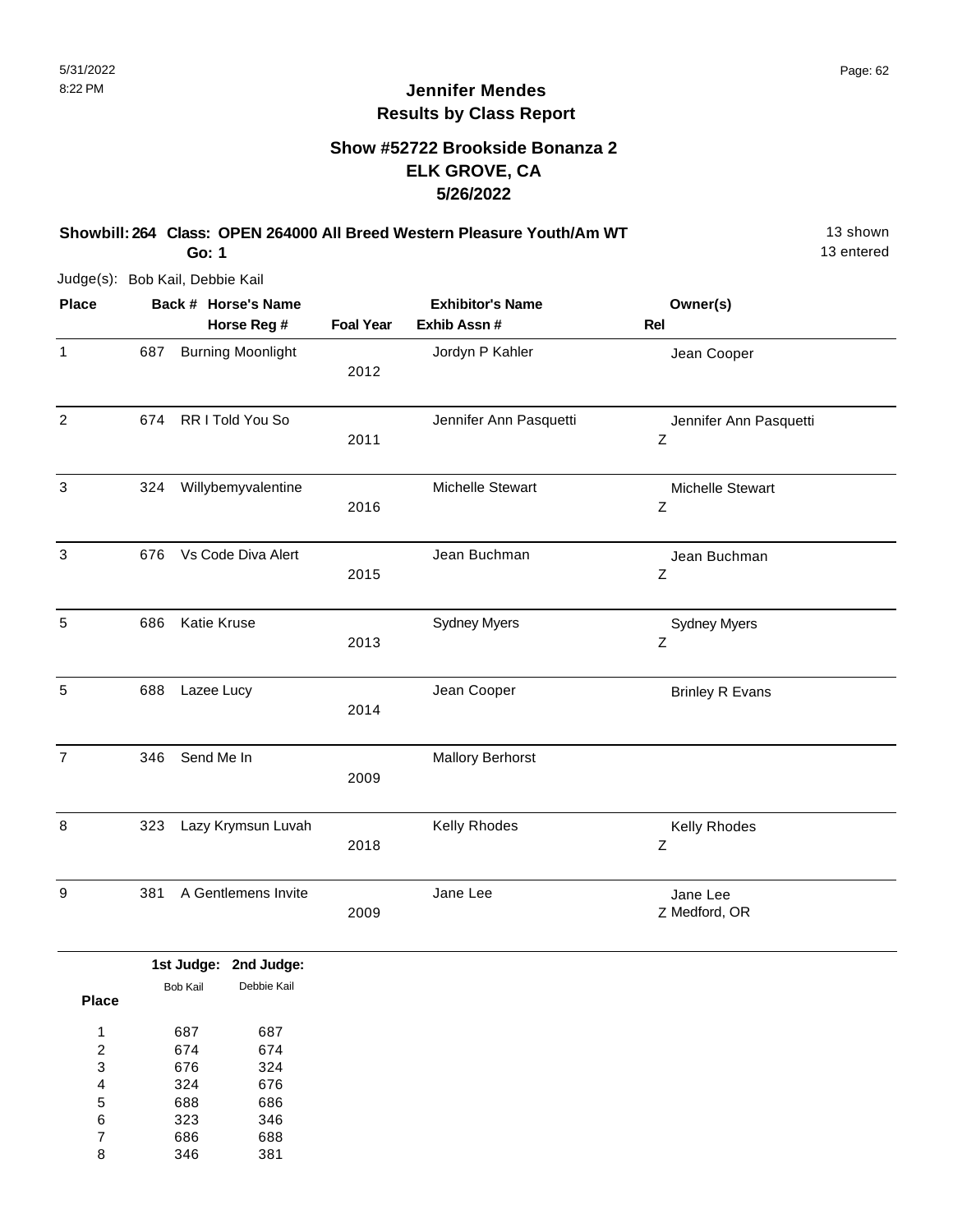#### **Show #52722 Brookside Bonanza 2 ELK GROVE, CA 5/26/2022**

9 381 323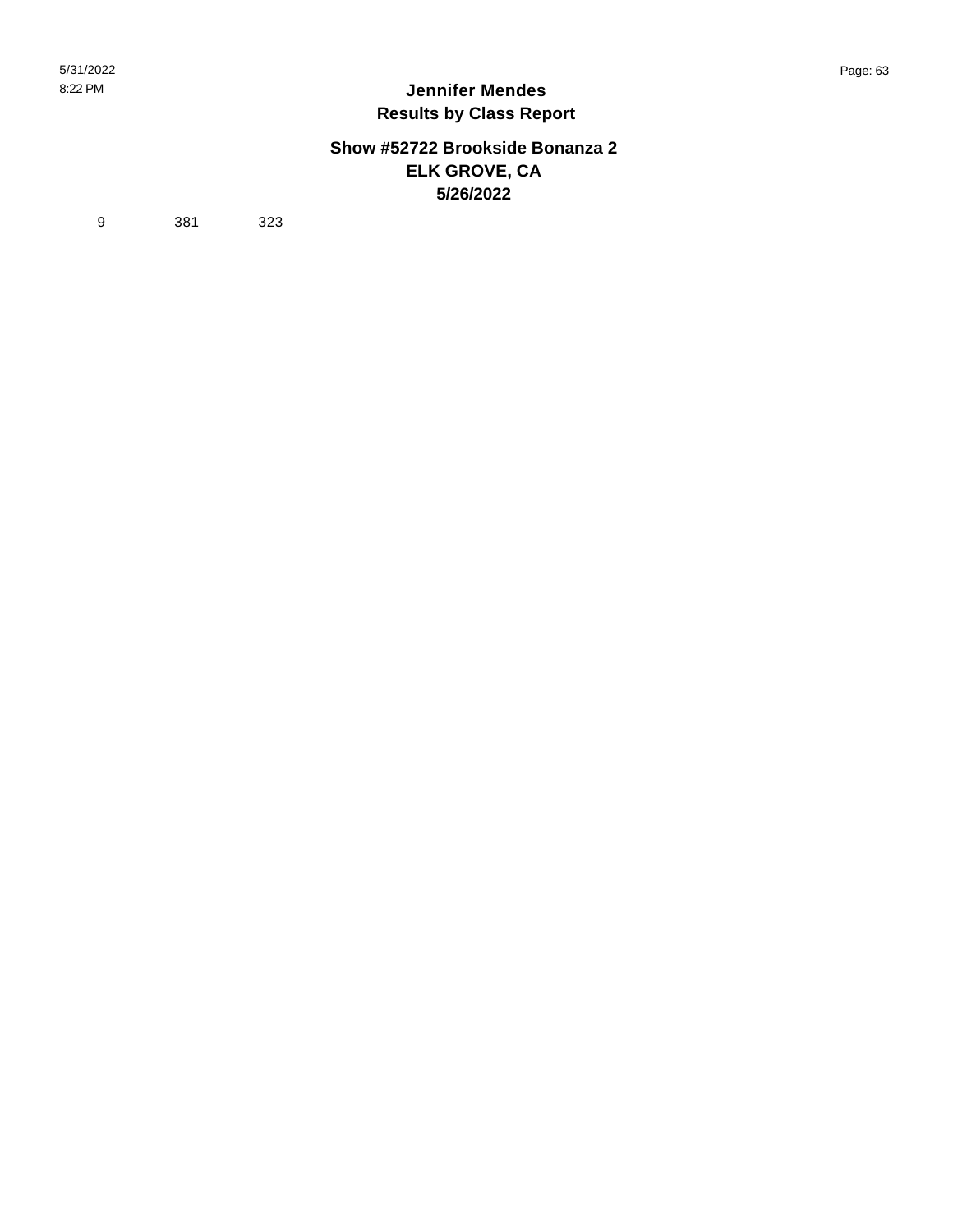#### **Show #52722 Brookside Bonanza 2 ELK GROVE, CA 5/26/2022**

**Showbill: 265 Class: OPEN 5141 All Breed Walk/Trot Western Pleasure** 12 Shown

**Go: 1**

Judge(s): Bob Kail, Debbie Kail

| <b>Place</b>     |     | Back # Horse's Name           |                  | <b>Exhibitor's Name</b>     | Owner(s)                               |
|------------------|-----|-------------------------------|------------------|-----------------------------|----------------------------------------|
|                  |     | Horse Reg #                   | <b>Foal Year</b> | Exhib Assn #                | <b>Rel</b>                             |
| $\mathbf{1}$     | 668 | <b>Flirting Inthe Batcave</b> | 2017             | <b>BARBARA Ann FLETCHER</b> | Sandy M Millard                        |
| $\boldsymbol{2}$ | 370 | Shezlopinlikeitshot           |                  | Kristina Crosby             | Kristina Crosby<br>$\mathsf Z$         |
| $\overline{c}$   | 674 | RR I Told You So              | 2011             | Jennifer Ann Pasquetti      | Jennifer Ann Pasquetti<br>Z            |
| $\overline{4}$   | 359 | Kruzin In The Rain            | 2017             | Samantha Kay Fox            | Dana Bookwalter                        |
| 5                | 378 | KM One Hot Man                | 2019             | Angela Locascio             | Angela Locascio<br>Z Agoura Hills, CA  |
| 5                | 673 | Queen Of Harts                | 2020             | Jacqueline Landeene         | Linda Judd                             |
| $\overline{7}$   | 308 | That Sweet Thing              | 2002             | <b>Brita Martinez</b>       | <b>Brita Martinez</b><br>Z             |
| $\overline{7}$   | 695 | Lazy Dayz R Best              | 2017             | Carol C Atkin               | Carol C Atkin<br>Z                     |
| $\boldsymbol{9}$ | 310 | Shesgotitfiguredout           |                  | Joyleen Accosta             | Joyleen Accosta<br>Z                   |
| 9                | 661 | Willys Good Machine           | 2020             | BERNARDO CARRILLO           | <b>Barbie Stanley</b><br>Elk Grove, CA |
|                  |     | 1st Judge: 2nd Judge:         |                  |                             |                                        |

|              |          | ---------   |
|--------------|----------|-------------|
| <b>Place</b> | Bob Kail | Debbie Kail |
|              |          |             |
| 1            | 668      | 668         |
| 2            | 674      | 370         |
| 3            | 370      | 674         |
|              | 673      | 378         |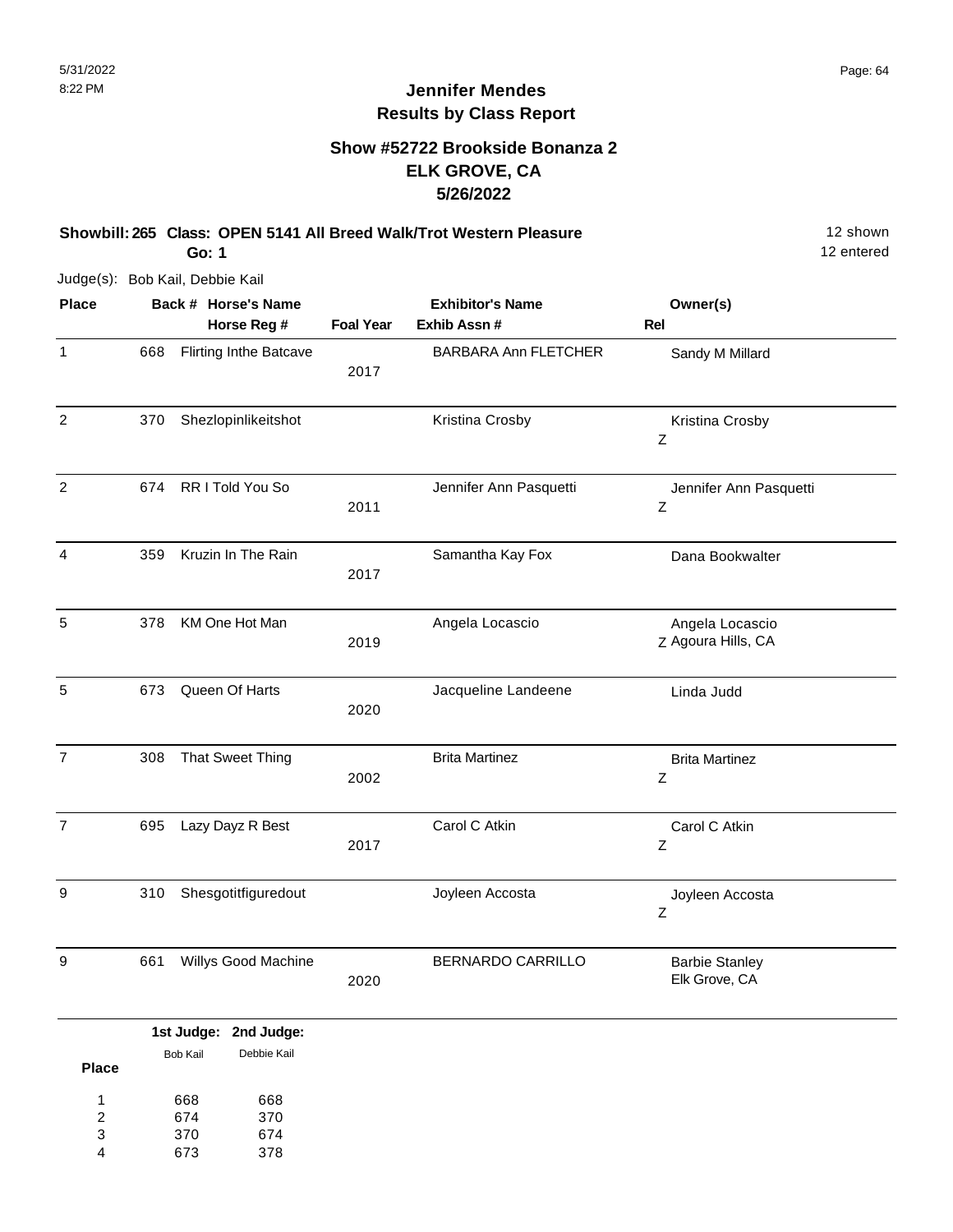#### **Show #52722 Brookside Bonanza 2 ELK GROVE, CA 5/26/2022**

| 5 | 359 | 695 |
|---|-----|-----|
| 6 | 310 | 359 |
| 7 | 308 | 661 |
| 8 | 346 | 308 |
| 9 | 661 | 346 |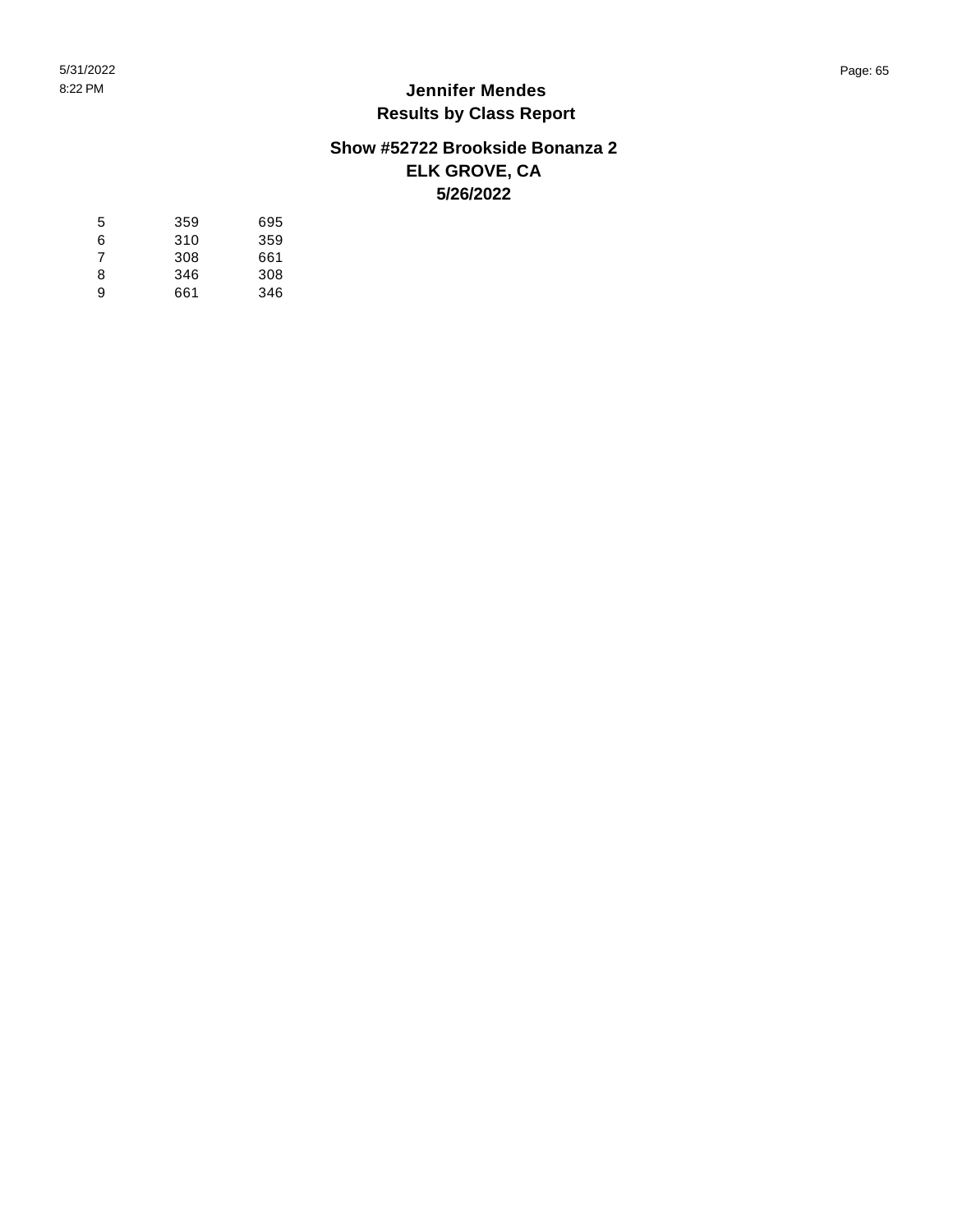#### **Show #52722 Brookside Bonanza 2 ELK GROVE, CA 5/26/2022**

**Showbill: 266 Class: AQHA 442102 L1 Youth Walk Trot Western Pleasure** 1 Shown 1 shown

**Go: 1**

Judge(s): Bob Kail, Debbie Kail

| <b>Place</b> |     | Back # Horse's Name           |                  | <b>Exhibitor's Name</b>        | Owner(s)                       |
|--------------|-----|-------------------------------|------------------|--------------------------------|--------------------------------|
|              |     | Horse Reg #                   | <b>Foal Year</b> | Exhib Assn#                    | Rel                            |
|              | 686 | Katie Kruse<br>AQHA - 5559637 | 2013             | Sydney Myers<br>AQHA - 4410987 | Sydney Myers<br>AQHA - 4410987 |

|              |          | 1st Judge: 2nd Judge: |
|--------------|----------|-----------------------|
|              | Bob Kail | Debbie Kail           |
| <b>Place</b> |          |                       |
|              | 686      | 686                   |
|              |          |                       |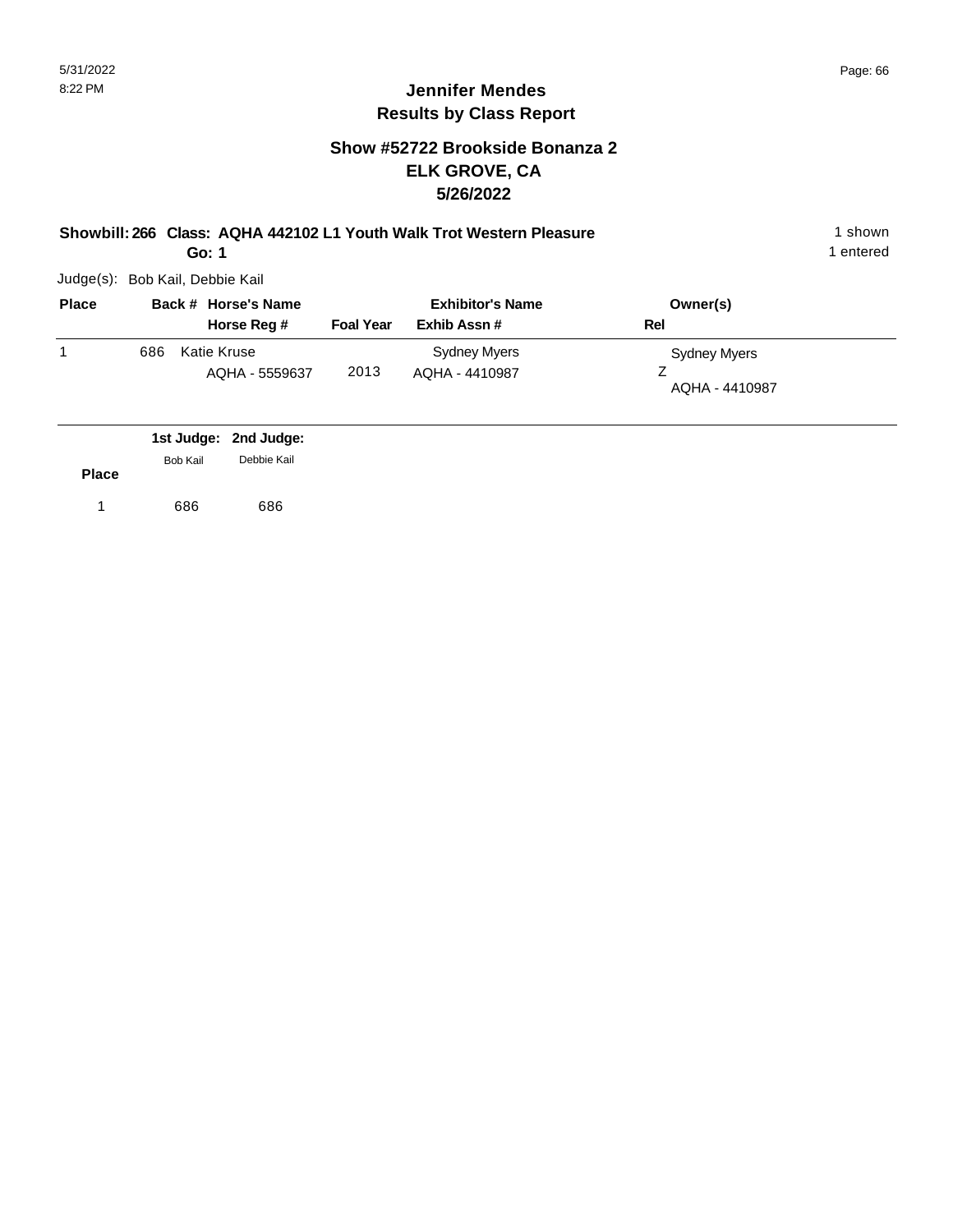#### **Show #52722 Brookside Bonanza 2 ELK GROVE, CA 5/26/2022**

**Showbill: 267 Class: AQHA 242102 L1 Amt Walk Trot Western Pleasure** 5 shown

**Go: 1**

Judge(s): Bob Kail, Debbie Kail

| <b>Place</b> |     | Back # Horse's Name            |                  | <b>Exhibitor's Name</b> | Owner(s)                   |
|--------------|-----|--------------------------------|------------------|-------------------------|----------------------------|
|              |     | Horse Reg #                    | <b>Foal Year</b> | Exhib Assn #            | Rel                        |
| $\mathbf{1}$ | 331 | Live And Let Lope              |                  | Janet R Greci           | Janet R Greci              |
|              |     | AQHA - 5764770                 | 2016             | AQHA - 825110           | Z                          |
|              |     |                                |                  |                         | AQHA - 825110              |
|              |     |                                |                  |                         | <b>Justin Dean Wheeler</b> |
|              |     |                                |                  |                         | AQHA - 2375592             |
| 1            | 674 | RR I Told You So               |                  | Jennifer Ann Pasquetti  | Jennifer Ann Pasquetti     |
|              |     | AQHA - 5371079                 | 2011             | AQHA - 4113604          | Ζ                          |
|              |     |                                |                  |                         | AQHA - 4113604             |
| 3            | 359 | Kruzin In The Rain             |                  | Samantha Kay Fox        | Dana Bookwalter            |
|              |     | AQHA - 5852411                 | 2017             | AQHA - 4054575          |                            |
|              |     |                                |                  |                         |                            |
| 4            | 658 | Moonlite Becomes Me            |                  | <b>AMBER HASKETT</b>    | Samantha Toles-Rodriguez   |
|              |     | AQHA - 5184713                 |                  | AQHA - 3485271          |                            |
|              |     |                                |                  |                         | AQHA - 2686299             |
| 5            | 360 | VS Chocolate Coded             |                  | Maria Faria             | Carlos And Maria Faria     |
|              |     |                                | 2018             |                         | Z Turlock, CA              |
|              |     | 1st Judge:<br>2nd Judge:       |                  |                         |                            |
|              |     | Debbie Kail<br><b>Bob Kail</b> |                  |                         |                            |
| <b>Place</b> |     |                                |                  |                         |                            |
| 1            |     | 674<br>331                     |                  |                         |                            |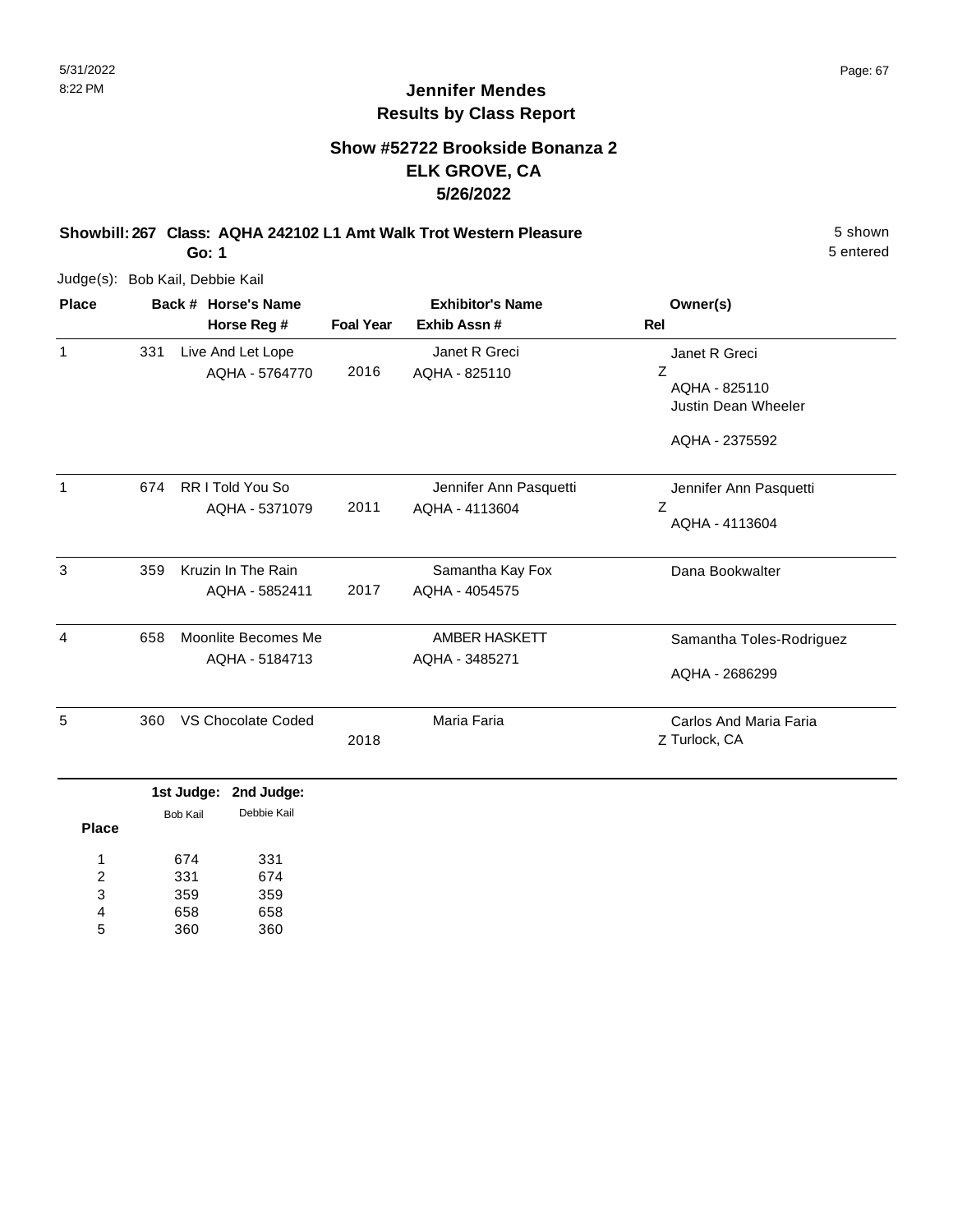#### **Show #52722 Brookside Bonanza 2 ELK GROVE, CA 5/26/2022**

| Showbill: 268 Class: OPEN 268000 All Breed Horsemanship 11&u W/T | shown     |
|------------------------------------------------------------------|-----------|
| Go: 1                                                            | 1 entered |

| <b>Place</b> | Back # Horse's Name<br>Horse Reg # | <b>Foal Year</b> | <b>Exhibitor's Name</b><br>Exhib Assn # | Owner(s)<br>Rel |
|--------------|------------------------------------|------------------|-----------------------------------------|-----------------|
|              | Vs Sweet N Slow<br>372             |                  | Emma Wickham                            | Emma Wickham    |
|              |                                    | 2017             |                                         |                 |

|              |                 | 1st Judge: 2nd Judge: |
|--------------|-----------------|-----------------------|
| <b>Place</b> | <b>Bob Kail</b> | Debbie Kail           |
|              | 372             | 372                   |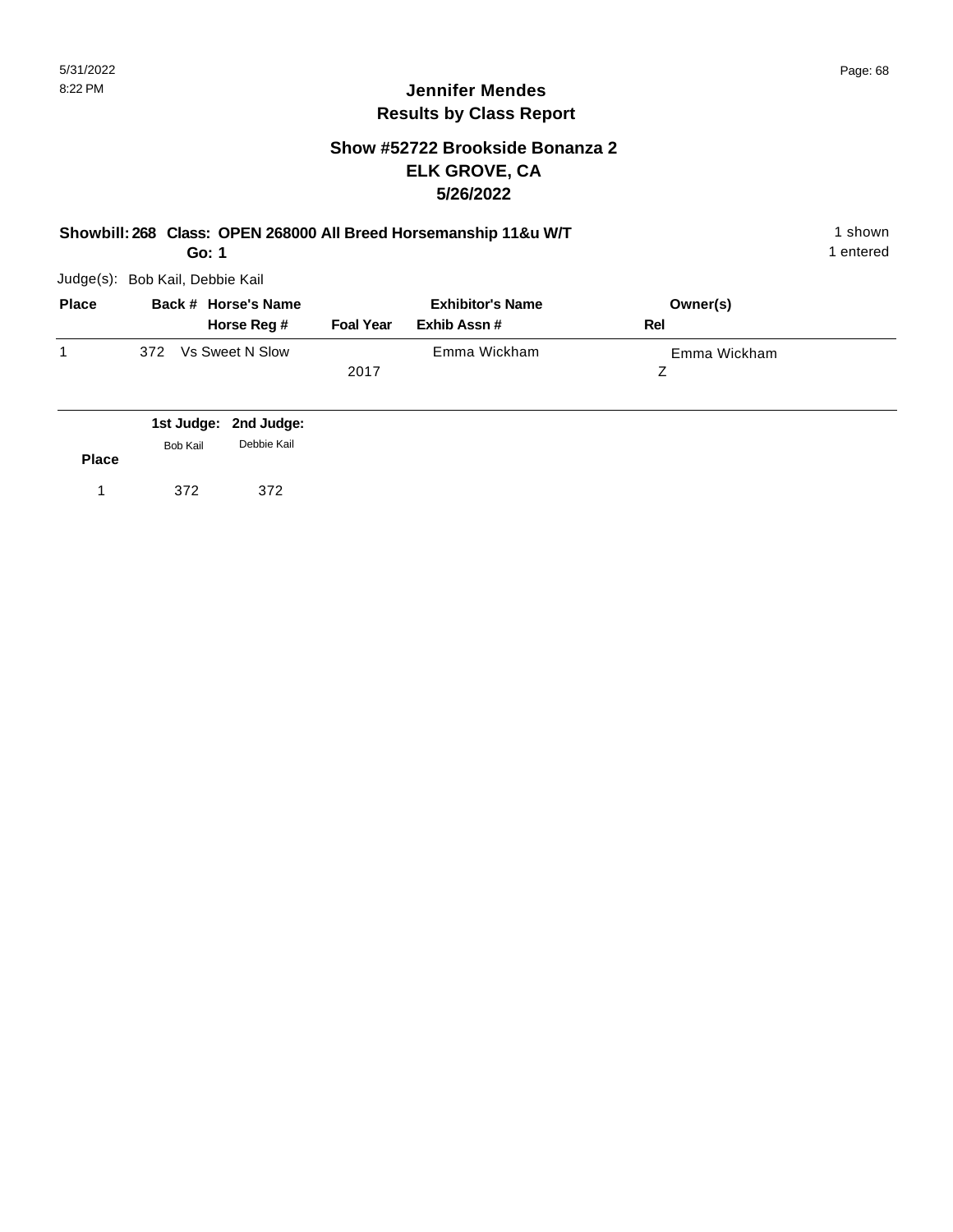#### **Show #52722 Brookside Bonanza 2 ELK GROVE, CA 5/26/2022**

#### **Showbill: 269 Class: OPEN 139111 All Breed Horsemanship W/T L1 Youth/Am** 9 shown

9 entered

Judge(s): Bob Kail, Debbie Kail

**Go: 1**

| <b>Place</b>   |     | Back # Horse's Name<br>Horse Reg # | <b>Foal Year</b> | <b>Exhibitor's Name</b><br>Exhib Assn # | Owner(s)<br>Rel                        |  |
|----------------|-----|------------------------------------|------------------|-----------------------------------------|----------------------------------------|--|
| $\mathbf{1}$   | 687 | <b>Burning Moonlight</b>           | 2012             | Jordyn P Kahler                         | Jean Cooper                            |  |
| $\overline{2}$ | 346 | Send Me In                         | 2009             | <b>Mallory Berhorst</b>                 |                                        |  |
| $\overline{2}$ | 381 | A Gentlemens Invite                | 2009             | Jane Lee                                | Jane Lee<br>Z Medford, OR              |  |
| $\overline{2}$ | 686 | <b>Katie Kruse</b>                 | 2013             | <b>Sydney Myers</b>                     | <b>Sydney Myers</b><br>Z               |  |
| $\sqrt{5}$     | 323 | Lazy Krymsun Luvah                 | 2018             | Kelly Rhodes                            | Kelly Rhodes<br>Ζ                      |  |
| $6\phantom{1}$ | 320 | Kg Unzipped At Last                | 2001             | Linda Stanich                           | Linda Stanich<br>$\mathsf Z$           |  |
| $\overline{7}$ | 683 | Poco Docs Fast Cash                |                  | Melanie Williams                        | <b>Melanie Williams</b><br>$\mathsf Z$ |  |
| 8              | 359 | Kruzin In The Rain                 | 2017             | Samantha Kay Fox                        | Dana Bookwalter                        |  |
| 9              | 688 | Lazee Lucy                         | 2014             | Jean Cooper                             | <b>Brinley R Evans</b>                 |  |

|          | 1st Judge: 2nd Judge: |
|----------|-----------------------|
| Bob Kail | Debbie Kail           |
| 687      | 687                   |
| 346      | 686                   |
| 381      | 381                   |
| 686      | 346                   |
| 323      | 320                   |
| 683      | 323                   |
| 320      | 359                   |
| 688      | 683                   |
|          |                       |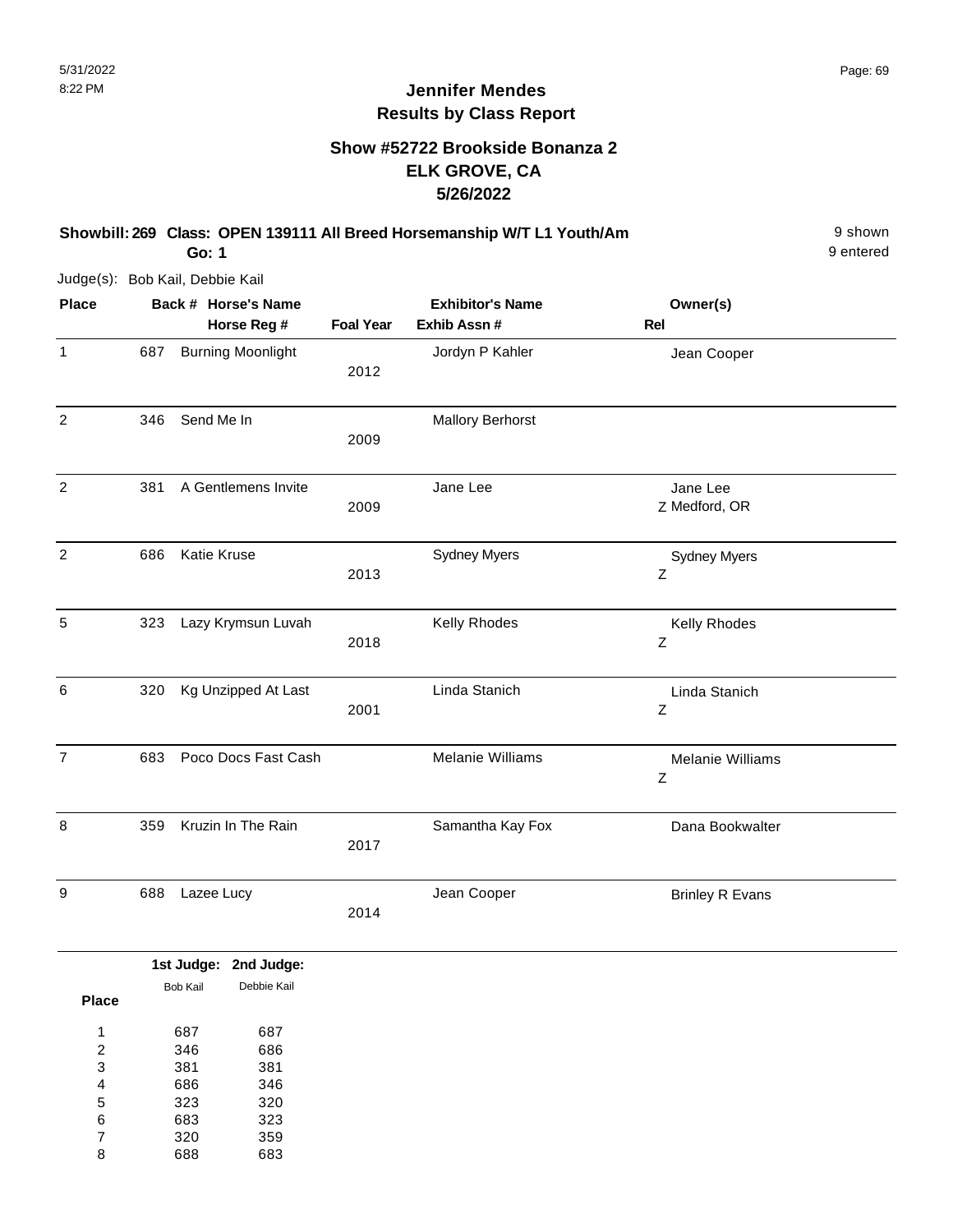#### **Show #52722 Brookside Bonanza 2 ELK GROVE, CA 5/26/2022**

9 359 688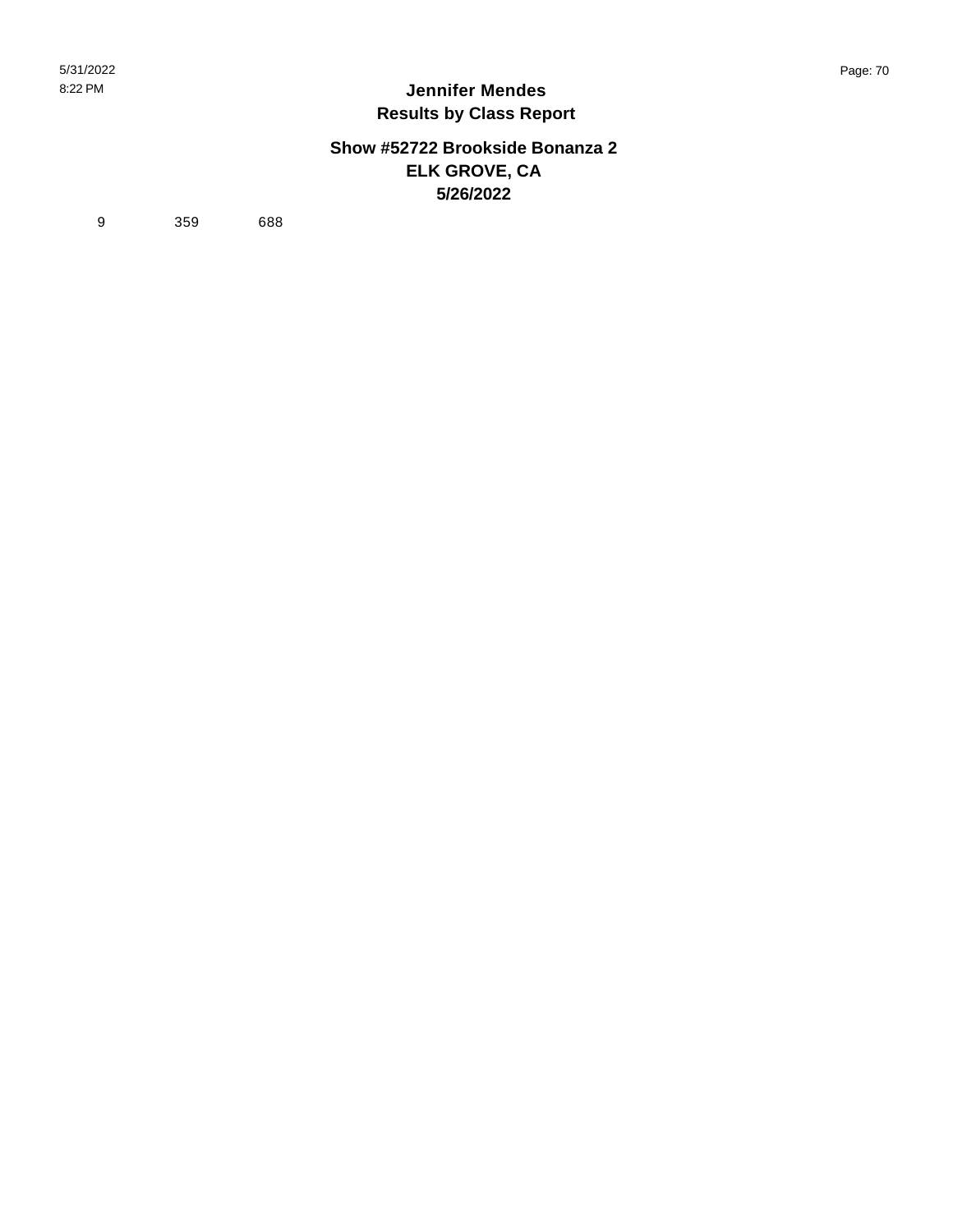#### **Show #52722 Brookside Bonanza 2 ELK GROVE, CA 5/26/2022**

**Showbill: 270 Class: OPEN 11381 All Breed W/T Horsemanship Youth/Am** 6 Shown 6 shown

**Go: 1**

Judge(s): Bob Kail, Debbie Kail

| <b>Place</b>   |     | Back # Horse's Name |                  | <b>Exhibitor's Name</b> | Owner(s)                     |  |
|----------------|-----|---------------------|------------------|-------------------------|------------------------------|--|
|                |     | Horse Reg #         | <b>Foal Year</b> | Exhib Assn #            | Rel                          |  |
| $\mathbf{1}$   | 346 | Send Me In          | 2009             | <b>Mallory Berhorst</b> |                              |  |
| 2              | 381 | A Gentlemens Invite | 2009             | Jane Lee                | Jane Lee<br>Z Medford, OR    |  |
| 3              | 323 | Lazy Krymsun Luvah  | 2018             | Kelly Rhodes            | Kelly Rhodes<br>Ζ            |  |
| $\overline{4}$ | 688 | Lazee Lucy          | 2014             | Jean Cooper             | <b>Brinley R Evans</b>       |  |
| 5              | 320 | Kg Unzipped At Last | 2001             | Linda Stanich           | Linda Stanich<br>Ζ           |  |
| 6              | 683 | Poco Docs Fast Cash |                  | <b>Melanie Williams</b> | <b>Melanie Williams</b><br>Ζ |  |

|       |                 | 1st Judge: 2nd Judge: |
|-------|-----------------|-----------------------|
|       | <b>Bob Kail</b> | Debbie Kail           |
| Place |                 |                       |
| 1     | 346             | 346                   |
| 2     | 381             | 323                   |
| 3     | 688             | 381                   |
| 4     | 323             | 320                   |
| 5     | 320             | 688                   |
| 6     | 683             | 683                   |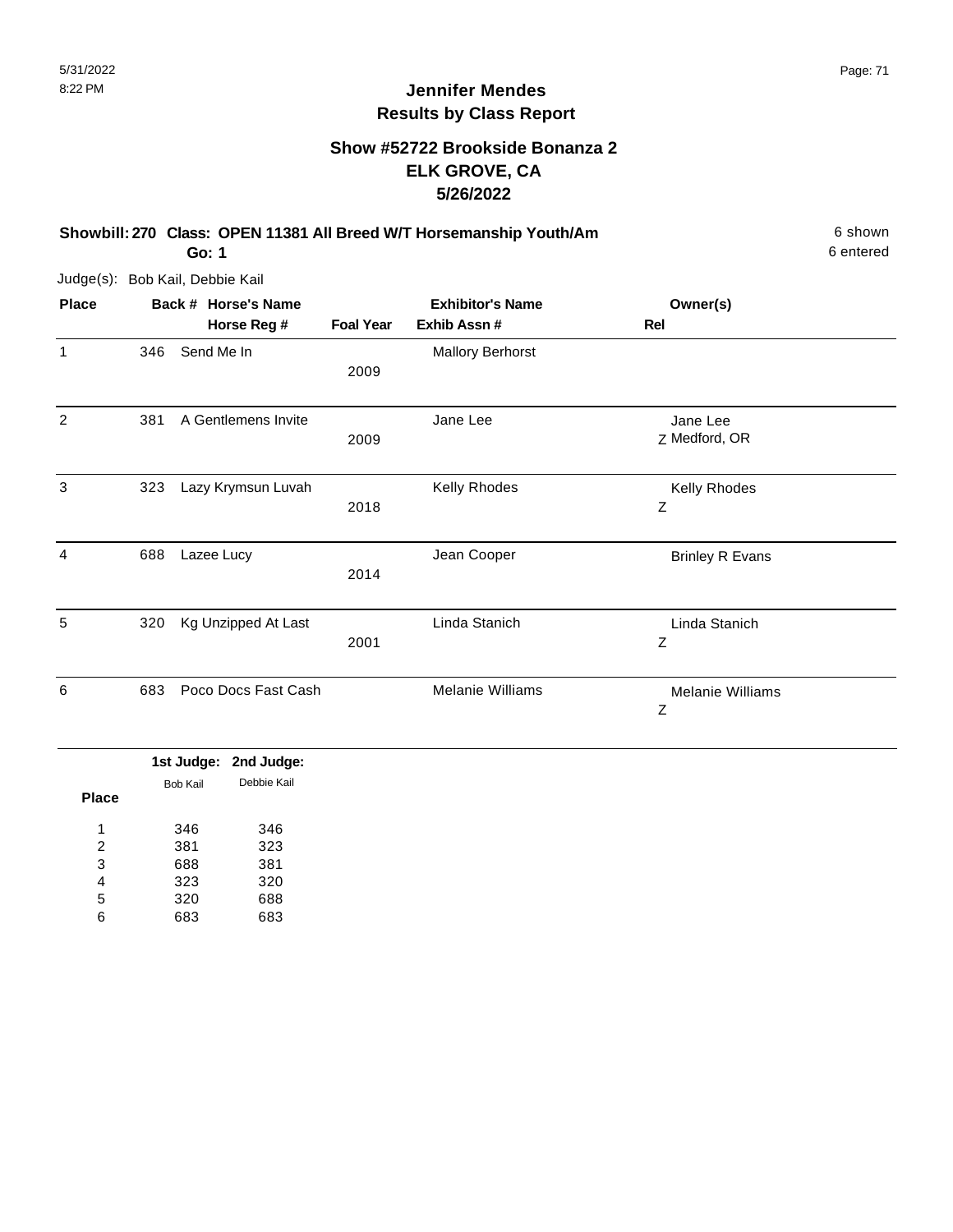#### **Show #52722 Brookside Bonanza 2 ELK GROVE, CA 5/26/2022**

**Showbill: 271 Class: AQHA 440102 L1 Youth Walk Trot Horsemanship** 1 shown 1 shown

**Go: 1**

Judge(s): Bob Kail, Debbie Kail

| <b>Place</b> |     | Back # Horse's Name           |                  | <b>Exhibitor's Name</b>        | Owner(s)                              |
|--------------|-----|-------------------------------|------------------|--------------------------------|---------------------------------------|
|              |     | Horse Reg #                   | <b>Foal Year</b> | Exhib Assn#                    | Rel                                   |
|              | 686 | Katie Kruse<br>AQHA - 5559637 | 2013             | Sydney Myers<br>AQHA - 4410987 | <b>Sydney Myers</b><br>AQHA - 4410987 |

|              |          | 1st Judge: 2nd Judge: |
|--------------|----------|-----------------------|
|              | Bob Kail | Debbie Kail           |
| <b>Place</b> |          |                       |
|              | 686      | 686                   |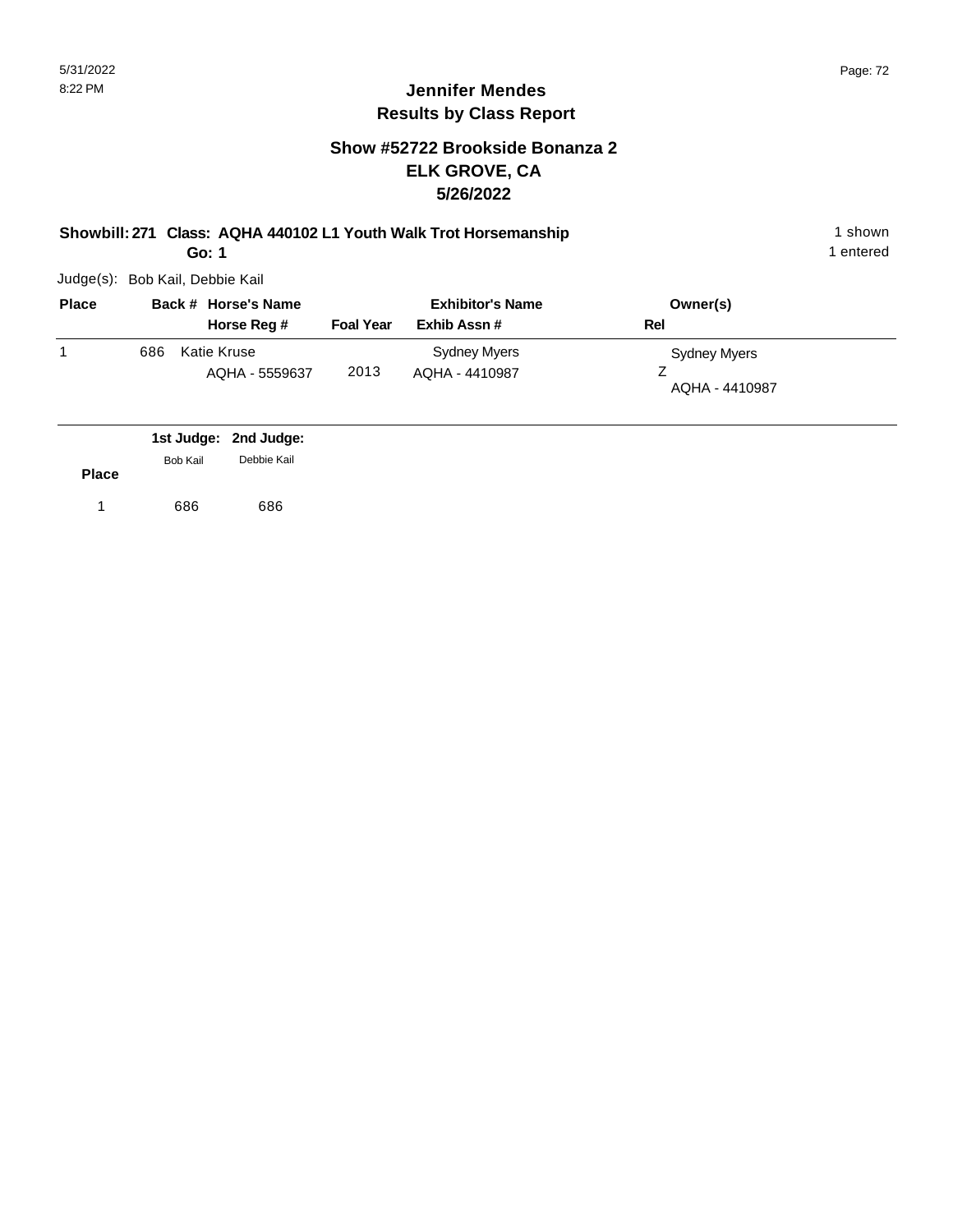#### **Show #52722 Brookside Bonanza 2 ELK GROVE, CA 5/26/2022**

**Showbill: 272 Class: AQHA 240102 L1 Amt Walk Trot Horsemanship** 2 shown

**Go: 1**

Judge(s): Bob Kail, Debbie Kail

| <b>Place</b> |     | Back # Horse's Name                  | <b>Exhibitor's Name</b> |                                      | Owner(s)                                                   |
|--------------|-----|--------------------------------------|-------------------------|--------------------------------------|------------------------------------------------------------|
|              |     | Horse Reg #                          | <b>Foal Year</b>        | Exhib Assn#                          | Rel                                                        |
| 1            | 312 | Only Blue At Night<br>AQHA - 5780380 | 2016                    | Nicole Marie Misner<br>AQHA - 659008 | Nicole Marie Misner<br>AQHA - 659008                       |
| 2            | 331 | Live And Let Lope<br>AQHA - 5764770  | 2016                    | Janet R Greci<br>AQHA - 825110       | Janet R Greci<br>Ζ<br>AQHA - 825110<br>Justin Dean Wheeler |
|              |     |                                      |                         |                                      | AQHA - 2375592                                             |
|              |     | 1st Judge: 2nd Judge:                |                         |                                      |                                                            |

|                |                 | 1st Judge: 2nd Judge: |
|----------------|-----------------|-----------------------|
|                | <b>Bob Kail</b> | Debbie Kail           |
| <b>Place</b>   |                 |                       |
| $\mathbf{1}$   | 312             | 312                   |
| $\overline{2}$ | 331             | 331                   |
|                |                 |                       |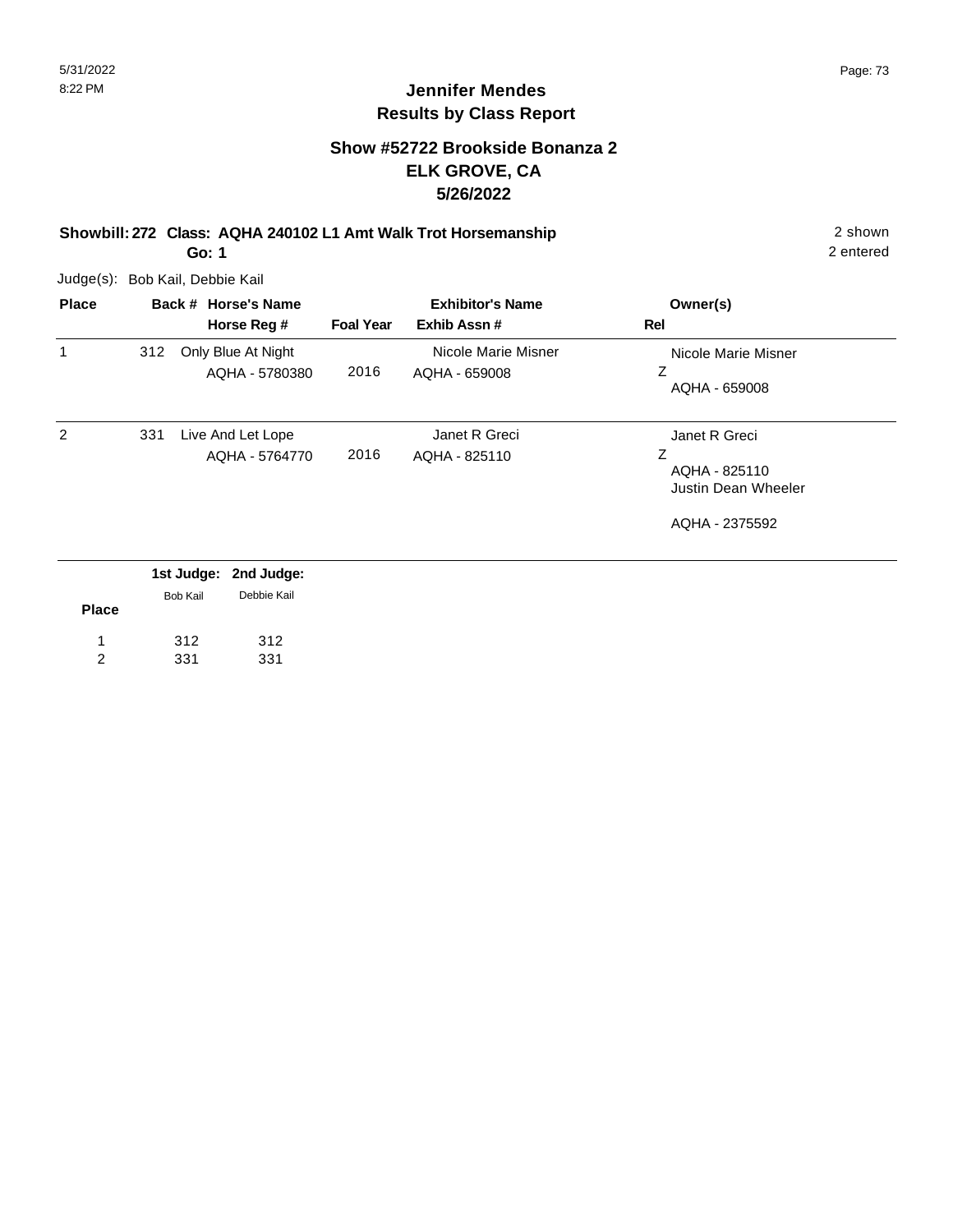#### **Show #52722 Brookside Bonanza 2 ELK GROVE, CA 5/26/2022**

**Showbill: 273 Class: OPEN 12411 All Breed Western Pleasure L1 Youth/AM** 6 Shown 6 shown **Go: 1**

6 entered

Judge(s): Bob Kail, Debbie Kail

| <b>Place</b> |     | Back # Horse's Name      |                  | <b>Exhibitor's Name</b> | Owner(s)                 |
|--------------|-----|--------------------------|------------------|-------------------------|--------------------------|
|              |     | Horse Reg #              | <b>Foal Year</b> | Exhib Assn #            | Rel                      |
| 1            | 676 | Vs Code Diva Alert       |                  | Jean Buchman            | Jean Buchman             |
|              |     |                          | 2015             |                         | Z                        |
| 2            | 370 | Shezlopinlikeitshot      |                  | Kristina Crosby         | Kristina Crosby          |
|              |     |                          |                  |                         | $\boldsymbol{Z}$         |
| 3            | 349 | Gotta Get Impulsive      |                  | Gibson Reid             | Gibson Reid              |
|              |     |                          | 2016             |                         | Ζ                        |
| 3            | 662 | Ms Bae Watch             |                  | Kendall Gaspar          | Makenna & Tamara Coulson |
|              |     |                          | 2016             |                         |                          |
| 3            | 690 | Best Krymsun Yet         |                  | Holly Erickson          | <b>Holly Ericson</b>     |
|              |     |                          | 2017             |                         |                          |
| 6            | 687 | <b>Burning Moonlight</b> |                  | Jordyn P Kahler         | Jean Cooper              |
|              |     |                          | 2012             |                         |                          |

|       |                 | 1st Judge: 2nd Judge: |
|-------|-----------------|-----------------------|
|       | <b>Bob Kail</b> | Debbie Kail           |
| Place |                 |                       |
| 1     | 676             | 676                   |
| 2     | 662             | 370                   |
| 3     | 690             | 687                   |
| 4     | 349             | 349                   |
| 5     | 370             | 690                   |
| հ     |                 | 662                   |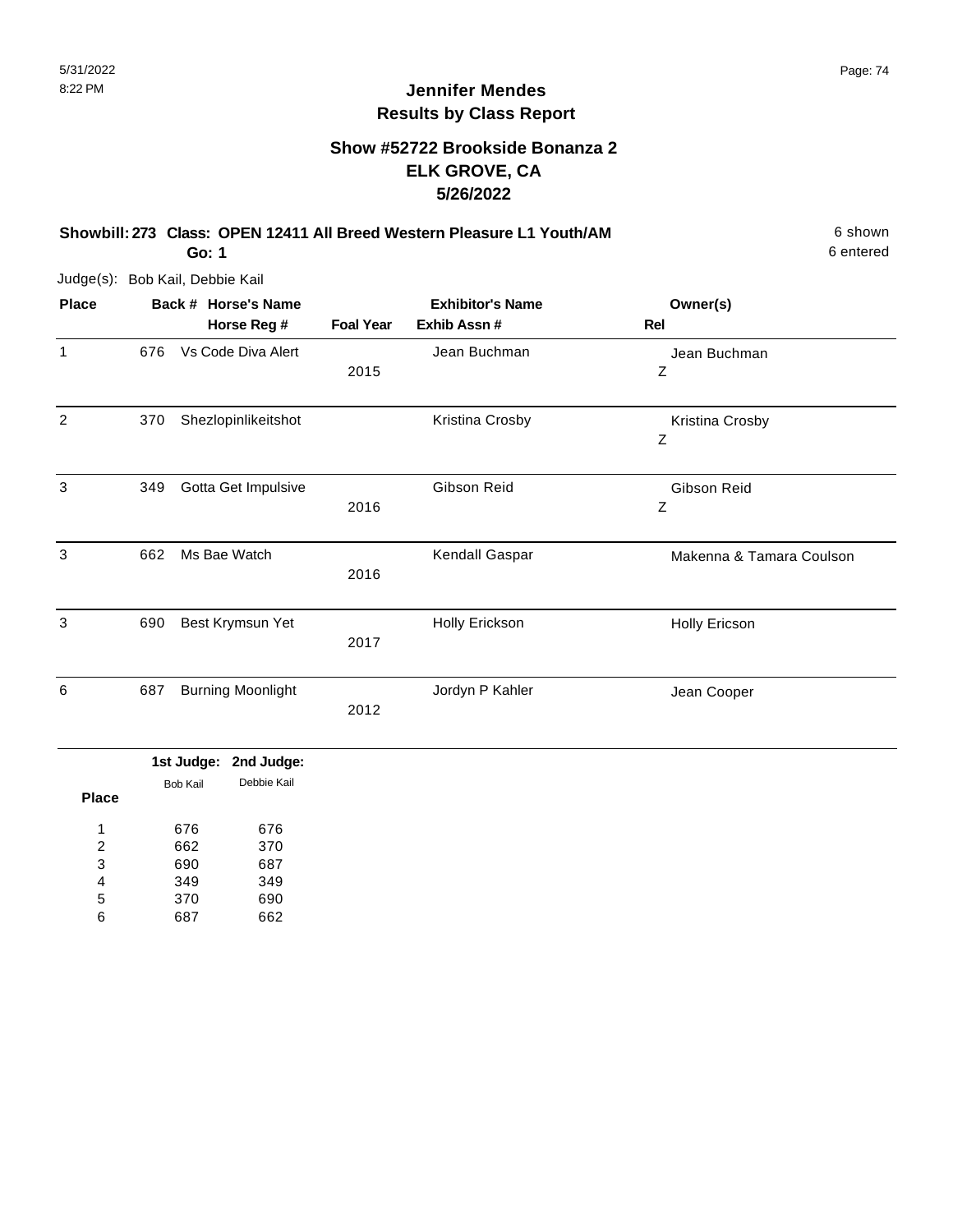#### **Show #52722 Brookside Bonanza 2 ELK GROVE, CA 5/26/2022**

#### **Showbill: 274 Class: OPEN 5171 ALL BREED Western Pleasure** 4 shown

**Go: 1**

Judge(s): Bob Kail, Debbie Kail

| <b>Place</b>   |     | Back # Horse's Name |                               |                  | <b>Exhibitor's Name</b>     | Owner(s)         |  |
|----------------|-----|---------------------|-------------------------------|------------------|-----------------------------|------------------|--|
|                |     |                     | Horse Reg #                   | <b>Foal Year</b> | Exhib Assn #                | Rel              |  |
| 1              | 668 |                     | <b>Flirting Inthe Batcave</b> |                  | <b>BARBARA Ann FLETCHER</b> | Sandy M Millard  |  |
|                |     |                     |                               | 2017             |                             |                  |  |
| 2              | 379 |                     | Shocking Invitation           |                  | Angela Locascio             | Matt Chrostowski |  |
|                |     |                     |                               | 2008             |                             | Z                |  |
| 3              | 349 |                     | Gotta Get Impulsive           |                  | Gibson Reid                 | Gibson Reid      |  |
|                |     |                     |                               | 2016             |                             | Z                |  |
|                |     | 1st Judge:          | 2nd Judge:                    |                  |                             |                  |  |
|                |     | <b>Bob Kail</b>     | Debbie Kail                   |                  |                             |                  |  |
| <b>Place</b>   |     |                     |                               |                  |                             |                  |  |
|                |     | 668                 | 668                           |                  |                             |                  |  |
| $\overline{2}$ |     | 379                 | 379                           |                  |                             |                  |  |
| 3              |     | 349                 | 349                           |                  |                             |                  |  |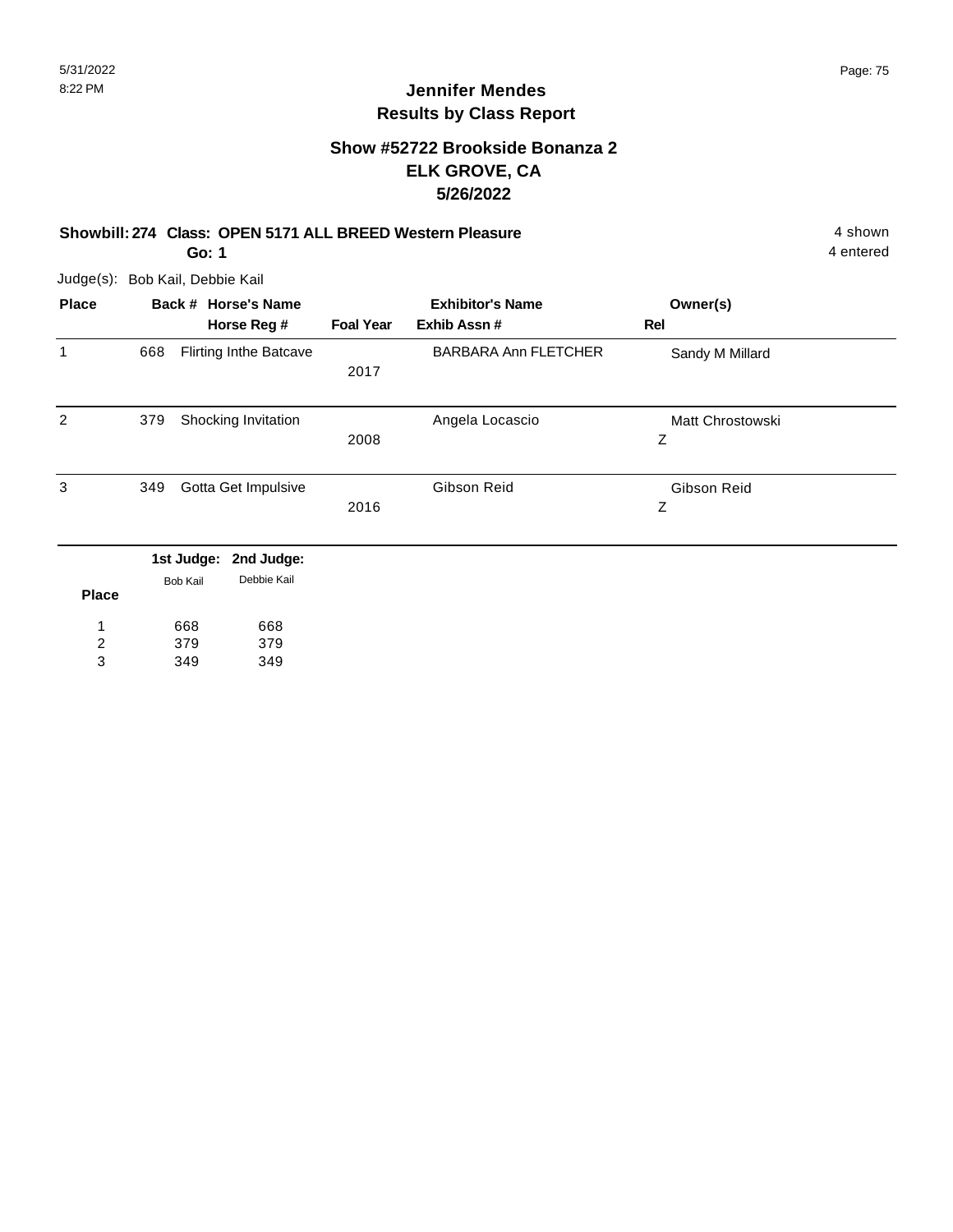10 entered

## **Jennifer Mendes Results by Class Report**

### **Show #52722 Brookside Bonanza 2 ELK GROVE, CA 5/26/2022**

## **Showbill: 276 Class: AQHA 142004 L1 Western Pleasure** 10 Shown 10 shown

**Go: 1**

Judge(s): Bob Kail, Debbie Kail

| <b>Place</b>     |     | Back # Horse's Name                    |                  | <b>Exhibitor's Name</b>                  | Owner(s)                                                                |  |
|------------------|-----|----------------------------------------|------------------|------------------------------------------|-------------------------------------------------------------------------|--|
|                  |     | Horse Reg #                            | <b>Foal Year</b> | Exhib Assn #                             | <b>Rel</b>                                                              |  |
| 1                | 680 | Lazyislookingsogood<br>AQHA - 5863116  | 2017             | David Busick<br>AQHA - 1433646           | DiDi J Del Chiaro<br>Oakley, CA<br>AQHA - 1851096                       |  |
| 2                | 657 | Kruzin For A Cowgirl<br>AQHA - 5836898 | 2017             | Ronald McCullum<br>AQHA - 1000371        | Lisa Pezzi-Forrest<br>O<br>AQHA - 374623                                |  |
| 3                | 314 | Luck Beee A Lady<br>AQHA - 5805953     | 2016             | Nena Edwards<br>AQHA - 614449            | <b>Brooke Elaine Cranston</b><br>AQHA - 4428338                         |  |
| 4                | 331 | Live And Let Lope<br>AQHA - 5764770    | 2016             | Whitney Romanoff<br>AQHA - 4274575       | Janet R Greci<br>AQHA - 825110<br>Justin Dean Wheeler<br>AQHA - 2375592 |  |
| 5                | 327 | Some Like It Lazy<br>AQHA - 5861947    |                  | Michael E Hoyt<br>AQHA - 1316935         | Stephanie Wilkening                                                     |  |
| 6                | 305 | ONE HOT NITE<br>AQHA - 5956696         | 2018             | Justin Dean Wheeler<br>AQHA - 2375592    | Chayo Frappied<br>O<br>AQHA - 1041465                                   |  |
| $\overline{7}$   | 379 | Shocking Invitation<br>AQHA - 5122270  | 2008             | Angela Locascio<br>AQHA - 3675129        | Matt Chrostowski<br>Z                                                   |  |
| $\overline{7}$   | 674 | RR I Told You So<br>AQHA - 5371079     | 2011             | Jacqueline Landeene                      | Jennifer Ann Pasquetti<br>AQHA - 4113604                                |  |
| $\boldsymbol{9}$ | 684 | Goldie Can Lope<br>AQHA - 5764184      | 2015             | <b>Tamara Coulson</b><br>AQHA - 2701543  | Dana Azevedo<br>American Canyon, CA<br>AQHA - 1367491                   |  |
| 9                | 690 | Best Krymsun Yet<br>AQHA - 5897220     | 2017             | Mrs Jennifer L Wheeler<br>AQHA - 3059113 | <b>Holly Ericson</b><br>AQHA - 4259966                                  |  |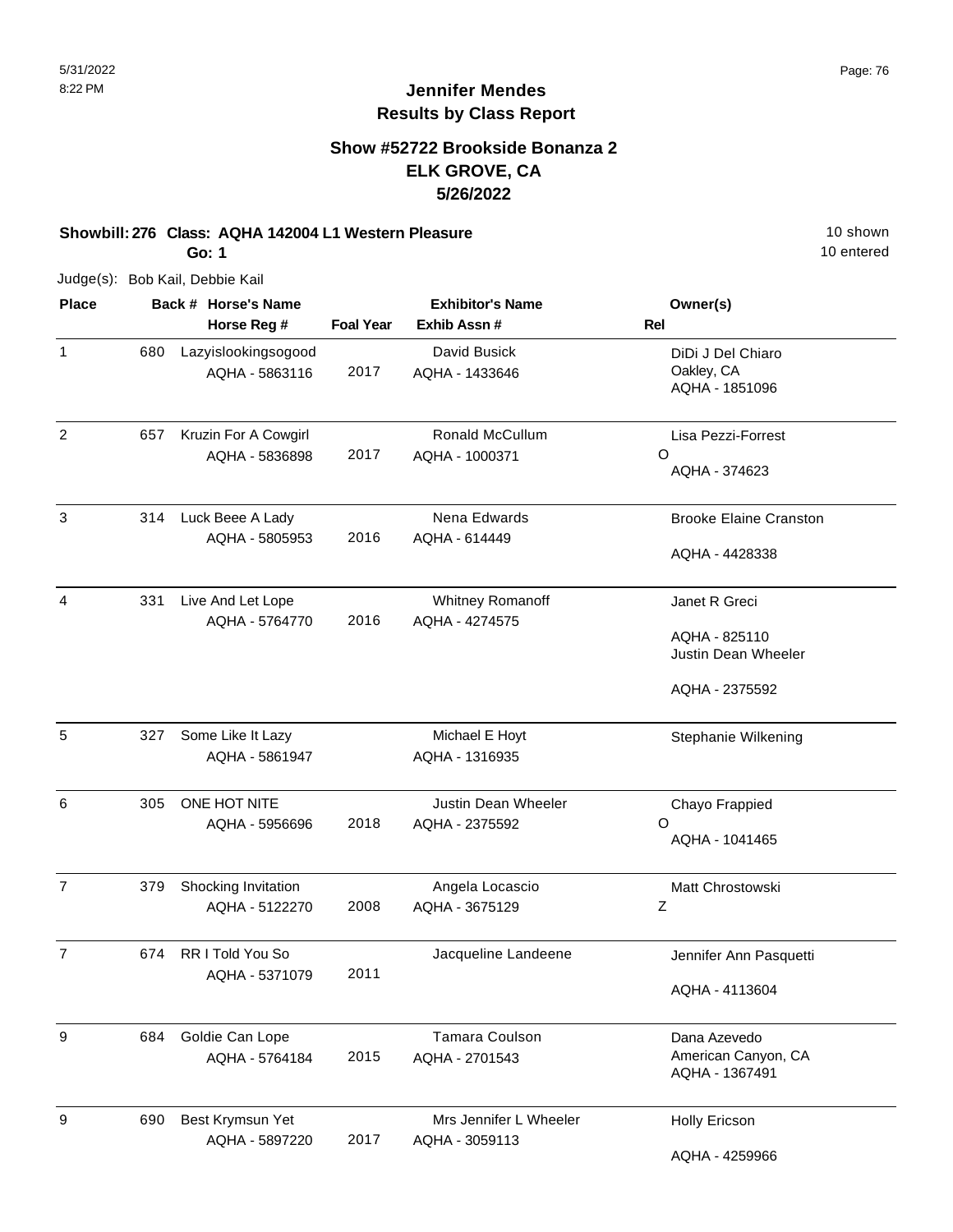### **Show #52722 Brookside Bonanza 2 ELK GROVE, CA 5/26/2022**

|                |                 | 1st Judge: 2nd Judge: |
|----------------|-----------------|-----------------------|
|                | <b>Bob Kail</b> | Debbie Kail           |
| <b>Place</b>   |                 |                       |
| 4              | 680             | 680                   |
| 2              | 657             | 657                   |
| 3              | 314             | 331                   |
| 4              | 327             | 314                   |
| 5              | 331             | 305                   |
| 6              | 674             | 379                   |
| $\overline{7}$ | 305             | 327                   |
| 8              | 684             | 690                   |
| 9              | 379             | 674                   |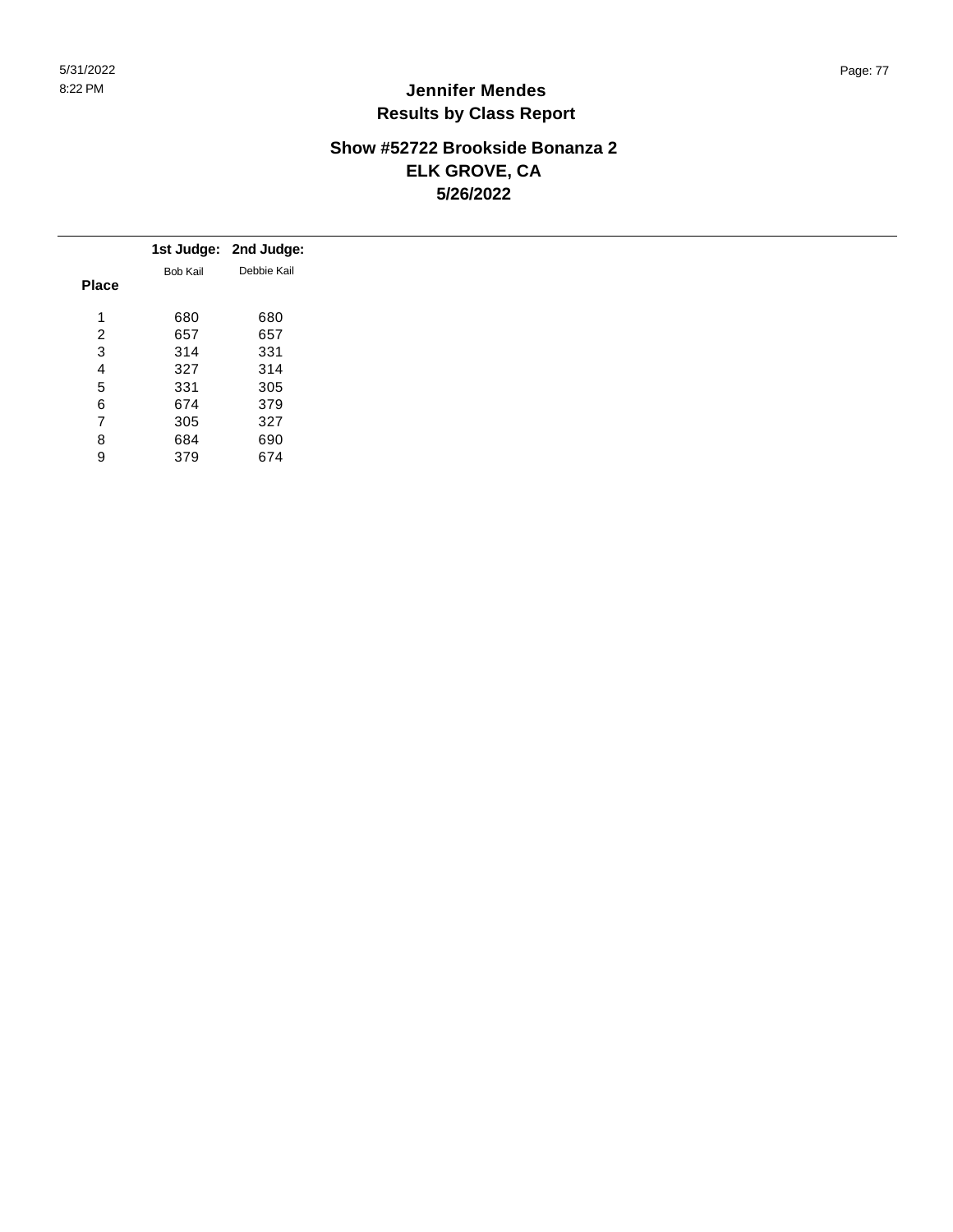#### **Show #52722 Brookside Bonanza 2 ELK GROVE, CA 5/26/2022**

#### **Showbill: 277 Class: AQHA 442001 RK Youth Western Pleasure** 4 shown **Go: 1**

Judge(s): Bob Kail, Debbie Kail

| <b>Place</b>   |     | Back # Horse's Name                     |                  | <b>Exhibitor's Name</b>                | Owner(s)                              |
|----------------|-----|-----------------------------------------|------------------|----------------------------------------|---------------------------------------|
|                |     | Horse Reg #                             | <b>Foal Year</b> | Exhib Assn#                            | <b>Rel</b>                            |
| $\mathbf{1}$   | 400 | <b>Radical Rumble</b><br>AQHA - 4904737 | 2005             | <b>Esme Roubanis</b><br>AQHA - 4464285 | <b>Tamara Coulson</b>                 |
|                |     |                                         |                  |                                        | AQHA - 2701543                        |
| $\overline{2}$ | 301 | <b>Invite The Best</b>                  |                  | Delaney Lee                            | Cathy Lee                             |
|                |     | AQHA - 5691732                          | 2015             | AQHA - 4391704                         | С<br>AQHA - 4299494                   |
|                |     |                                         |                  |                                        |                                       |
| 2              | 684 | Goldie Can Lope                         |                  | Ava Lucille Kincade                    | Dana Azevedo                          |
|                |     | AQHA - 5764184                          | 2015             | AQHA - 4496469                         | American Canyon, CA<br>AQHA - 1367491 |
| 4              | 662 | Ms Bae Watch                            |                  | Kendall Gaspar                         | Makenna & Tamara Coulson              |
|                |     | AQHA - 5924453                          | 2016             |                                        |                                       |
|                |     | 1st Judge:<br>2nd Judge:                |                  |                                        |                                       |
| <b>Place</b>   |     | Debbie Kail<br><b>Bob Kail</b>          |                  |                                        |                                       |
| 1              |     | 301<br>400                              |                  |                                        |                                       |
| 2              |     | 684<br>400                              |                  |                                        |                                       |

662 684 3

301 662 4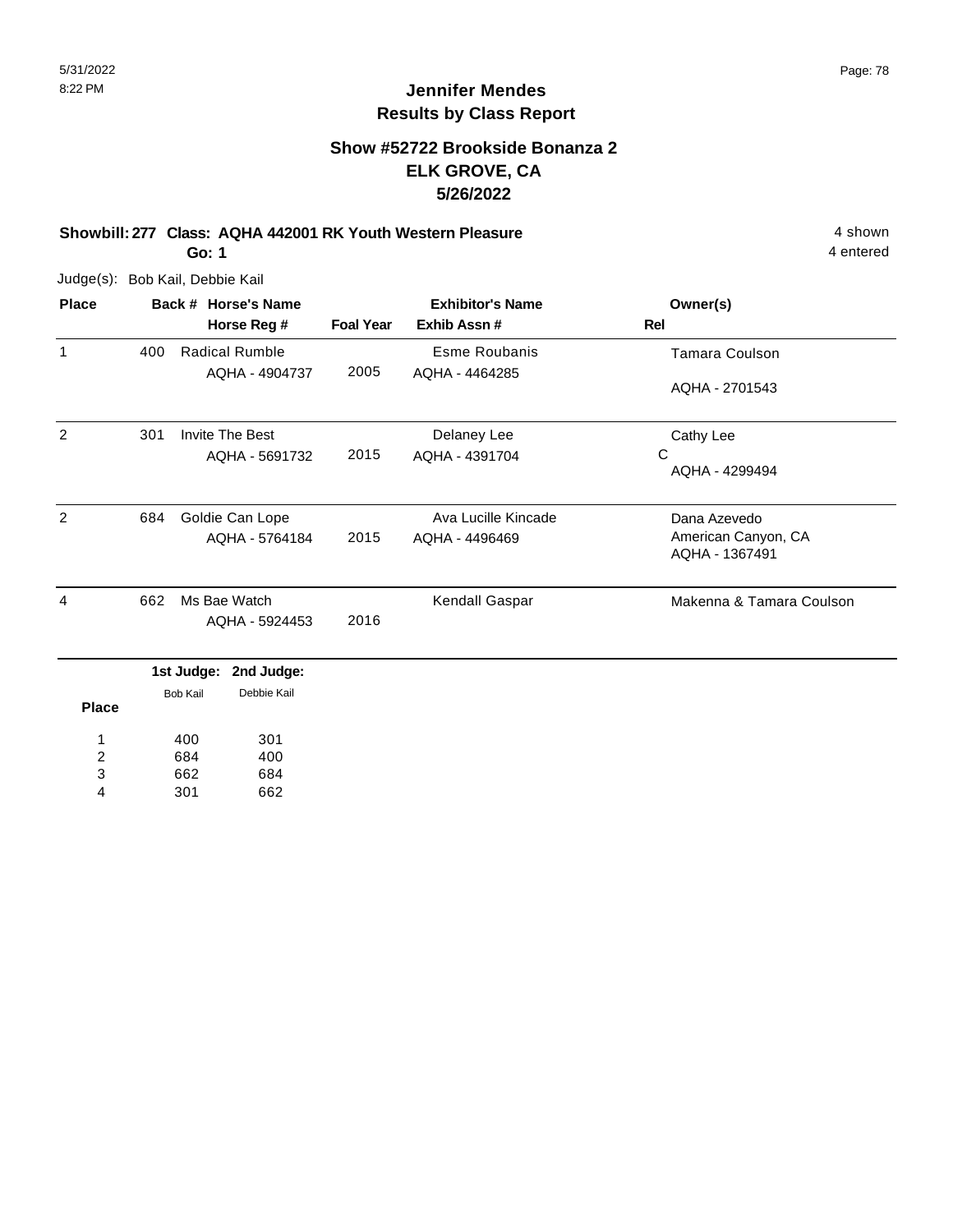#### **Show #52722 Brookside Bonanza 2 ELK GROVE, CA 5/26/2022**

**Showbill: 278 Class: AQHA 442002 L1 Youth Western Pleasure** 6 shown **Go: 1**

Judge(s): Bob Kail, Debbie Kail

| Owner(s)                              |  |
|---------------------------------------|--|
|                                       |  |
| <b>Tamara Coulson</b>                 |  |
| AQHA - 2701543                        |  |
| Cathy Lee                             |  |
| AQHA - 4299494                        |  |
| Dana Azevedo                          |  |
| American Canyon, CA<br>AQHA - 1367491 |  |
| Laura Rae Kellejian                   |  |
| AQHA - 500486                         |  |
| Makenna & Tamara Coulson              |  |
| <b>Tabitha Hansen</b>                 |  |
| AQHA - 4296978                        |  |
|                                       |  |

|              |          | 1st Judge: 2nd Judge: |
|--------------|----------|-----------------------|
|              | Bob Kail | Debbie Kail           |
| <b>Place</b> |          |                       |
| 4            | 400      | 301                   |
| 2            | 369      | 400                   |
| 3            | 684      | 684                   |
| 4            | 662      | 662                   |
| 5            | 301      | 369                   |
| 6            | 368      | 368                   |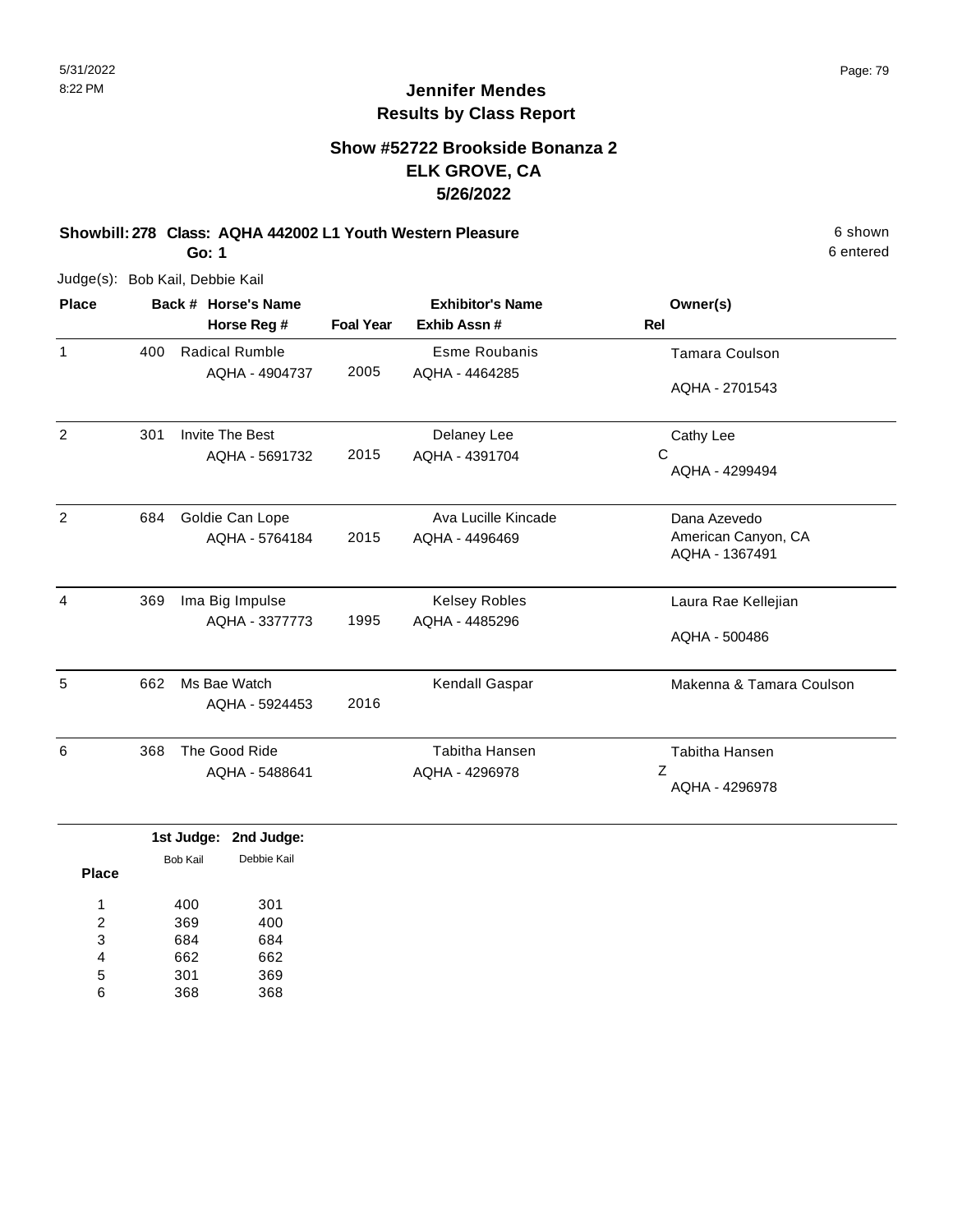#### **Show #52722 Brookside Bonanza 2 ELK GROVE, CA 5/26/2022**

#### **Showbill: 279 Class: AQHA 242001 RK Amt Western Pleasure** 2 shown **Go: 1**

Judge(s): Bob Kail, Debbie Kail

| <b>Place</b> | Back # Horse's Name           |                                    | <b>Exhibitor's Name</b> |                                                 | Owner(s)                                               |
|--------------|-------------------------------|------------------------------------|-------------------------|-------------------------------------------------|--------------------------------------------------------|
|              |                               | Horse Reg #                        | <b>Foal Year</b>        | Exhib Assn#                                     | <b>Rel</b>                                             |
| 1            | 314                           | Luck Beee A Lady<br>AQHA - 5805953 | 2016                    | <b>Brooke Elaine Cranston</b><br>AQHA - 4428338 | <b>Brooke Elaine Cranston</b><br>Ζ<br>AQHA - 4428338   |
| 2            | 376                           | Iresistable Fool<br>AQHA - 5629798 | 2014                    | Mackenzie Leal<br>AQHA - 4148289                | <b>Ruthanne Soeth</b><br>Willows, CA<br>AQHA - 1058259 |
|              | 1st Judge:<br><b>Bob Kail</b> | 2nd Judge:<br>Debbie Kail          |                         |                                                 |                                                        |

| <b>Place</b> | <b>DUD NAIL</b> | <b>DEUVIC IVAII</b> |
|--------------|-----------------|---------------------|
|              | 314             | 314                 |
|              | 376             | 376                 |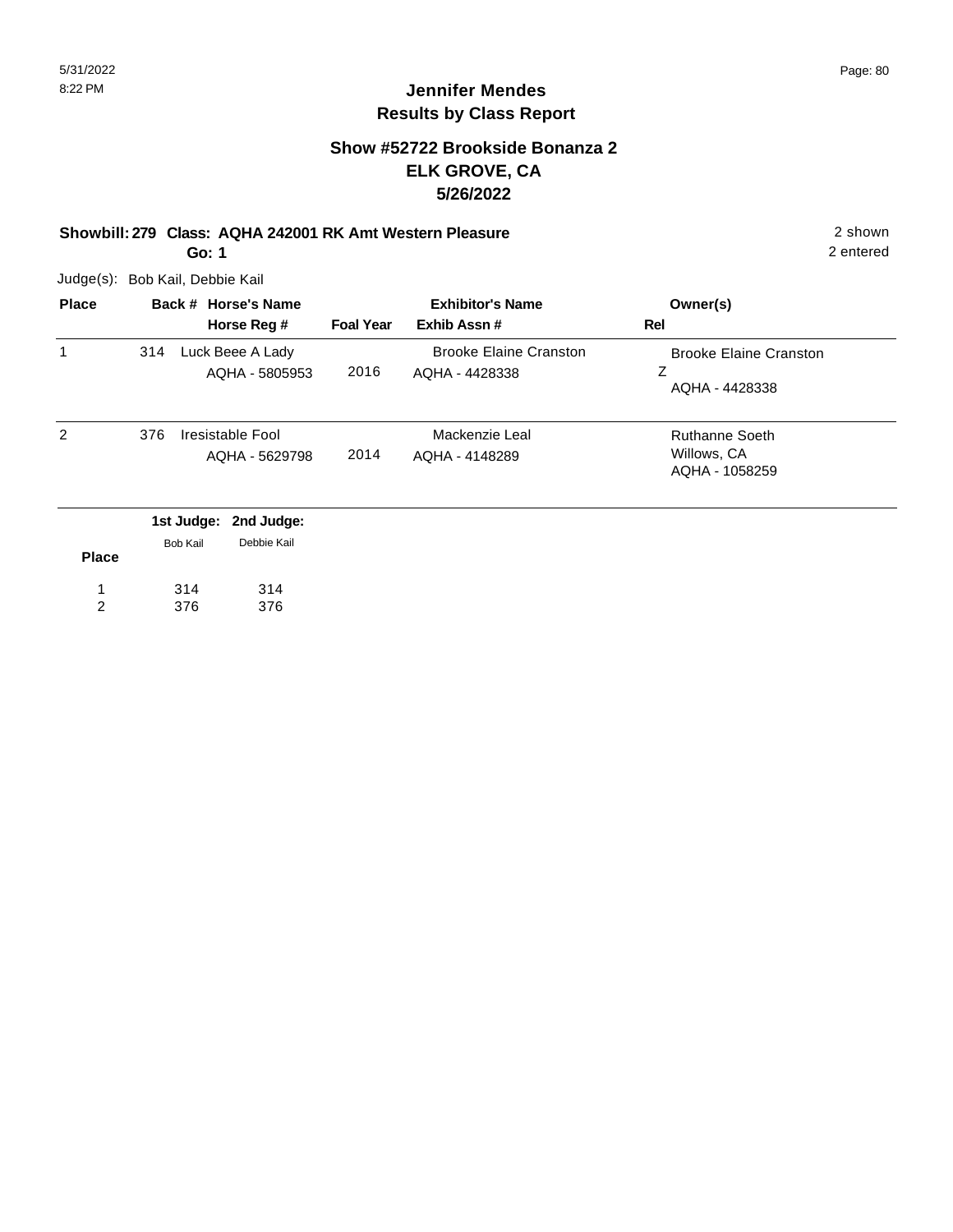#### **Show #52722 Brookside Bonanza 2 ELK GROVE, CA 5/26/2022**

#### **Showbill: 280 Class: AQHA 242002 L1 Amt Western Pleasure** 6 Shown

**Go: 1**

Judge(s): Bob Kail, Debbie Kail

| <b>Place</b> |     | Back # Horse's Name                   |                  | <b>Exhibitor's Name</b>              | Owner(s)                                               |
|--------------|-----|---------------------------------------|------------------|--------------------------------------|--------------------------------------------------------|
|              |     | Horse Reg #                           | <b>Foal Year</b> | Exhib Assn #                         | <b>Rel</b>                                             |
| $\mathbf{1}$ | 370 | Shezlopinlikeitshot<br>AQHA - 5995152 |                  | Kristina Crosby                      | Kristina Crosby<br>Ζ                                   |
| 1            | 390 | Gotta Get Gatspy<br>AQHA - 5730530    |                  | Dr Brianna Vosters<br>AQHA - 2332794 | Dr Brianna Vosters<br>Z<br>AQHA - 2332794              |
| 3            | 375 | Make Me A Cowboy<br>AQHA - 5847444    | 2017             | Jennifer Chan<br>AQHA - 4043267      | Jennifer Or Margie Chan<br>Ζ<br>AQHA - 2980827         |
| 4            | 680 | Lazyislookingsogood<br>AQHA - 5863116 | 2017             | DiDi J Del Chiaro<br>AQHA - 1851096  | DiDi J Del Chiaro<br>Z Oakley, CA<br>AQHA - 1851096    |
| 5            | 376 | Iresistable Fool<br>AQHA - 5629798    | 2014             | Mackenzie Leal<br>AQHA - 4148289     | <b>Ruthanne Soeth</b><br>Willows, CA<br>AQHA - 1058259 |
| 5            | 690 | Best Krymsun Yet<br>AQHA - 5897220    | 2017             | Holly Erickson                       | <b>Holly Ericson</b><br>AQHA - 4259966                 |

|              |                 | 1st Judge: 2nd Judge: |
|--------------|-----------------|-----------------------|
|              | <b>Bob Kail</b> | Debbie Kail           |
| <b>Place</b> |                 |                       |
| и            | 390             | 370                   |
| 2            | 680             | 375                   |
| 3            | 370             | 390                   |
| 4            | 375             | 690                   |
| 5            | 376             | 376                   |
| 6            | 690             | 680                   |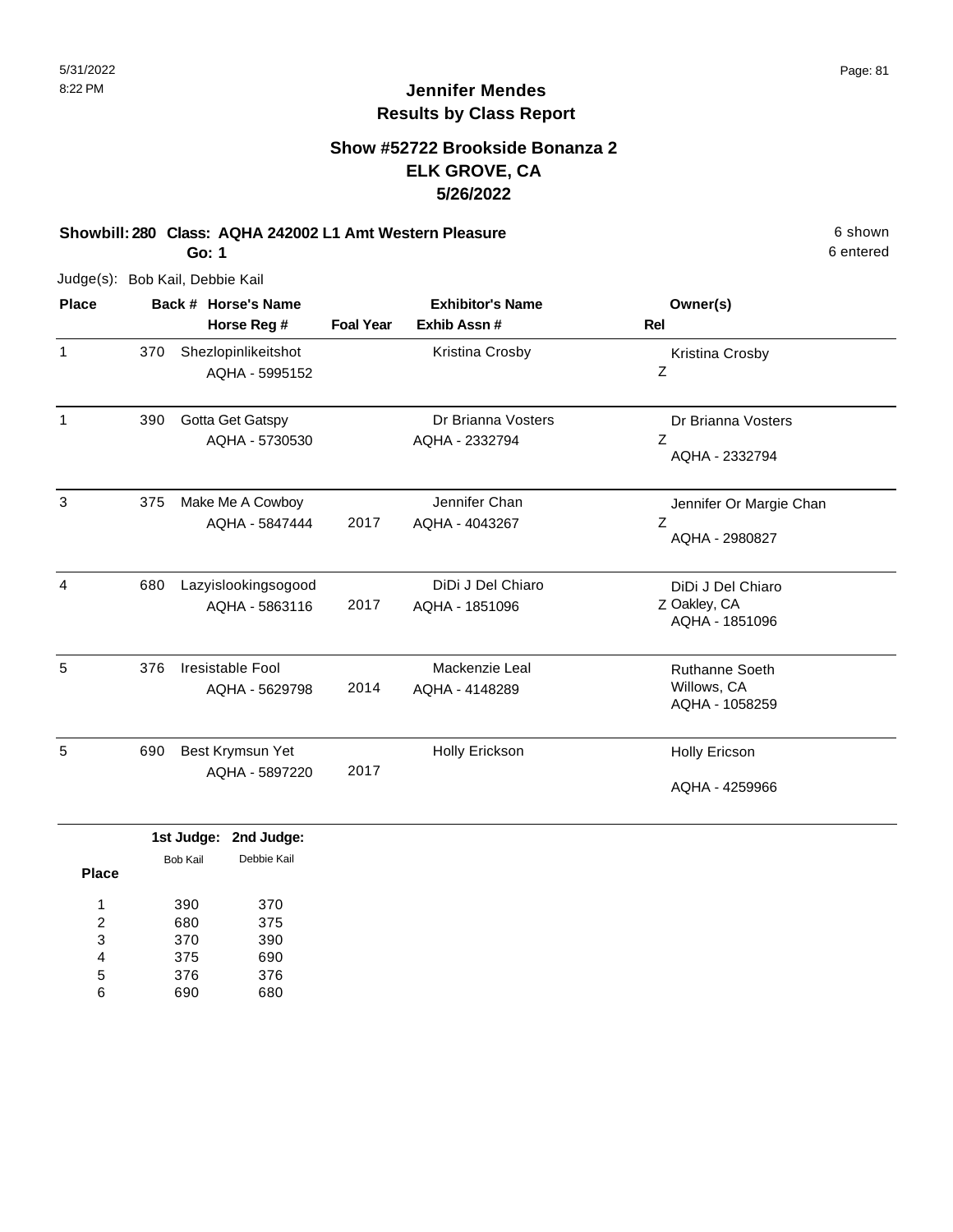#### **Show #52722 Brookside Bonanza 2 ELK GROVE, CA 5/26/2022**

## **Showbill: 281 Class: AQHA 142100 Junior Western Pleasure** 2 shown

**Go: 1**

Judge(s): Bob Kail, Debbie Kail

| <b>Place</b> |     |          | Back # Horse's Name      | <b>Exhibitor's Name</b> |                             | Owner(s)         |
|--------------|-----|----------|--------------------------|-------------------------|-----------------------------|------------------|
|              |     |          | Horse Reg #              | <b>Foal Year</b>        | Exhib Assn#                 | Rel              |
| 1            | 340 |          | The Candy Mann           |                         | <b>BARBARA Ann FLETCHER</b> | Caroline McKoane |
|              |     |          | AQHA - 5847270           | 2017                    | AQHA - 2269445              | AQHA - 4302229   |
| 2            | 328 |          | <b>Righteously Sweet</b> |                         | Michael E Hoyt              | Megan Harrison   |
|              |     |          | AQHA - 5865934           |                         | AQHA - 1316935              |                  |
|              |     |          | 1st Judge: 2nd Judge:    |                         |                             |                  |
| <b>Place</b> |     | Bob Kail | Debbie Kail              |                         |                             |                  |
|              |     | 340      | 340                      |                         |                             |                  |

340 328 328 1 2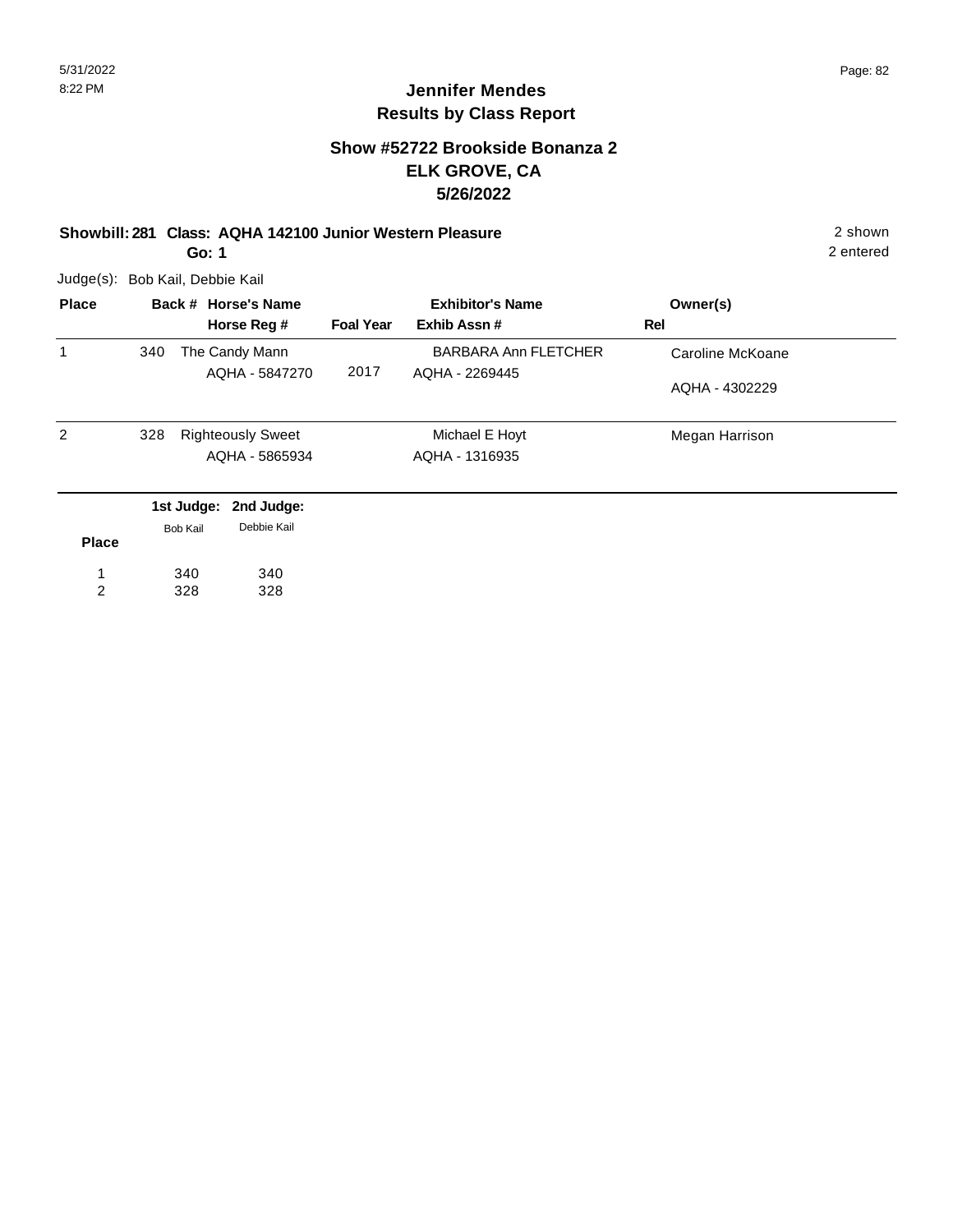#### **Show #52722 Brookside Bonanza 2 ELK GROVE, CA 5/26/2022**

#### **Showbill: 282 Class: AQHA 442000 Youth Western Pleasure** 2 shown **Go: 1**

Judge(s): Bob Kail, Debbie Kail

| <b>Place</b> | Back # Horse's Name |                          | <b>Exhibitor's Name</b> |                | Owner(s)              |
|--------------|---------------------|--------------------------|-------------------------|----------------|-----------------------|
|              |                     | Horse Reg #              | <b>Foal Year</b>        | Exhib Assn#    | Rel                   |
| 1            | 400                 | Radical Rumble           | 2005                    | Esme Roubanis  | <b>Tamara Coulson</b> |
|              |                     | AQHA - 4904737           | AQHA - 4464285          | AQHA - 2701543 |                       |
| 2            | 301                 | <b>Invite The Best</b>   |                         | Delaney Lee    | Cathy Lee             |
|              |                     | AQHA - 5691732           | 2015                    | AQHA - 4391704 | C<br>AQHA - 4299494   |
|              |                     | 1st Judge:<br>2nd Judge: |                         |                |                       |
| <b>Place</b> |                     | Debbie Kail<br>Bob Kail  |                         |                |                       |

**Place** 400 301 400 301 1 2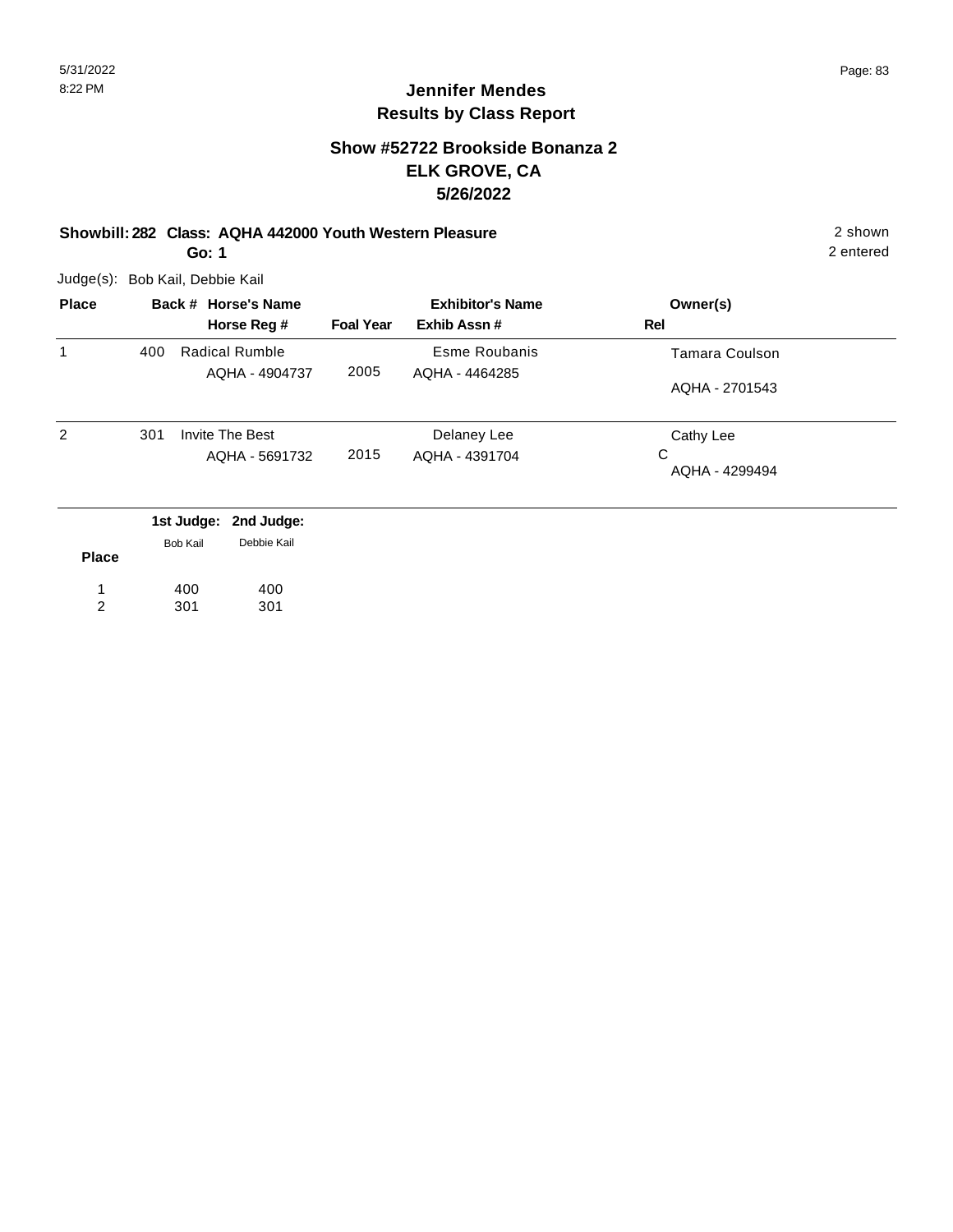### **Show #52722 Brookside Bonanza 2 ELK GROVE, CA 5/26/2022**

**Showbill: 284 Class: AQHA 242800 Amt Select Western Pleasure** 4 shown 4 shown **Go: 1**

Judge(s): Bob Kail, Debbie Kail

| <b>Place</b> |     | Back # Horse's Name                    | <b>Exhibitor's Name</b> |                                     | Owner(s)                                 |
|--------------|-----|----------------------------------------|-------------------------|-------------------------------------|------------------------------------------|
|              |     | Horse Reg #                            | <b>Foal Year</b>        | Exhib Assn #                        | Rel                                      |
| 1            | 340 | The Candy Mann<br>AQHA - 5847270       | 2017                    | Caroline McKoane<br>AQHA - 4302229  | Caroline McKoane<br>Ζ<br>AQHA - 4302229  |
| 2            | 397 | Were Talking Easy<br>AQHA - 5421006    | 2011                    | Debbi Moriarty<br>AQHA - 738952     | Debbi Moriarty<br>Ζ<br>AQHA - 738952     |
| 3            | 657 | Kruzin For A Cowgirl<br>AQHA - 5836898 | 2017                    | Lisa Pezzi-Forrest<br>AQHA - 374623 | Lisa Pezzi-Forrest<br>Ζ<br>AQHA - 374623 |
| 4            | 304 | HP Heza Dream<br>AQHA - 5546409        | 2013                    | Chayo Frappied<br>AQHA - 1041465    | Chayo Frappied<br>Z<br>AQHA - 1041465    |
|              |     | 1st Judge:<br>2nd Judge:               |                         |                                     |                                          |

| Place | Bob Kail | Debbie Kail |
|-------|----------|-------------|
| 1     | 340      | 340         |
| 2     | 397      | 397         |
| 3     | 657      | 657         |
|       | 304      | 304         |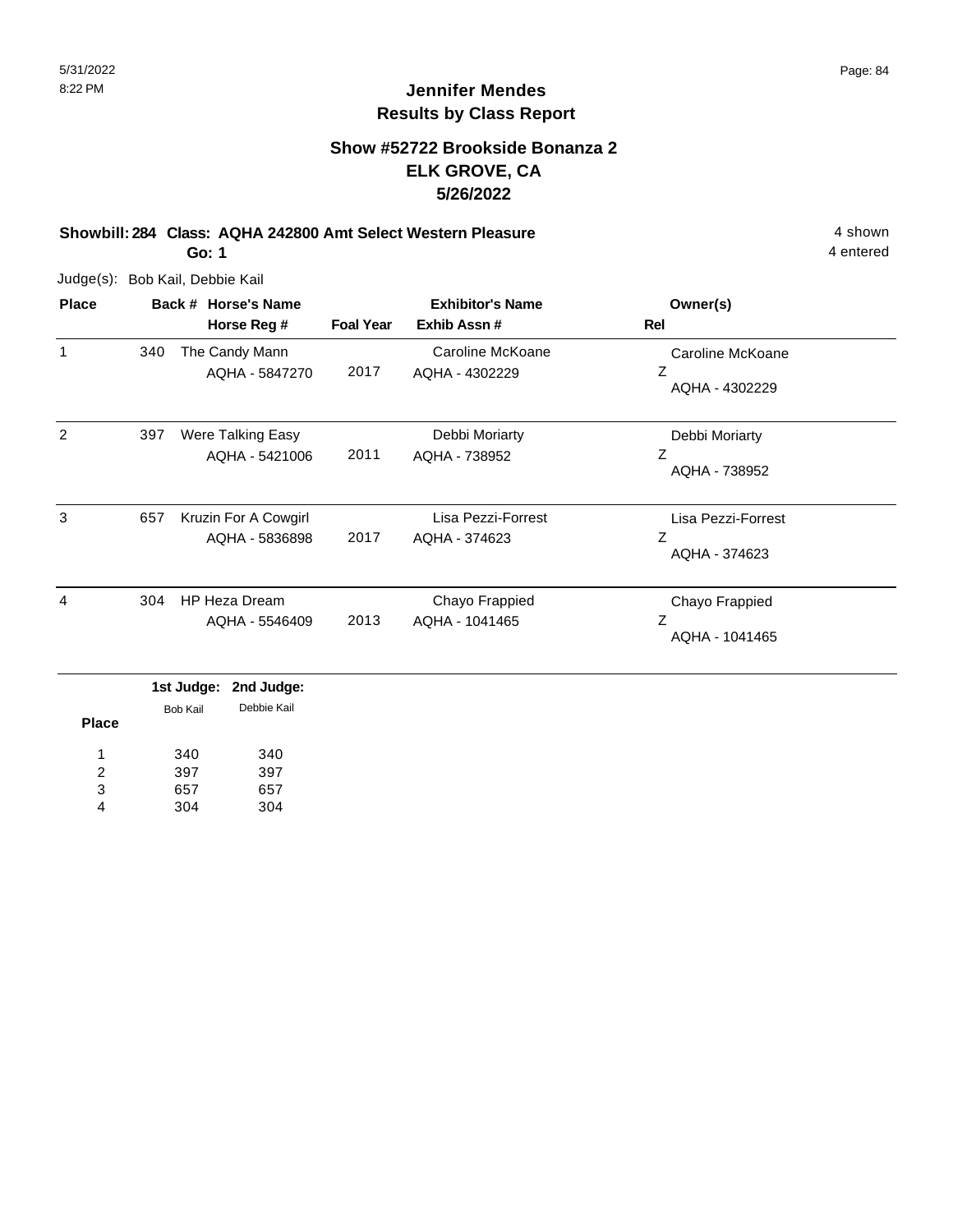#### **Show #52722 Brookside Bonanza 2 ELK GROVE, CA 5/26/2022**

## **Showbill: 285 Class: AQHA 142200 Senior Western Pleasure** 5 shown

**Go: 1**

Judge(s): Bob Kail, Debbie Kail

| <b>Place</b> | Back # Horse's Name |                       | <b>Exhibitor's Name</b> |                        | Owner(s)                |
|--------------|---------------------|-----------------------|-------------------------|------------------------|-------------------------|
|              |                     | Horse Reg #           | <b>Foal Year</b>        | Exhib Assn#            | Rel                     |
| 1            | 324                 | Willybemyvalentine    |                         | Michael E Hoyt         | <b>Michelle Stewart</b> |
|              |                     | AQHA - 5728954        | 2016                    | AQHA - 1316935         | AQHA - 1074102          |
| 1            | 397                 | Were Talking Easy     |                         | Michelle Hofmeister    | Debbi Moriarty          |
|              |                     | AQHA - 5421006        | 2011                    | AQHA - 1504123         | AQHA - 738952           |
| 3            | 334                 | Shez Imulse Money     |                         | <b>Ronald McCullum</b> | William Or Karleen Best |
|              |                     | AQHA - 5500441        | 2012                    | AQHA - 1000371         | AQHA - 4324658          |
| 4            | 400                 | <b>Radical Rumble</b> |                         | Tamara Coulson         | Tamara Coulson          |
|              |                     | AQHA - 4904737        | 2005                    | AQHA - 2701543         | Ζ<br>AQHA - 2701543     |

|              | .               | <b>EUM AMANA</b> |
|--------------|-----------------|------------------|
| <b>Place</b> | <b>Bob Kail</b> | Debbie Kail      |
|              |                 |                  |
| 1            | 334             | 397              |
| 2            | 324             | 324              |
| 3            | 397             | 400              |
|              | 400             | 334              |
|              |                 |                  |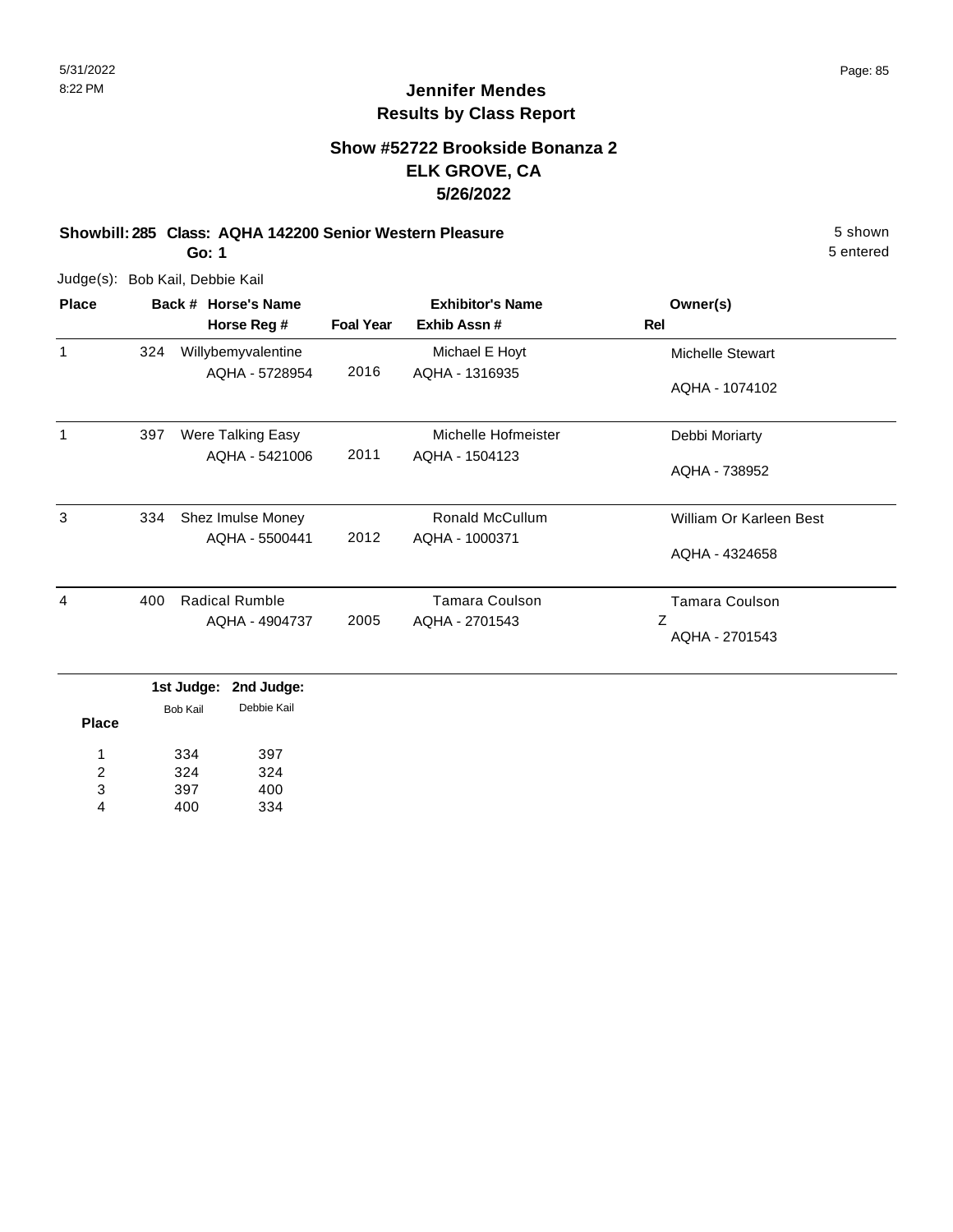### **Show #52722 Brookside Bonanza 2 ELK GROVE, CA 5/26/2022**

**Showbill: 286 Class: OPEN 286000 All Breed Youth/Am Horsemanship L1** 7 shown **Go: 1**

Judge(s): Bob Kail, Debbie Kail

| <b>Place</b> | Back # Horse's Name |                      | <b>Exhibitor's Name</b> |                         | Owner(s)                      |
|--------------|---------------------|----------------------|-------------------------|-------------------------|-------------------------------|
|              |                     | Horse Reg #          | <b>Foal Year</b>        | Exhib Assn #            | Rel                           |
| 1            | 348                 | <b>Asset Subsidy</b> | 2008                    | Jennifer Sirkus         | Whitney Romanoff<br>Alamo, CA |
| 1            | 375                 | Make Me A Cowboy     | 2017                    | Jennifer Chan           | Jennifer Or Margie Chan<br>Ζ  |
| 3            | 349                 | Gotta Get Impulsive  | 2016                    | Gibson Reid             | Gibson Reid<br>Ζ              |
| 3            | 368                 | The Good Ride        |                         | Tabitha Hansen          | Tabitha Hansen<br>Ζ           |
| 5            | 356                 | Zip Beaus Impress    |                         | Orlanda Trento          | Patsy Gilbert                 |
| 5            | 683                 | Poco Docs Fast Cash  |                         | <b>Melanie Williams</b> | <b>Melanie Williams</b><br>Ζ  |

|       |          | 1st Judge: 2nd Judge: |
|-------|----------|-----------------------|
|       | Bob Kail | Debbie Kail           |
| Place |          |                       |
| 1     | 375      | 348                   |
| 2     | 348      | 375                   |
| 3     | 349      | 368                   |
| 4     | 368      | 349                   |
| 5     | 683      | 356                   |
| հ     | 356      | 683                   |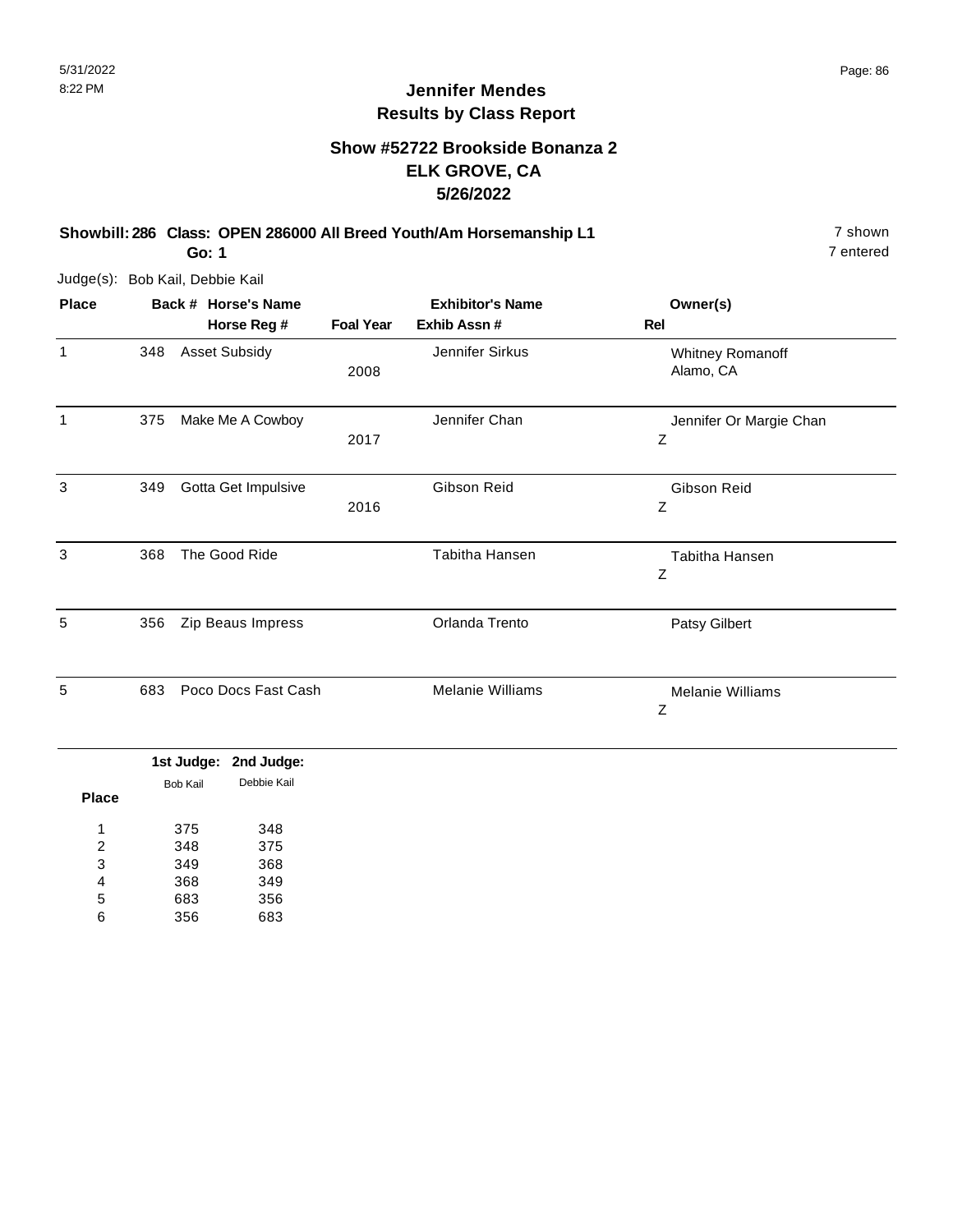### **Show #52722 Brookside Bonanza 2 ELK GROVE, CA 5/26/2022**

**Showbill: 287 Class: OPEN 287000 All Breed Youth / Am Horsemanship** 6 Shown 6 shown

**Go: 1**

Judge(s): Bob Kail, Debbie Kail

| <b>Place</b> |     | Back # Horse's Name  | <b>Exhibitor's Name</b> |                      | Owner(s)                              |
|--------------|-----|----------------------|-------------------------|----------------------|---------------------------------------|
|              |     | Horse Reg #          | <b>Foal Year</b>        | Exhib Assn #         | Rel                                   |
| 1            | 351 | Barlnk Page Who      | 2010                    | <b>Shannon Tomes</b> | <b>Shannon Tomes</b><br>Z Medford, OR |
| 2            | 348 | <b>Asset Subsidy</b> | 2008                    | Jennifer Sirkus      | Whitney Romanoff<br>Alamo, CA         |
| 3            | 356 | Zip Beaus Impress    |                         | Orlanda Trento       | Patsy Gilbert                         |
| 4            | 683 | Poco Docs Fast Cash  |                         | Melanie Williams     | <b>Melanie Williams</b><br>Ζ          |
| 5            | 349 | Gotta Get Impulsive  | 2016                    | Gibson Reid          | Gibson Reid<br>Ζ                      |
| 6            | 375 | Make Me A Cowboy     | 2017                    | Jennifer Chan        | Jennifer Or Margie Chan<br>Z          |

|       |          | 1st Judge: 2nd Judge: |
|-------|----------|-----------------------|
| Place | Bob Kail | Debbie Kail           |
|       |          |                       |
| 1     | 351      | 351                   |
| 2     | 348      | 348                   |
| 3     | 683      | 356                   |
| 4     | 356      | 349                   |
| 5     | 349      | 683                   |
| 6     | 375      | 375                   |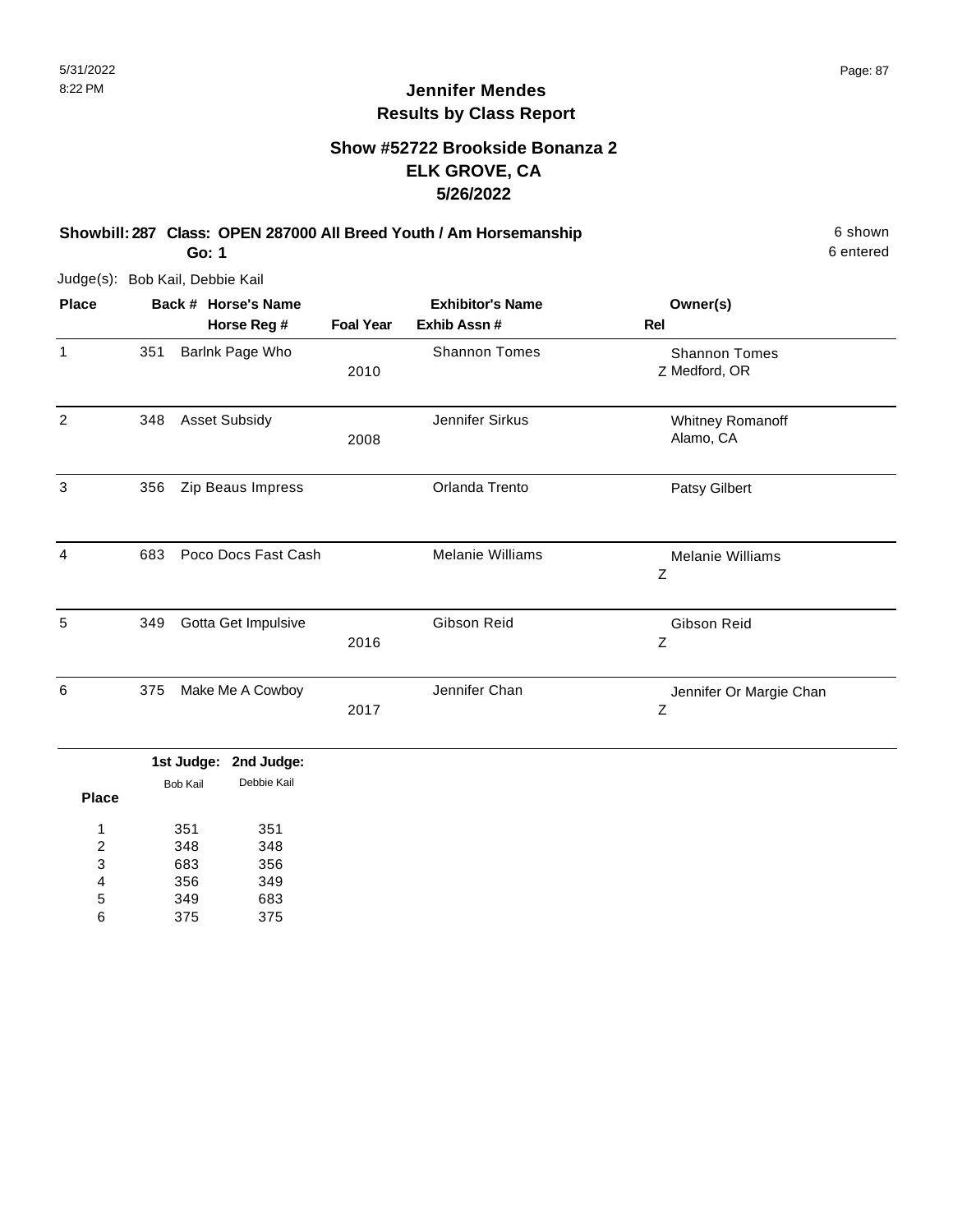### **Show #52722 Brookside Bonanza 2 ELK GROVE, CA 5/26/2022**

**Showbill: 289 Class: AQHA 440002 L1 Youth Western Horsemanship** 4 shown 4 shown **Go: 1**

Judge(s): Bob Kail, Debbie Kail

| <b>Place</b> |     | Back # Horse's Name   | <b>Exhibitor's Name</b> |                      | Owner(s)              |
|--------------|-----|-----------------------|-------------------------|----------------------|-----------------------|
|              |     | Horse Reg #           | <b>Foal Year</b>        | Exhib Assn#          | Rel                   |
| 1            | 400 | <b>Radical Rumble</b> |                         | Esme Roubanis        | Tamara Coulson        |
|              |     | AQHA - 4904737        | 2005                    | AQHA - 4464285       | AQHA - 2701543        |
| 2            | 369 | Ima Big Impulse       |                         | <b>Kelsey Robles</b> | Laura Rae Kellejian   |
|              |     | AQHA - 3377773        | 1995                    | AQHA - 4485296       | AQHA - 500486         |
| 3            | 301 | Invite The Best       |                         | Delaney Lee          | Cathy Lee             |
|              |     | AQHA - 5691732        | 2015                    | AQHA - 4391704       | С<br>AQHA - 4299494   |
| 4            | 368 | The Good Ride         |                         | Tabitha Hansen       | <b>Tabitha Hansen</b> |
|              |     | AQHA - 5488641        |                         | AQHA - 4296978       | Ζ<br>AQHA - 4296978   |

|              |          | iacouuy <del>o.</del> Zilu ouuyo. |  |
|--------------|----------|-----------------------------------|--|
|              | Bob Kail | Debbie Kail                       |  |
| <b>Place</b> |          |                                   |  |
| 1            | 400      | 400                               |  |
| 2            | 369      | 369                               |  |
| 3            | 301      | 301                               |  |
| 4            | 368      | 368                               |  |
|              |          |                                   |  |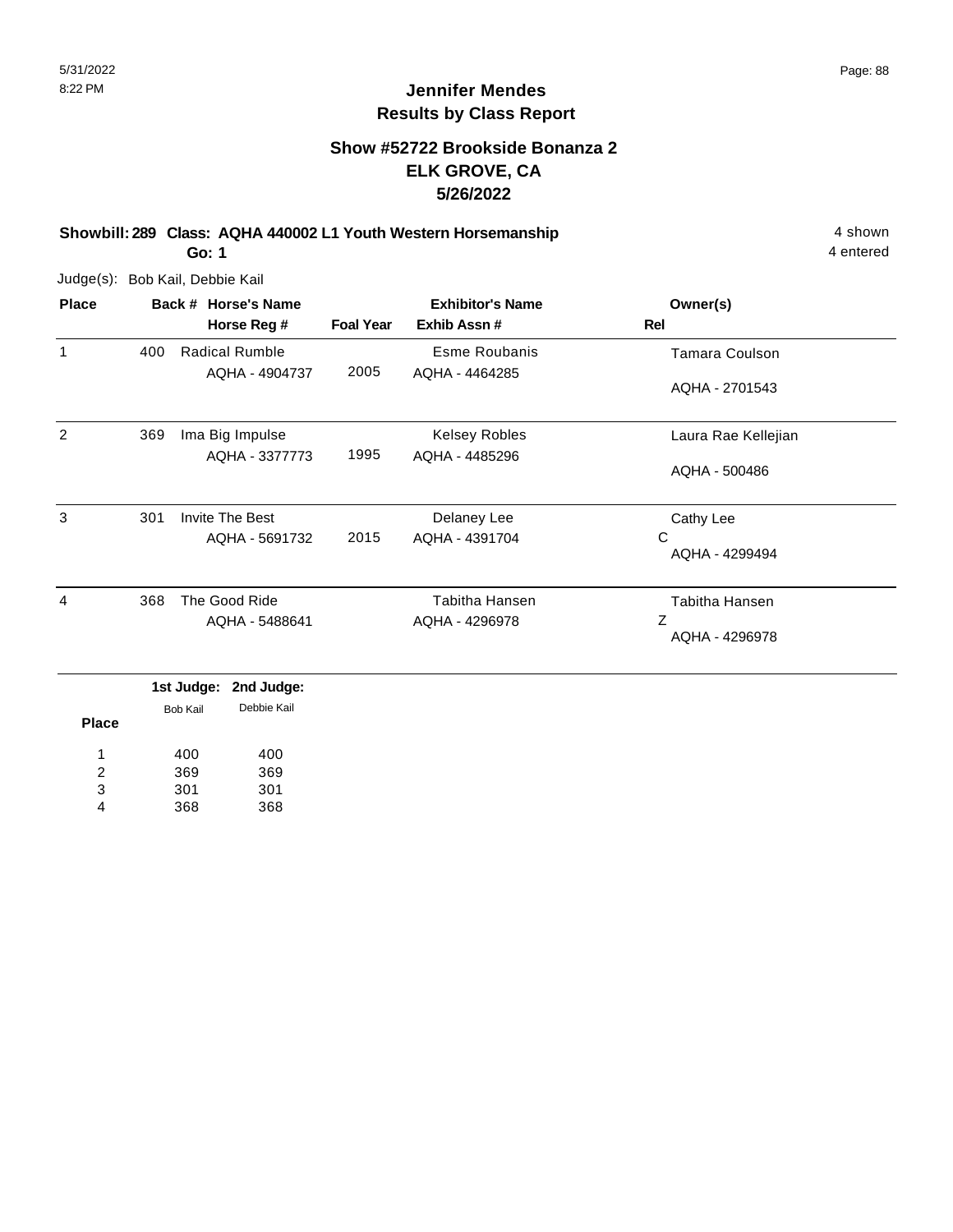#### **Show #52722 Brookside Bonanza 2 ELK GROVE, CA 5/26/2022**

**Showbill: 290 Class: AQHA 240001 RK Amt Western Horsemanship** 1 shown 1 shown

**Go: 1**

Judge(s): Bob Kail, Debbie Kail

| <b>Place</b> |     | Back # Horse's Name                | <b>Exhibitor's Name</b> |                                                 | Owner(s)                                        |
|--------------|-----|------------------------------------|-------------------------|-------------------------------------------------|-------------------------------------------------|
|              |     | Horse Reg #                        | <b>Foal Year</b>        | Exhib Assn #                                    | Rel                                             |
|              | 314 | Luck Beee A Lady<br>AQHA - 5805953 | 2016                    | <b>Brooke Elaine Cranston</b><br>AQHA - 4428338 | <b>Brooke Elaine Cranston</b><br>AQHA - 4428338 |

|              |                 | 1st Judge: 2nd Judge:<br>Debbie Kail |
|--------------|-----------------|--------------------------------------|
| <b>Place</b> | <b>Bob Kail</b> |                                      |
|              | 314             | 314                                  |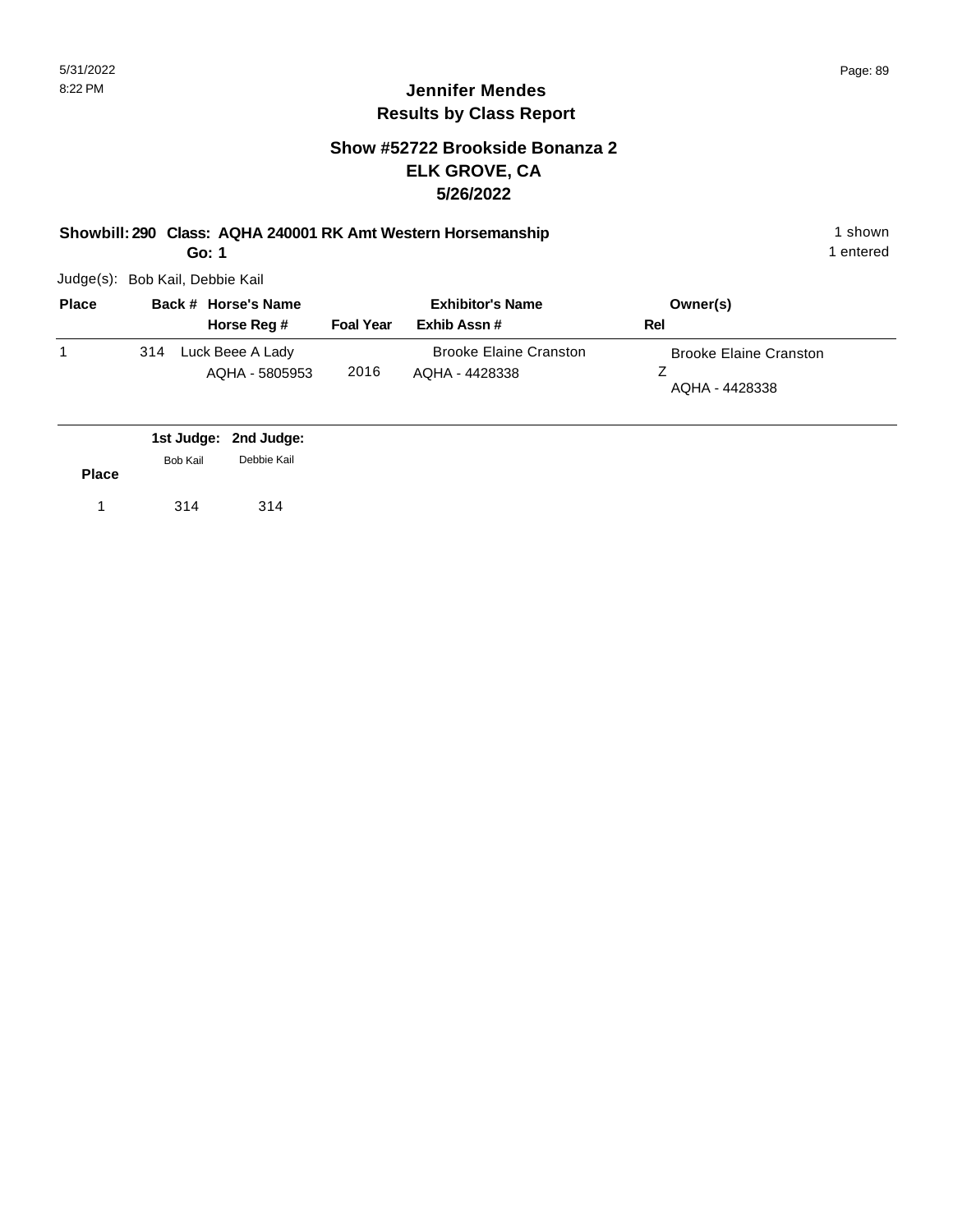### **Show #52722 Brookside Bonanza 2 ELK GROVE, CA 5/26/2022**

**Showbill: 291 Class: AQHA 240002 L1 Amt Western Horsemanship** 8 Shown

**Go: 1**

Judge(s): Bob Kail, Debbie Kail

| <b>Place</b>   |     | Back # Horse's Name                          | <b>Exhibitor's Name</b> |                                                 | Owner(s)                                                |
|----------------|-----|----------------------------------------------|-------------------------|-------------------------------------------------|---------------------------------------------------------|
|                |     | Horse Reg #                                  | <b>Foal Year</b>        | Exhib Assn #                                    | Rel                                                     |
| $\mathbf{1}$   | 390 | Gotta Get Gatspy<br>AQHA - 5730530           |                         | Dr Brianna Vosters<br>AQHA - 2332794            | Dr Brianna Vosters<br>Z<br>AQHA - 2332794               |
| $\overline{2}$ | 351 | Barlnk Page Who<br>AQHA - 5269172            | 2010                    | <b>Shannon Tomes</b><br>AQHA - 4441925          | <b>Shannon Tomes</b><br>Z Medford, OR<br>AQHA - 4441925 |
| 3              | 338 | <b>Imaginary Dimension</b><br>AQHA - 4027799 | 2001                    | Janet Price<br>AQHA - 480432                    | <b>Stan And Janet Price</b><br>AQHA - 3035576           |
| 4              | 314 | Luck Beee A Lady<br>AQHA - 5805953           | 2016                    | <b>Brooke Elaine Cranston</b><br>AQHA - 4428338 | <b>Brooke Elaine Cranston</b><br>Z<br>AQHA - 4428338    |
| 4              | 375 | Make Me A Cowboy<br>AQHA - 5847444           | 2017                    | Jennifer Chan<br>AQHA - 4043267                 | Jennifer Or Margie Chan<br>Z<br>AQHA - 2980827          |
| 6              | 376 | Iresistable Fool<br>AQHA - 5629798           | 2014                    | Mackenzie Leal<br>AQHA - 4148289                | <b>Ruthanne Soeth</b><br>Willows, CA<br>AQHA - 1058259  |
| $\overline{7}$ | 304 | HP Heza Dream<br>AQHA - 5546409              | 2013                    | Chayo Frappied<br>AQHA - 1041465                | Chayo Frappied<br>Z<br>AQHA - 1041465                   |
| 8              | 366 | Good Lopin Cutie<br>AQHA - 5549251           | 2013                    | Michel Papadopoulos<br>AQHA - 4317243           | Tamara Coulson<br>м<br>AQHA - 2701543                   |

|              |          | 1st Judge: 2nd Judge: |
|--------------|----------|-----------------------|
|              | Bob Kail | Debbie Kail           |
| <b>Place</b> |          |                       |
| 1            | 390      | 351                   |
| 2            | 338      | 390                   |
| 3            | 375      | 314                   |
| 4            | 351      | 338                   |
| 5            | 314      | 375                   |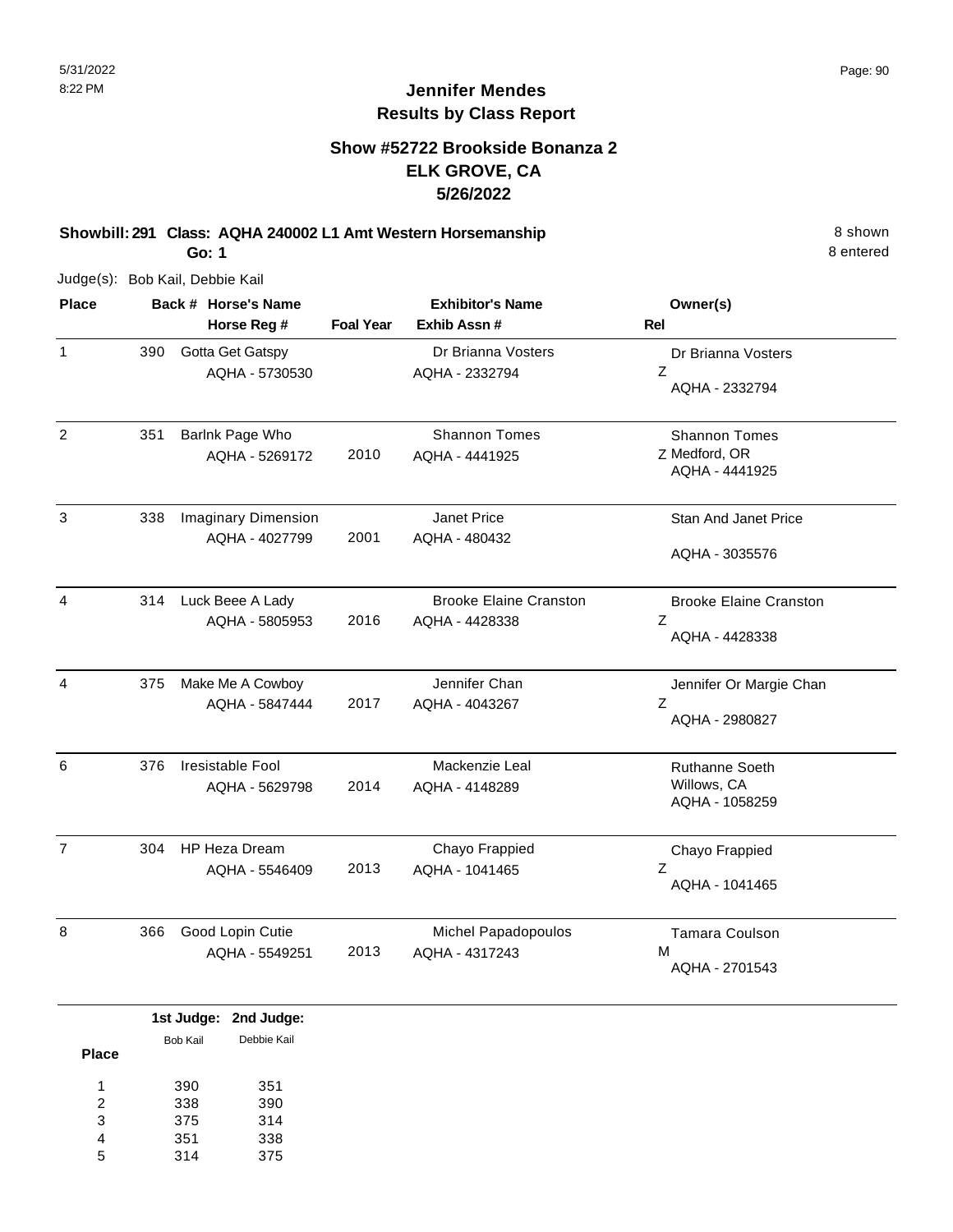#### **Show #52722 Brookside Bonanza 2 ELK GROVE, CA 5/26/2022**

| 6  | 376 | 376 |
|----|-----|-----|
| -7 | 304 | 304 |
| 8  | 366 | 366 |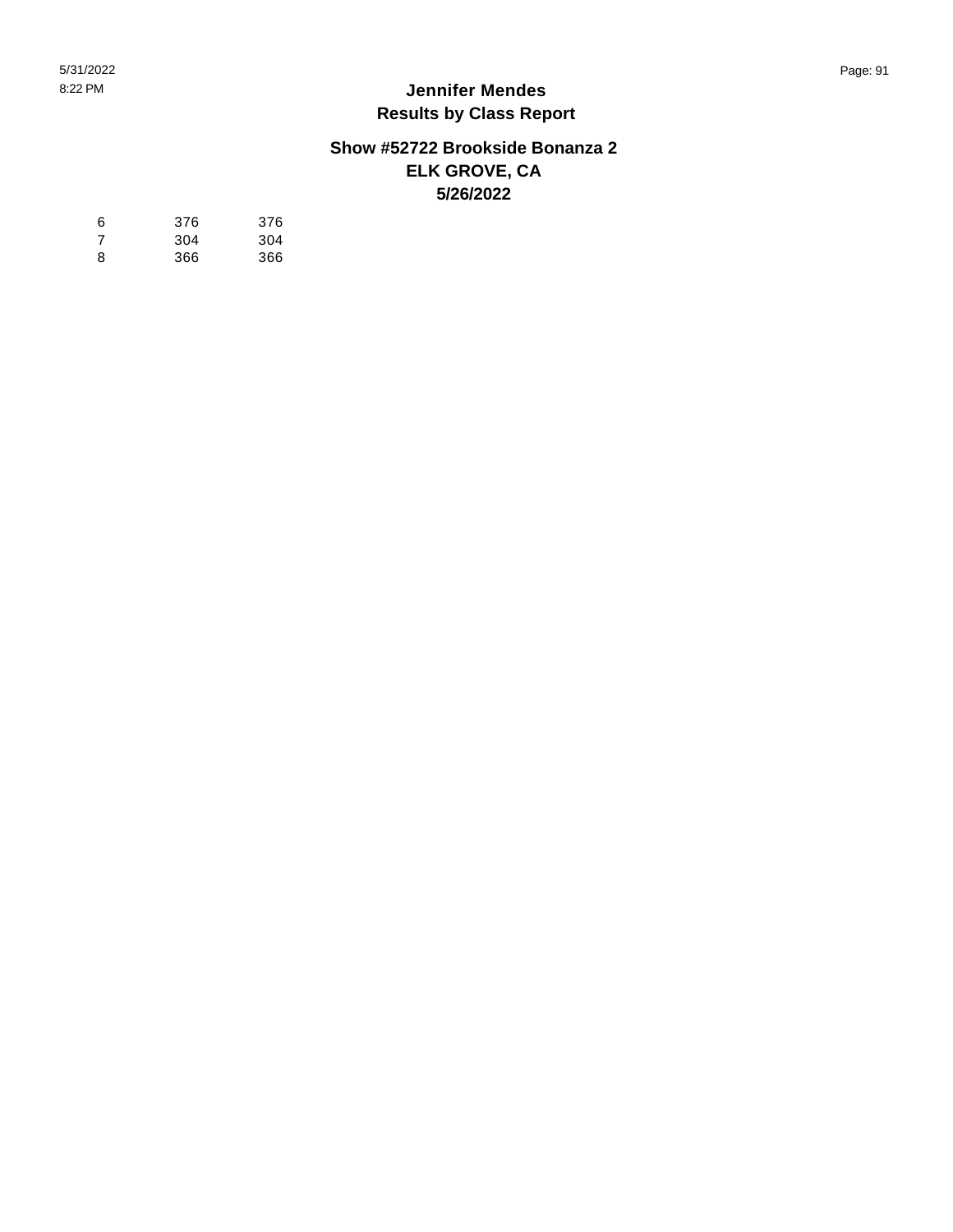#### **Show #52722 Brookside Bonanza 2 ELK GROVE, CA 5/26/2022**

**Showbill: 292 Class: AQHA 440000 Youth Western Horsemanship** 1 shown 1 shown **Go: 1**

Judge(s): Bob Kail, Debbie Kail

| <b>Place</b> |     | Back # Horse's Name               | <b>Exhibitor's Name</b> |                               | Owner(s)                    |  |
|--------------|-----|-----------------------------------|-------------------------|-------------------------------|-----------------------------|--|
|              |     | Horse Reg #                       | <b>Foal Year</b>        | Exhib Assn#                   | Rel                         |  |
|              | 301 | Invite The Best<br>AQHA - 5691732 | 2015                    | Delaney Lee<br>AQHA - 4391704 | Cathy Lee<br>AQHA - 4299494 |  |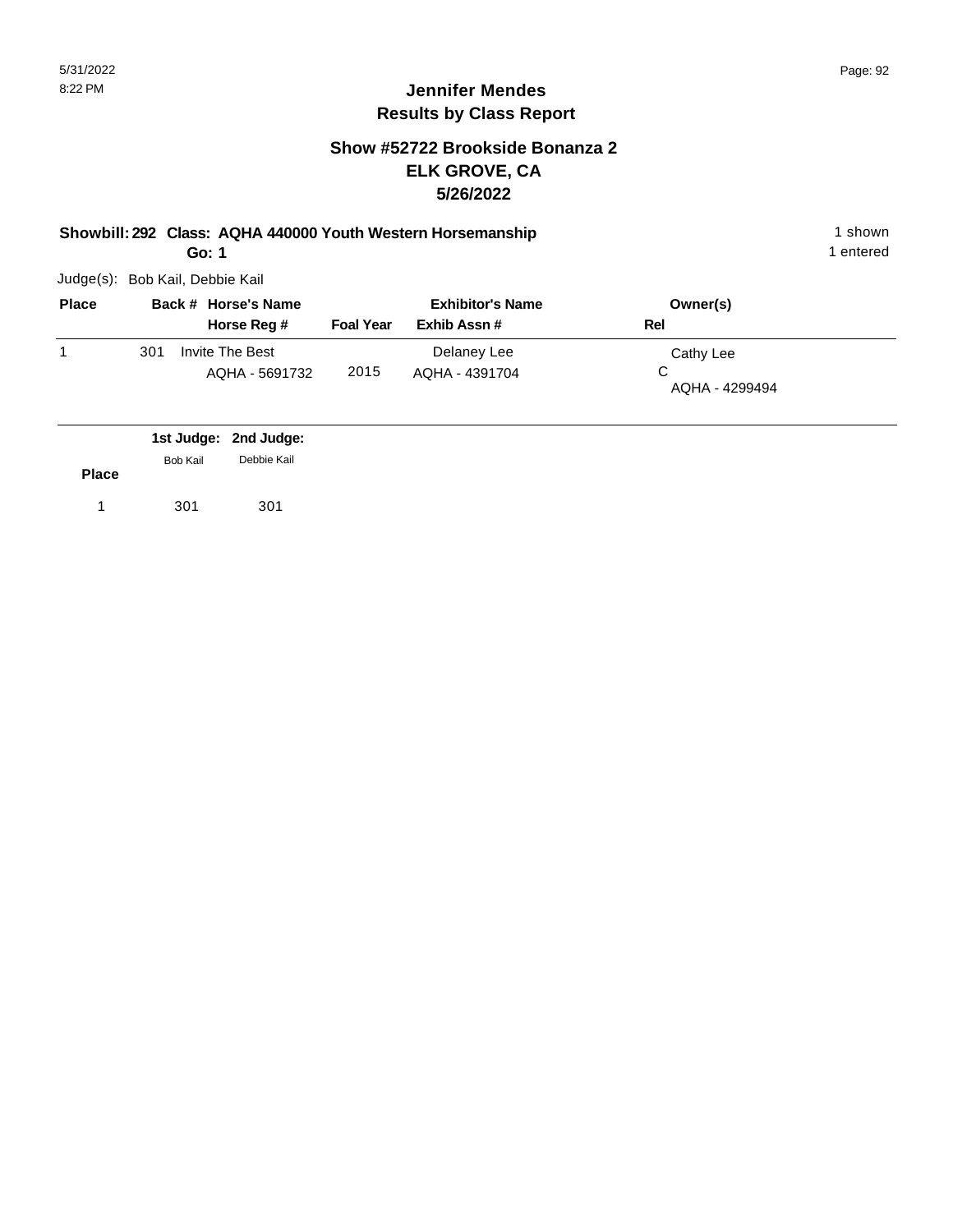#### **Show #52722 Brookside Bonanza 2 ELK GROVE, CA 5/26/2022**

**Showbill: 293 Class: AQHA 240000 Amt Western Horsemanship** 3 shown **Go: 1**

Judge(s): Bob Kail, Debbie Kail

| <b>Place</b>   | Back # Horse's Name |                 |                                        |                  | <b>Exhibitor's Name</b>               | Owner(s)                              |
|----------------|---------------------|-----------------|----------------------------------------|------------------|---------------------------------------|---------------------------------------|
|                |                     |                 | Horse Reg #                            | <b>Foal Year</b> | Exhib Assn#                           | Rel                                   |
| 1              | 390                 |                 | Gotta Get Gatspy                       |                  | Dr Brianna Vosters                    | Dr Brianna Vosters                    |
|                |                     |                 | AQHA - 5730530                         |                  | AQHA - 2332794                        | Ζ<br>AQHA - 2332794                   |
| 2              | 309                 |                 | Invited Bythe Cowboy<br>AQHA - 5548628 |                  | Craig J Roper                         | Craig J Roper<br>Ζ                    |
| 3              | 366                 |                 | Good Lopin Cutie<br>AQHA - 5549251     | 2013             | Michel Papadopoulos<br>AQHA - 4317243 | Tamara Coulson<br>M<br>AQHA - 2701543 |
|                |                     | 1st Judge:      | 2nd Judge:                             |                  |                                       |                                       |
| <b>Place</b>   |                     | <b>Bob Kail</b> | Debbie Kail                            |                  |                                       |                                       |
|                |                     | 390             | 390                                    |                  |                                       |                                       |
| $\overline{2}$ |                     | 309             | 309                                    |                  |                                       |                                       |
| 3              |                     | 366             | 366                                    |                  |                                       |                                       |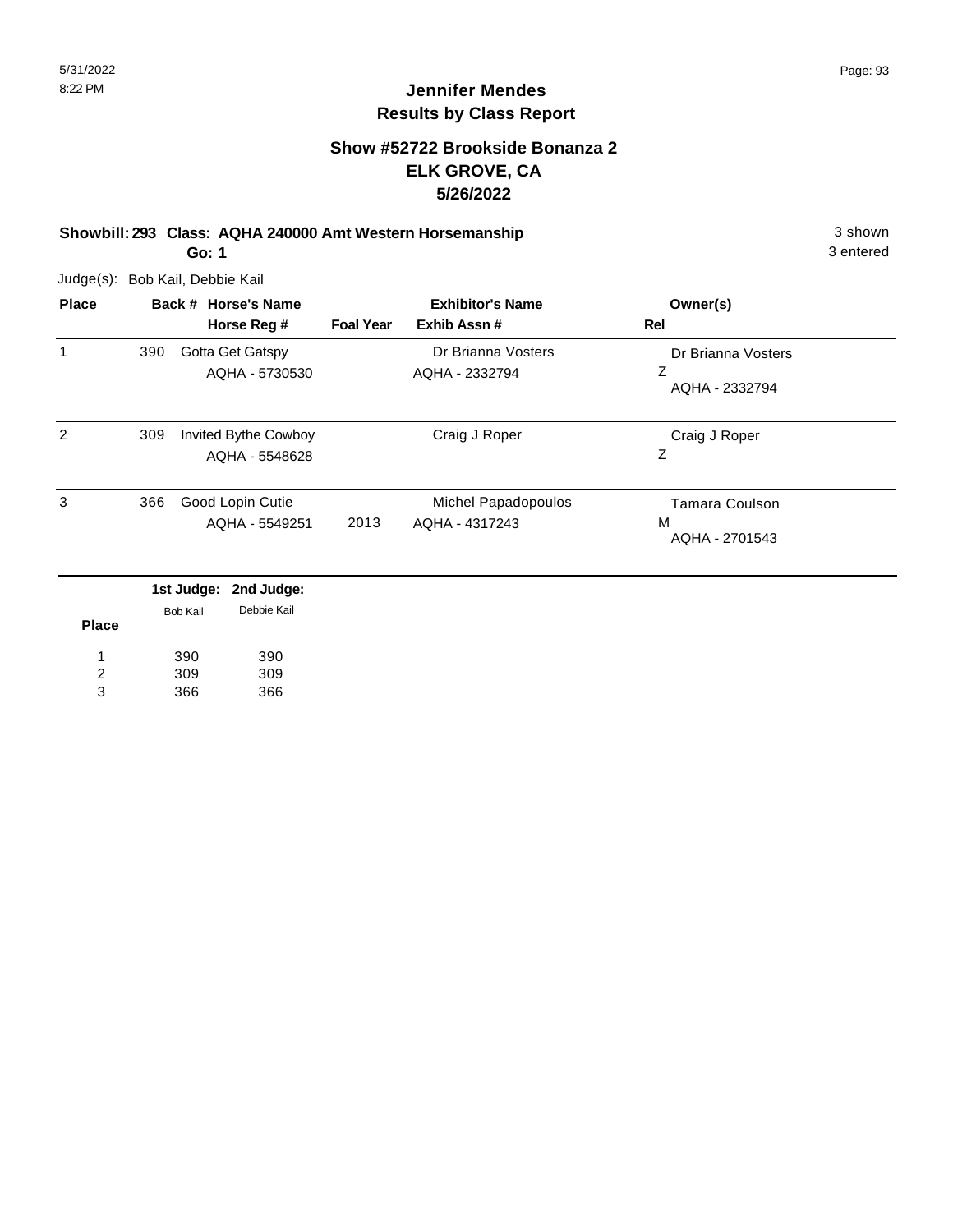### **Show #52722 Brookside Bonanza 2 ELK GROVE, CA 5/26/2022**

**Showbill: 357 Class: OPEN 10211 All Breed Trail W/T L1 Youth/Am** 15 Shown 15 shown **Go: 1**

Judge(s): Bob Kail, Debbie Kail

| <b>Place</b>   |     | Back # Horse's Name   | <b>Exhibitor's Name</b> |                     | Owner(s)                     |  |
|----------------|-----|-----------------------|-------------------------|---------------------|------------------------------|--|
|                |     | Horse Reg #           | <b>Foal Year</b>        | Exhib Assn #        | Rel                          |  |
| $\mathbf{1}$   | 381 | A Gentlemens Invite   | 2009                    | Jane Lee            | Jane Lee<br>Z Medford, OR    |  |
| $\overline{2}$ | 695 | Lazy Dayz R Best      | 2017                    | Carol C Atkin       | Carol C Atkin<br>$\mathsf Z$ |  |
| $\mathbf{3}$   | 688 | Lazee Lucy            | 2014                    | Jean Cooper         | <b>Brinley R Evans</b>       |  |
| 4              | 686 | Katie Kruse           | 2013                    | <b>Sydney Myers</b> | <b>Sydney Myers</b><br>Z     |  |
| 5              | 682 | Go Ahead Make Me Grey | 1999                    | April Cadaret       | Rod Hernandez<br>$\mathsf Z$ |  |
| 6              | 322 | Dry Pepe Cat          |                         | Paula Martin        | Paula Martin<br>Z            |  |
| $\overline{7}$ | 678 | Dark Night Rises      |                         | AllIE Duncan        | Marcie Hall                  |  |
| 8              | 356 | Zip Beaus Impress     |                         | Orlanda Trento      | Patsy Gilbert                |  |
| 9              | 683 | Poco Docs Fast Cash   |                         | Melanie Williams    | <b>Melanie Williams</b><br>Z |  |

|              |          | 1st Judge: 2nd Judge: |
|--------------|----------|-----------------------|
|              | Bob Kail | Debbie Kail           |
| <b>Place</b> |          |                       |
| 1            | 381      | 381                   |
| 2            | 688      | 695                   |
| 3            | 695      | 686                   |
| 4            | 322      | 682                   |
| 5            | 686      | 688                   |
| 6            | 682      | 678                   |
| 7            | 678      | 356                   |
| 8            | 683      | 322                   |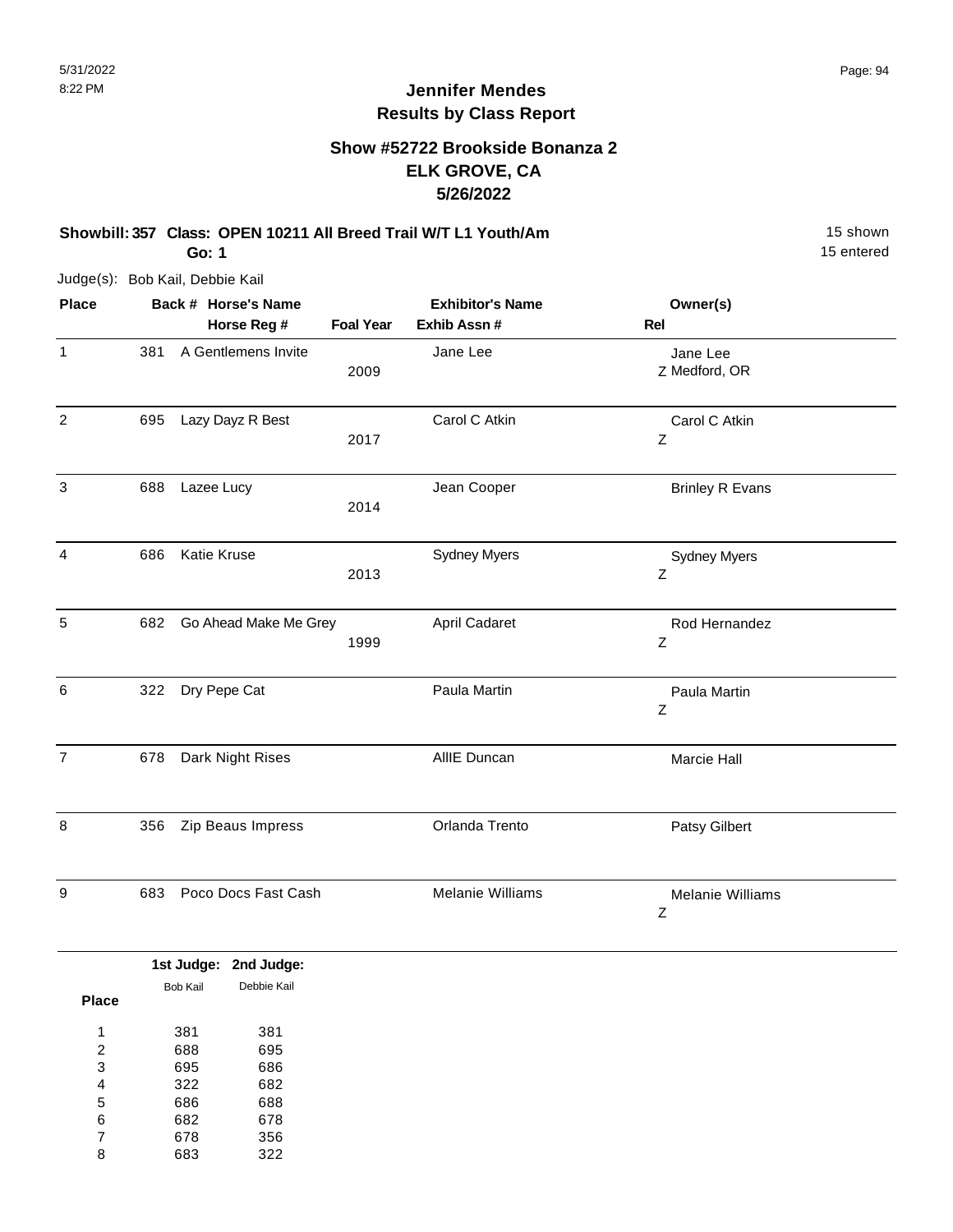#### **Show #52722 Brookside Bonanza 2 ELK GROVE, CA 5/26/2022**

9 356 687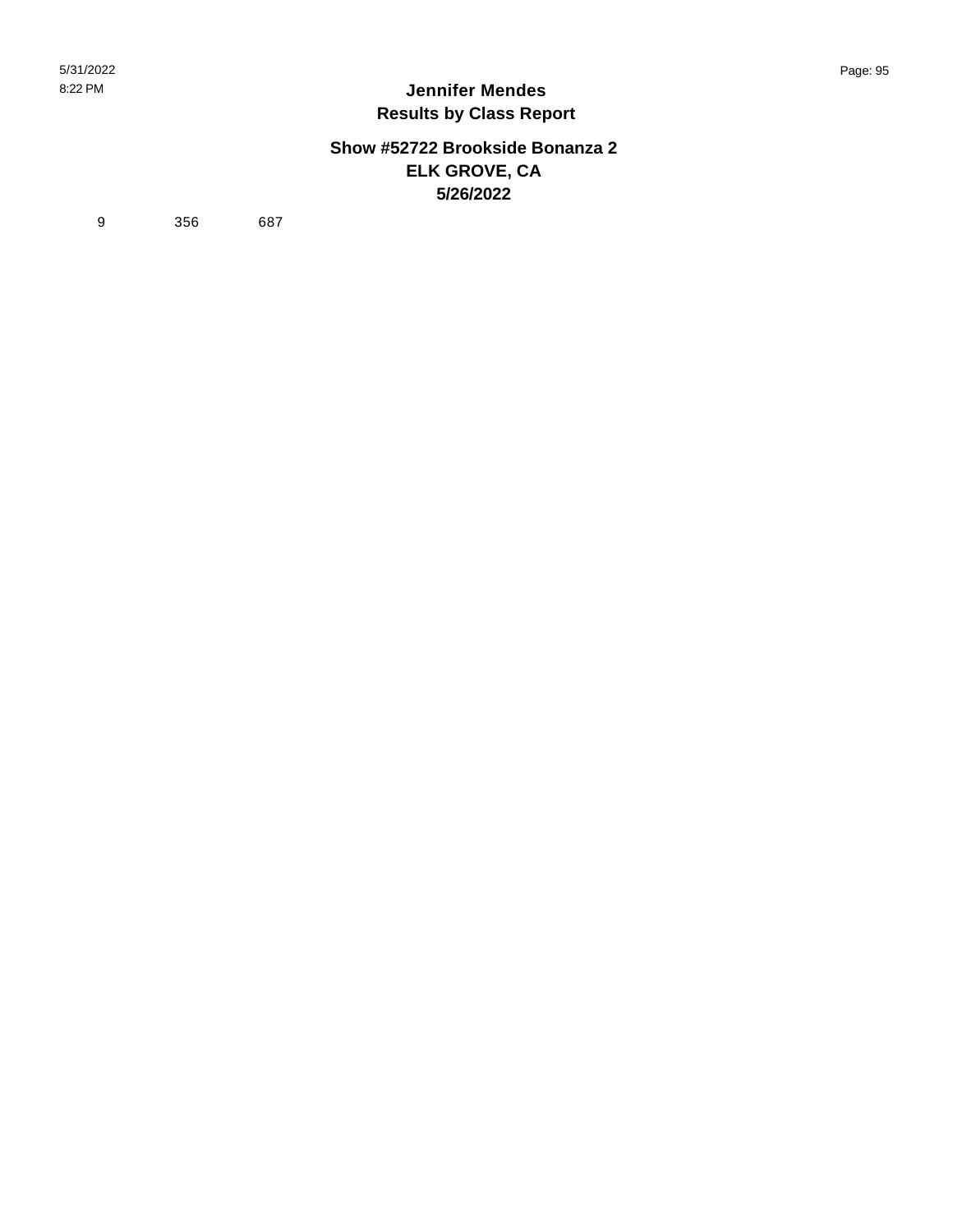### **Show #52722 Brookside Bonanza 2 ELK GROVE, CA 5/26/2022**

**Showbill: 358 Class: OPEN 10311 All Breed Trail W/T Youth/Am** 19 Shown 19 shown **Go: 1**

Judge(s): Bob Kail, Debbie Kail

| <b>Place</b>     |     | Back # Horse's Name             |                  | <b>Exhibitor's Name</b> | Owner(s)                     |
|------------------|-----|---------------------------------|------------------|-------------------------|------------------------------|
|                  |     | Horse Reg #                     | <b>Foal Year</b> | Exhib Assn #            | Rel                          |
| $\mathbf{1}$     | 324 | Willybemyvalentine              | 2016             | Michelle Stewart        | Michelle Stewart<br>Z        |
| $\overline{c}$   | 381 | A Gentlemens Invite             | 2009             | Jane Lee                | Jane Lee<br>Z Medford, OR    |
| $\overline{2}$   | 688 | Lazee Lucy                      | 2014             | Jean Cooper             | <b>Brinley R Evans</b>       |
| $\overline{c}$   | 695 | Lazy Dayz R Best                | 2017             | Carol C Atkin           | Carol C Atkin<br>Ζ           |
| 5                | 687 | <b>Burning Moonlight</b>        | 2012             | Jordyn P Kahler         | Jean Cooper                  |
| 6                | 395 | Lookin Goodinthedark            |                  | Robin Colleen Van Slack | Robin Colleen Van Slack<br>Ζ |
| 6                | 682 | Go Ahead Make Me Grey           | 1999             | April Cadaret           | Rod Hernandez<br>Z           |
| 8                | 678 | Dark Night Rises                |                  | AllIE Duncan            | Marcie Hall                  |
| 9                | 308 | That Sweet Thing                | 2002             | <b>Brita Martinez</b>   | <b>Brita Martinez</b><br>Z   |
| $\boldsymbol{9}$ | 686 | Katie Kruse                     | 2013             | <b>Sydney Myers</b>     | <b>Sydney Myers</b><br>Z     |
|                  |     | لمسلوبيا المستكر بمسلوبيا فمراد |                  |                         |                              |

|              |          | 1st Judge: 2nd Judge: |
|--------------|----------|-----------------------|
|              | Bob Kail | Debbie Kail           |
| <b>Place</b> |          |                       |
| 1            | 688      | 324                   |
| 2            | 687      | 381                   |
| 3            | 324      | 695                   |
|              | 695      | 395                   |
|              |          |                       |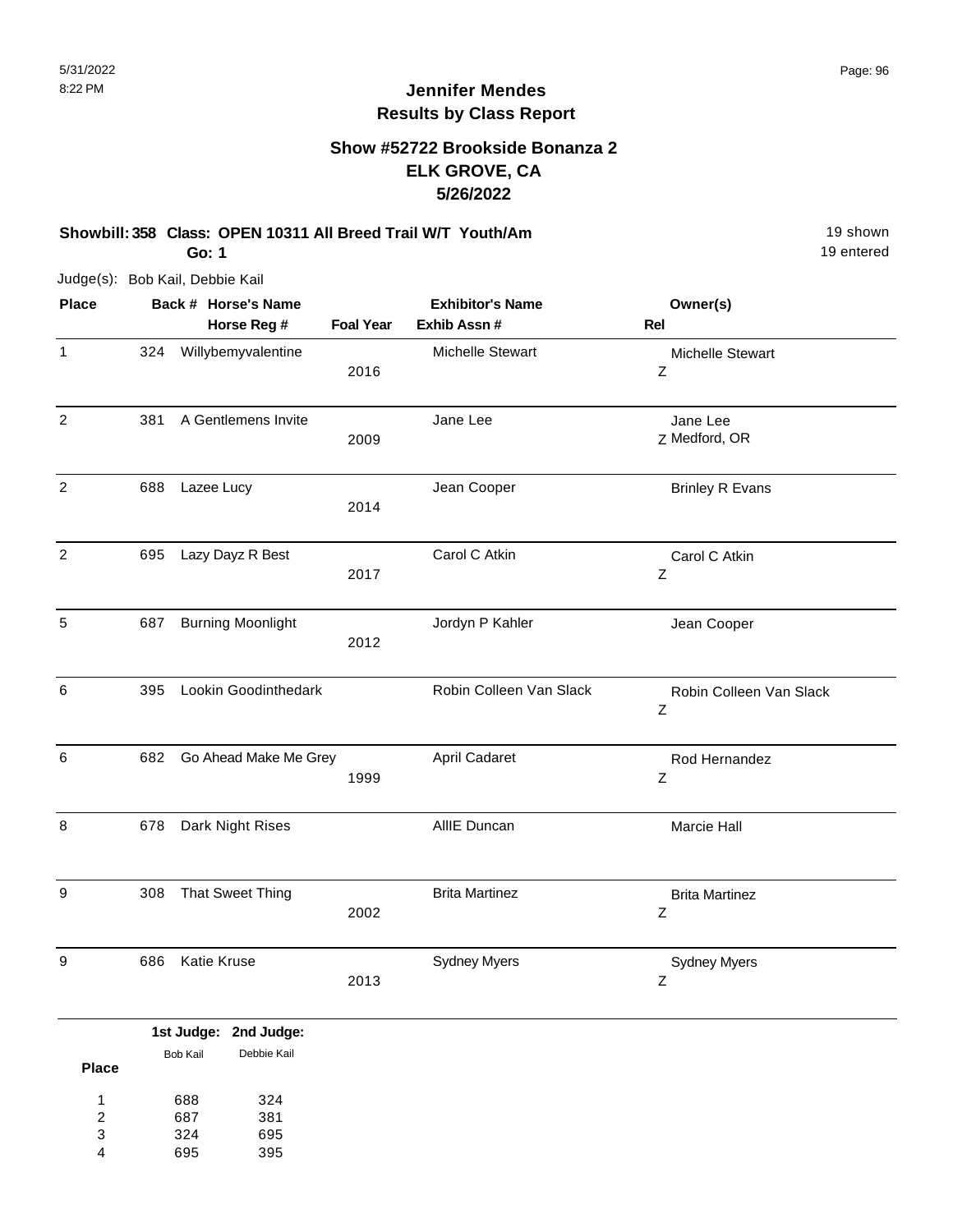#### **Show #52722 Brookside Bonanza 2 ELK GROVE, CA 5/26/2022**

| 5 | 381 | 682 |
|---|-----|-----|
| 6 | 678 | 688 |
| 7 | 686 | 308 |
| 8 | 682 | 678 |
| 9 | 395 | 676 |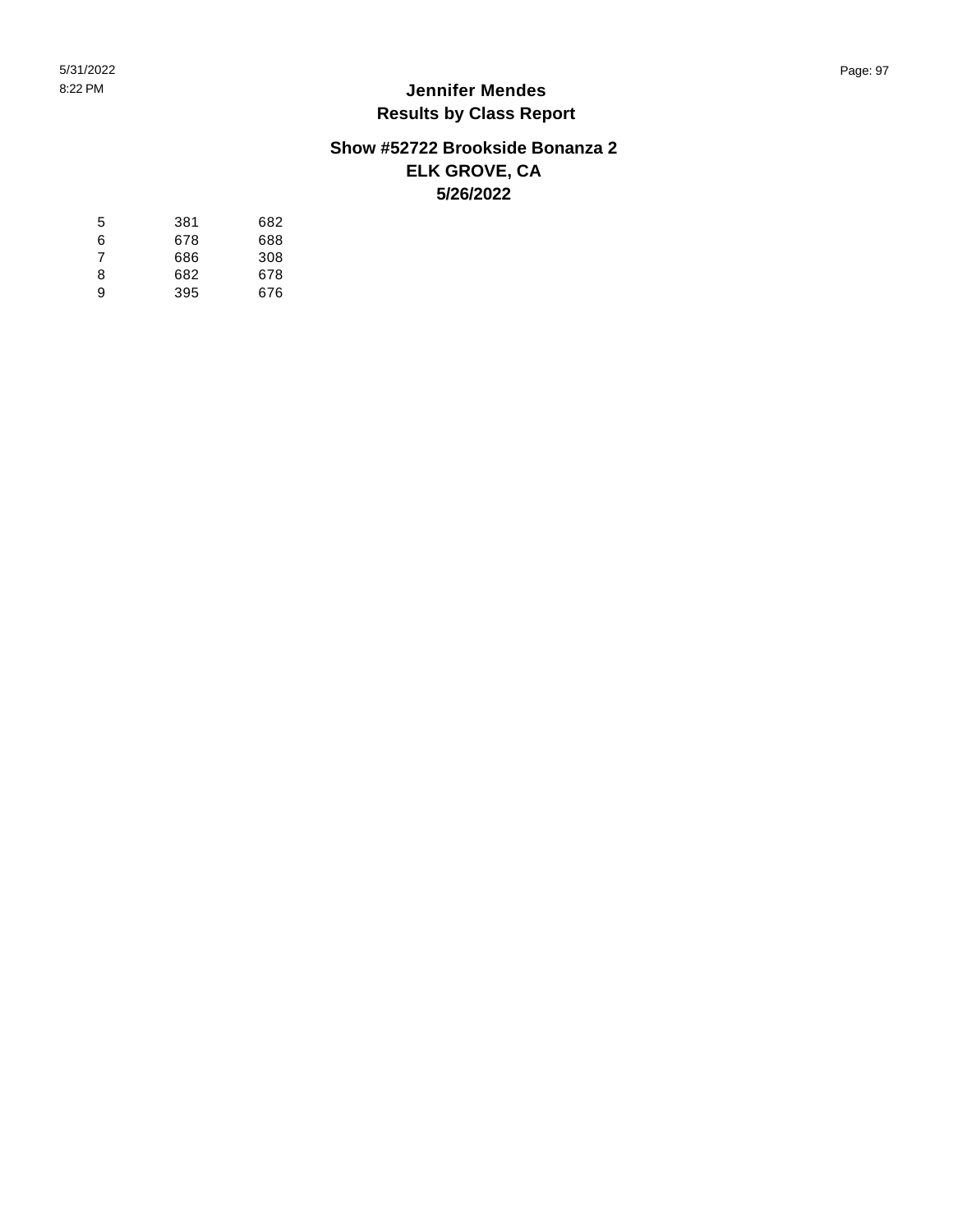#### **Show #52722 Brookside Bonanza 2 ELK GROVE, CA 5/26/2022**

**Showbill: 359 Class: OPEN 1054 All Breed Walk Trot Trail Open** 16 Shown 16 shown **Go: 1**

Judge(s): Bob Kail, Debbie Kail

| <b>Place</b>   | Back # Horse's Name |                            |                  | <b>Exhibitor's Name</b> | Owner(s)                     |
|----------------|---------------------|----------------------------|------------------|-------------------------|------------------------------|
|                |                     | Horse Reg #                | <b>Foal Year</b> | Exhib Assn #            | Rel                          |
| $\mathbf{1}$   | 308                 | <b>That Sweet Thing</b>    | 2002             | <b>Brita Martinez</b>   | <b>Brita Martinez</b><br>Ζ   |
| $\overline{2}$ | 323                 | Lazy Krymsun Luvah         | 2018             | Suzanna Robinson        | Kelly Rhodes                 |
| 3              | 311                 | Only Good At Night         |                  | Nicole Marie Misner     | Nicole Marie Misner<br>Ζ     |
| 3              | 688                 | Lazee Lucy                 | 2014             | Jean Cooper             | <b>Brinley R Evans</b>       |
| 5              | 324                 | Willybemyvalentine         | 2016             | Michelle Stewart        | Michelle Stewart<br>Z        |
| 6              | 333                 | Southern Goods             |                  | Diane M York Gaudreau   | Julie Payne                  |
| $\overline{7}$ | 320                 | <b>Kg Unzipped At Last</b> | 2001             | Linda Stanich           | Linda Stanich<br>Ζ           |
| 8              | 682                 | Go Ahead Make Me Grey      | 1999             | April Cadaret           | Rod Hernandez<br>Z           |
| 9              | 395                 | Lookin Goodinthedark       |                  | Robin Colleen Van Slack | Robin Colleen Van Slack<br>Ζ |

|              |          | 1st Judge: 2nd Judge: |
|--------------|----------|-----------------------|
|              | Bob Kail | Debbie Kail           |
| <b>Place</b> |          |                       |
| 1            | 308      | 323                   |
| 2            | 311      | 308                   |
| 3            | 333      | 324                   |
| 4            | 688      | 320                   |
| 5            | 682      | 688                   |
| 6            | 323      | 395                   |
| 7            | 324      | 311                   |
| 8            | 377      | 379                   |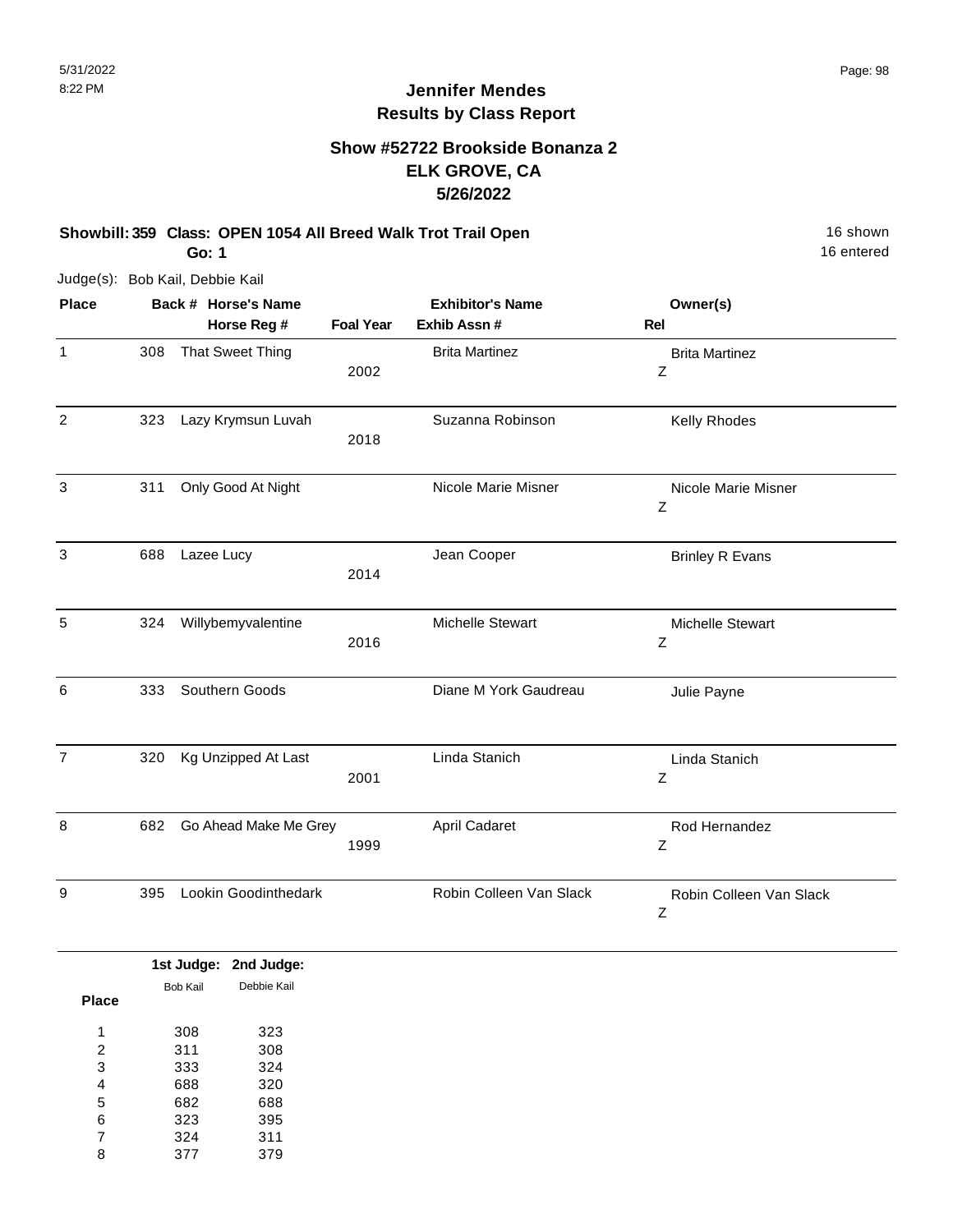#### **Show #52722 Brookside Bonanza 2 ELK GROVE, CA 5/26/2022**

9 321 333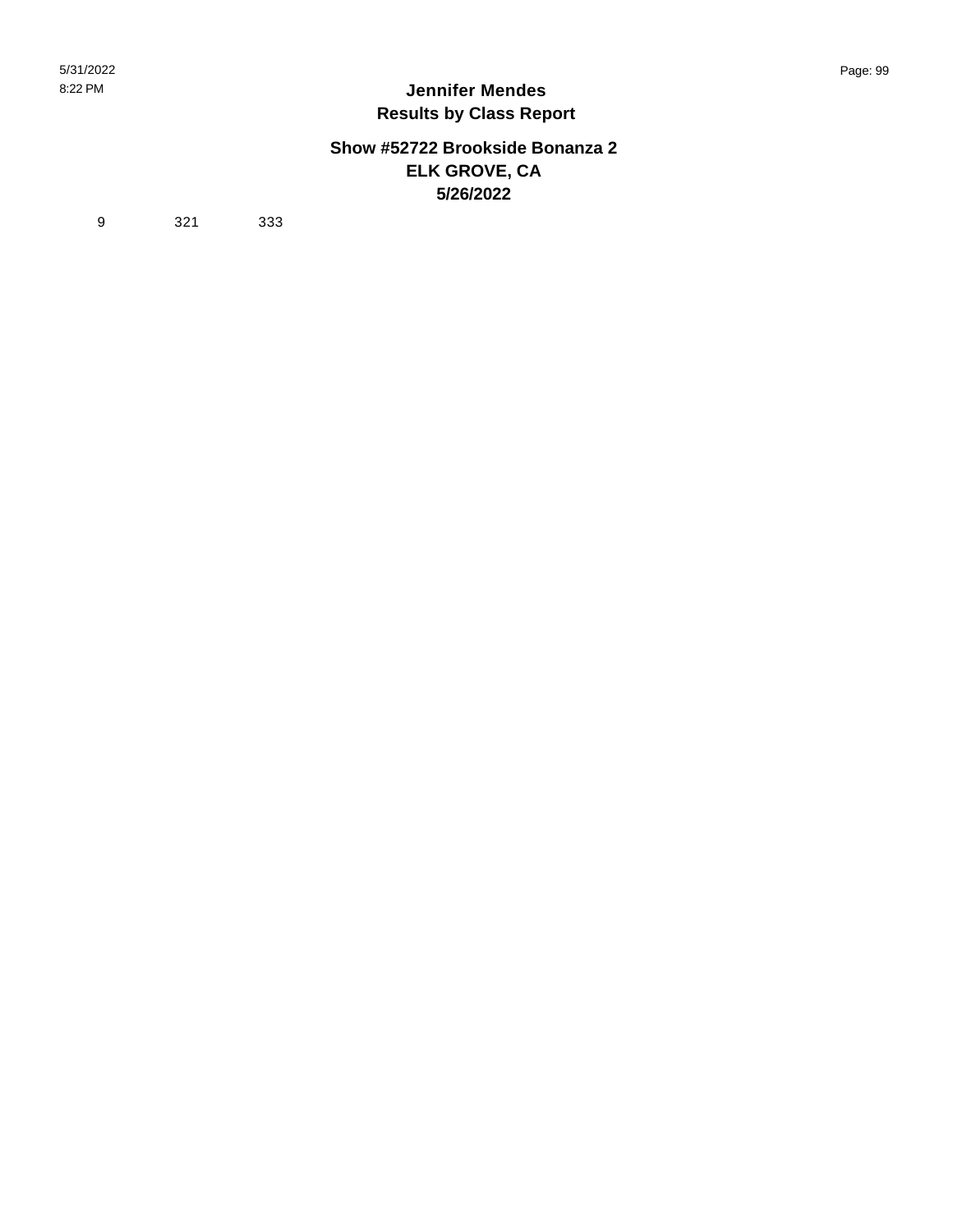### **Show #52722 Brookside Bonanza 2 ELK GROVE, CA 5/26/2022**

#### **Showbill: 360 Class: AQHA 438102 L1 Youth Walk Trot Trail** 2 shown **Go: 1**

Judge(s): Bob Kail, Debbie Kail

| <b>Place</b> |     | Back # Horse's Name                  | <b>Exhibitor's Name</b> |                                       | Owner(s)                              |
|--------------|-----|--------------------------------------|-------------------------|---------------------------------------|---------------------------------------|
|              |     | Horse Reg #                          | <b>Foal Year</b>        | Exhib Assn#                           | <b>Rel</b>                            |
| 1            | 686 | <b>Katie Kruse</b><br>AQHA - 5559637 | 2013                    | <b>Sydney Myers</b><br>AQHA - 4410987 | <b>Sydney Myers</b><br>AQHA - 4410987 |
| 2            | 368 | The Good Ride<br>AQHA - 5488641      |                         | Tabitha Hansen<br>AQHA - 4296978      | Tabitha Hansen<br>Ζ<br>AQHA - 4296978 |
|              |     | 1st Judge: 2nd Judge:                |                         |                                       |                                       |
| $D1 - - -$   |     | Debbie Kail<br>Bob Kail              |                         |                                       |                                       |

| <b>Place</b> |     |     |
|--------------|-----|-----|
|              | 686 | 686 |
| 2            | 368 | 368 |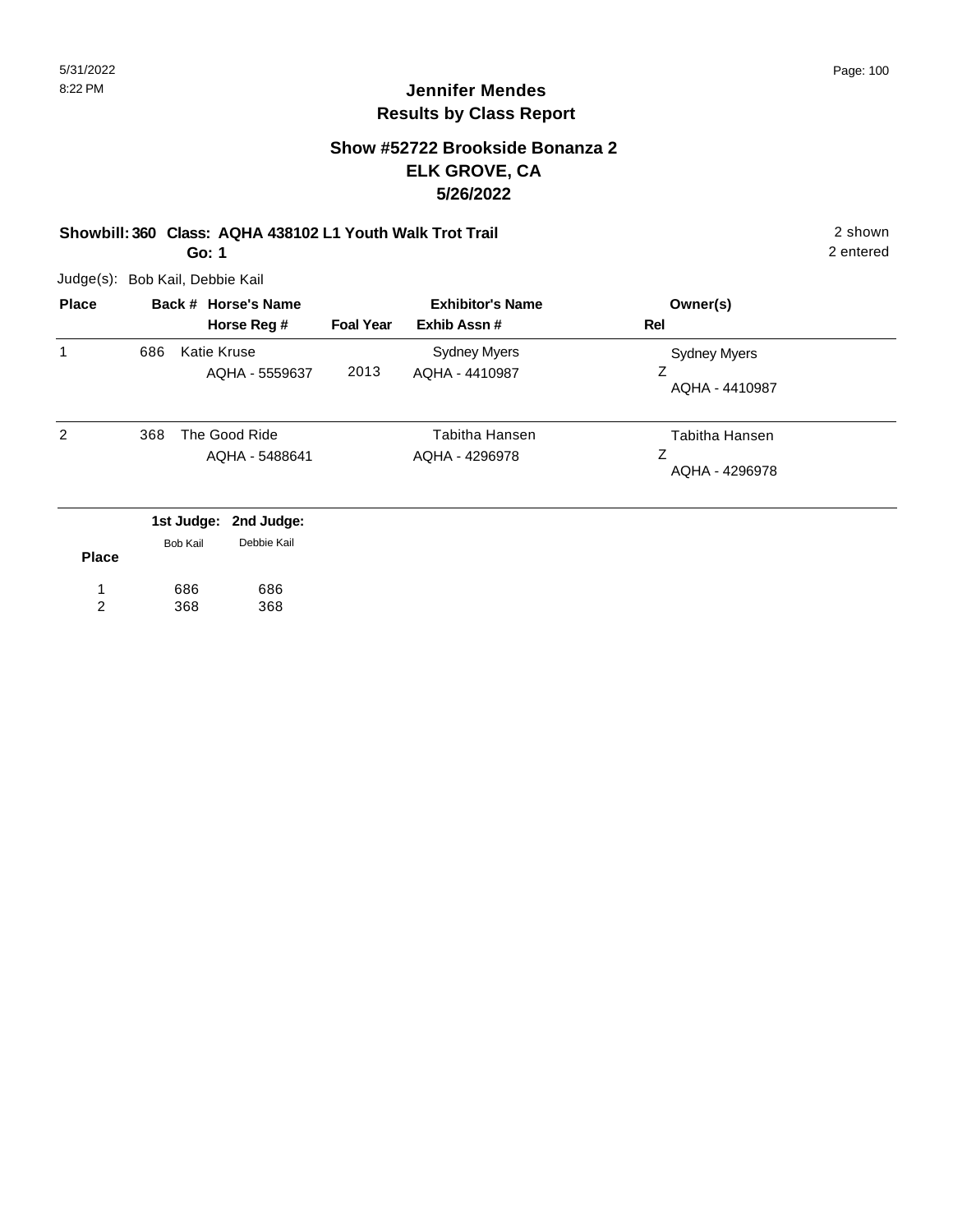### **Show #52722 Brookside Bonanza 2 ELK GROVE, CA 5/26/2022**

### **Showbill: 361 Class: AQHA 238102 L1 Amt Walk Trot Trail** 3 shown

**Go: 1**

Judge(s): Bob Kail, Debbie Kail

| <b>Place</b>   |     | Back # Horse's Name<br>Horse Reg #    | <b>Foal Year</b> | <b>Exhibitor's Name</b><br>Exhib Assn# | Owner(s)<br>Rel                                                              |
|----------------|-----|---------------------------------------|------------------|----------------------------------------|------------------------------------------------------------------------------|
| 1              | 695 | Lazy Dayz R Best<br>AQHA - 5772050    | 2017             | Carol C Atkin<br>AQHA - 4452468        | Carol C Atkin<br>Z<br>AQHA - 4452468                                         |
| $\overline{2}$ | 680 | Lazyislookingsogood<br>AQHA - 5863116 | 2017             | DiDi J Del Chiaro<br>AQHA - 1851096    | DiDi J Del Chiaro<br>Z Oakley, CA<br>AQHA - 1851096                          |
| 3              | 331 | Live And Let Lope<br>AQHA - 5764770   | 2016             | Janet R Greci<br>AQHA - 825110         | Janet R Greci<br>Z<br>AQHA - 825110<br>Justin Dean Wheeler<br>AQHA - 2375592 |

|              |          | 1st Judge: 2nd Judge: |
|--------------|----------|-----------------------|
|              | Bob Kail | Debbie Kail           |
| <b>Place</b> |          |                       |
| -1           | 695      | 695                   |
| 2            | 680      | 680                   |
| 3            | 331      | 331                   |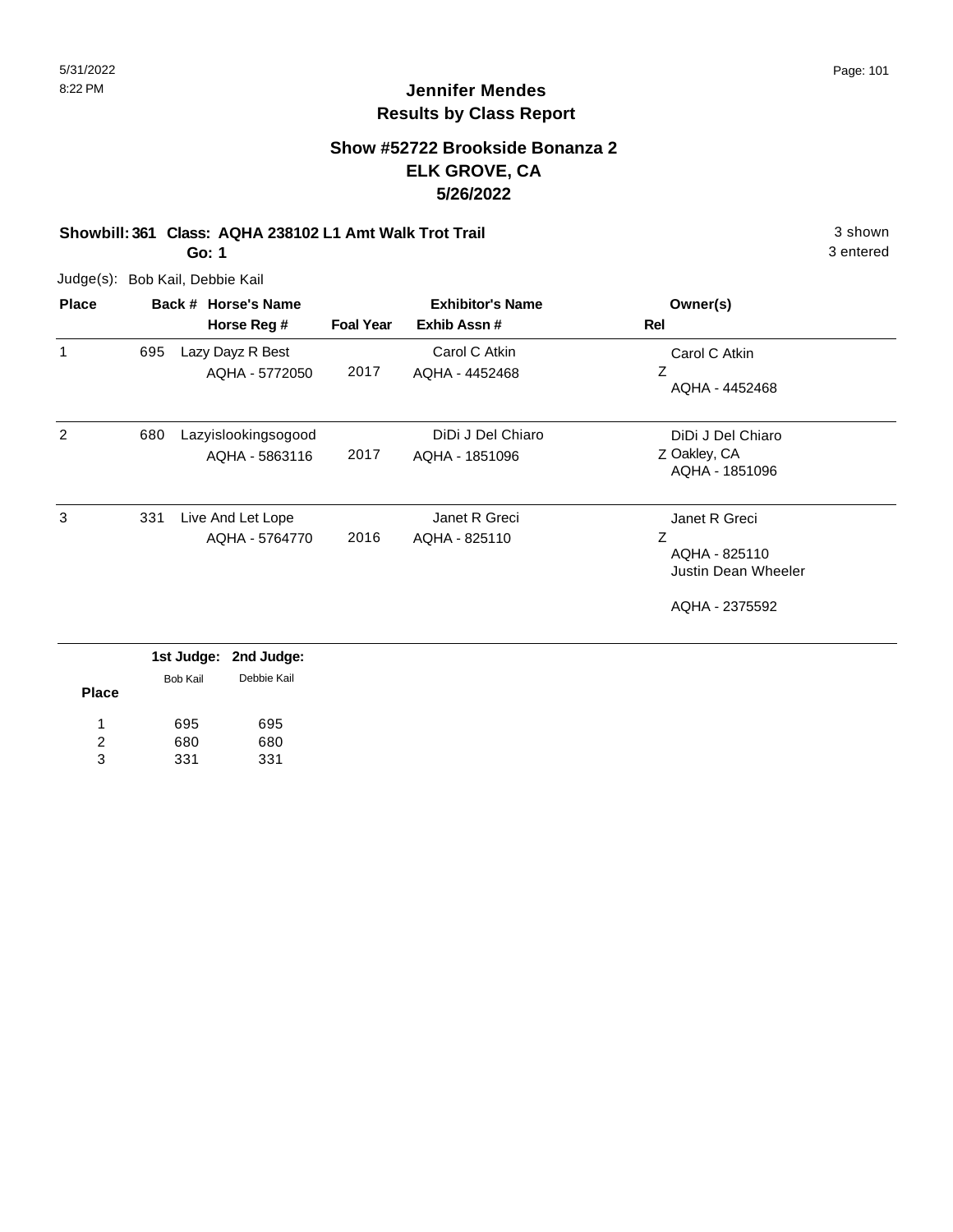### **Show #52722 Brookside Bonanza 2 ELK GROVE, CA 5/26/2022**

#### **Showbill: 362 Class: OPEN 10711 All Breed Trail L1 Youth/Am** 8 Shown 8 shown **Go: 1**

Judge(s): Bob Kail, Debbie Kail

| <b>Place</b>   |     | Back # Horse's Name<br>Horse Reg # | <b>Foal Year</b> | <b>Exhibitor's Name</b><br>Exhib Assn # | Owner(s)<br><b>Rel</b>        |
|----------------|-----|------------------------------------|------------------|-----------------------------------------|-------------------------------|
| $\mathbf{1}$   | 700 | Hes Diesel Only                    | 2009             | Jorge Garza                             | Erin Kingsland<br>Z           |
| $\overline{2}$ | 348 | <b>Asset Subsidy</b>               | 2008             | Jennifer Sirkus                         | Whitney Romanoff<br>Alamo, CA |
| $\overline{c}$ | 682 | Go Ahead Make Me Grey              | 1999             | April Cadaret                           | Rod Hernandez<br>Z            |
| 4              | 349 | Gotta Get Impulsive                | 2016             | Gibson Reid                             | Gibson Reid<br>Z              |
| 5              | 356 | Zip Beaus Impress                  |                  | Orlanda Trento                          | Patsy Gilbert                 |
| 6              | 678 | Dark Night Rises                   |                  | AllIE Duncan                            | <b>Marcie Hall</b>            |
| $\overline{7}$ | 667 | Time For A Rolex                   |                  | <b>Glenn Quigley</b>                    | Carolyn Quigley<br>Tracy, CA  |
| $\overline{7}$ | 683 | Poco Docs Fast Cash                |                  | Melanie Williams                        | <b>Melanie Williams</b><br>Z  |

|       |          | 1st Judge: 2nd Judge: |  |
|-------|----------|-----------------------|--|
| Place | Bob Kail | Debbie Kail           |  |
| 1     | 700      | 700                   |  |
| 2     | 682      | 348                   |  |
| 3     | 348      | 682                   |  |
| 4     | 349      | 349                   |  |
| 5     | 356      | 356                   |  |
| 6     | 678      | 678                   |  |
| 7     | 683      | 667                   |  |
| 8     | 667      | 683                   |  |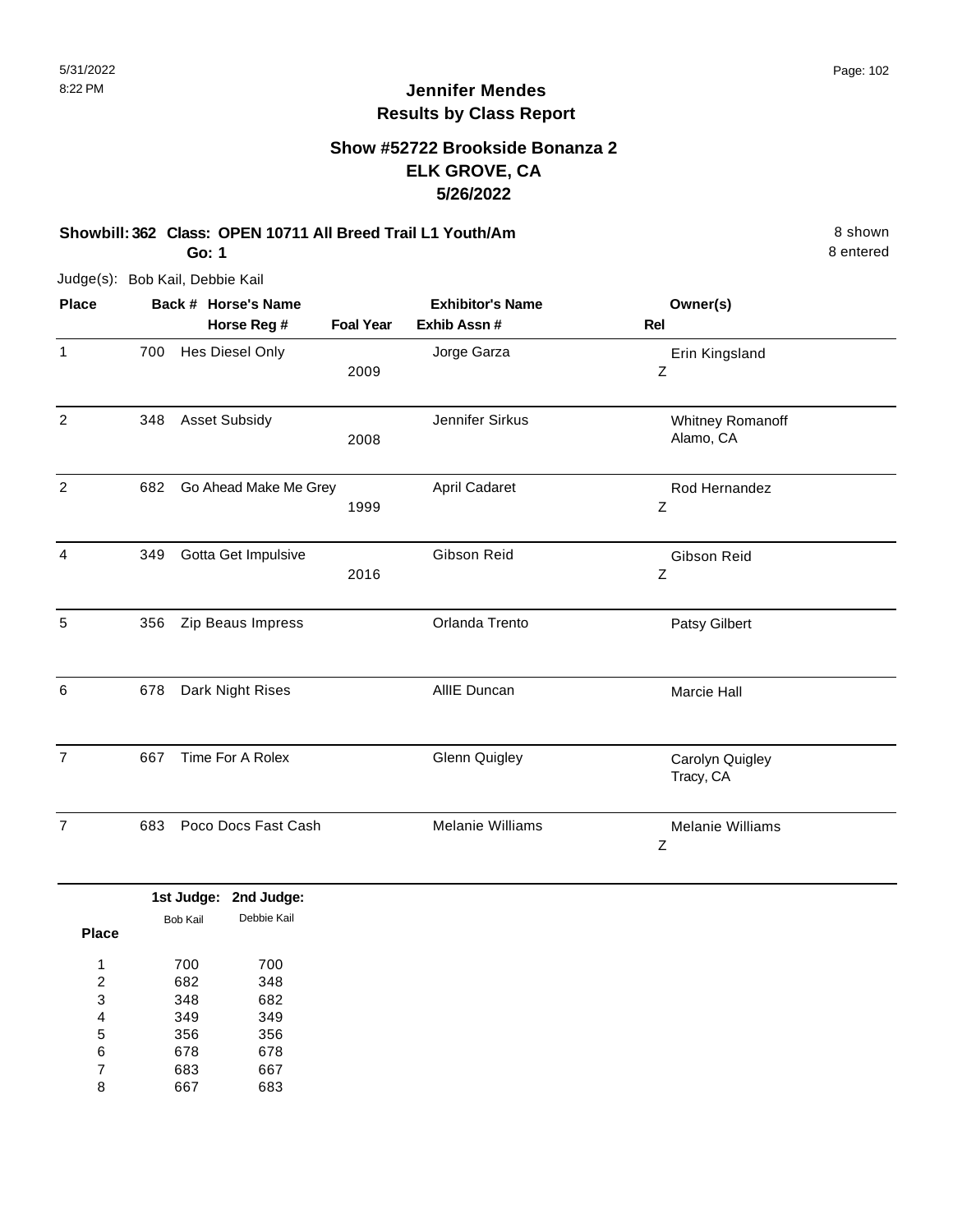### **Show #52722 Brookside Bonanza 2 ELK GROVE, CA 5/26/2022**

#### **Showbill: 364 Class: AQHA 438002 L1 Youth Trail 4 shown 4 shown 4 shown**

**Go: 1**

Judge(s): Bob Kail, Debbie Kail

| <b>Place</b> | Back # Horse's Name |                                                            | <b>Exhibitor's Name</b> |                | Owner(s)            |
|--------------|---------------------|------------------------------------------------------------|-------------------------|----------------|---------------------|
|              |                     | Horse Reg #                                                | <b>Foal Year</b>        | Exhib Assn #   | Rel                 |
| 1            | 369                 | Ima Big Impulse                                            |                         | Kelsey Robles  | Laura Rae Kellejian |
|              |                     | AQHA - 3377773                                             | 1995                    | AQHA - 4485296 | AQHA - 500486       |
| $\mathbf 1$  | 400                 | <b>Radical Rumble</b>                                      |                         | Esme Roubanis  | Tamara Coulson      |
|              |                     | AQHA - 4904737                                             | 2005                    | AQHA - 4464285 | AQHA - 2701543      |
| 3            | 301                 | Invite The Best                                            |                         | Delaney Lee    | Cathy Lee           |
|              |                     | AQHA - 5691732                                             | 2015                    | AQHA - 4391704 | C<br>AQHA - 4299494 |
| 4            | 678                 | Dark Night Rises                                           |                         | AllIE Duncan   | Marcie Hall         |
|              |                     | AQHA - 5656473                                             |                         | AQHA - 4388240 | AQHA - 2900423      |
|              |                     | 1st Judge:<br>2nd Judge:<br>Debbie Kail<br><b>Bob Kail</b> |                         |                |                     |

**Place** 400 369 301 678 369 400 301 678 1 2 3 4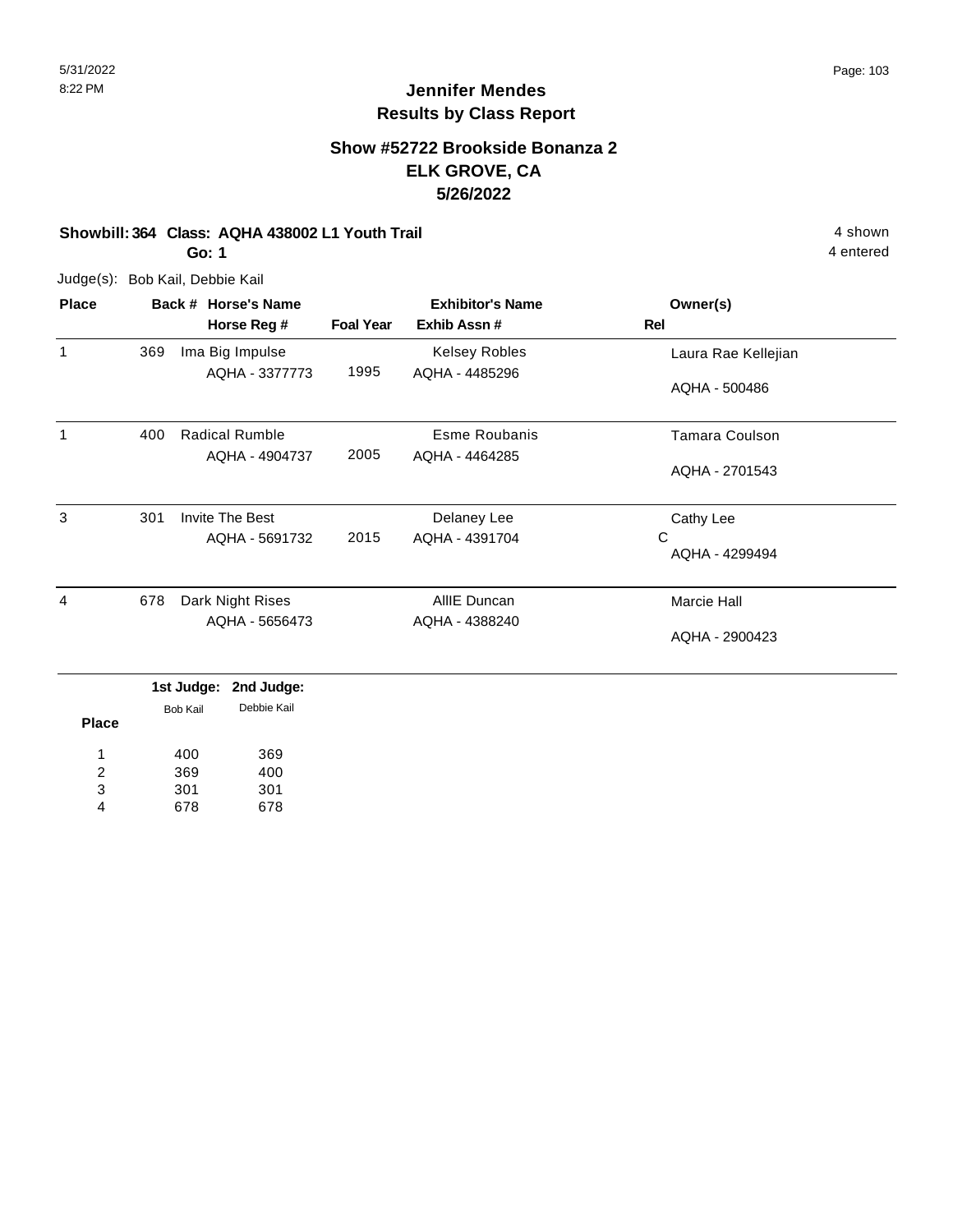22 entered

# **Jennifer Mendes Results by Class Report**

### **Show #52722 Brookside Bonanza 2 ELK GROVE, CA 5/26/2022**

**Showbill: 365 Class: AQHA 138004 L1 Trail** 22 shown

**Go: 1**

Judge(s): Bob Kail, Debbie Kail

327 687

1 2 351 329

| Horse Reg #<br>Barlnk Page Who<br>AQHA - 5269172<br>Some Like It Lazy | <b>Foal Year</b><br>2010                                | Exhib Assn#<br><b>Shannon Tomes</b><br>AQHA - 4441925 | Rel<br><b>Shannon Tomes</b><br>Z Medford, OR    |
|-----------------------------------------------------------------------|---------------------------------------------------------|-------------------------------------------------------|-------------------------------------------------|
|                                                                       |                                                         |                                                       |                                                 |
|                                                                       |                                                         |                                                       | AQHA - 4441925                                  |
| AQHA - 5861947                                                        |                                                         | Stephanie Wilkening                                   | Stephanie Wilkening<br>Ζ                        |
| <b>Burning Moonlight</b><br>AQHA - 5496188                            | 2012                                                    | Rod Hernandez<br>AQHA - 2147096                       | Jean Cooper<br>AQHA - 3376955                   |
| Lazy Only Gets Better<br>AQHA - 5856403                               |                                                         | Michael E Hoyt<br>AQHA - 1316935                      | Sandra Boyle<br>AQHA - 1880022                  |
| <b>Flirting Inthe Batcave</b><br>AQHA - 5861193                       | 2017                                                    | <b>BARBARA Ann FLETCHER</b><br>AQHA - 2269445         | Sandy M Millard<br>AQHA - 483942                |
| Southern Goods<br>AQHA - 5728326                                      |                                                         | Diane M York Gaudreau<br>AQHA - 1645561               | Julie Payne<br>AQHA - 0845555                   |
| Luck Beee A Lady<br>AQHA - 5805953                                    | 2016                                                    | Nena Edwards<br>AQHA - 614449                         | <b>Brooke Elaine Cranston</b><br>AQHA - 4428338 |
| Sportin A Rolex<br>AQHA - 5749637                                     | 2015                                                    | David Busick<br>AQHA - 1433646                        | Carolyn Quigley<br>Tracy, CA<br>AQHA - 2025127  |
| Have You Myst Me Yet<br>AQHA - 5926624                                | 2018                                                    | Sarah Faught<br>AQHA - 1629107                        | James And Susan Wathen                          |
|                                                                       | 1st Judge: 2nd Judge:<br>Debbie Kail<br><b>Bob Kail</b> |                                                       |                                                 |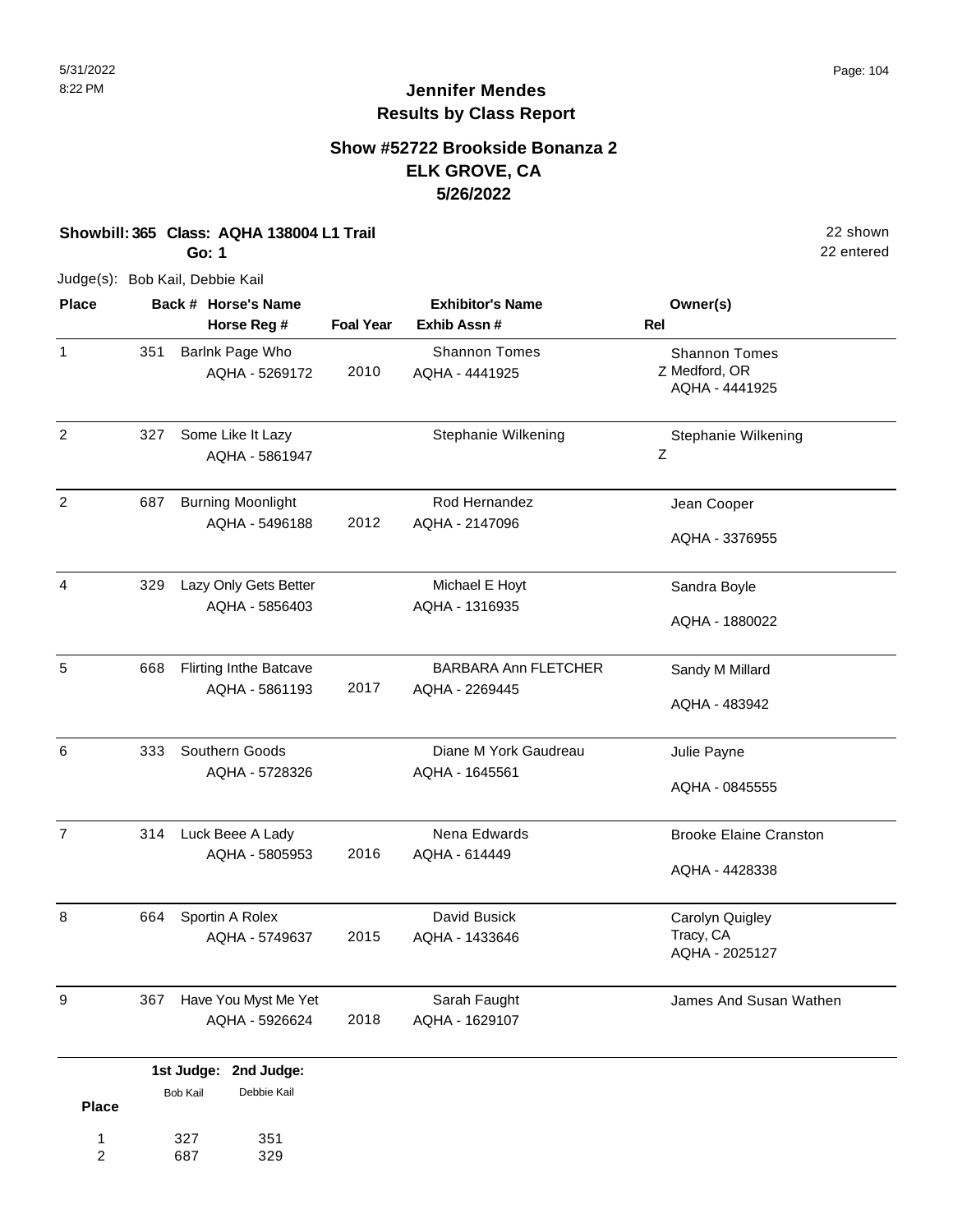#### **Show #52722 Brookside Bonanza 2 ELK GROVE, CA 5/26/2022**

| 3 | 351 | 687 |
|---|-----|-----|
| 4 | 329 | 327 |
| 5 | 668 | 668 |
| 6 | 333 | 333 |
| 7 | 314 | 664 |
| 8 | 367 | 314 |
| 9 | 366 | 656 |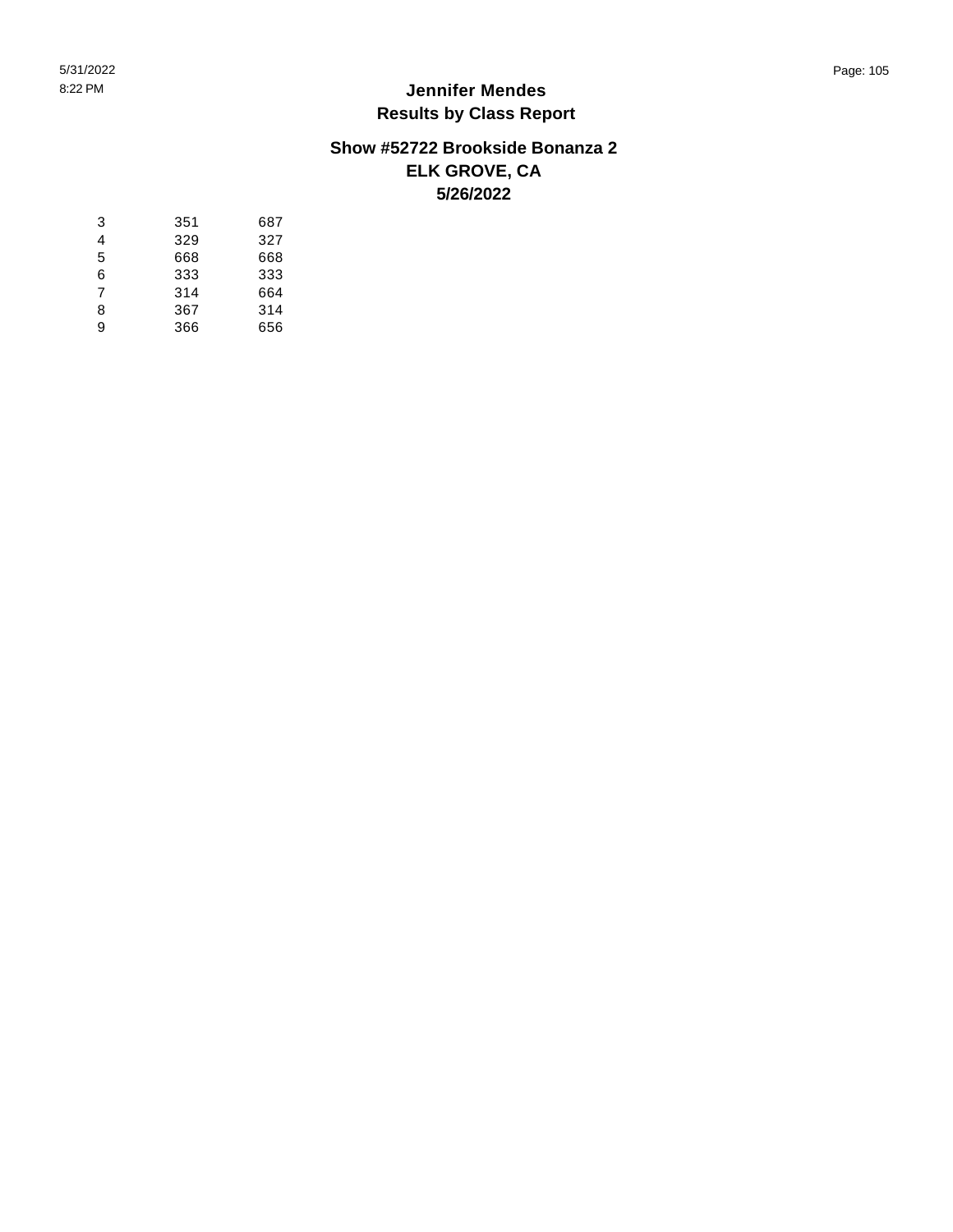#### **Show #52722 Brookside Bonanza 2 ELK GROVE, CA 5/26/2022**

#### **Showbill: 366 Class: AQHA 238001 RK Amt Trail** 2 shown

**Go: 1**

Judge(s): Bob Kail, Debbie Kail

| <b>Place</b> | Back # Horse's Name |                                   | <b>Exhibitor's Name</b> |                               | Owner(s)                           |
|--------------|---------------------|-----------------------------------|-------------------------|-------------------------------|------------------------------------|
|              |                     | Horse Reg #                       | <b>Foal Year</b>        | Exhib Assn#                   | Rel                                |
| 1            | 388                 | Aces High Whiz<br>AQHA - 5288262  |                         | Stephanie Munzinger           | Stephanie Munzinger<br>Ζ           |
| 2            | 357                 | Gotta Luva Lazy<br>AQHA - 5735965 | 2016                    | Andrea Fink<br>AQHA - 2698813 | Andrea Fink<br>Ζ<br>AQHA - 2698813 |

|              |          | 1st Judge: 2nd Judge: |
|--------------|----------|-----------------------|
|              | Bob Kail | Debbie Kail           |
| <b>Place</b> |          |                       |
| 1            | 388      | 388                   |
|              | 357      | 357                   |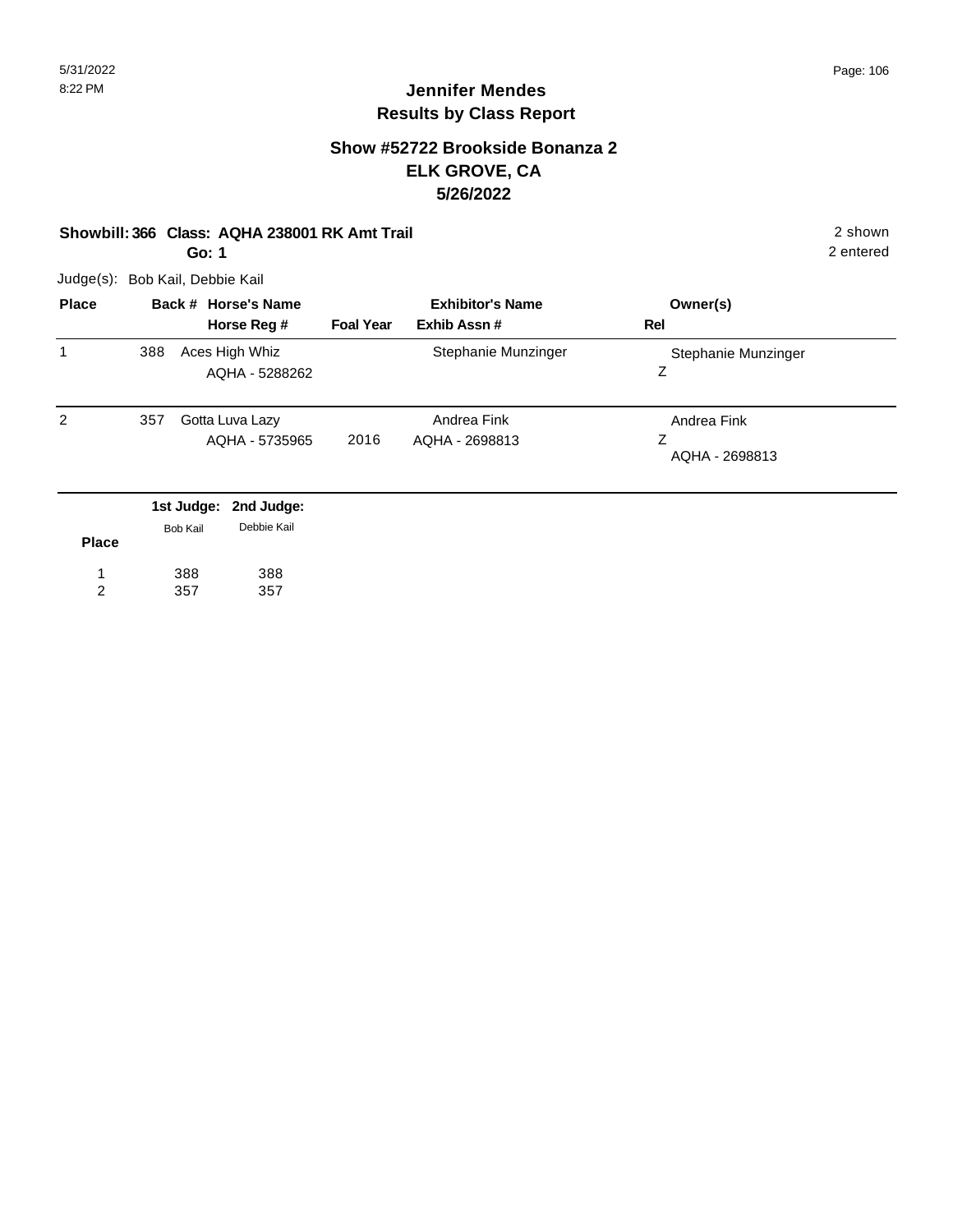### **Show #52722 Brookside Bonanza 2 ELK GROVE, CA 5/26/2022**

#### **Showbill: 367 Class: AQHA 238002 L1 Amt Trail 14 Shown 14 shown**

**Go: 1**

Judge(s): Bob Kail, Debbie Kail

| <b>Place</b>   |     | Back # Horse's Name                          |                  | <b>Exhibitor's Name</b>                 | Owner(s)                                            |
|----------------|-----|----------------------------------------------|------------------|-----------------------------------------|-----------------------------------------------------|
|                |     | Horse Reg #                                  | <b>Foal Year</b> | Exhib Assn #                            | Rel                                                 |
| $\mathbf{1}$   | 385 | Lopin Illusion<br>AQHA - 5000510             | 2004             | Donna Impey<br>AQHA - 1476019           | Donna Impey<br>Z Cameron Park, CA<br>AQHA - 1476019 |
| $\sqrt{2}$     | 338 | <b>Imaginary Dimension</b><br>AQHA - 4027799 | 2001             | Janet Price<br>AQHA - 480432            | Stan And Janet Price<br>AQHA - 3035576              |
| 3              | 336 | Assign Of True Love<br>AQHA - 5573396        | 2013             | Linda Sherman<br>AQHA - 3102646         | Linda Sherman<br>Z<br>AQHA - 3102646                |
| 4              | 348 | <b>Asset Subsidy</b><br>AQHA - 4274575       | 2008             | Jennifer Sirkus<br>AQHA - 2903384       | Whitney Romanoff<br>Alamo, CA<br>AQHA - 4274575     |
| $\overline{4}$ | 388 | Aces High Whiz<br>AQHA - 5288262             |                  | Stephanie Munzinger                     | Stephanie Munzinger<br>Ζ                            |
| 6              | 333 | Southern Goods<br>AQHA - 5728326             |                  | Diane M York Gaudreau<br>AQHA - 1645561 | Julie Payne<br>AQHA - 0845555                       |
| 6              | 358 | Only A Show Off<br>AQHA - 5237604            | 2009             | Megan Avidano<br>AQHA - 3144897         | Megan Avidano<br>Z Hollister, CA<br>AQHA - 3144897  |
| 6              | 366 | Good Lopin Cutie<br>AQHA - 5549251           | 2013             | Michel Papadopoulos<br>AQHA - 4317243   | <b>Tamara Coulson</b><br>M<br>AQHA - 2701543        |
| 9              | 357 | Gotta Luva Lazy<br>AQHA - 5735965            | 2016             | Andrea Fink<br>AQHA - 2698813           | Andrea Fink<br>Z<br>AQHA - 2698813                  |
|                |     | 1st Judge: 2nd Judge:                        |                  |                                         |                                                     |

| <b>Place</b> | <b>Bob Kail</b> | Debbie Kail |
|--------------|-----------------|-------------|
| 1            | 385             | 385         |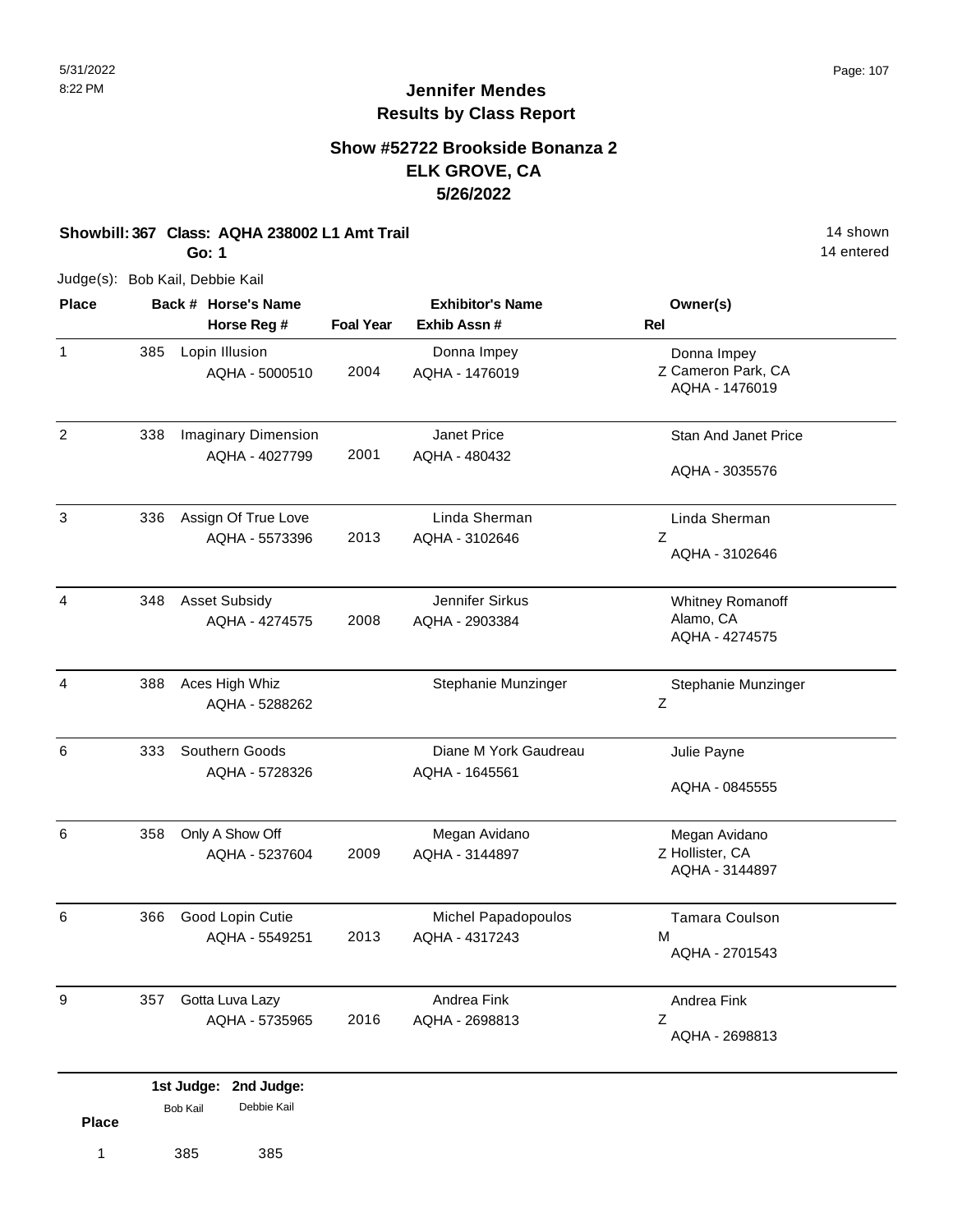#### **Show #52722 Brookside Bonanza 2 ELK GROVE, CA 5/26/2022**

| 338 | 338 |
|-----|-----|
| 336 | 358 |
| 388 | 336 |
| 333 | 348 |
| 348 | 366 |
| 366 | 388 |
| 357 | 333 |
| 312 | 357 |
|     |     |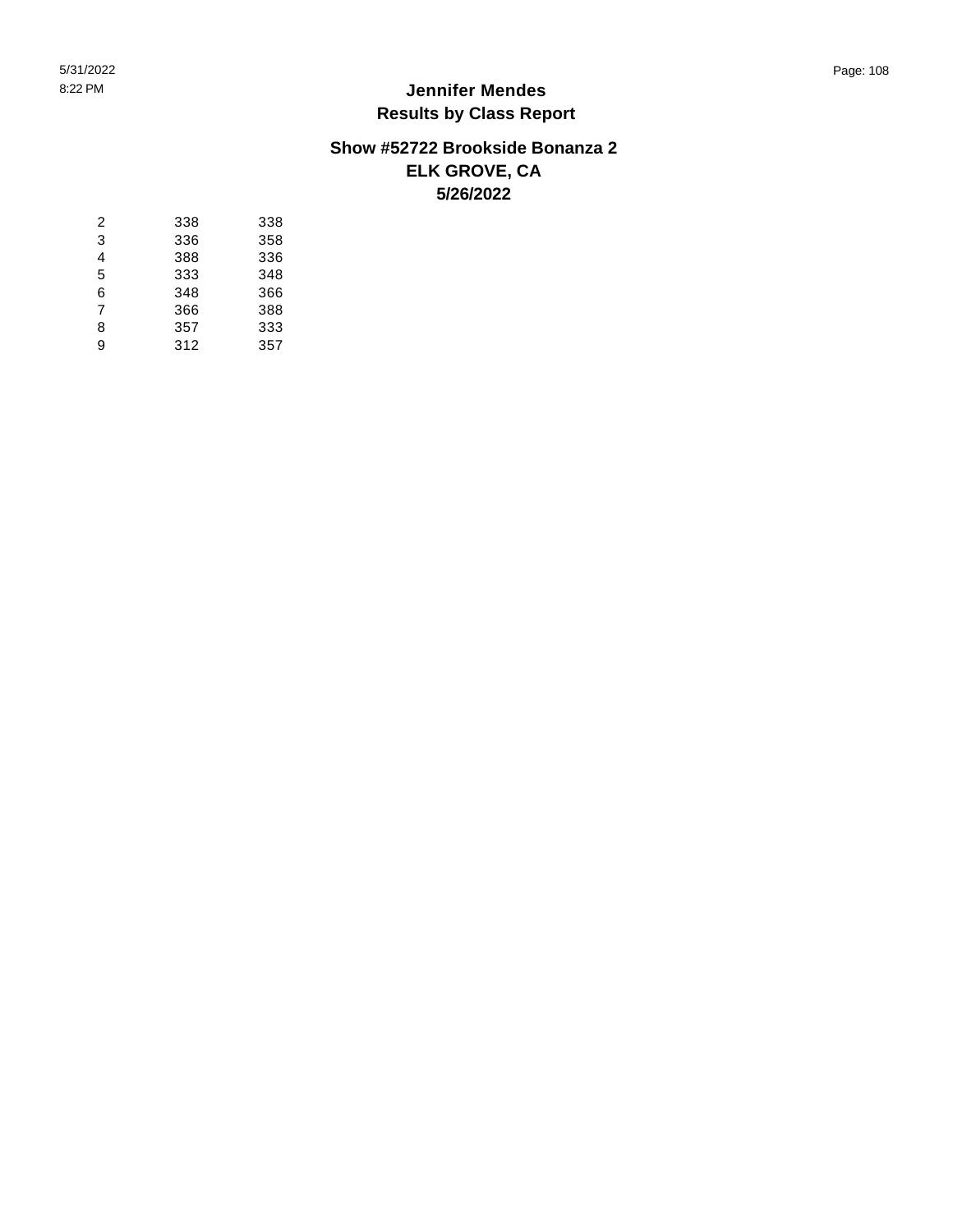# **Jennifer Mendes Results by Class Report**

## **Show #52722 Brookside Bonanza 2 ELK GROVE, CA 5/26/2022**

## **Showbill: 368 Class: OPEN 11311 All Breed Trail Am/Youth** 4 shown

**Go: 1**

Judge(s): Bob Kail, Debbie Kail

| <b>Place</b> |     | Back # Horse's Name                                        |                  | <b>Exhibitor's Name</b> | Owner(s)                      |  |
|--------------|-----|------------------------------------------------------------|------------------|-------------------------|-------------------------------|--|
|              |     | Horse Reg #                                                | <b>Foal Year</b> | Exhib Assn#             | Rel                           |  |
| $\mathbf 1$  | 682 | Go Ahead Make Me Grey                                      | 1999             | April Cadaret           | Rod Hernandez<br>Ζ            |  |
| 2            | 348 | <b>Asset Subsidy</b>                                       | 2008             | Jennifer Sirkus         | Whitney Romanoff<br>Alamo, CA |  |
| 3            | 678 | Dark Night Rises                                           |                  | AllIE Duncan            | Marcie Hall                   |  |
| 4            | 667 | Time For A Rolex                                           |                  | <b>Glenn Quigley</b>    | Carolyn Quigley<br>Tracy, CA  |  |
| <b>Place</b> |     | 1st Judge:<br>2nd Judge:<br>Debbie Kail<br><b>Bob Kail</b> |                  |                         |                               |  |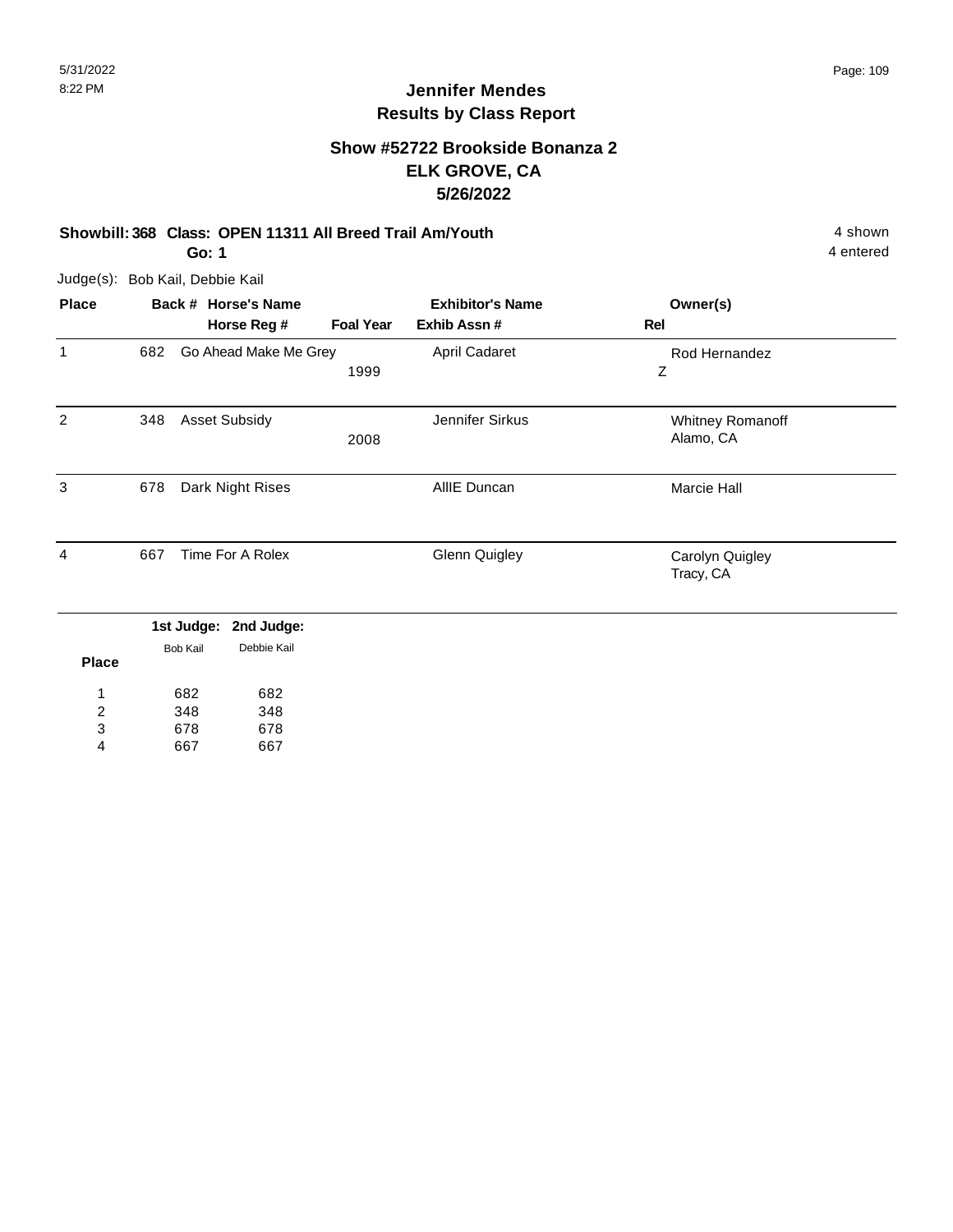## **Show #52722 Brookside Bonanza 2 ELK GROVE, CA 5/26/2022**

#### **Showbill: 369 Class: OPEN 5041 ALL BREED OPEN TRAIL Shown** 9 shown

9 entered

**Go: 1**

| <b>Place</b>            |     |                 | Back # Horse's Name      |                  | <b>Exhibitor's Name</b>     | Owner(s)                         |
|-------------------------|-----|-----------------|--------------------------|------------------|-----------------------------|----------------------------------|
|                         |     |                 | Horse Reg #              | <b>Foal Year</b> | Exhib Assn #                | Rel                              |
| $\mathbf{1}$            | 326 |                 | Zippos Cash Award        |                  | Michael E Hoyt              | Dana Thompson                    |
| $\overline{\mathbf{c}}$ | 324 |                 | Willybemyvalentine       | 2016             | Michael E Hoyt              | Michelle Stewart                 |
| $\sqrt{2}$              | 328 |                 | <b>Righteously Sweet</b> |                  | Michael E Hoyt              | Megan Harrison                   |
| 4                       | 686 |                 | Katie Kruse              | 2013             | David Busick                | <b>Sydney Myers</b>              |
| 5                       | 669 |                 | Willy Got The Look       | 2014             | <b>BARBARA Ann FLETCHER</b> | <b>BARBARA Ann FLETCHER</b><br>Z |
| 6                       | 682 |                 | Go Ahead Make Me Grey    | 1999             | <b>April Cadaret</b>        | Rod Hernandez<br>Z               |
| $\overline{7}$          | 320 |                 | Kg Unzipped At Last      | 2001             | Suzanna Robinson            | Linda Stanich                    |
| $\overline{7}$          | 349 |                 | Gotta Get Impulsive      | 2016             | Gibson Reid                 | Gibson Reid<br>$\boldsymbol{Z}$  |
|                         |     |                 | 1st Judge: 2nd Judge:    |                  |                             |                                  |
| <b>Place</b>            |     | <b>Bob Kail</b> | Debbie Kail              |                  |                             |                                  |
| 1                       |     | 326             | 326                      |                  |                             |                                  |
| $\overline{\mathbf{c}}$ |     | 324             | 328                      |                  |                             |                                  |
| 3                       |     | 328             | 324                      |                  |                             |                                  |
| $\overline{\mathbf{4}}$ |     | 686             | 686                      |                  |                             |                                  |
| 5                       |     | 669             | 669                      |                  |                             |                                  |
| 6                       |     | 682             | 682                      |                  |                             |                                  |
| 7                       |     | 320             | 349                      |                  |                             |                                  |
| 8                       |     | 349             | 320                      |                  |                             |                                  |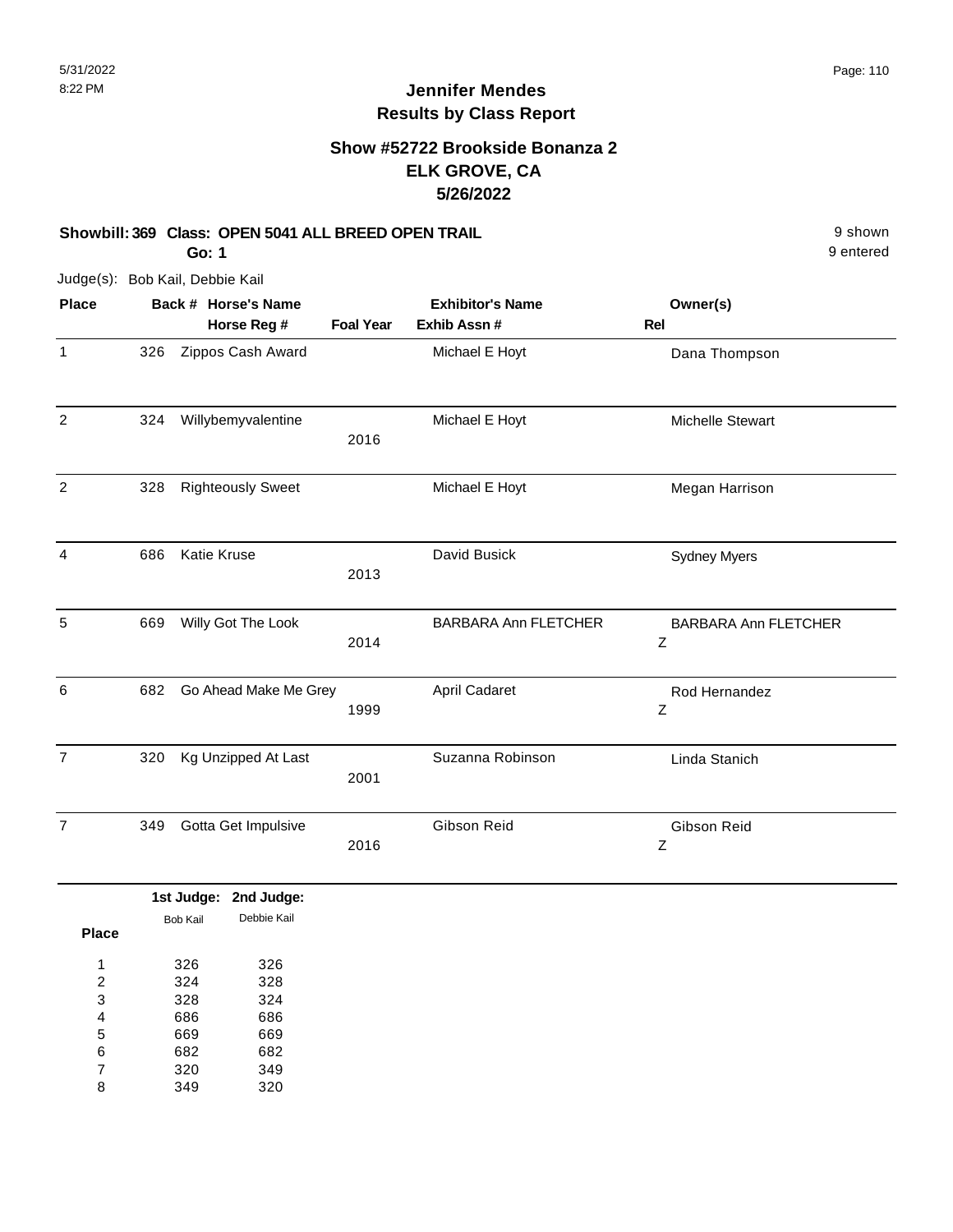## **Show #52722 Brookside Bonanza 2 ELK GROVE, CA 5/26/2022**

#### **Showbill: 370 Class: AQHA 138100 Junior Trail 8 shown 8 shown 8 shown 8 shown**

**Go: 1**

Judge(s): Bob Kail, Debbie Kail

| <b>Place</b>   | Back # Horse's Name<br>Horse Reg # |                                                         | <b>Exhibitor's Name</b><br><b>Foal Year</b><br>Exhib Assn# |                                               | Owner(s)<br>Rel                                   |  |
|----------------|------------------------------------|---------------------------------------------------------|------------------------------------------------------------|-----------------------------------------------|---------------------------------------------------|--|
| $\mathbf{1}$   | 341                                | Doin Big Things<br>AQHA - 5800520                       | 2017                                                       | <b>BARBARA Ann FLETCHER</b><br>AQHA - 2269445 | Caroline McKoane<br>$\Omega$<br>AQHA - 4302229    |  |
| 2              | 328                                | <b>Righteously Sweet</b><br>AQHA - 5865934              |                                                            | Michael E Hoyt<br>AQHA - 1316935              | Megan Harrison                                    |  |
| 3              | 680                                | Lazyislookingsogood<br>AQHA - 5863116                   | 2017                                                       | David Busick<br>AQHA - 1433646                | DiDi J Del Chiaro<br>Oakley, CA<br>AQHA - 1851096 |  |
| $\overline{4}$ | 329                                | Lazy Only Gets Better<br>AQHA - 5856403                 |                                                            | Michael E Hoyt<br>AQHA - 1316935              | Sandra Boyle<br>AQHA - 1880022                    |  |
| 5              | 656                                | Vs Always A Goodride<br>AQHA - 5962547                  |                                                            | <b>BARBARA Ann FLETCHER</b><br>AQHA - 2269445 | Candy D Bava<br>AQHA - 830101                     |  |
| 6              | 681                                | <b>KM Flashin The Best</b><br>AQHA - 5971174            | 2018                                                       | <b>BARBARA Ann FLETCHER</b><br>AQHA - 2269445 | Cara Brazier<br>AQHA - 2196316                    |  |
| $\overline{7}$ | 367                                | Have You Myst Me Yet<br>AQHA - 5926624                  | 2018                                                       | Sarah Faught<br>AQHA - 1629107                | James And Susan Wathen                            |  |
| --             |                                    | 1st Judge: 2nd Judge:<br>Debbie Kail<br><b>Bob Kail</b> |                                                            |                                               |                                                   |  |

| Place |     |     |
|-------|-----|-----|
| 1     | 341 | 341 |
| 2     | 328 | 328 |
| 3     | 680 | 329 |
| 4     | 656 | 680 |
| 5     | 329 | 656 |
| 6     | 681 | 681 |
| 7     | 367 | 367 |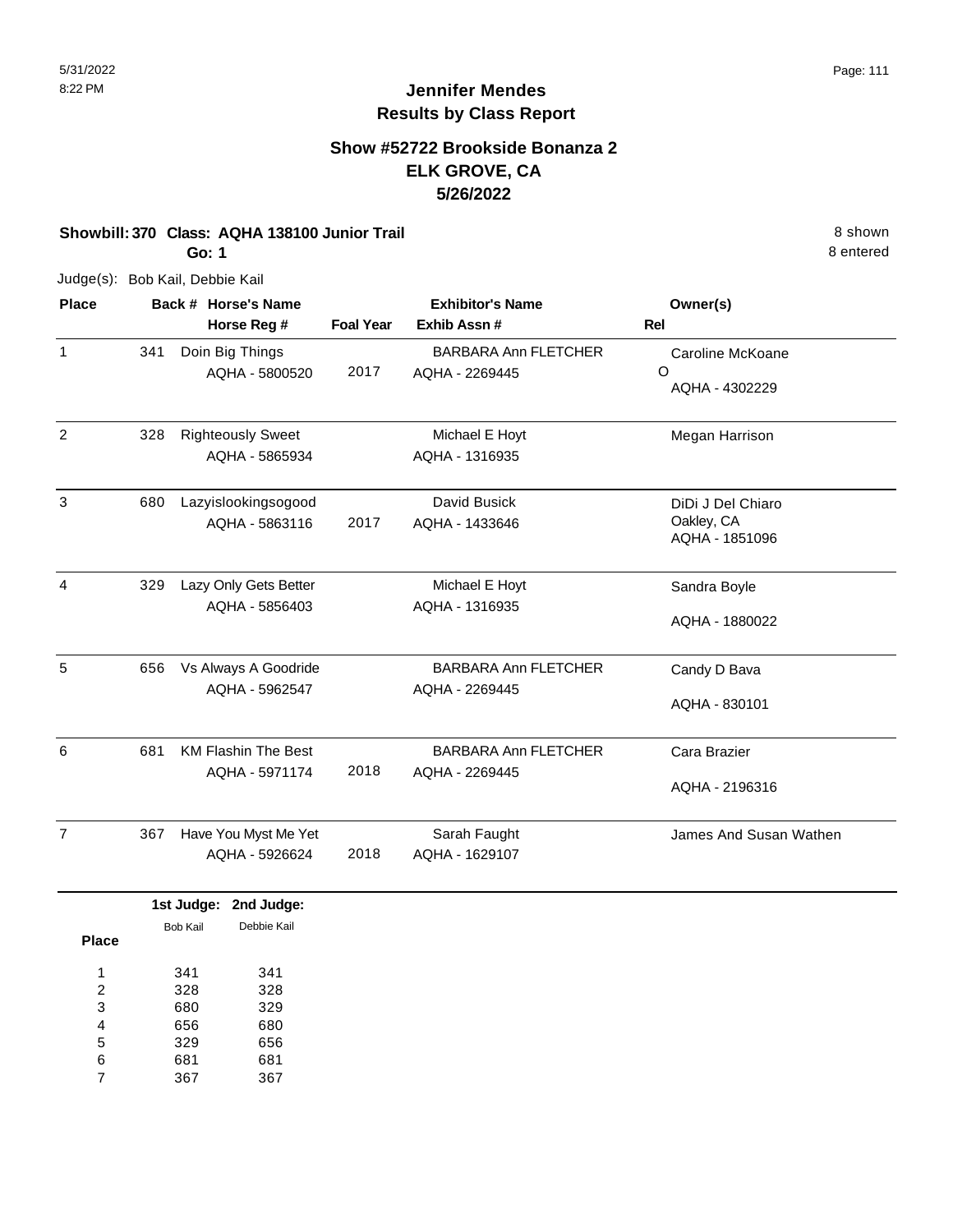## **Show #52722 Brookside Bonanza 2 ELK GROVE, CA 5/26/2022**

#### **Showbill: 372 Class: AQHA 238000 Amt Trail 5 Shown 5 shown 5 shown 5 shown**

**Go: 1**

Judge(s): Bob Kail, Debbie Kail

| <b>Place</b> |     | Back # Horse's Name                          | <b>Exhibitor's Name</b> |                                        | Owner(s)                                                |
|--------------|-----|----------------------------------------------|-------------------------|----------------------------------------|---------------------------------------------------------|
|              |     | Horse Reg #                                  | <b>Foal Year</b>        | Exhib Assn#                            | Rel                                                     |
| 1            | 351 | Barlnk Page Who<br>AQHA - 5269172            | 2010                    | <b>Shannon Tomes</b><br>AQHA - 4441925 | <b>Shannon Tomes</b><br>Z Medford, OR<br>AQHA - 4441925 |
| 1            | 655 | Husch Money<br>AQHA - 5754326                | 2016                    | Candy D Bava<br>AQHA - 830101          | Candy D Bava<br>Ζ<br>AQHA - 830101                      |
| 3            | 338 | <b>Imaginary Dimension</b><br>AQHA - 4027799 | 2001                    | Janet Price<br>AQHA - 480432           | <b>Stan And Janet Price</b><br>AQHA - 3035576           |
| 3            | 385 | Lopin Illusion<br>AQHA - 5000510             | 2004                    | Donna Impey<br>AQHA - 1476019          | Donna Impey<br>Z Cameron Park, CA<br>AQHA - 1476019     |

|              |          | 1st Judge: 2nd Judge: |  |
|--------------|----------|-----------------------|--|
| <b>Place</b> | Bob Kail | Debbie Kail           |  |
|              |          |                       |  |
| 1            | 655      | 351                   |  |
| 2            | 351      | 655                   |  |
| 3            | 338      | 385                   |  |
| 4            | 385      | 338                   |  |
|              |          |                       |  |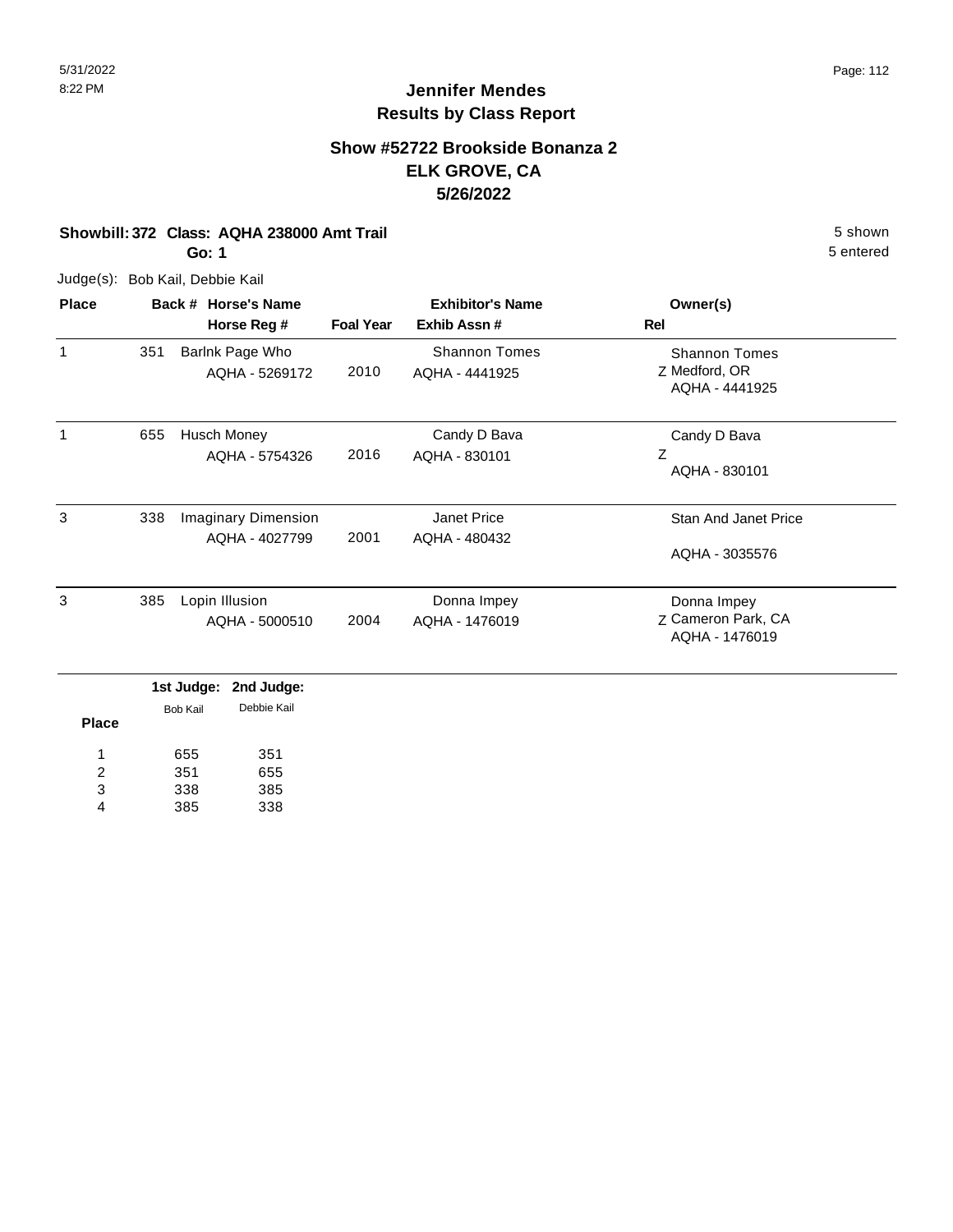## **Show #52722 Brookside Bonanza 2 ELK GROVE, CA 5/26/2022**

#### **Showbill: 374 Class: AQHA 138200 Senior Trail** 7 shown

**Go: 1**

Judge(s): Bob Kail, Debbie Kail

| <b>Place</b> |     | Back # Horse's Name  | <b>Exhibitor's Name</b> |                             | Owner(s)         |
|--------------|-----|----------------------|-------------------------|-----------------------------|------------------|
|              |     | Horse Reg #          | <b>Foal Year</b>        | Exhib Assn#                 | <b>Rel</b>       |
| $\mathbf{1}$ | 326 | Zippos Cash Award    |                         | Michael E Hoyt              | Dana Thompson    |
|              |     | AQHA - 5055144       |                         | AQHA - 1316935              |                  |
|              |     |                      |                         |                             | AQHA - 3607581   |
| $\mathbf{1}$ | 665 | Rolex In Paris       |                         | David Busick                | Carolyn Quigley  |
|              |     | AQHA - 4661938       |                         | AQHA - 1433646              | Tracy, CA        |
|              |     |                      |                         |                             | AQHA - 2025127   |
| 3            | 655 | <b>Husch Money</b>   |                         | <b>BARBARA Ann FLETCHER</b> | Candy D Bava     |
|              |     | AQHA - 5754326       | 2016                    | AQHA - 2269445              |                  |
|              |     |                      |                         |                             | AQHA - 830101    |
| 4            | 304 | <b>HP Heza Dream</b> |                         | Justin Dean Wheeler         | Chayo Frappied   |
|              |     | AQHA - 5546409       | 2013                    | AQHA - 2375592              |                  |
|              |     |                      |                         |                             | AQHA - 1041465   |
| 4            | 385 | Lopin Illusion       |                         | Diane M York Gaudreau       | Donna Impey      |
|              |     | AQHA - 5000510       | 2004                    | AQHA - 1645561              | Cameron Park, CA |
|              |     |                      |                         |                             | AQHA - 1476019   |
| 6            | 664 | Sportin A Rolex      |                         | David Busick                | Carolyn Quigley  |
|              |     | AQHA - 5749637       | 2015                    | AQHA - 1433646              | Tracy, CA        |
|              |     |                      |                         |                             | AQHA - 2025127   |

|       |          | 1st Judge: 2nd Judge: |
|-------|----------|-----------------------|
|       | Bob Kail | Debbie Kail           |
| Place |          |                       |
| 1     | 665      | 326                   |
| 2     | 326      | 665                   |
| 3     | 655      | 655                   |
| 4     | 385      | 304                   |
| 5     | 304      | 385                   |
| հ     | 664      | 664                   |
|       |          |                       |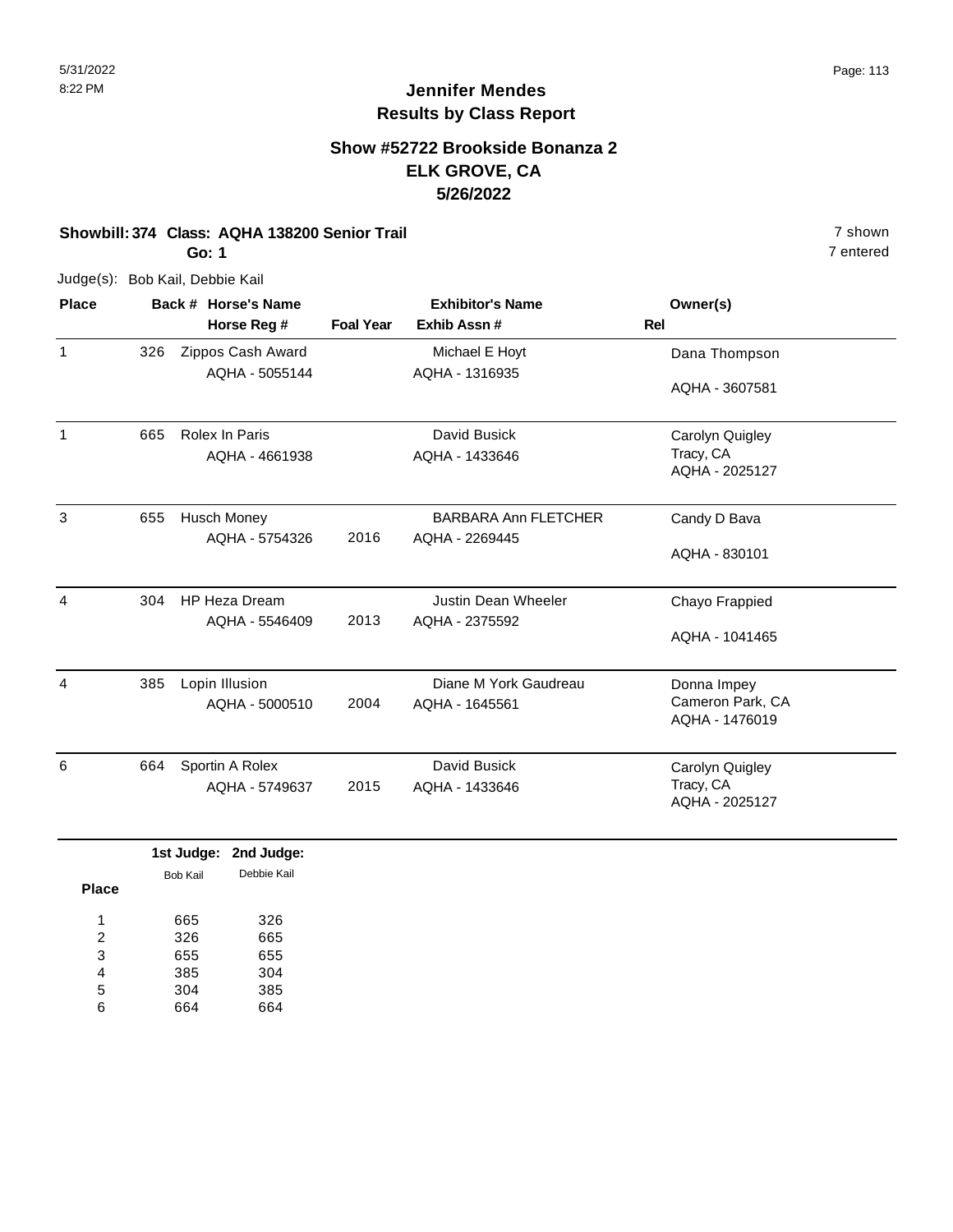## **Show #52722 Brookside Bonanza 2 ELK GROVE, CA 5/26/2022**

| Showbill: 375 Class: OPEN 18555 All Breed Ranch Trail Youth/Am<br>Go: 1 |                                 |                                    |                  |                                        |                          |  |  |
|-------------------------------------------------------------------------|---------------------------------|------------------------------------|------------------|----------------------------------------|--------------------------|--|--|
|                                                                         | Judge(s): Bob Kail, Debbie Kail |                                    |                  |                                        |                          |  |  |
| <b>Place</b>                                                            |                                 | Back # Horse's Name<br>Horse Reg # | <b>Foal Year</b> | <b>Exhibitor's Name</b><br>Exhib Assn# | Owner(s)<br><b>Rel</b>   |  |  |
| 1                                                                       | 392                             | <b>STYLISH INFERNO</b>             | 2017             | AMANDA BREWER                          | AMANDA AND LIVONA BREWER |  |  |
| <b>Place</b>                                                            | 1st Judge:<br>Bob Kail          | 2nd Judge:<br>Debbie Kail          |                  |                                        |                          |  |  |
| 1                                                                       | 392                             | 392                                |                  |                                        |                          |  |  |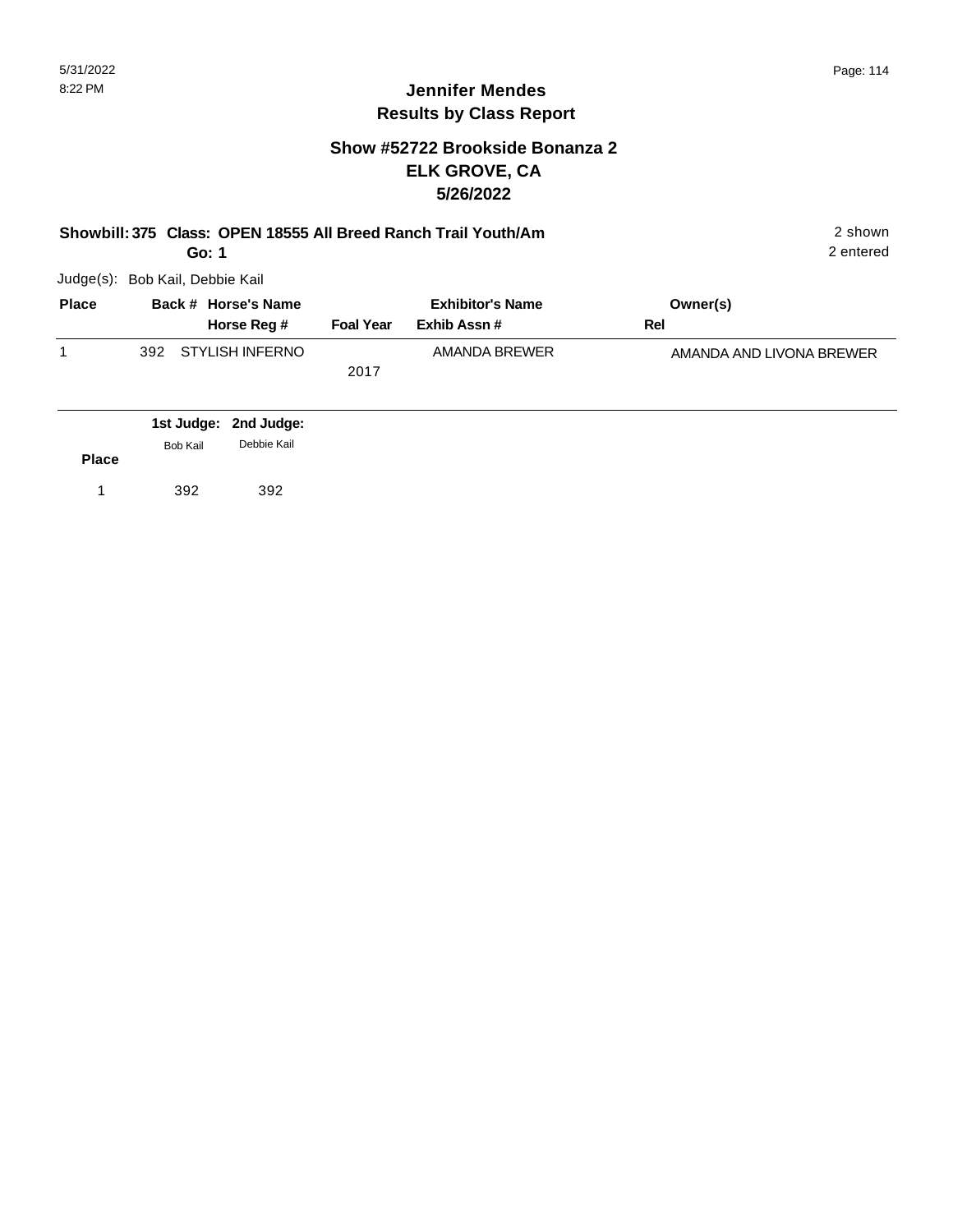#### **Show #52722 Brookside Bonanza 2 ELK GROVE, CA 5/26/2022**

#### **Showbill: 376 Class: OPEN 18666 All Breed Ranch Trail Open** 2 shown **Go: 1**

Judge(s): Bob Kail, Debbie Kail

| <b>Place</b> | Back # Horse's Name            |                  | <b>Exhibitor's Name</b> | Owner(s)                 |  |
|--------------|--------------------------------|------------------|-------------------------|--------------------------|--|
|              | Horse Reg #                    | <b>Foal Year</b> | Exhib Assn#             | Rel                      |  |
| 1            | Alpha Gun Shiner<br>689        |                  | STEPHANIE BOYES         | STEPHANIE BOYES          |  |
|              |                                | 2015             |                         | z                        |  |
| 2            | <b>STYLISH INFERNO</b><br>392  |                  | AMANDA BREWER           | AMANDA AND LIVONA BREWER |  |
|              |                                | 2017             |                         |                          |  |
|              | 1st Judge: 2nd Judge:          |                  |                         |                          |  |
|              | Debbie Kail<br><b>Rob Koil</b> |                  |                         |                          |  |

| <b>Place</b> | <b>BOD Kall</b> | Depple Kall |
|--------------|-----------------|-------------|
|              | 689             | 689         |
| 2            | 392             | 392         |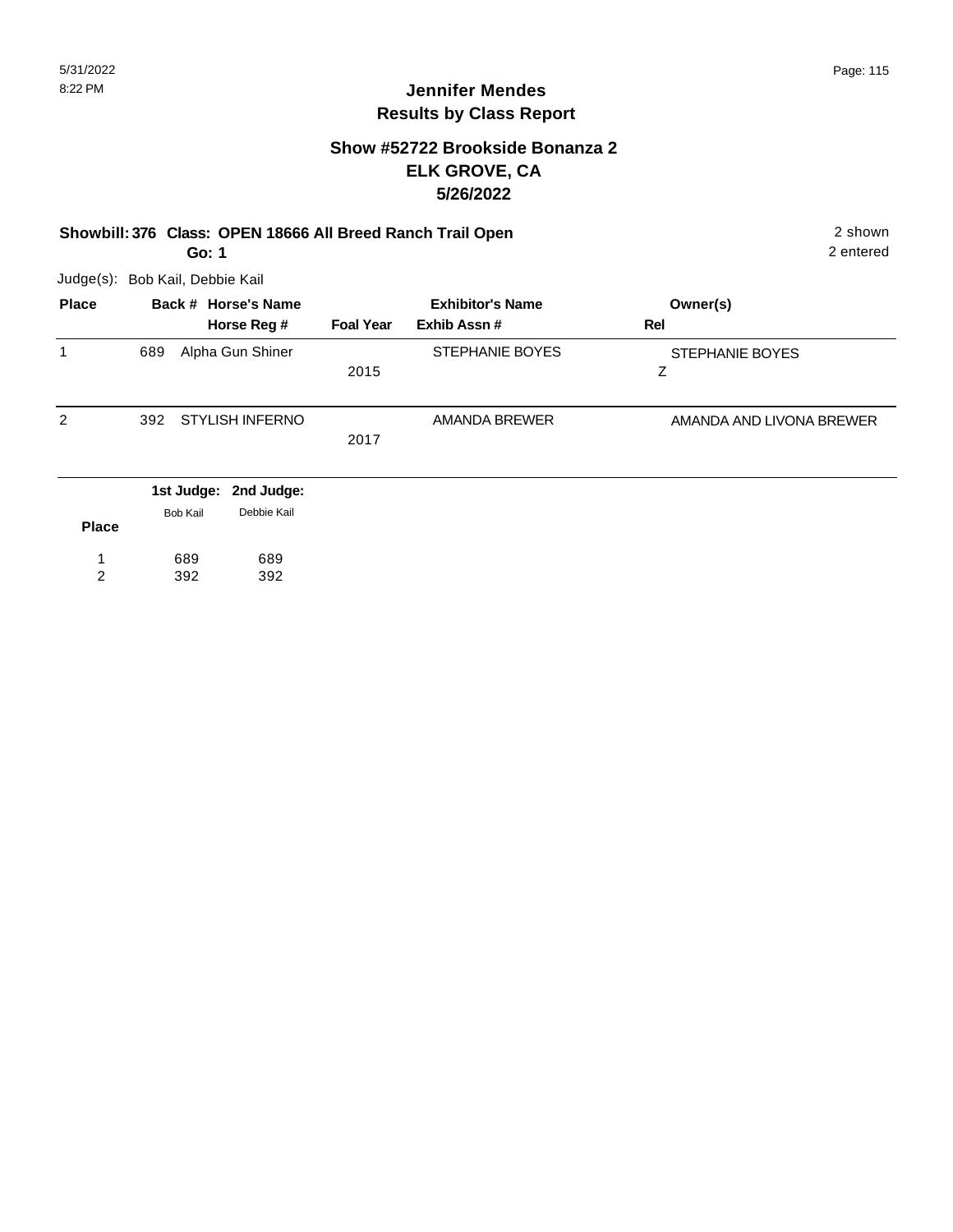#### **Jennifer Mendes Results by Class Report**

## **Show #52722 Brookside Bonanza 2 ELK GROVE, CA 5/26/2022**

**Showbill: 377 Class: AQHA 410900 AQHA Ranch Trail 18& Under** 1 shown

**Go: 1**

| <b>Place</b> | Back # Horse's Name |                                    | <b>Exhibitor's Name</b> |                                  | Owner(s)       |
|--------------|---------------------|------------------------------------|-------------------------|----------------------------------|----------------|
|              |                     | Horse Reg #                        | <b>Foal Year</b>        | Exhib Assn#                      | Rel            |
|              | 697                 | West Coast Charm<br>AQHA - 4148289 | 2015                    | Gracen Lacoste<br>AQHA - 4426288 | Mackenzie Leal |
|              |                     |                                    |                         |                                  | AQHA - 4148289 |

|              |          | 1st Judge: 2nd Judge: |
|--------------|----------|-----------------------|
|              | Bob Kail | Debbie Kail           |
| <b>Place</b> |          |                       |
|              | 697      | 697                   |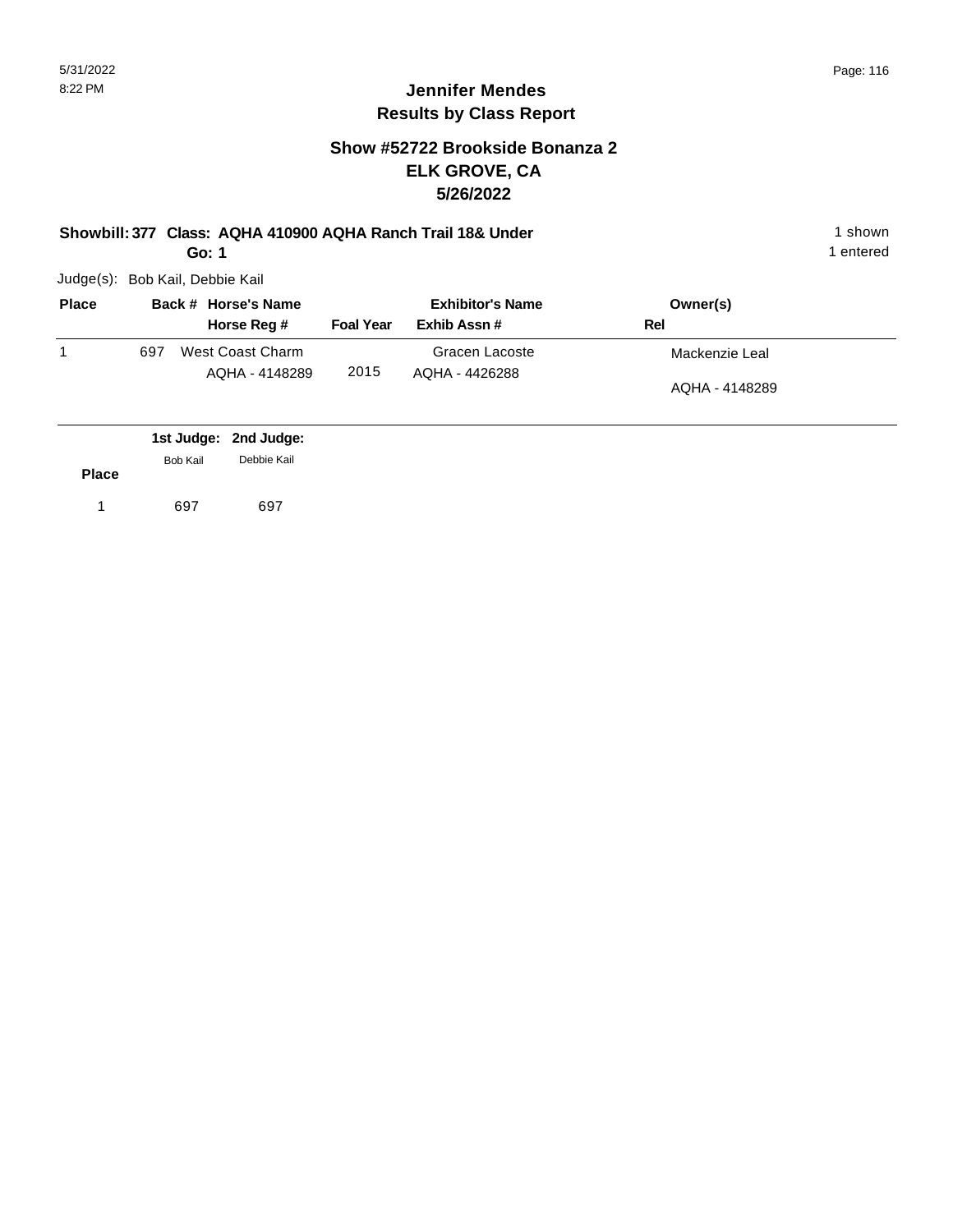## **Show #52722 Brookside Bonanza 2 ELK GROVE, CA 5/26/2022**

**Showbill: 378 Class: AQHA 210900 AQHA Ranch Trail Amateur** 5 shown

**Go: 1**

Judge(s): Bob Kail, Debbie Kail

| <b>Place</b> |     | Back # Horse's Name                      |                  | <b>Exhibitor's Name</b>                      | Owner(s)                                          |
|--------------|-----|------------------------------------------|------------------|----------------------------------------------|---------------------------------------------------|
|              |     | Horse Reg #                              | <b>Foal Year</b> | Exhib Assn#                                  | Rel                                               |
| 1            | 330 | Sol de Conquistador<br>AQHA - 5142645    | 2008             | Stephanie Reynolds-Anderson<br>AQHA - 117079 | Stephanie Reynolds-Anderson<br>Ζ<br>AQHA - 117079 |
| 2            | 307 | Boom Box Dancer                          |                  | Kimbal Griffith                              | Kimbal Griffith<br>Ζ                              |
| 2            | 354 | My Jimmy Rey<br>AQHA - 5645792           | 2014             | <b>Elizabeth Daffner</b><br>AQHA - 3071880   | Elizabeth Daffner<br>Z<br>AQHA - 3071880          |
| 4            | 309 | Invited Bythe Cowboy<br>AQHA - 5548628   |                  | Craig J Roper                                | Craig J Roper<br>Z                                |
| 4            | 392 | <b>STYLISH INFERNO</b><br>AQHA - 5863555 | 2017             | <b>STEPHANIE BOYES</b><br>AQHA - 682731      | AMANDA AND LIVONA BREWER<br>AQHA - 3666492        |

|              |          | 1st Judge: 2nd Judge: |  |
|--------------|----------|-----------------------|--|
| <b>Place</b> | Bob Kail | Debbie Kail           |  |
| 1            | 330      | 330                   |  |
| 2            | 354      | 307                   |  |
| 3            | 307      | 354                   |  |
| 4            | 392      | 309                   |  |
| 5            | 309      | 392                   |  |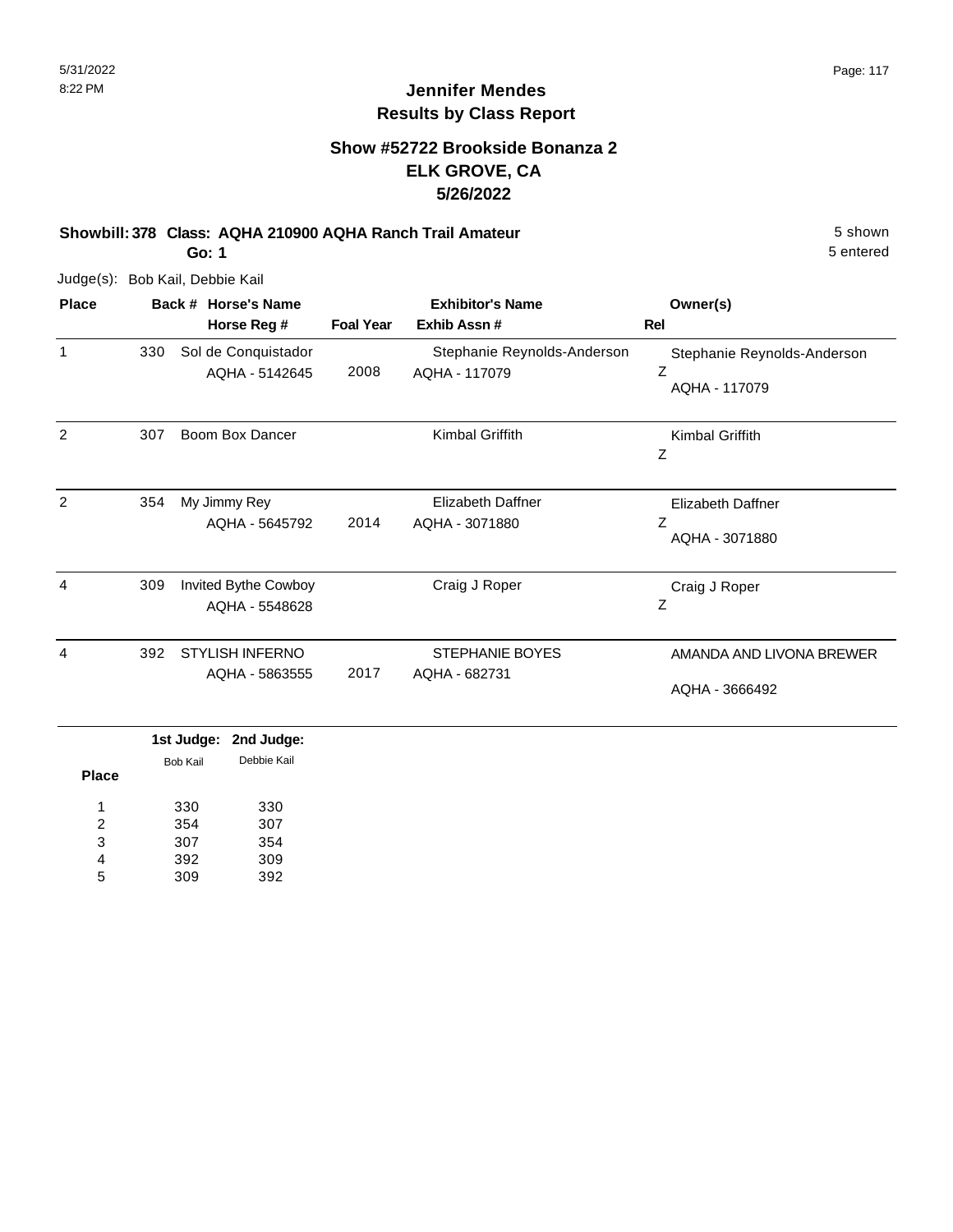## **Show #52722 Brookside Bonanza 2 ELK GROVE, CA 5/26/2022**

#### **Showbill: 380 Class: AQHA 110909 Ranch Trail 6 shown 6 shown 6 shown 6 shown**

**Go: 1**

Judge(s): Bob Kail, Debbie Kail

| <b>Place</b> |     | Back # Horse's Name                       |                  | <b>Exhibitor's Name</b>                      | Owner(s)                                          |
|--------------|-----|-------------------------------------------|------------------|----------------------------------------------|---------------------------------------------------|
|              |     | Horse Reg #                               | <b>Foal Year</b> | Exhib Assn #                                 | Rel                                               |
| 1            | 330 | Sol de Conquistador<br>AQHA - 5142645     | 2008             | Stephanie Reynolds-Anderson<br>AQHA - 117079 | Stephanie Reynolds-Anderson<br>Z<br>AQHA - 117079 |
| 2            | 689 | Alpha Gun Shiner<br>AQHA - 5763016        | 2015             | <b>STEPHANIE BOYES</b><br>AQHA - 682731      | STEPHANIE BOYES<br>Ζ<br>AQHA - 682731             |
| 3            | 302 | <b>Dillon Starlight</b><br>AQHA - 5266964 |                  | Rachel Fingerle<br>AQHA - 968529             | Rachel Fingerle<br>Ζ<br>AQHA - 968529             |
| 4            | 354 | My Jimmy Rey<br>AQHA - 5645792            | 2014             | Elizabeth Daffner<br>AQHA - 3071880          | Elizabeth Daffner<br>Ζ<br>AQHA - 3071880          |
| 5            | 319 | <b>MLG Brew</b>                           | 2016             | Liz Remphrey<br>AQHA - 1708075               | Sara Curtis<br>AQHA - 1619215                     |

|       |          | 1st Judge: 2nd Judge: |
|-------|----------|-----------------------|
| Place | Bob Kail | Debbie Kail           |
| 1     | 330      | 330                   |
| 2     | 689      | 689                   |
| 3     | 302      | 302                   |
| 4     | 354      | 354                   |
| 5     | 319      | 319                   |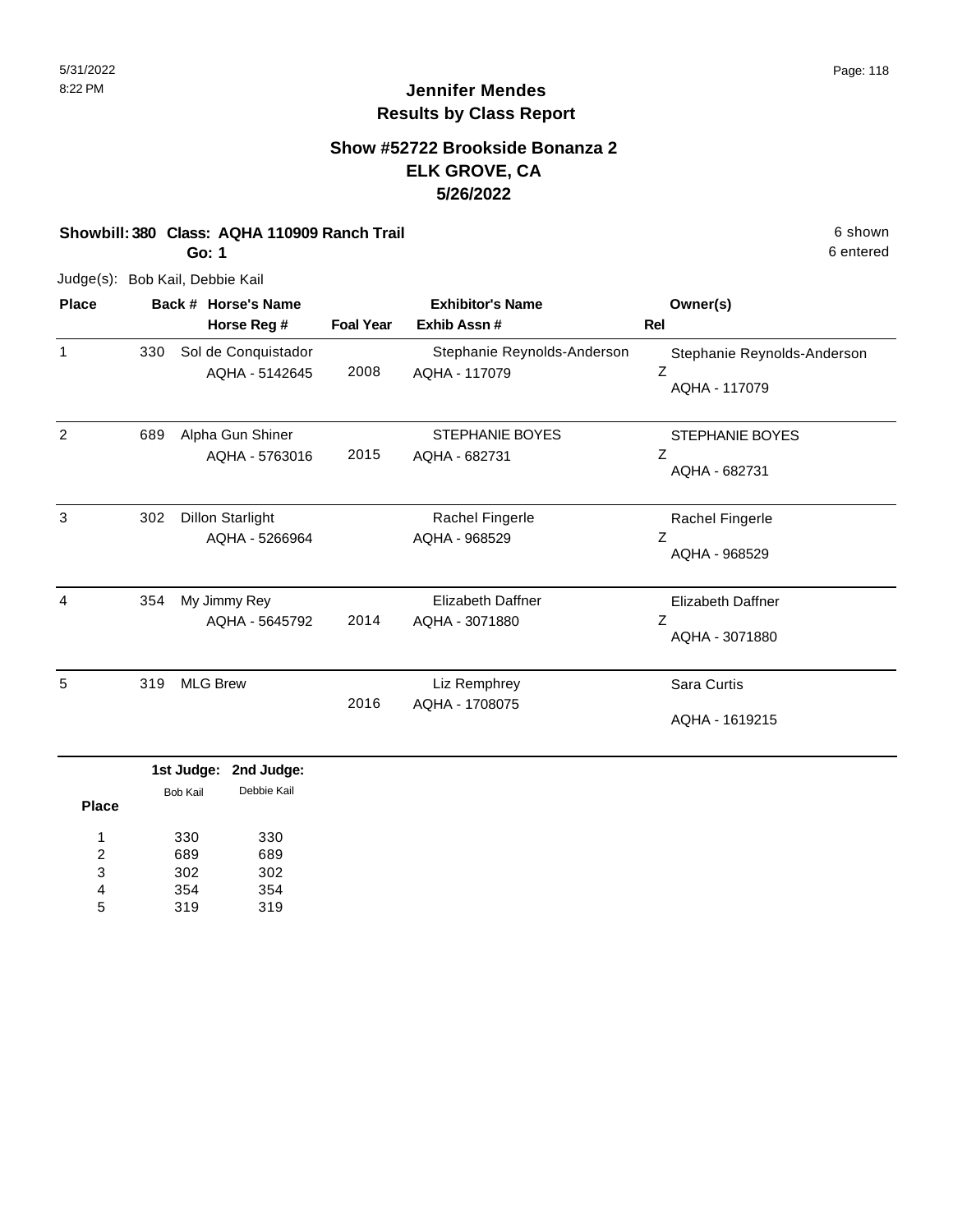#### **Jennifer Mendes Results by Class Report**

## **Show #52722 Brookside Bonanza 2 ELK GROVE, CA 5/26/2022**

#### **Showbill: 2321 Class: AQHA 201200 Amt Grand Champion Mares** 3 shown

**Go: 1**

| <b>Place</b> |     | Back # Horse's Name | <b>Exhibitor's Name</b> |                      | Owner(s)                           |  |
|--------------|-----|---------------------|-------------------------|----------------------|------------------------------------|--|
|              |     | Horse Reg #         | <b>Foal Year</b>        | Exhib Assn#          | Rel                                |  |
|              | 345 | Cinderelli          |                         | <b>JEAN ETTINGER</b> | <b>JEAN ETTINGER</b>               |  |
|              |     | AQHA - 5931309      | 2019                    | AQHA - 2912139       | Z Sacramento, CA<br>AQHA - 2912139 |  |

|              |                 | 1st Judge: 2nd Judge: |
|--------------|-----------------|-----------------------|
|              | <b>Bob Kail</b> | Debbie Kail           |
| <b>Place</b> |                 |                       |
|              | 345             | 345                   |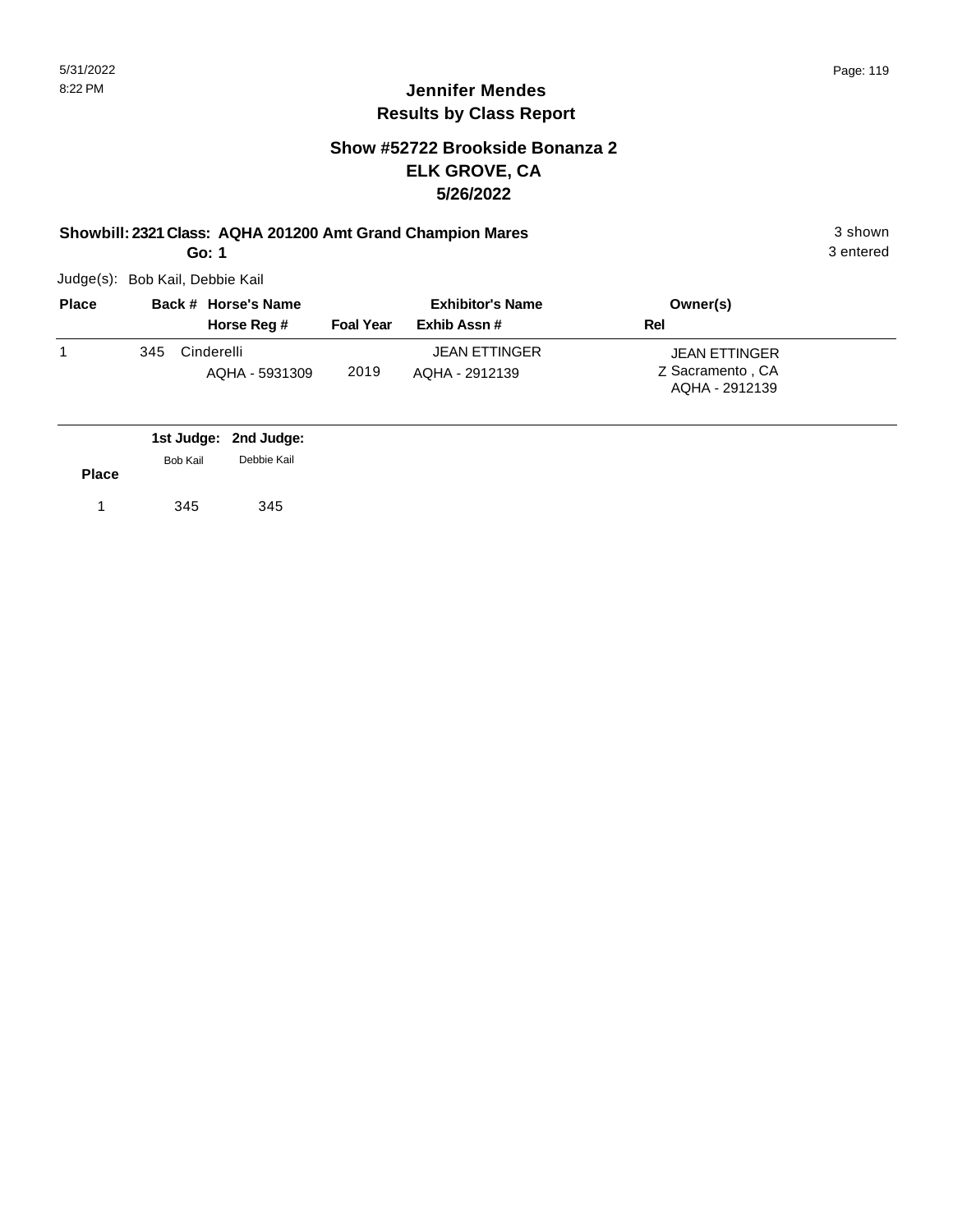## **Jennifer Mendes Results by Class Report**

## **Show #52722 Brookside Bonanza 2 ELK GROVE, CA 5/26/2022**

**Showbill: 2322 Class: AQHA 201300 Amt Reserve Champion Mare** 5 shown

**Go: 1**

| <b>Place</b> |     | Back # Horse's Name               | <b>Exhibitor's Name</b> |                                      | Owner(s)                      |  |
|--------------|-----|-----------------------------------|-------------------------|--------------------------------------|-------------------------------|--|
|              |     | Horse Reg #                       | <b>Foal Year</b>        | Exhib Assn #                         | Rel                           |  |
|              | 659 | Phantasy Island<br>AQHA - 5902076 | 2018                    | <b>Kathy Pettit</b><br>AQHA - 679457 | Kathy Pettit<br>AQHA - 679457 |  |

|              |                 | 1st Judge: 2nd Judge: |
|--------------|-----------------|-----------------------|
| <b>Place</b> | <b>Bob Kail</b> | Debbie Kail           |
|              | 659             | 659                   |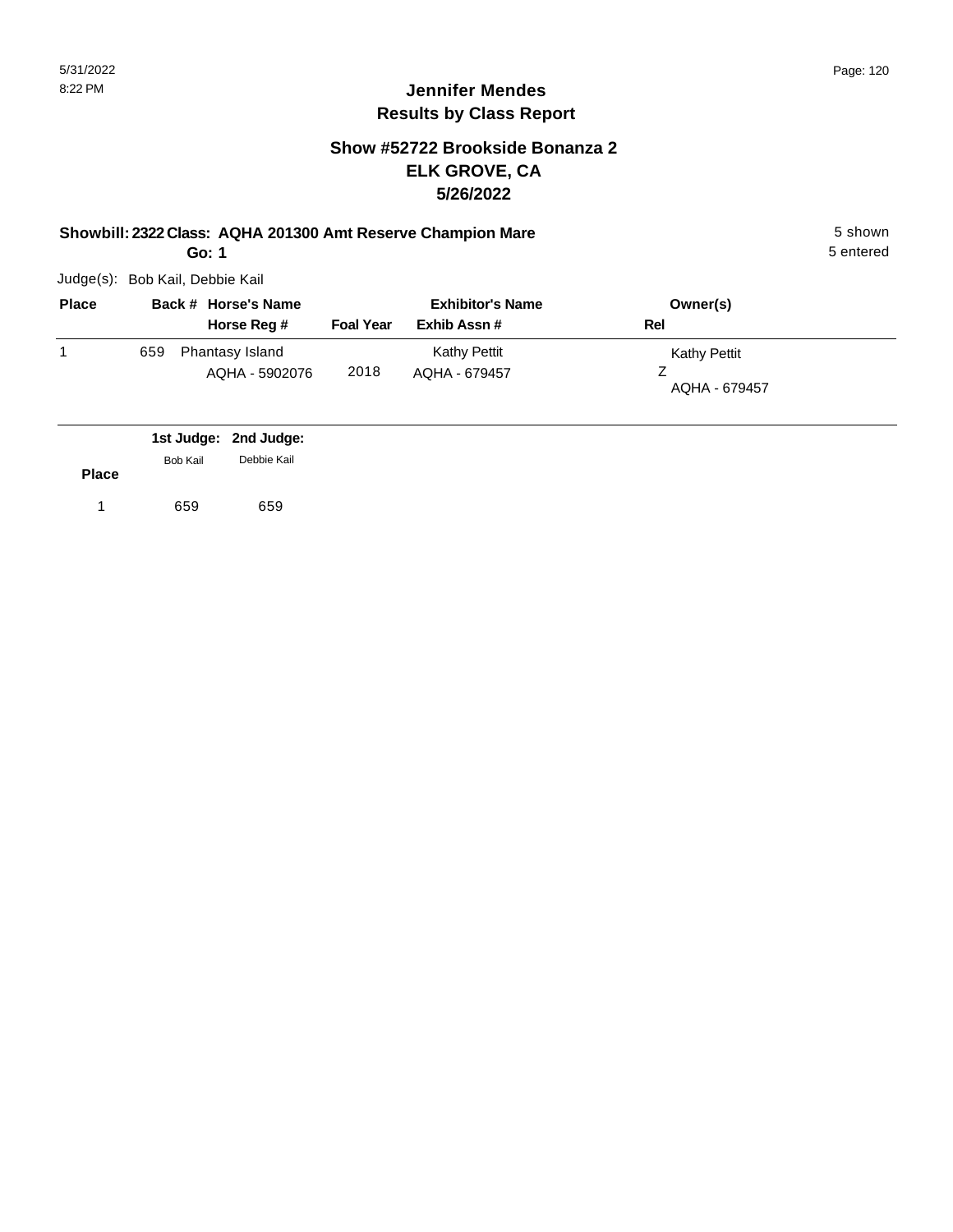## **Jennifer Mendes Results by Class Report**

## **Show #52722 Brookside Bonanza 2 ELK GROVE, CA 5/26/2022**

**Showbill: 2401 Class: AQHA 201000 Amt Grand Champion Stallion** 3 shown

**Go: 1**

| <b>Place</b> |     | Back # Horse's Name                    | <b>Exhibitor's Name</b> |                                | Owner(s)                             |
|--------------|-----|----------------------------------------|-------------------------|--------------------------------|--------------------------------------|
|              |     | Horse Reg #                            | <b>Foal Year</b>        | Exhib Assn #                   | Rel                                  |
|              | 363 | Victorious Touchdown<br>AQHA - 6003193 | 2019                    | Cheri Gayton<br>AQHA - 1502465 | TOM & CHERI GAYTON<br>AQHA - 1124639 |

|              |          | 1st Judge: 2nd Judge: |
|--------------|----------|-----------------------|
|              | Bob Kail | Debbie Kail           |
| <b>Place</b> |          |                       |
|              | 363      | 363                   |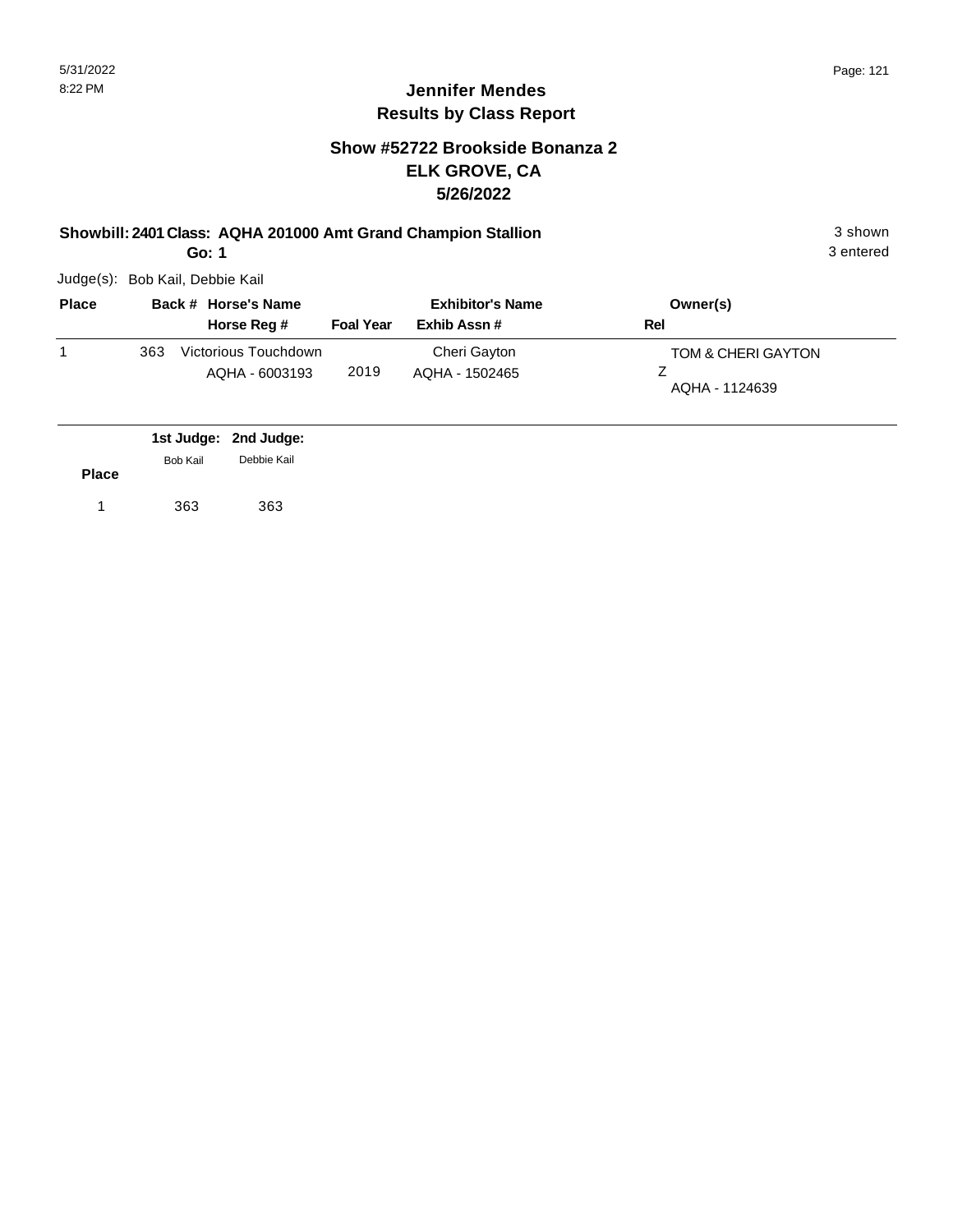## **Show #52722 Brookside Bonanza 2 ELK GROVE, CA 5/26/2022**

**Showbill: 2402 Class: AQHA 201100 Amt Reserve Champion Stallion** 3 shown

**Go: 1**

Judge(s): Bob Kail, Debbie Kail

| <b>Place</b> | Back # Horse's Name |                             | <b>Exhibitor's Name</b> |                                | Owner(s)              |
|--------------|---------------------|-----------------------------|-------------------------|--------------------------------|-----------------------|
|              |                     | Horse Reg #                 | <b>Foal Year</b>        | Exhib Assn #                   | Rel                   |
|              | 362                 | Virtuosos<br>AQHA - 6126748 | 2021                    | Cheri Gayton<br>AQHA - 1502465 | Tom &/or Cheri Gayton |

|              |          | 1st Judge: 2nd Judge: |
|--------------|----------|-----------------------|
|              | Bob Kail | Debbie Kail           |
| <b>Place</b> |          |                       |
| 1            | 362      | 362                   |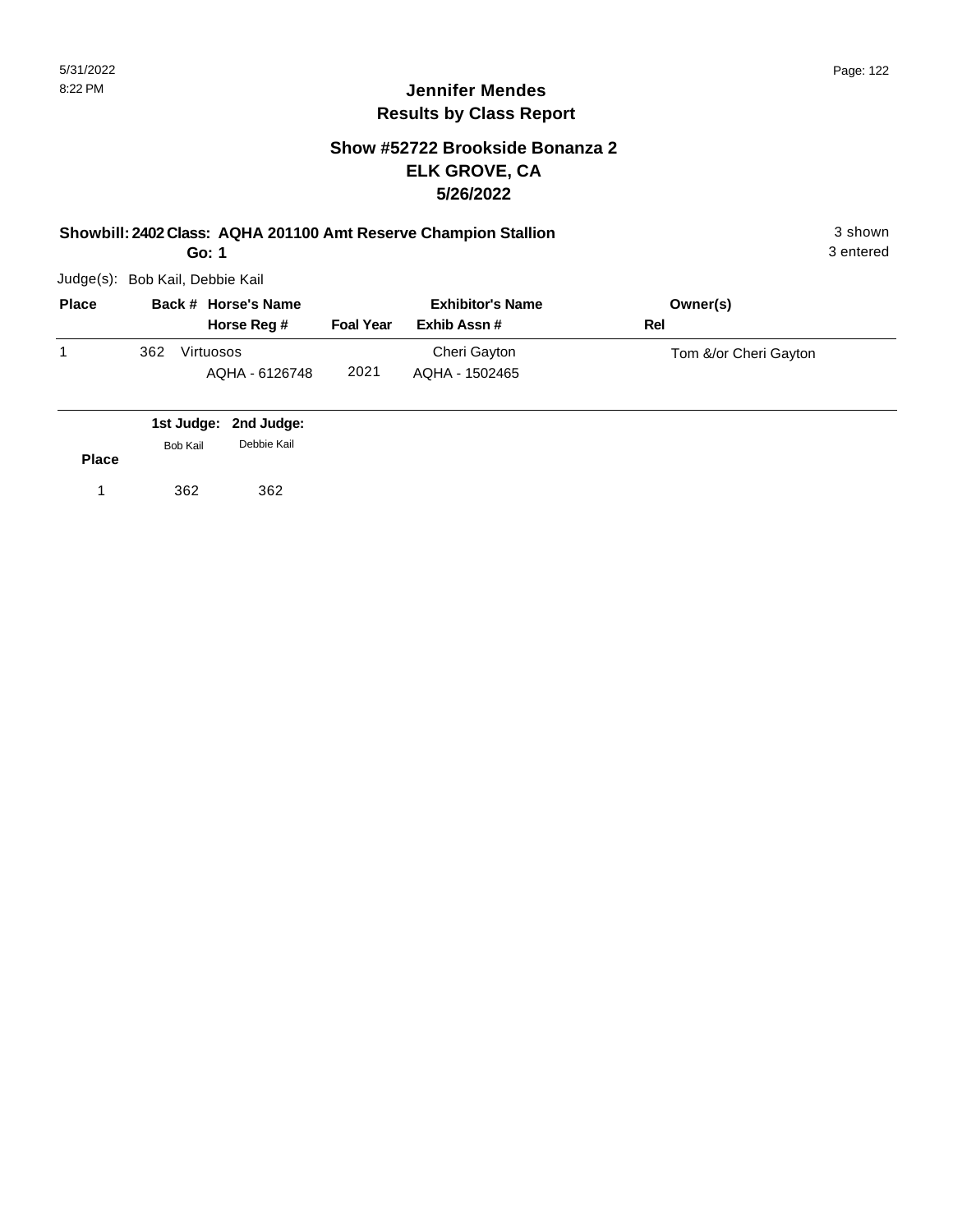## **Jennifer Mendes Results by Class Report**

## **Show #52722 Brookside Bonanza 2 ELK GROVE, CA 5/26/2022**

#### **Showbill: 2521 Class: AQHA 101200 Grand Champion Mares** 3 shown

**Go: 1**

| <b>Place</b> |     | Back # Horse's Name          |                  | <b>Exhibitor's Name</b>                | Owner(s)                                                 |  |
|--------------|-----|------------------------------|------------------|----------------------------------------|----------------------------------------------------------|--|
|              |     | Horse Reg #                  | <b>Foal Year</b> | Exhib Assn#                            | Rel                                                      |  |
|              | 345 | Cinderelli<br>AQHA - 5931309 | 2019             | Daniel Thomas Mannion<br>AOHA - 779000 | <b>JEAN ETTINGER</b><br>Sacramento, CA<br>AQHA - 2912139 |  |

|              |                 | 1st Judge: 2nd Judge: |
|--------------|-----------------|-----------------------|
|              | <b>Bob Kail</b> | Debbie Kail           |
| <b>Place</b> |                 |                       |
|              | 345             | 345                   |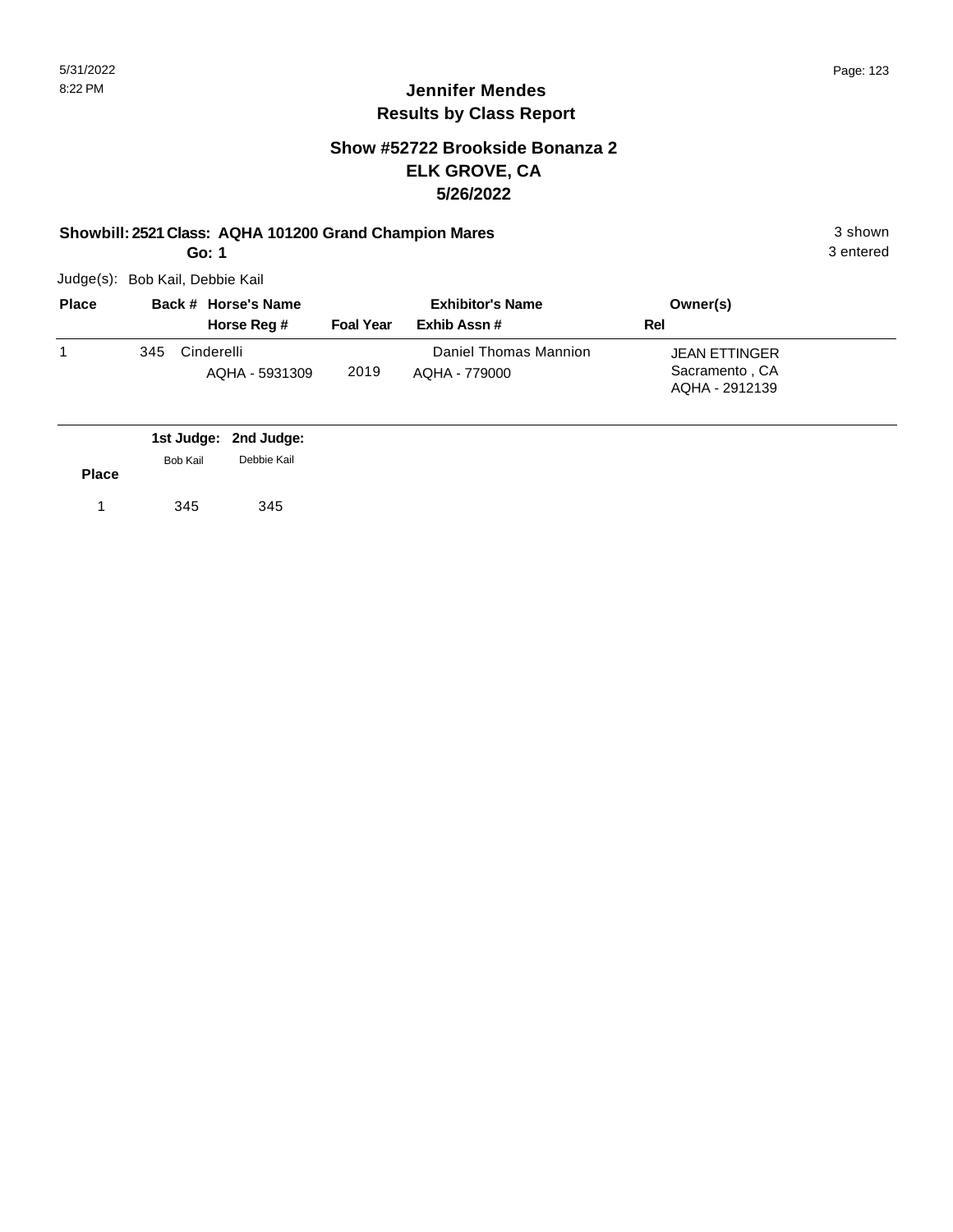# **Jennifer Mendes Results by Class Report**

### **Show #52722 Brookside Bonanza 2 ELK GROVE, CA 5/26/2022**

#### **Showbill: 2522 Class: AQHA 101300 Reserve Champion Mare** 5 shown

**Go: 1**

| <b>Place</b> |     | Back # Horse's Name               |                  | <b>Exhibitor's Name</b>              | Owner(s)                      |
|--------------|-----|-----------------------------------|------------------|--------------------------------------|-------------------------------|
|              |     | Horse Reg #                       | <b>Foal Year</b> | Exhib Assn#                          | Rel                           |
|              | 659 | Phantasy Island<br>AQHA - 5902076 | 2018             | <b>Kathy Pettit</b><br>AQHA - 679457 | Kathy Pettit<br>AQHA - 679457 |

|              |                 | 1st Judge: 2nd Judge: |
|--------------|-----------------|-----------------------|
| <b>Place</b> | <b>Bob Kail</b> | Debbie Kail           |
|              |                 |                       |
|              | 659             | 659                   |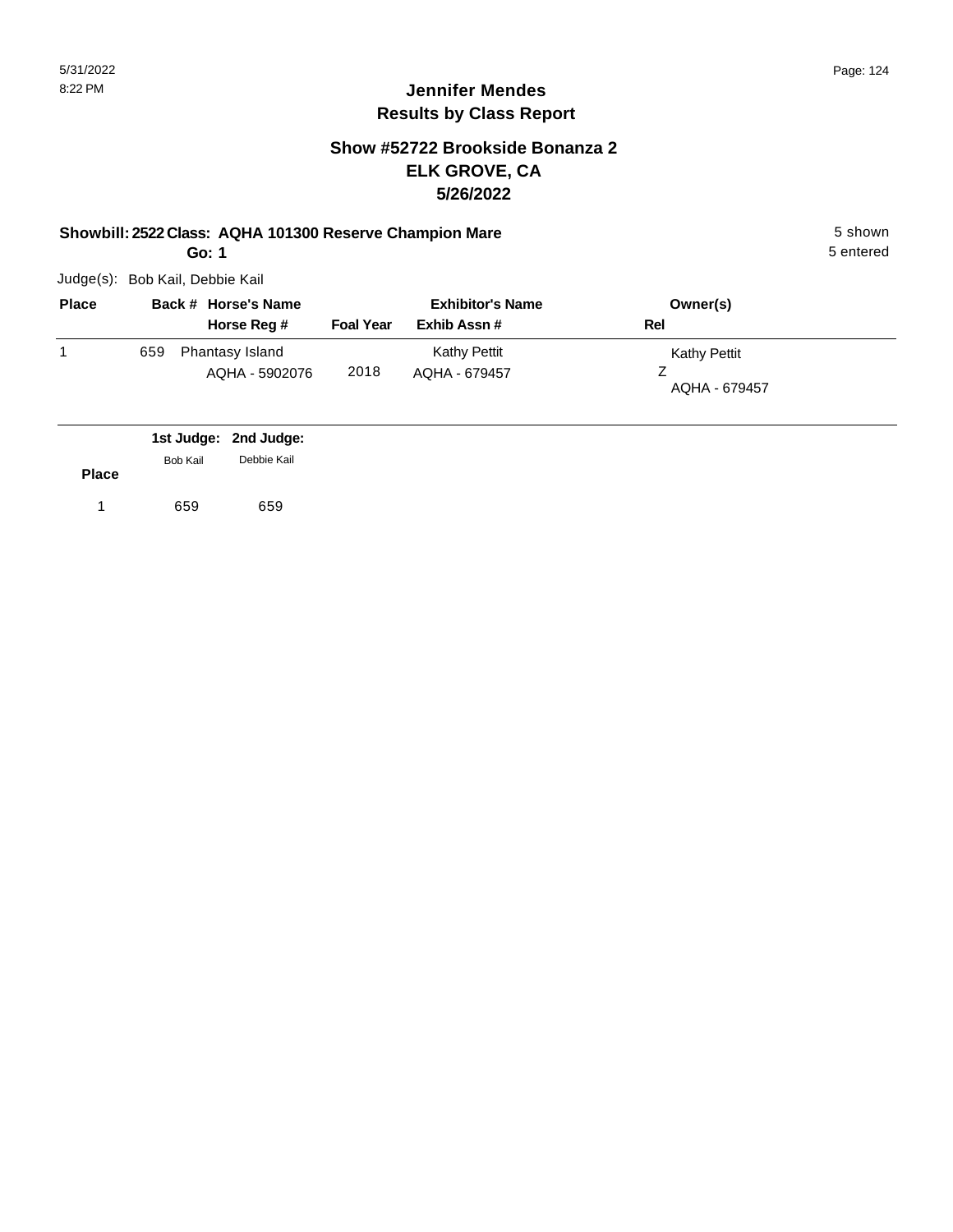## **Show #52722 Brookside Bonanza 2 ELK GROVE, CA 5/26/2022**

#### **Showbill: 2601 Class: AQHA 101000 Grand Champion Stallions** 3 shown

**Go: 1**

Judge(s): Bob Kail, Debbie Kail

| <b>Place</b> |     | Back # Horse's Name                    |                  | <b>Exhibitor's Name</b>                 |     | Owner(s)                             |
|--------------|-----|----------------------------------------|------------------|-----------------------------------------|-----|--------------------------------------|
|              |     | Horse Reg #                            | <b>Foal Year</b> | Exhib Assn #                            | Rel |                                      |
|              | 363 | Victorious Touchdown<br>AQHA - 6003193 | 2019             | ALEJANDRO RAMOS LOPEZ<br>AQHA - 3650669 |     | TOM & CHERI GAYTON<br>AQHA - 1124639 |

|              |          | 1st Judge: 2nd Judge: |  |
|--------------|----------|-----------------------|--|
|              | Bob Kail | Debbie Kail           |  |
| <b>Place</b> |          |                       |  |
| 1            | 363      | 363                   |  |